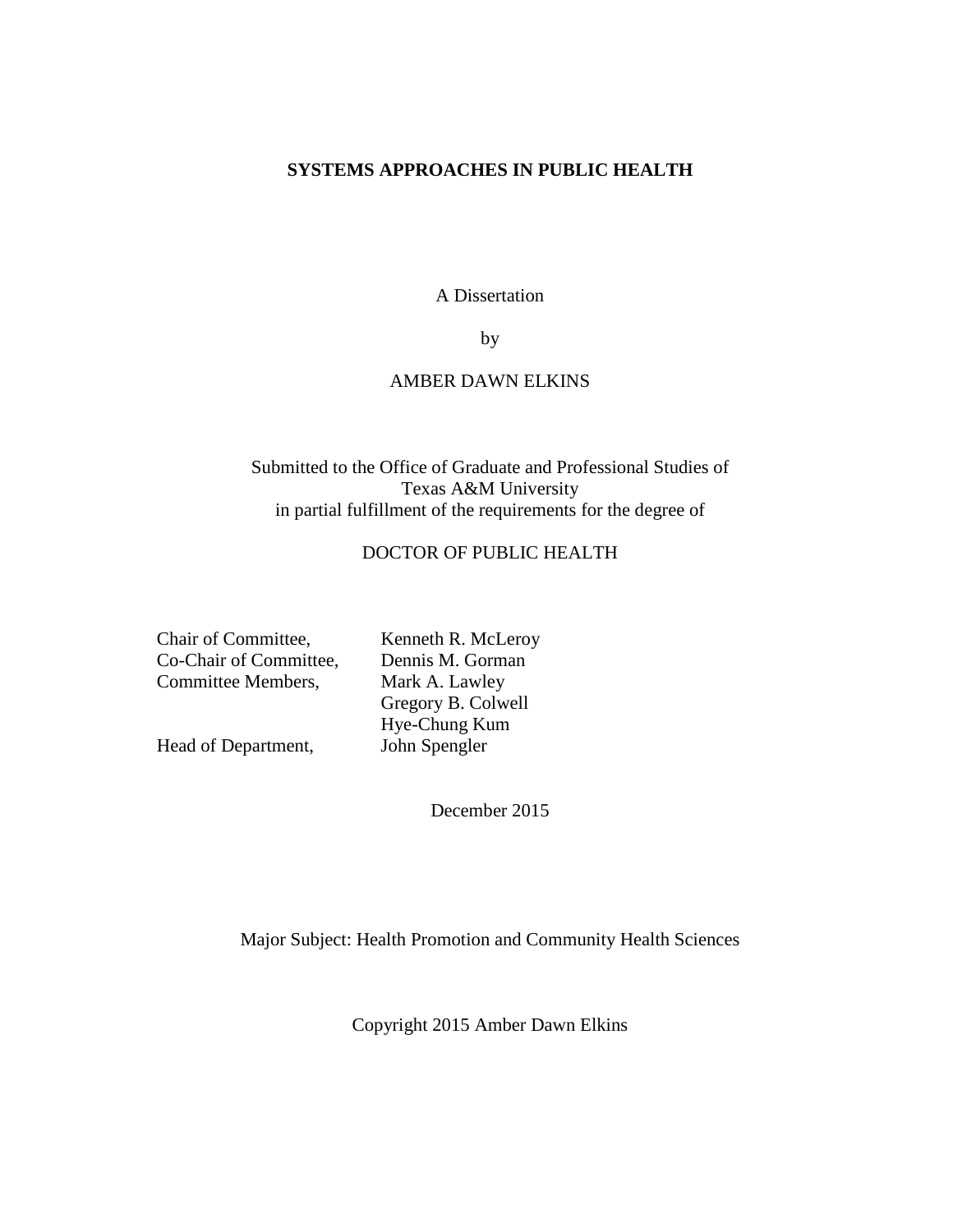#### **ABSTRACT**

<span id="page-1-0"></span>Recognition of the complexity of many public health problems has led to the search for analytic methods capable of capturing more fully than traditional study designs and statistical tests the underlying dynamic processes at work. Similarly, those with an interest in public health interventions have begun to see the limitations of standard methods in understanding the consequences of programs and policies designed to influence populationlevel health.

While there are a number of system science methods with potential to further public health research, there are three methods most often applied: agent-based modeling, social network analysis, and system dynamics modeling. The first discussion reviews both theoretical and practical applications of these three methods in the literature, as each has strengths and weaknesses and is better suited to studying some aspects of complex dynamic phenomena than others. Such a discussion provides practical guidance for those who wish to use these system methods in their own research. Following this, there is a discussion of different perspectives on how these methods relate to traditional behavioral research methods, and how these perspectives affect understanding of and explanation of public health problems.

Beginning with a detailed analysis of the three systems methods used in public health and following with a discussion of how different perspectives affect understanding of public health problems sets the stage for the development of a systems model of a complex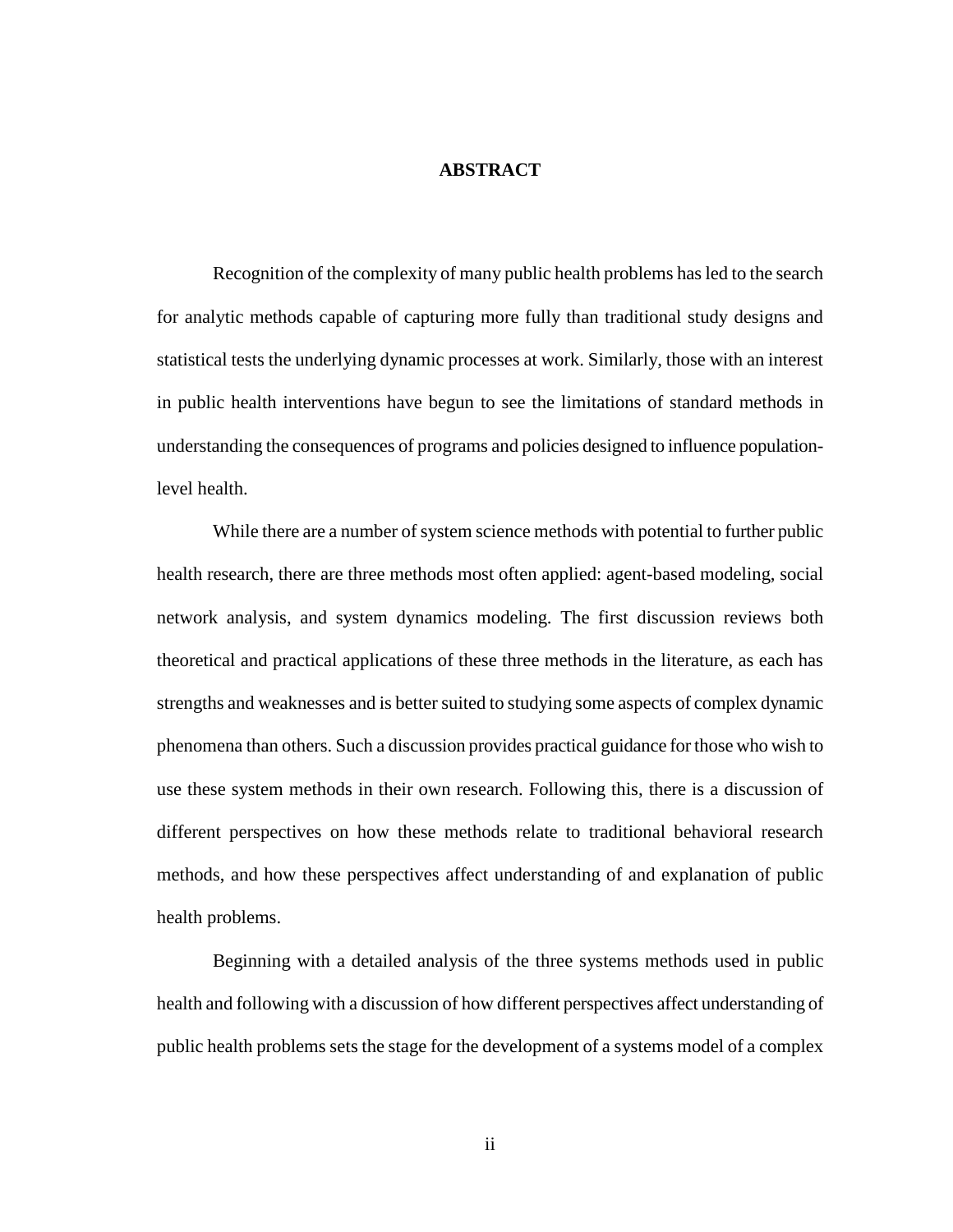public health problem. The final section applies these lessons by developing and testing a system dynamics model of type 2 diabetes in the area known as Health Service Region 11. The model framed the problem of diabetes in this region using assumptions implicit within selecting a system dynamics model. The focus was on the effectiveness of physical activity interventions to guide decision-makers in future resource allocation and public health professionals to use appropriate methodologies for complex health problems that traditional linear approaches are unable to capture and thus unable to suggest informed routes for change. The model evaluated different "what if" scenarios of prevention and intervention strategies for reducing prevalence of (and ultimately incidence of) type 2 diabetes.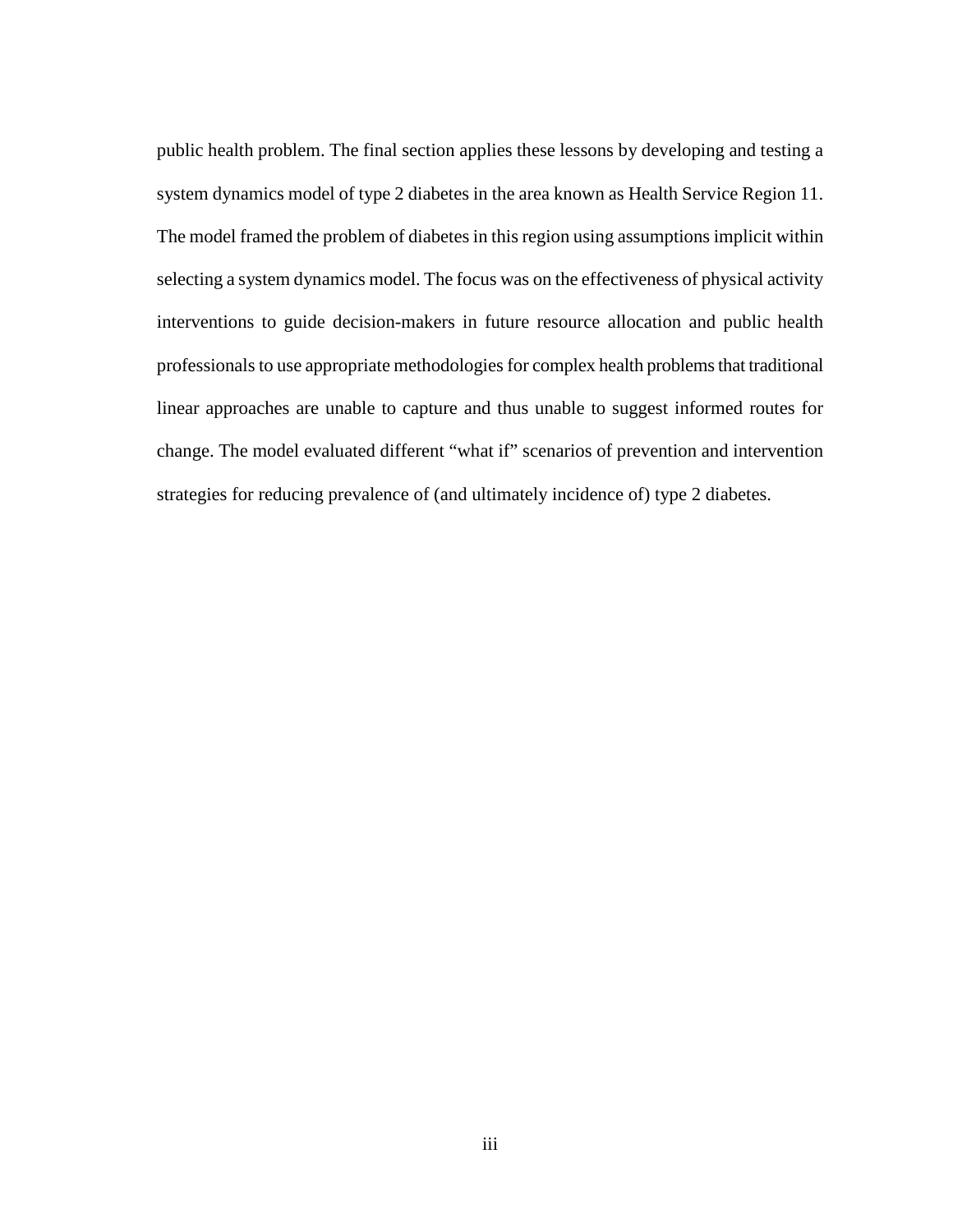#### **TABLE OF CONTENTS**

<span id="page-3-0"></span>

| Page |
|------|
|      |
|      |
|      |
|      |
|      |
|      |
|      |
|      |
|      |
|      |
|      |
|      |
|      |
|      |
|      |
|      |
|      |
|      |
|      |
|      |
|      |
|      |
|      |
|      |
|      |
|      |
|      |
|      |
|      |
|      |
|      |
|      |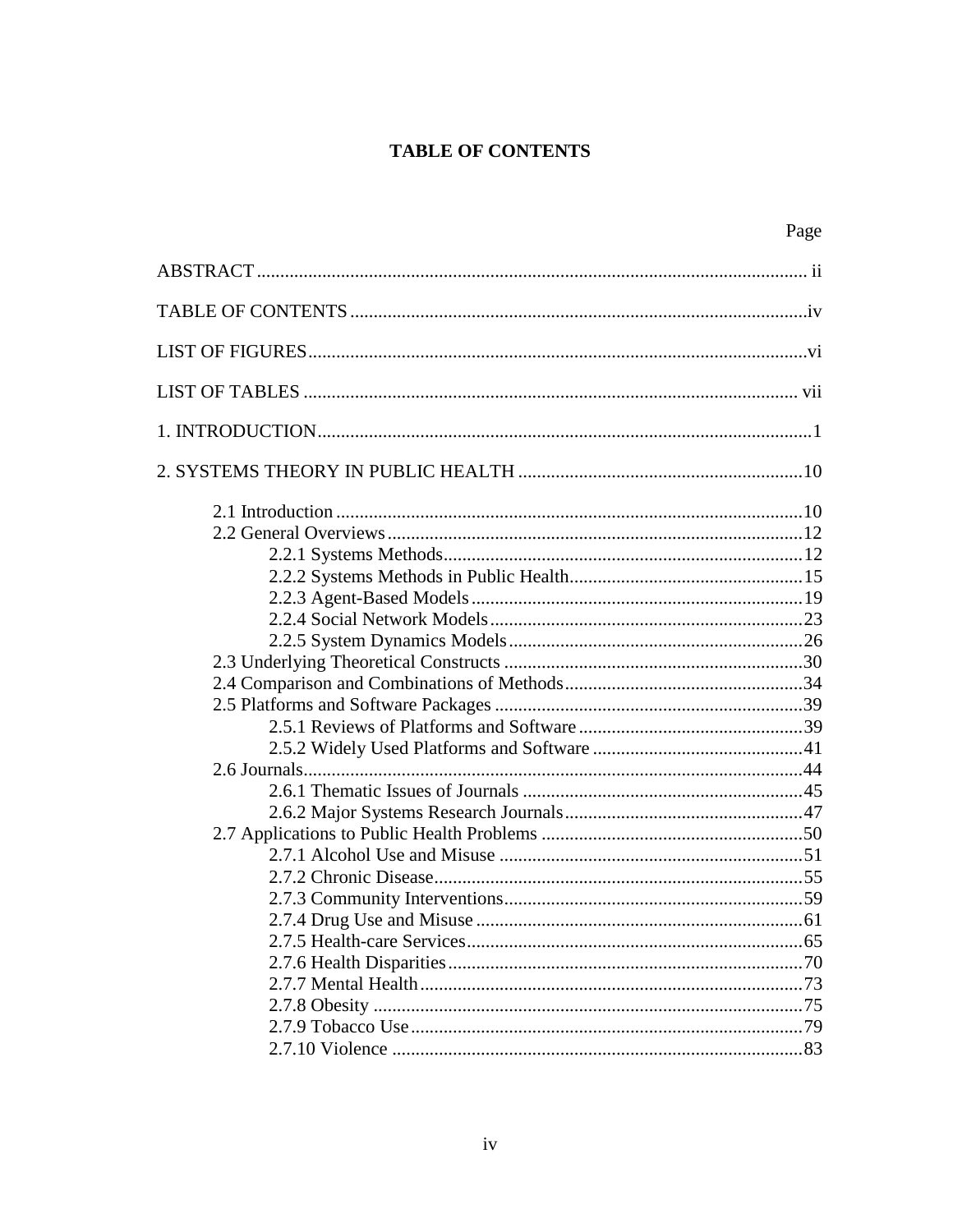| 4. THE VALUE OF THE FRAME: PAINTING COMPLEXITY USING TWO |  |
|----------------------------------------------------------|--|
|                                                          |  |
|                                                          |  |
|                                                          |  |
|                                                          |  |
|                                                          |  |
|                                                          |  |
|                                                          |  |
|                                                          |  |
|                                                          |  |
|                                                          |  |
|                                                          |  |
|                                                          |  |
|                                                          |  |
| 5. A SYSTEM DYNAMICS MODEL EVALUATING INTERVENTION       |  |
| EFFECTIVENESS ON TYPE 2 DIABETES IN SOUTH TEXAS 127      |  |
|                                                          |  |
|                                                          |  |
|                                                          |  |
|                                                          |  |
|                                                          |  |
|                                                          |  |
|                                                          |  |
|                                                          |  |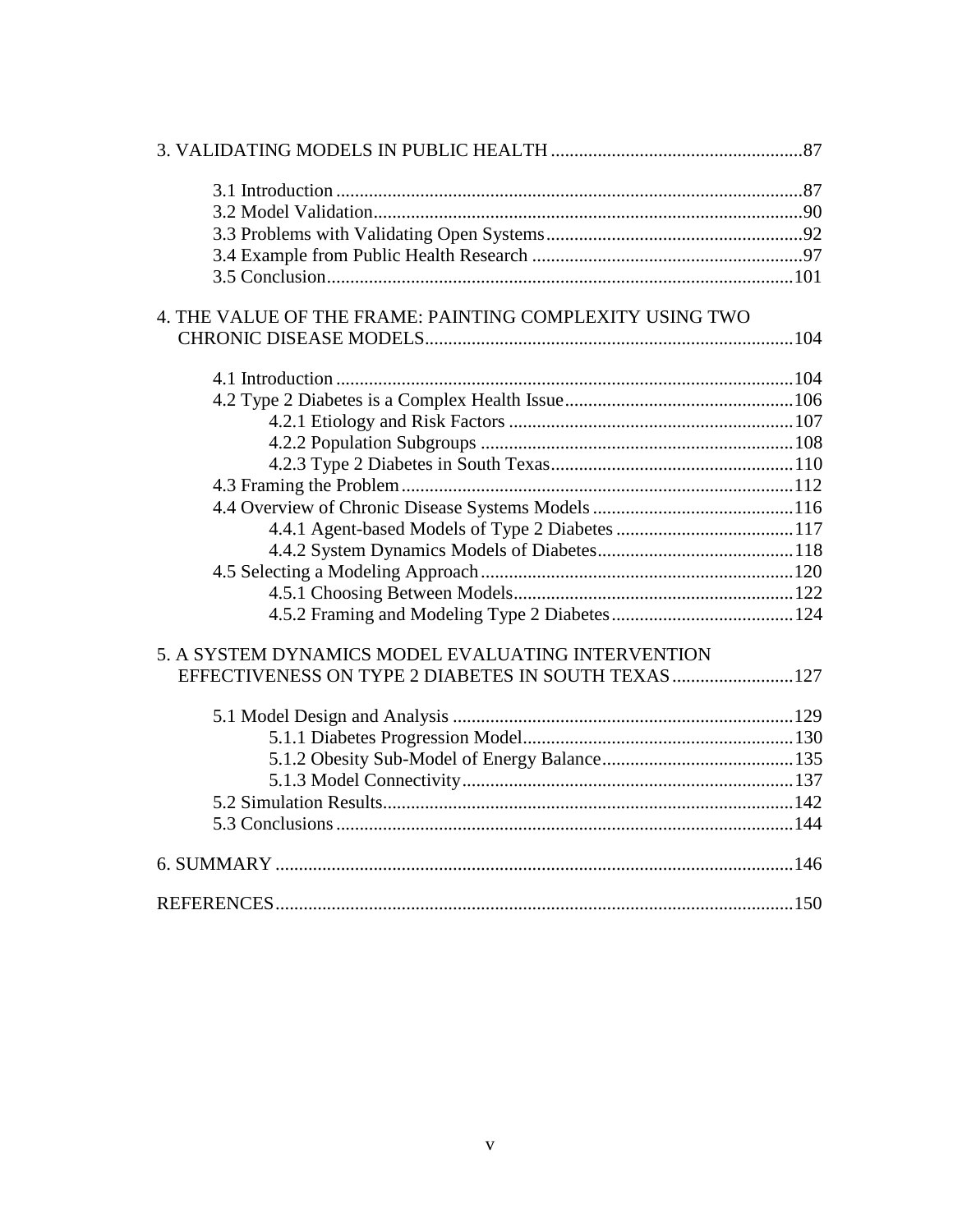#### **LIST OF FIGURES**

Page

<span id="page-5-0"></span>

| Figure 2. Model Output and Empirical Data Capture Different Aspects of the Real-   |
|------------------------------------------------------------------------------------|
|                                                                                    |
| Figure 4. Example Web of Causation for Two Diabetes Risk Factor Sets115            |
| Figure 5. Conceptual SDM of Intervention Effectiveness on Diabetes Progression 124 |
| Figure 6. Conceptual ABM of Restaurant Proximity on Diabetes in the LRGV126        |
| Figure 7. A System Dynamics Model of Intervention Effectiveness on Diabetes129     |
|                                                                                    |
|                                                                                    |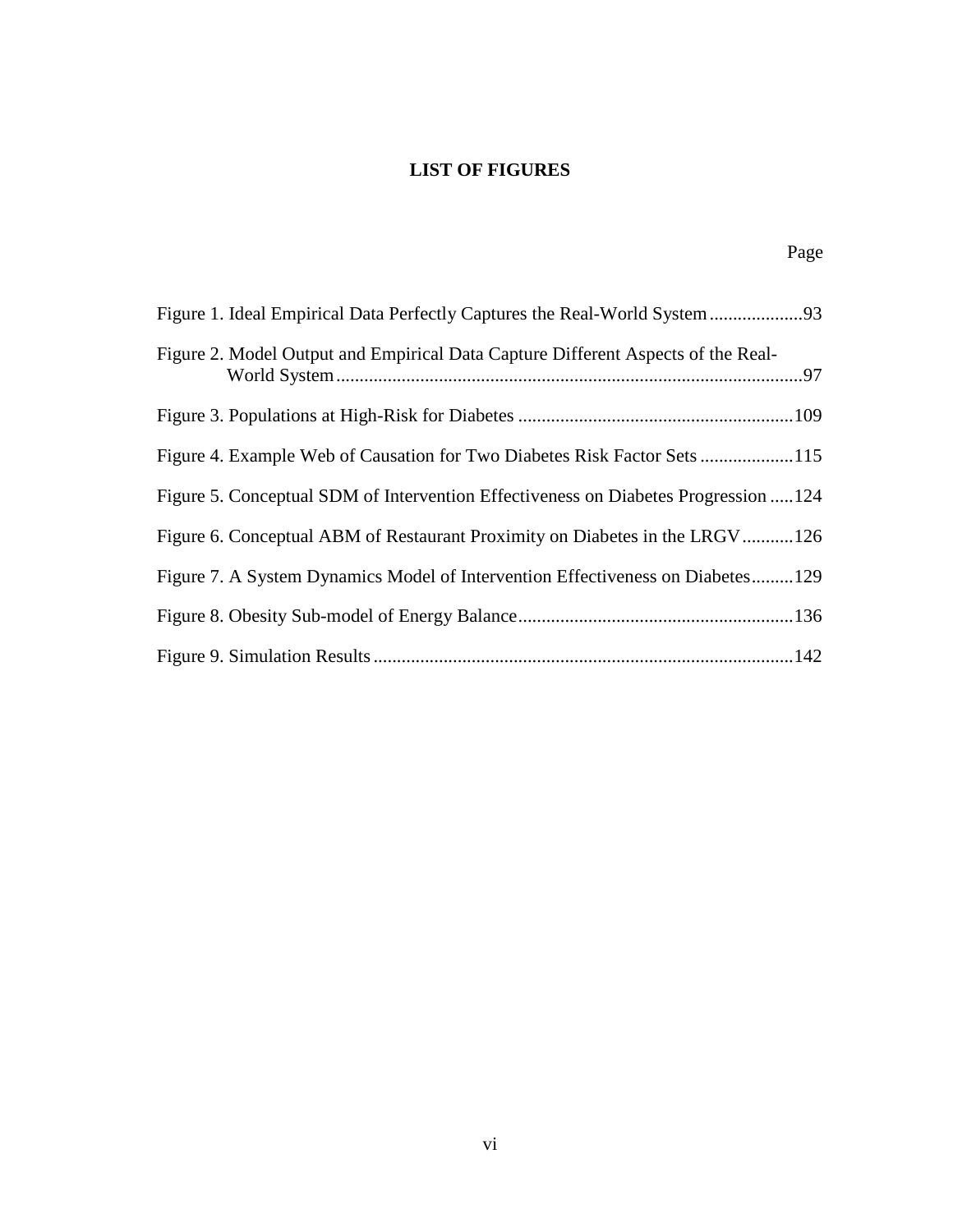#### **LIST OF TABLES**

### Page

<span id="page-6-0"></span>

| Table 4. Average Intervention Effects on Energy Expenditure per Day  141 |  |
|--------------------------------------------------------------------------|--|
|                                                                          |  |
| Table 6. Percent (%) Growth by Diabetes State Compared to Baseline  143  |  |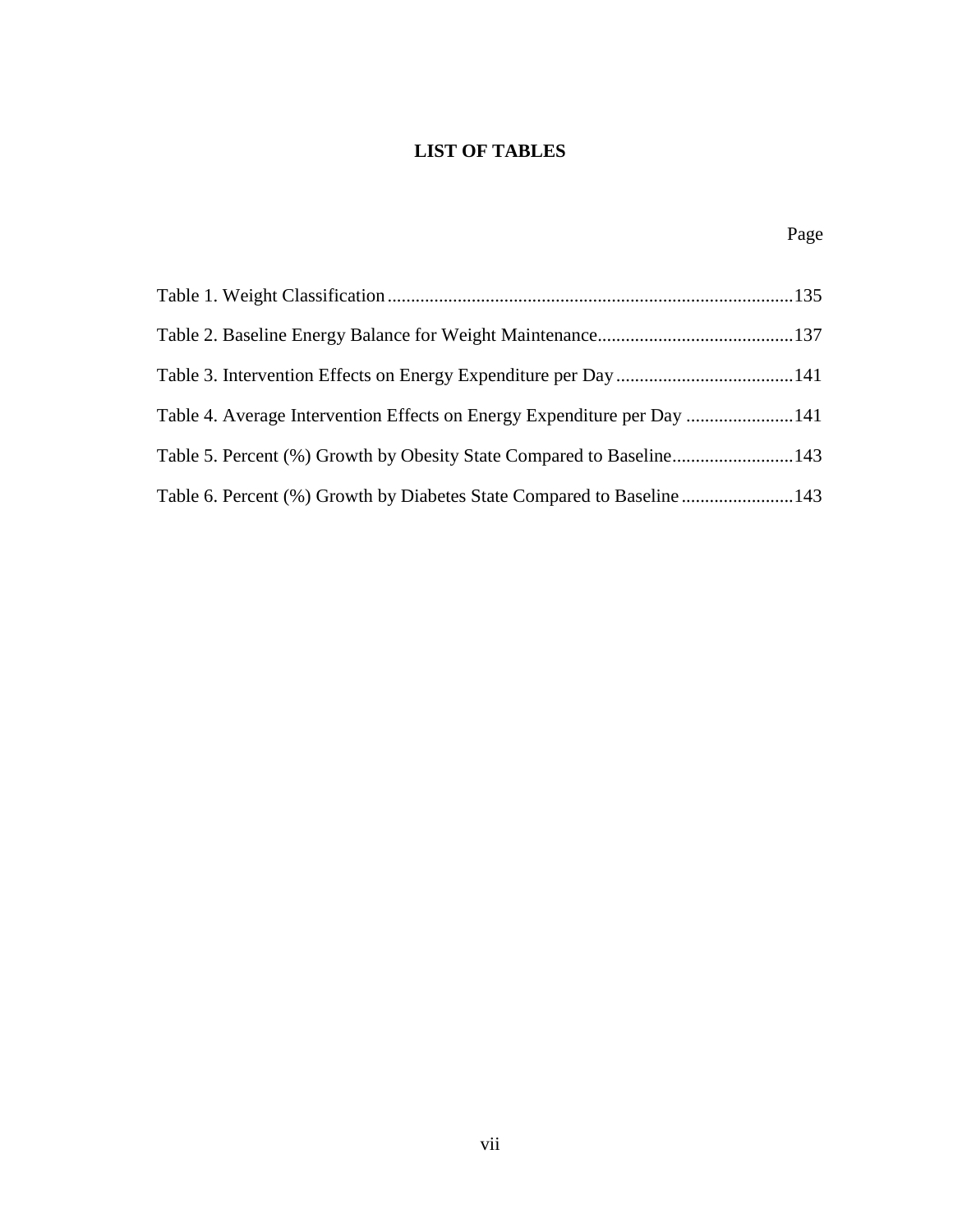#### **1. INTRODUCTION**

<span id="page-7-0"></span>The researcher's objective is to apply methods from the newly emerging field of systems sciences to the investigation of the chronic disease problem of type 2 diabetes in South Texas in Health Service Region 11 (HSR11). This investigation begins with a review of key texts in the systems sciences literature and the application of this approach and three of its primary methods to public health. This follows with a discussion of issues pertaining to the validation of systems models. The work will conclude with the development and analysis of a systems model of type 2 diabetes in HSR11.

Recognition of the complexity of many public health problems has led in recent years to the search for analytic methods more capable of capturing the underlying dynamic processes at work than the traditional study designs and statistical tests used in public health research (e.g., surveys, cohort studies, regression analysis) (Auchincloss and Diez Roux 2008; Galea, et al. 2008; Luke and Stamatakis 2012). Similarly, those with an interest in public health interventions have begun to see the limitations of standard methods, such as randomized trials and quasi-experiments, in understanding the consequences (both intended and unintended) of programs and policies designed to influence population-level health (Hawe, et al. 2009; Sterman 2006). Finally, policy analysts turned to systems methods in an effort to add greater precision and make more realistic, attainable goals through modeling potential effects of policies on public health problems (Fitzpatrick, et al. 2012; Hirsch, et al. 2010; Jones, et al. 2006; Levy, et al. 2000; Mendez and Warner 2000; Milstein, et al. 2007).

This search for methods that move beyond a simple mechanistic cause-and-effect representation of the world has stimulated interest among public health researchers in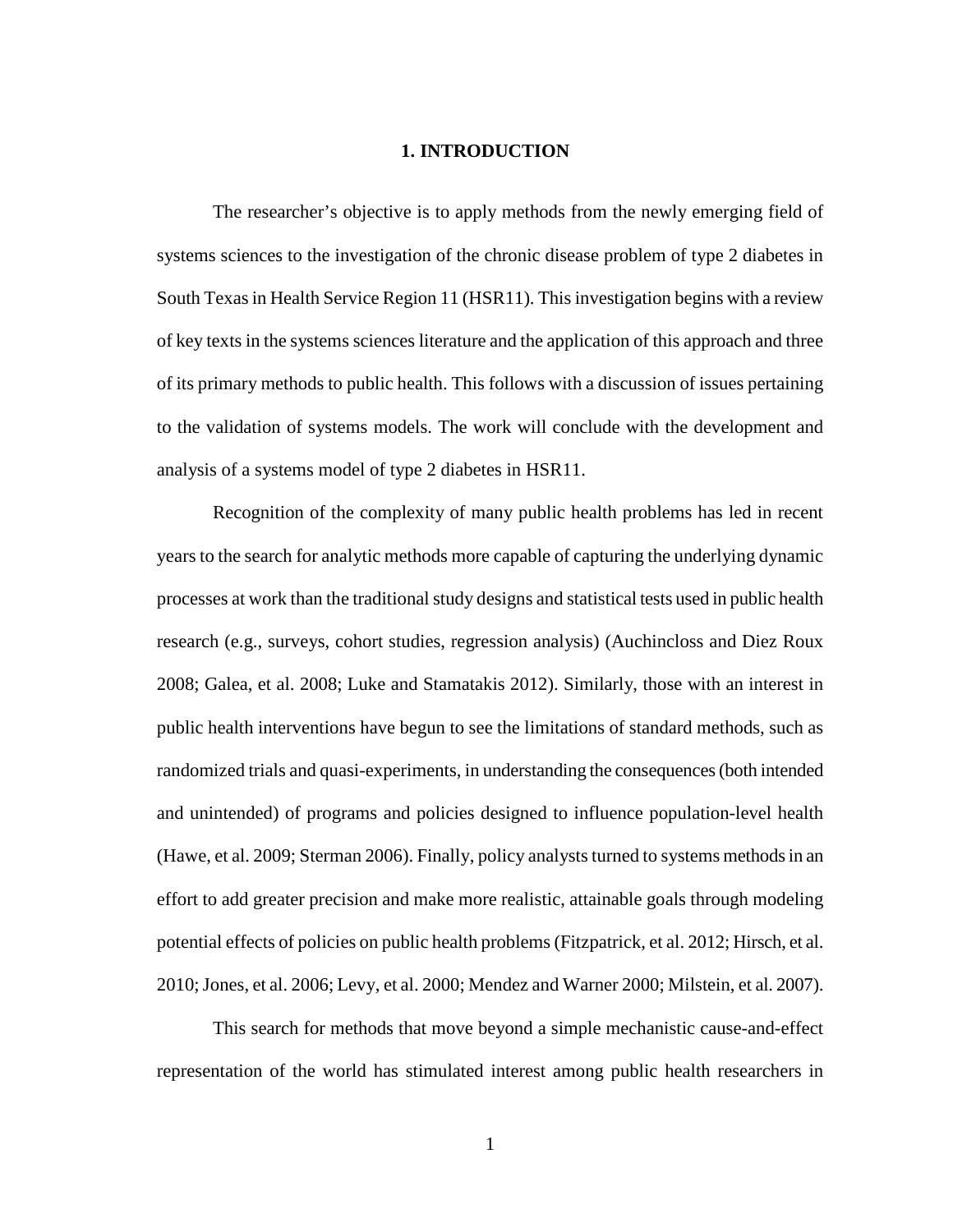analytic techniques developed within the evolving field of system sciences. These methods have proved successful in understanding complex adaptive phenomena in fields such as operations research, engineering, ecology, biology, and sociology (Epstein 2006; Hedstrom and Ylikoski 2010; Sterman 2000). While there are a number of system science methods that have the potential to further public health research, to date, the three methods most often applied in the field include agent-based modeling, social network analysis, and system dynamics modeling (Luke and Stamatakis 2012).

Agent-based models are especially good in addressing issues that involve heterogeneous actors and exploring phenomena thought to emerge from the interaction between such actors and their interactions with their environments (Epstein 2006; Hedstrom and Ylikoski 2010). The agents in the model can learn and adapt over the course of the simulation, and the environment can change because of the interactions of the agents. The models can test purely theoretical ideas (e.g., the role of preference in urban racial segregation; Fossett 2006) or those grounded in real-life events or situations (e.g., the foodbuying preferences or exercise behaviors of individuals in a specific city; Auchincloss, et al. 2011). In each case, the goal was to identify the mechanisms through which the phenomena of interest emerged.

System dynamics models typically group actors into categories or stocks and are concerned with the flow between these conditions and the factors that influence the rate at which these flows occur (Sterman 2000; Sterman 2006). This method is especially interested in feedback loops and the unintended consequences that can arise from wellintentioned attempts to change a system (Richardson 2011; Sterman 2006). Another key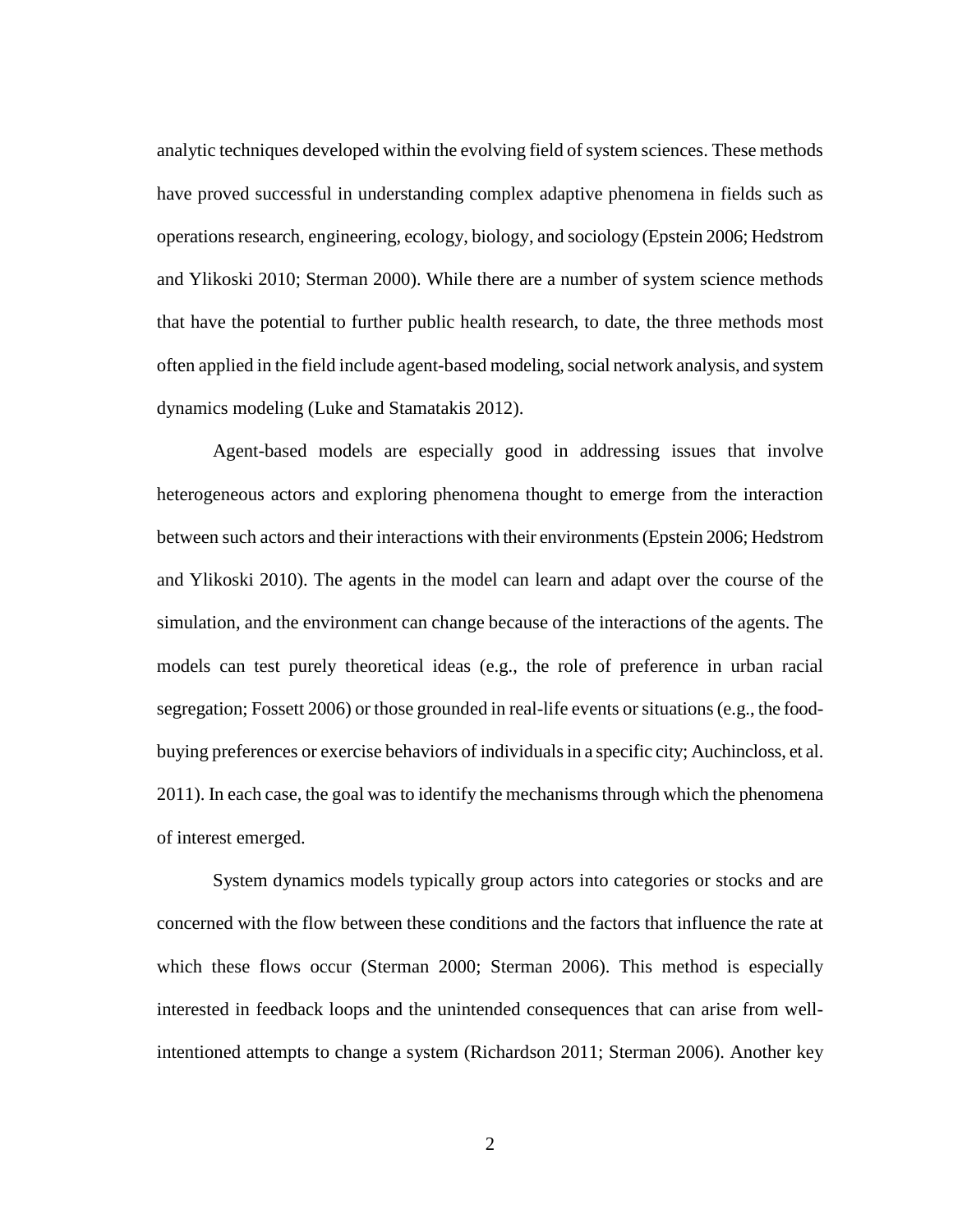concept in system dynamics modeling is that of leverage points for successful interventions. These two aspects of the approach make it especially useful in policy analysis (Homer and Hirsch 2006).

Although social network analysis can also be used to understand basic, theoretical principles of interactions between actors (e.g., Watts 2004) it primarily has been used in public health research to examine relationships within datasets pertaining to either individuals or organizations (e.g., Fowler and Christakis 2008; Valente, et al. 2010). The discussion includes key attributes of social ties such as strength and length and the types of social phenomena and collective behaviors that diffuse most effectively across these different types of network structures (Centola and Macy 2007; Granovetter 1973), as well as key constructs pertaining to social network structures such as small worlds and scale-free networks (Watts 2004).

The discussions reviews both theoretical and practical applications of these three methods in the literature, as each has strengths and weaknesses and is better suited to studying some aspects of complex dynamic phenomena than others. Such a discussion provides practical guidance for those who wish to use these system methods in their own research, especially in the areas of social epidemiology, social and behavioral health, and policy analysis. This includes a general discussion and review of the literature, and presents five general overviews. The first of these will focus on the broad area of system sciences methods and presents brief descriptions of some key introductory texts on systems methods and the intellectual roots of these approaches. The focus of these publications is on the general application of systems methods, especially in the social sciences, and not on their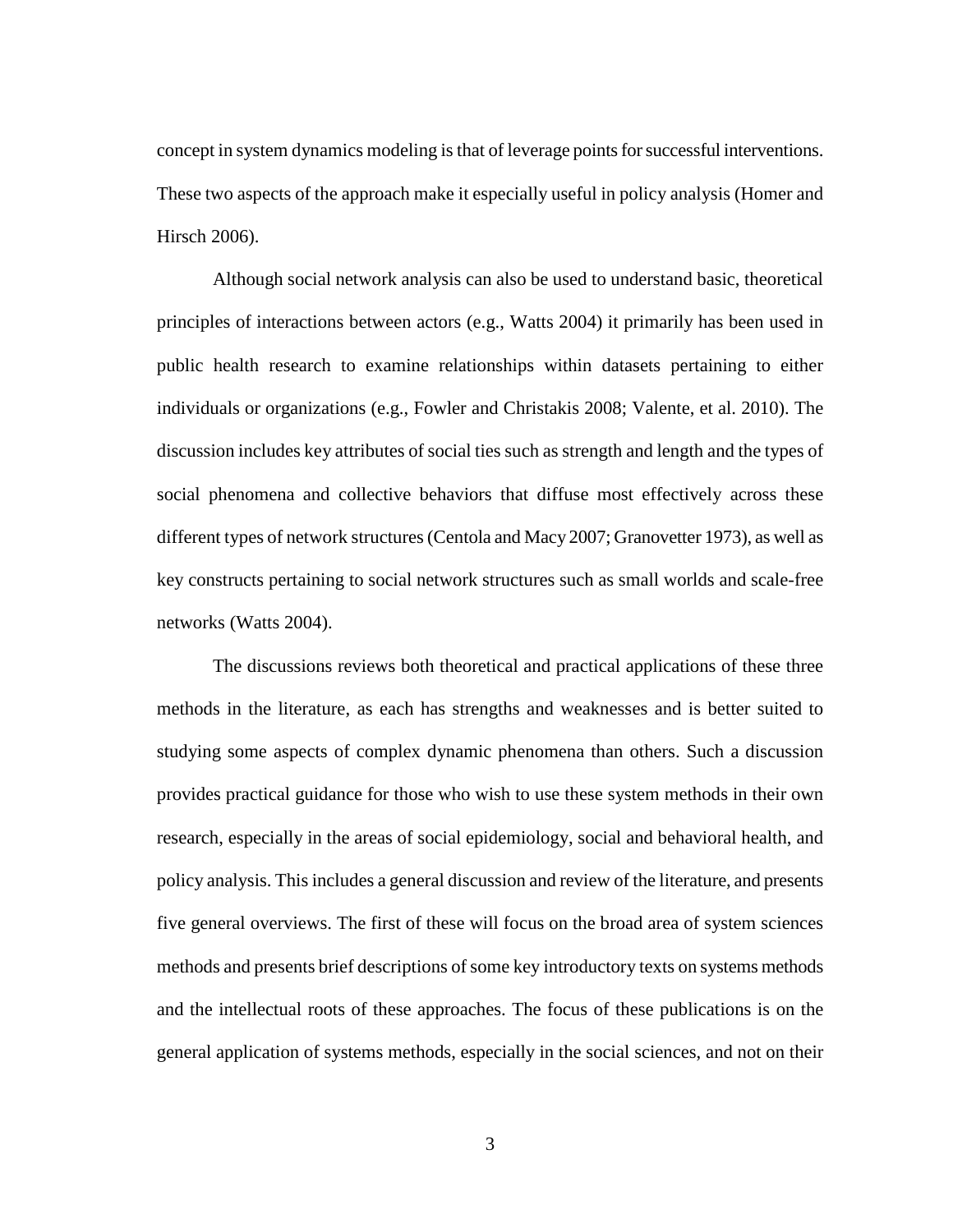application within public health and its related disciplines (e.g., epidemiology, health-care policy analysis, social and behavioral health). In addition, the focus often goes beyond a discussion of the three systems methods most commonly employed in public health research, and include examinations of other systems methods such as spatial analysis, concept mapping, and cellular automata.

The next part presents a series of references that discuss the broad application of systems methods to public health research. This follows with discussions that focus on each of the three specific system sciences methods reviewed in this bibliography: agent-based models, social network analysis and system dynamics models. In each case, the review includes key introductory texts pertaining to the method as well as articles discussing application, either of the method to public health research in general or of some specific discipline within public health, such as social epidemiology, health promotion, or healthcare policy.

Following this review of key texts from the systems sciences literature, there is a discussion of different perspectives on how these methods relate to traditional behavioral and epidemiological research methods, and how these perspectives affect understanding of and explanation of public health problems. This discussion specifically focuses on the problems that arise when using data from an empirical study to assess the validity of a simulation model, illustrates these problems through examination of a specific example from the public health literature, and provide alternative means of assessing model usefulness.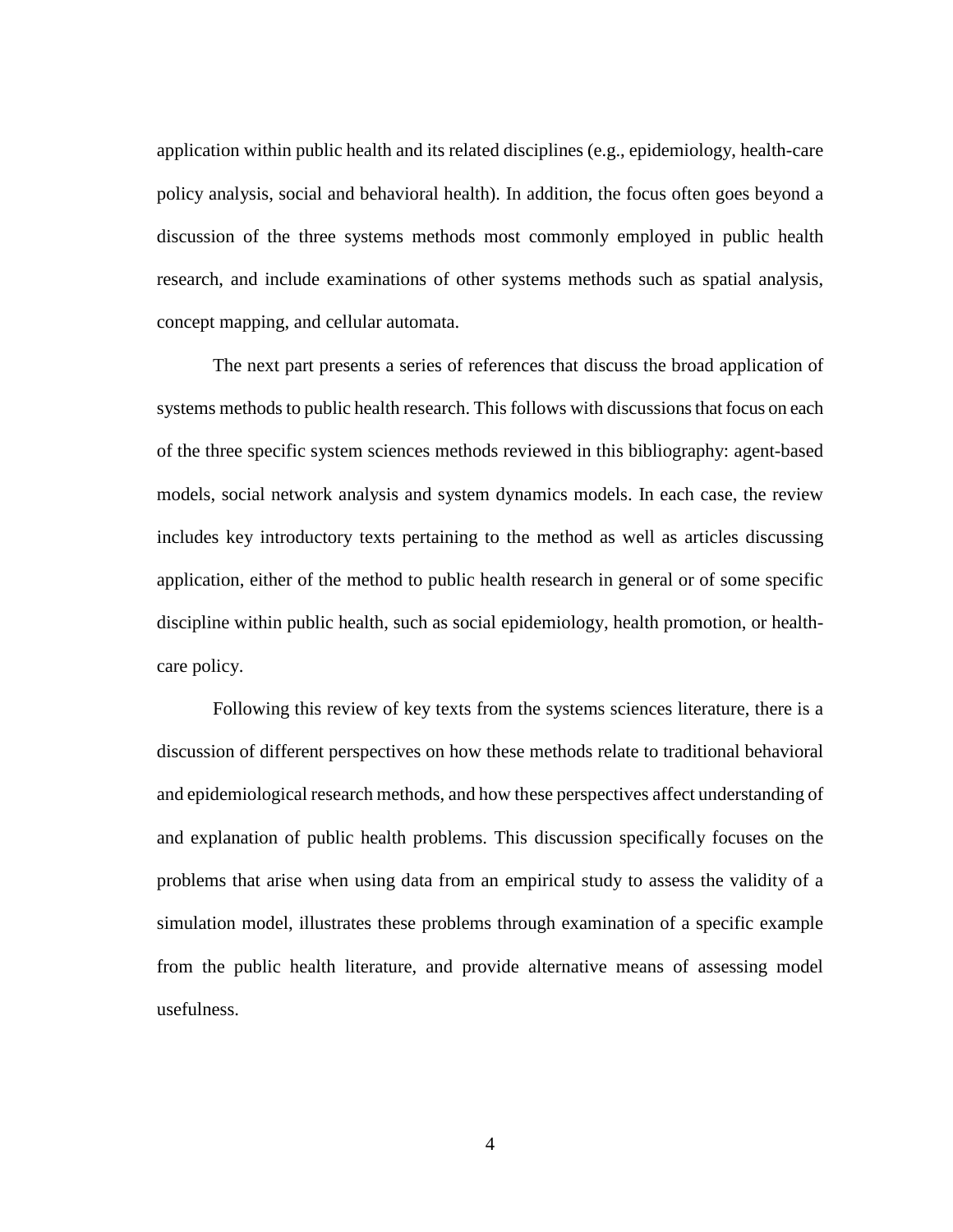Although, as noted above, there is a growing enthusiasm for systems methods within public health, it is important to note that different public health researchers view these methods in fundamentally different ways. Specifically, many of their advocates within public health see them as complimenting traditional behavioral and epidemiological research methods, and as in no way an attempt to displace such methods (Kaplan 2013). Others however see them as a fundamentally different way of understanding and explaining public health problems, and as presenting a "challenge" to traditional research methods (Luke and Stamatakis 2012). Those who see the methods as complimentary often use empirical data from studies employing traditional methods and statistical analysis to validate the output of simulation models. Alfred Korzybski 1933 famously stated, "The map is not the territory." Yet comparing model output to empirical data, as is often done in public health research, assumes traditional empirical methods and statistical techniques capture the "territory" with such accuracy that they can be of use as a yardstick against which to judge the performance and adequacy of a model.

The goal of this discussion is not to present a comprehensive review of the ways in which public health research has validated models of chronic disease, but rather to contribute to the literature on models validity and, more specifically, draw some of the key issues in this area to the attention of public health researchers. The term "validation" is highly contested within the modeling community, and is frequently confused with related terms such as "verification", "accreditation", or "evaluation" (Balci 1997; Grant and Swannack 2008; Kleindorfer, et al. 1998; Martis 2006; Oreskes, et al. 1994). There is also a wide range of activities that can be described under the general rubric of validation (Grant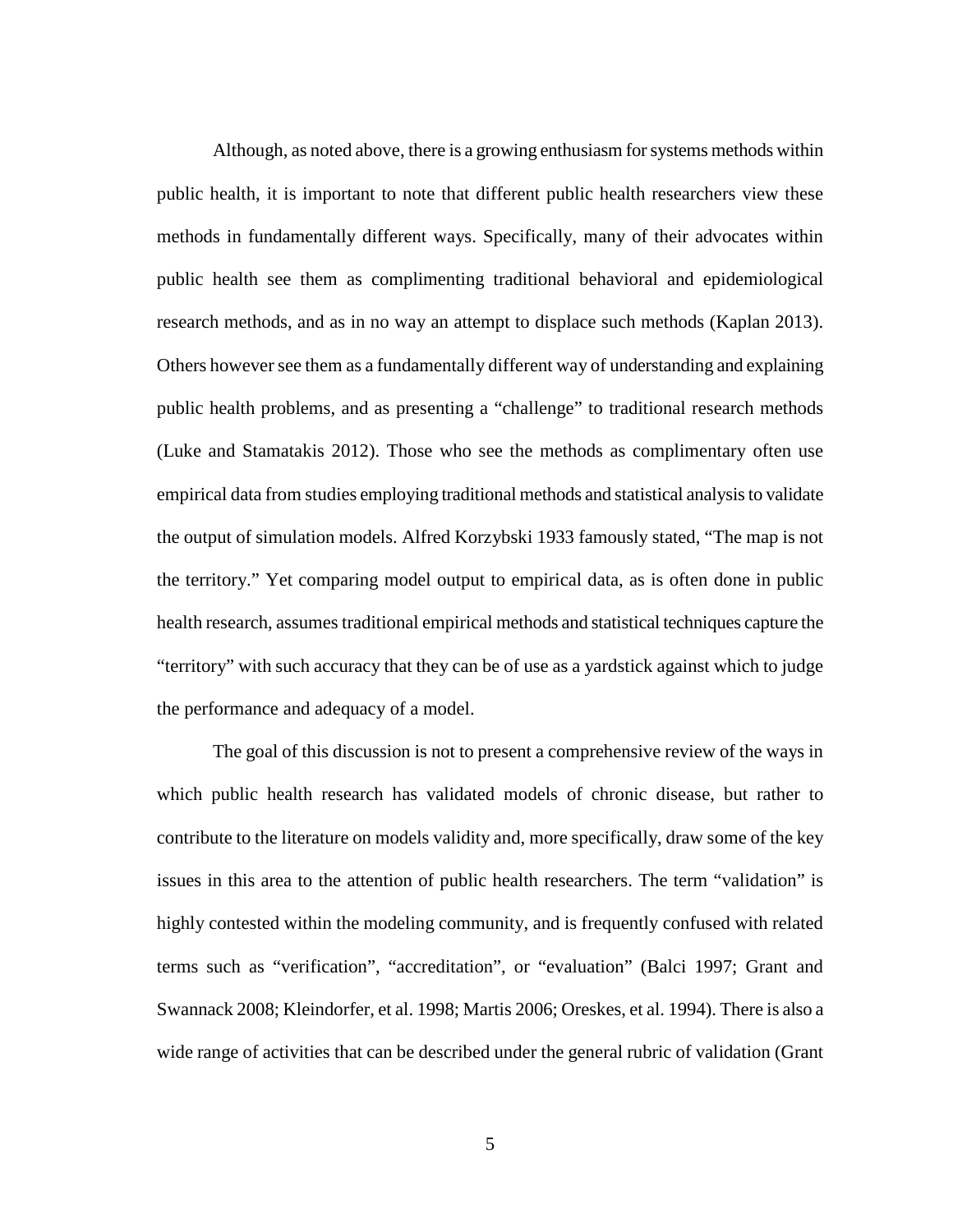and Swannack 2008; Rykiel 1996). A review of the broader debate as to what constitutes "validation" and of the various activities that this term is used to describe is outside the scope of this dissertation. However, a discussion of the process of comparing model predictions with observations of the real-world system, a process that is often erroneously considered to be the only or primary validation criterion (Grant and Swannack 2008), makes a valuable contribution to the public health literature as such issues have received little attention in the emerging public health systems literature. This discussion introduces public health researchers to some key issues pertaining to the assessment of the validity of simulation models. In addition, it contributes to the systems literature on validation by grounding the abstract discussion of the limitations of comparing model output with empirical data in a specific example. Thus, rather than simply stating that one should or should not compare model output to data, the discussion argues that one should exercise caution in doing this and should be clear as to exactly what it is that the data can tell one about the model. The discussion also illustrates these arguments through simple graphics, making it accessible to a wide, non-technical, audience.

Beginning with a detailed analysis of the three systems methods used in public health and following with a discussion of how different perspectives affect understanding of public health problems sets the stage for the development of a systems model applying such lessons to understand the specific public health problem of type 2 diabetes in HSR11. The work is similar to that conducted by policy analysts who have used systems methods to assess the potential long-term effects of different public health initiatives on chronic disease. However, the focus of the model presented is a specific geographic area rather than on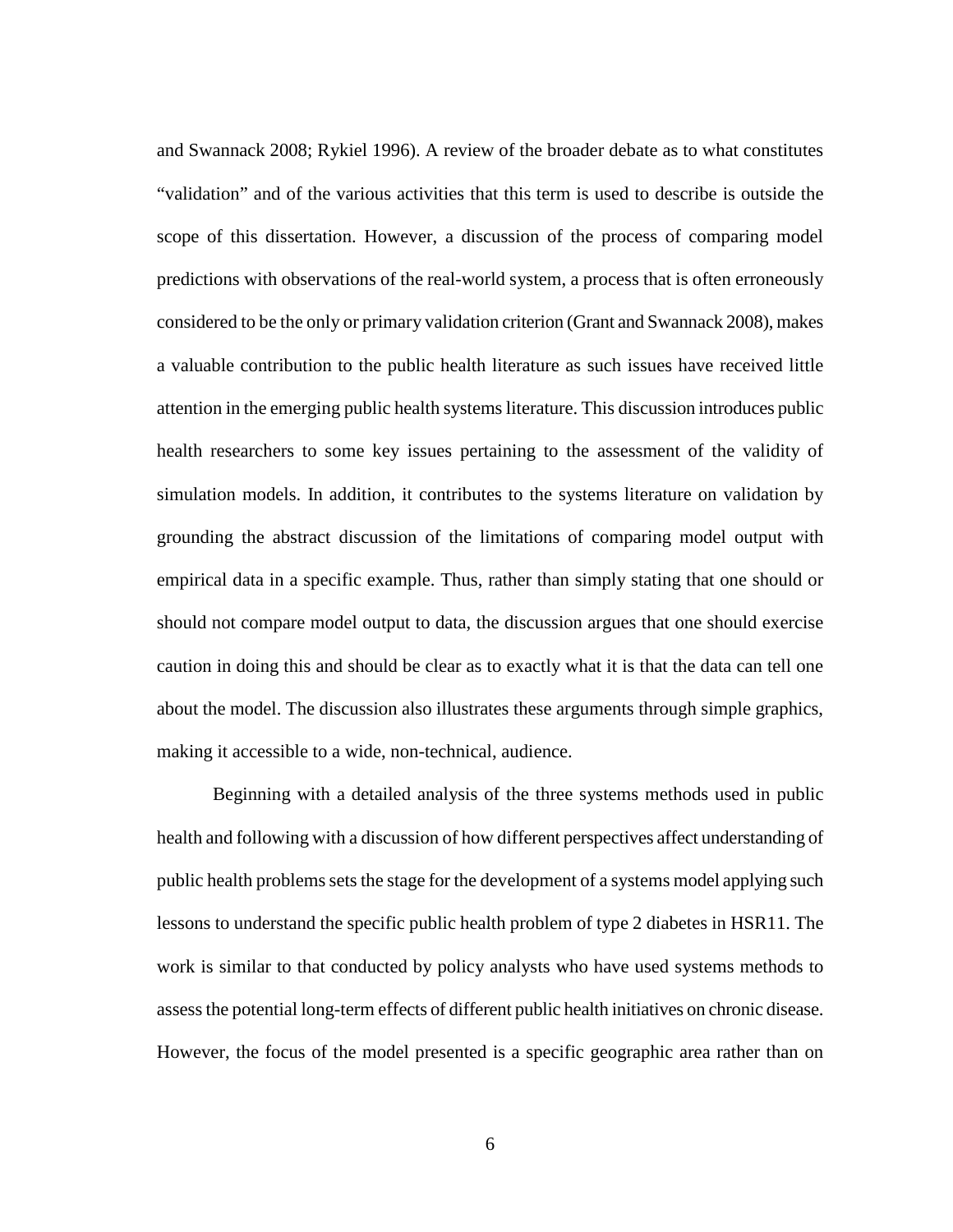national trends and policy objectives. This approach has been less often used in public health systems studies. The group of researchers that includes Jones, et al. 2006, for example, have developed sophisticated system dynamics models to examine the effects of different types of healthcare priorities and expenditures on chronic disease prevalence (e.g., Hirsch, et al. 2010; Homer, et al. 2007; Homer, et al. 2010; Jones, et al. 2006). Such discussions examine the effects of various types of healthcare expenditures (e.g., lifestyle change programs, environmental change, health insurance, clinical management) on the projected course of chronic disease in the United States. In contrast, Mahamoud et al. 2012 describe a system dynamics model parameterized using data from the City of Toronto; this focus on a smaller geography paralleled that in the presented modeling effort.

Development of the model compared different ways of framing the problem of type 2 diabetes in HSR11 and compared conceptual differences between modeling approaches to demonstrate how different modeling frameworks affect causality and understanding of this complex health problem. Then, the analysis assessed the ways in which theoretical frameworks of modeling and of the problem affect understanding of causality of the health problem and of ways of affecting such. Such causal assumptions affect what one can learn from modeling efforts and ultimately of how to affect change in the health status of the population. Finally, through understanding the theoretical and practical implications of different frameworks on modelling complex public health problems(or the theory-practice praxis), a system dynamics model was developed and analyzed to understand the different dynamic forces contributing to development and persistence of type 2 diabetes in the specific geographic area and the potential impact of different interventions on such.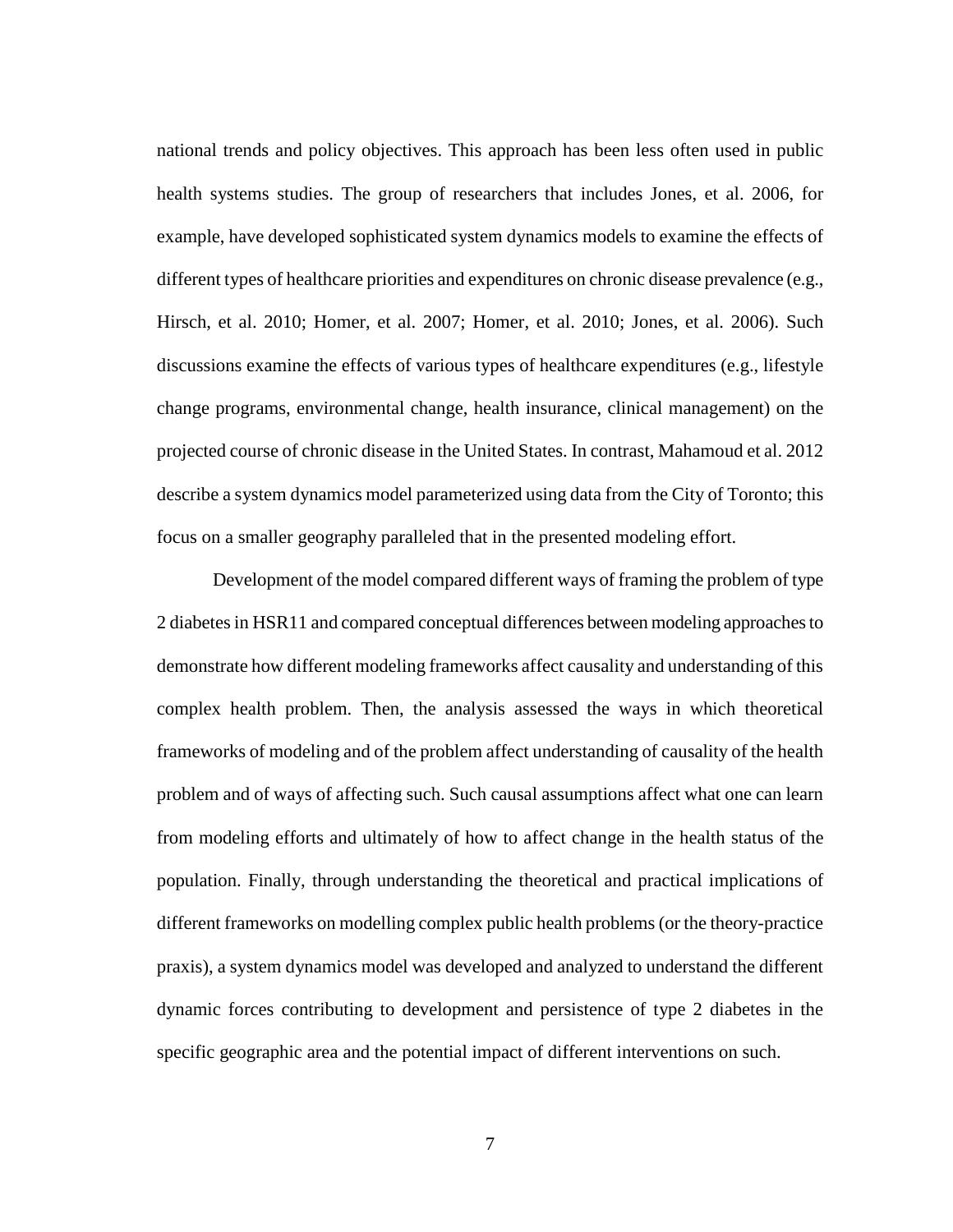The model aggregated populations through different rates of disease progression, as well as other relevant risk factors and demographic attributes to allow for population-level analysis of potential intervention effects. By understanding the forces contributing to disease progression, the model tested the effects of different interventions for prevention and treatment of type 2 diabetes based on the effectiveness of such reported in a metaanalysis of the relevant literature. By selecting to implement the analysis through use of the system dynamics modeling framework, the model grouped actors into categories or stocks concerned with the flow between conditions and factors influencing the rate at which these flows occur. The model presented considered feedback loops and unintended consequences that may arise from well-intentioned attempts for changing a system, as well as leverage points for interventions and potential effectiveness of such.

More specifically, the model tested different ecological level for physical activity interventions to reduce obesity and, ultimately, to affect incidence and prevalence of type 2 diabetes under optimal conditions for affecting populations within the community and among primary, secondary, and tertiary levels of prevention. The model framed the problem using the assumptions implicit in selection of a system dynamics model for testing such scenarios. The focus was on the effectiveness of physical activity interventions to guide decision-makers in future resource allocation and public health professionals to use appropriate methodologies for complex health problems that traditional linear approaches are unable to capture and thus unable to suggest informed routes for change. To this end, the model assessed and evaluated different "what if" scenarios of prevention and intervention strategies for reducing prevalence of (and ultimately incidence of) type 2 diabetes.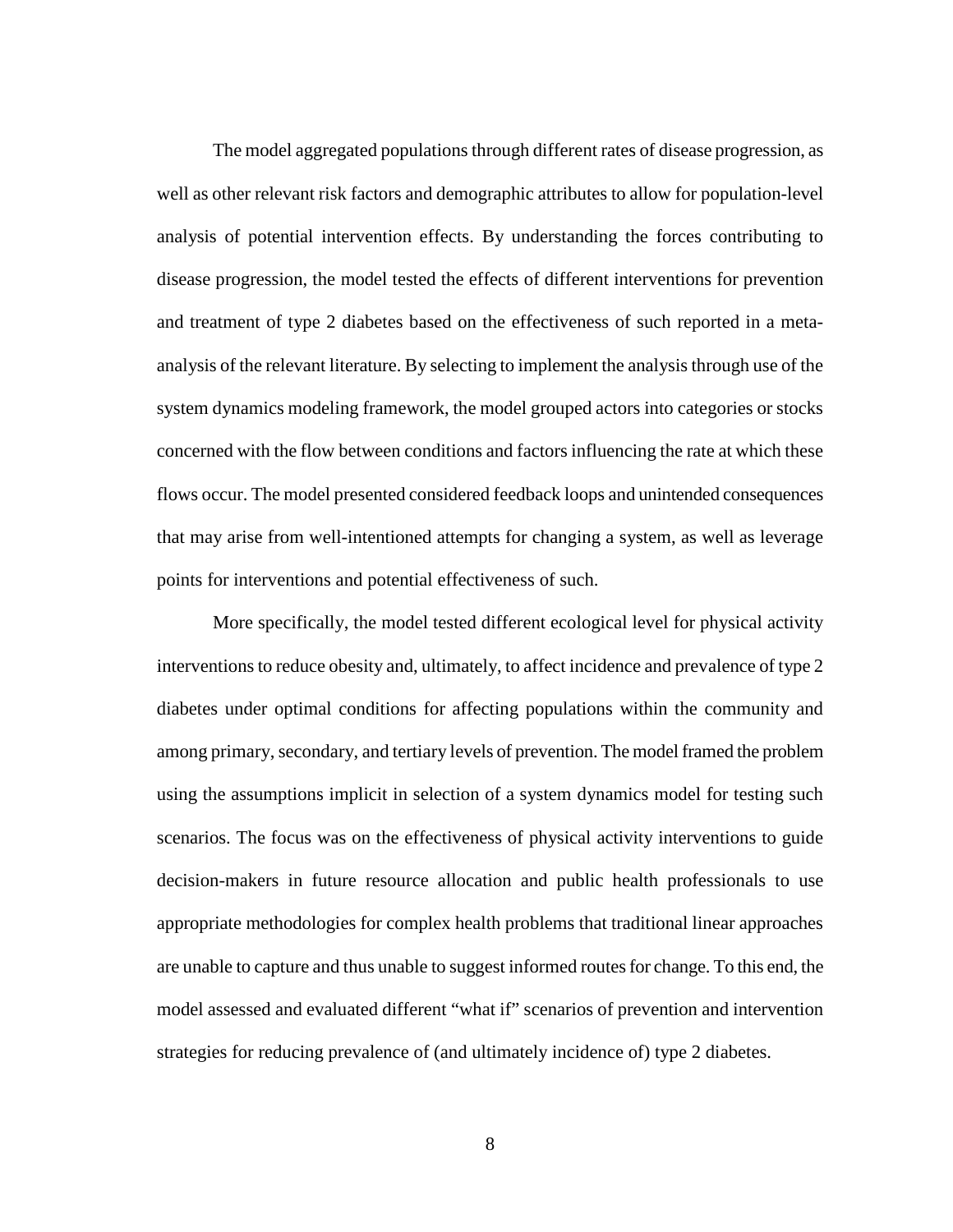Parameterization of the model used data pertaining to the counties comprising this region or previously aggregated regional data, as well as data from other secondary sources when county-level or regional data was unavailable. The model acts as an example of how and when systems methods are useful in guiding resource allocation decisions by applying the approach to the real-world system-of-interest of type 2 diabetes in Texas's Health Service Region 11. More importantly, the model acts as an example of how selection of a modeling approach requires the modeler to make assumptions about the world and the mechanisms that produce the phenomenon-of-interest and that there must be a purpose to modeling the system-of-interest for the model to be of value (Lorenz and Jost 2006; Meadows and Robinson 1985).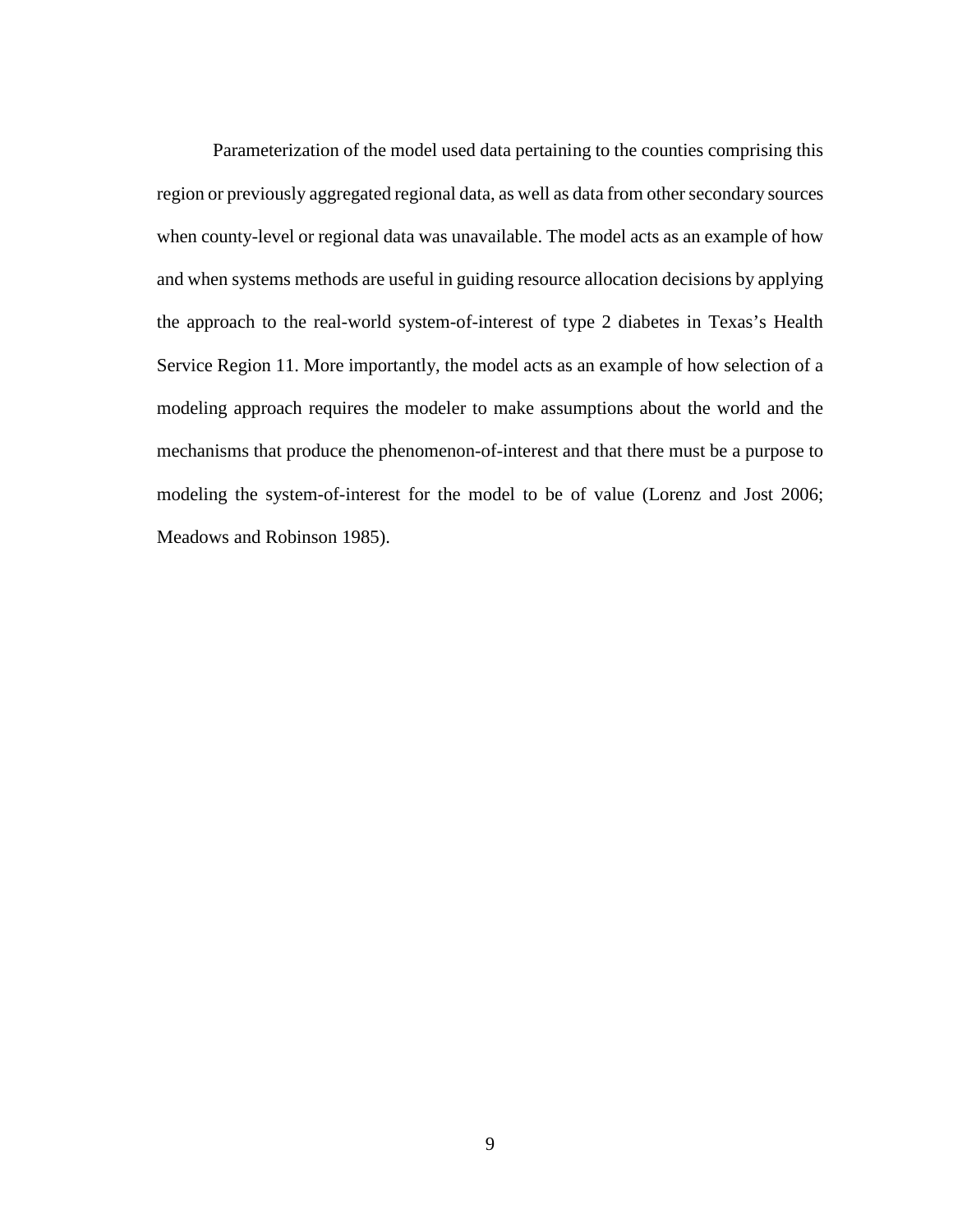#### **2. SYSTEMS THEORY IN PUBLIC HEALTH[\\*](#page-23-0)**

#### **2.1 Introduction**

<span id="page-16-1"></span><span id="page-16-0"></span>The recognition of the complexity of many public health problems has led to the search for analytic methods capable of capturing more fully the underlying dynamic processes at work compared to traditional study designs and statistical tests. Similarly, those with an interest in public health interventions have begun to see the limitations of standard methods, such as randomized trials and quasi-experiments, in understanding the consequences (both intended and unintended) of programs and policies designed to influence population-level health. This search for methods that move beyond a simple mechanistic cause-and-effect (or risk factor–outcome) representation of the world has stimulated interest among public health researchers in analytic techniques that have been developed within the evolving field of system sciences. These methods have proved successful in understanding complex adaptive phenomena in fields such as operations research, engineering, ecology, biology, and sociology. While there are a number of system science methods that have the potential to further public health research, to date, three methods have been most often applied in the field: agent-based modeling, social network analysis, and system dynamics modeling. Each method has strengths and weaknesses, and each is better suited to studying some aspects of complex dynamic phenomena than others. Agent-based models are especially good in addressing issues that involve heterogeneous

<sup>\*&</sup>lt;br>
\*Reprinted with permission from Elkins, A. D., and Gorman, D. M. 2014a. Systems theory in public health. *Oxford Bibliographies: Public Health*. Edited by D. McQueen. New York: Oxford Univ. Press. [doi: 10.1093/OBO/9780199756797-0072]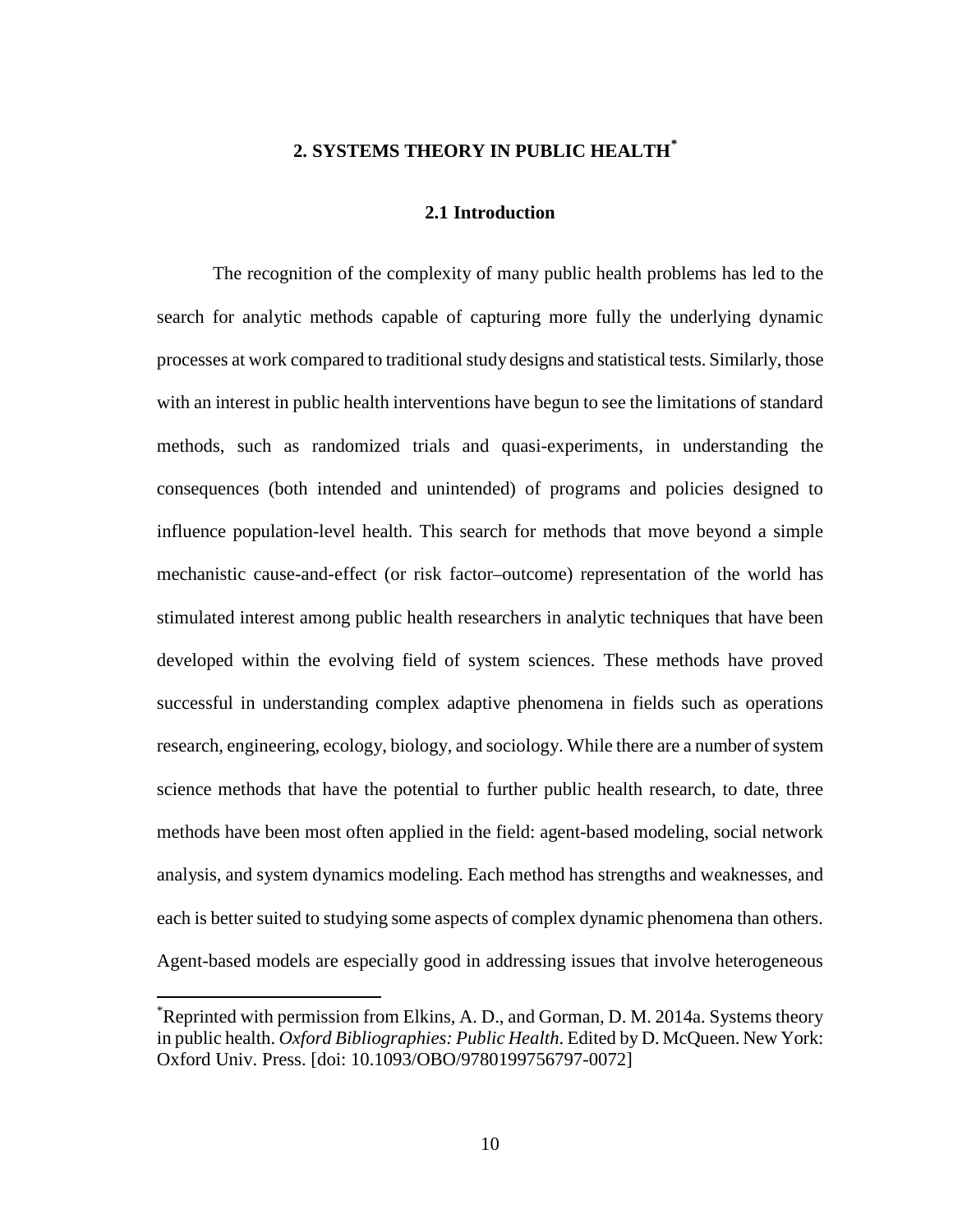actors and exploring phenomena that are thought to emerge from the interaction between such actors and their interactions with their environments. The agents in the model can learn and adapt over the course of the simulation, and the environment can change as a result of the interactions of the agents. The models can be used to test purely theoretical ideas or those grounded in real-life events or situations (e.g., the occurrence of violence in a specific city). In each case the goal is to identify the mechanisms through which the phenomena of interest emerged. System dynamics models typically group actors into categories or stocks and are concerned with the flow between these conditions and the factors that influence the rate at which these flows occur. This method is especially interested in feedback loops and the unintended consequences that can occur from well-intentioned attempts to change a system. Another key concept in system dynamics modeling is that of leverage points for successful interventions. These two aspects of the approach make it especially useful in policy analysis. Although social network analysis can also be used to understand basic theoretical principles of interactions between actors (e.g., six degrees of separation, weak and strong ties) it has primarily been used in public health research to examine relationships within datasets pertaining to either individuals (e.g., the spread of smoking over time within a large cohort study containing data on connectivity) or organizations (e.g., the exchange of resources among tobacco control agencies). This article provides practical guidance for those who wish to use these system methods in their own research, especially in the areas of social epidemiology, social and behavioral health, and policy analysis.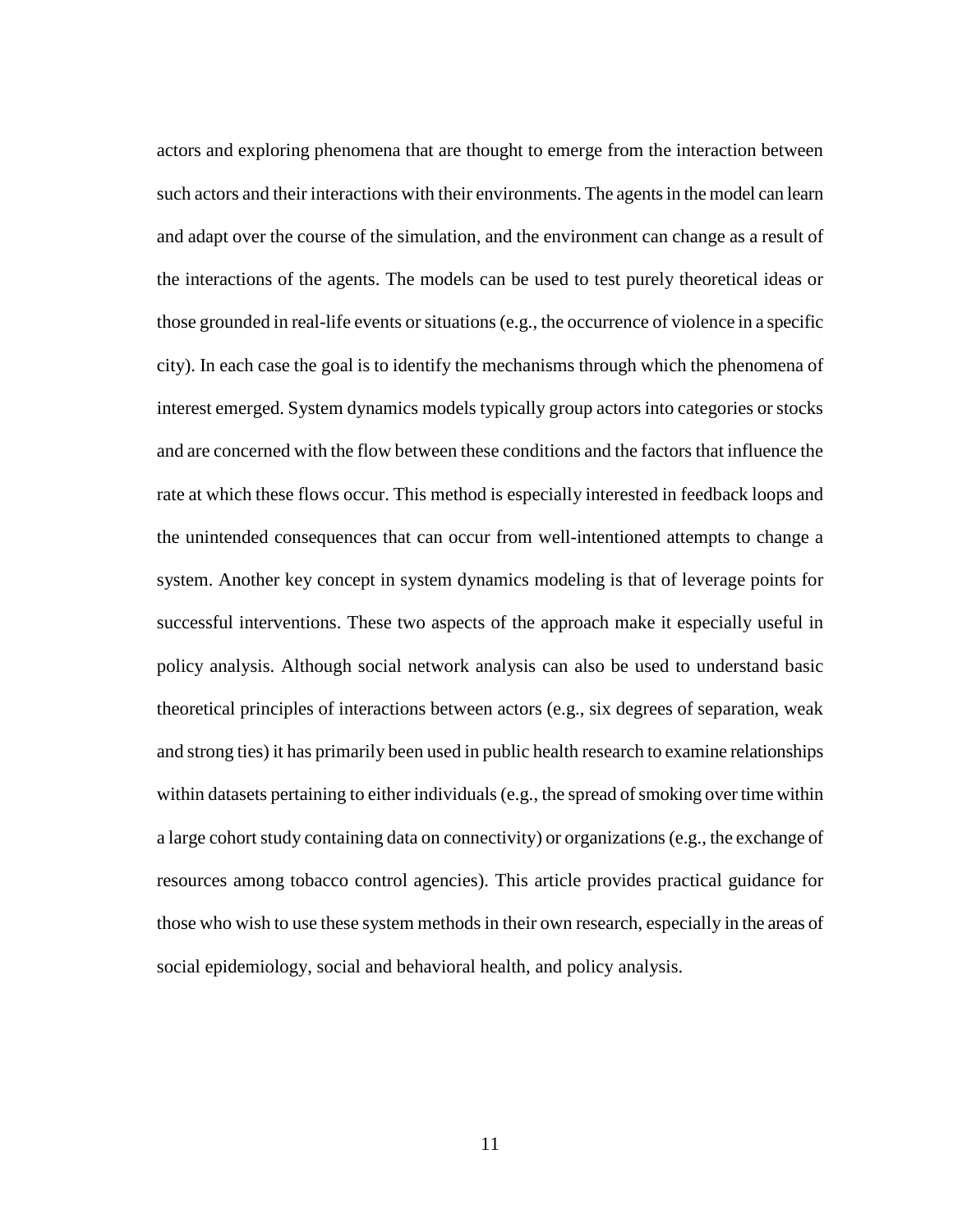#### **2.2 General Overviews**

<span id="page-18-0"></span>Five general overviews are presented in this section. The first of these is focused on the broad area of system sciences methods. The next section presents a series of references that discuss the broad application of systems methods to public health research. This is followed by sections that focus on each of the three specific system sciences methods reviewed in this bibliography: agent-based models, social network analysis and system dynamics models. In each case, key introductory texts pertaining to the method are reviewed along with articles that discuss the application of the method either to public health research in general or to some specific discipline within public health, such as social epidemiology, health promotion, or health-care policy.

#### *2.2.1 Systems Methods*

<span id="page-18-1"></span>This section presents some introductory texts on systems methods and the intellectual roots of these approaches. The focus of these publications is on the general application of systems methods, especially in the social sciences, and not on their application within public health and its related disciplines (e.g., epidemiology, health-care policy analysis, social and behavioral health). In addition, the focus of these papers often goes beyond a discussion of the three systems methods most commonly employed in public health research. While most of the papers do discuss agent-based models, social network analysis, and system dynamics models, other systems methods such as spatial analysis, concept mapping, and cellular automata are also examined. Garson 2009 provides a succinct introduction, with examples, to the three methods discussed in this bibliography as well as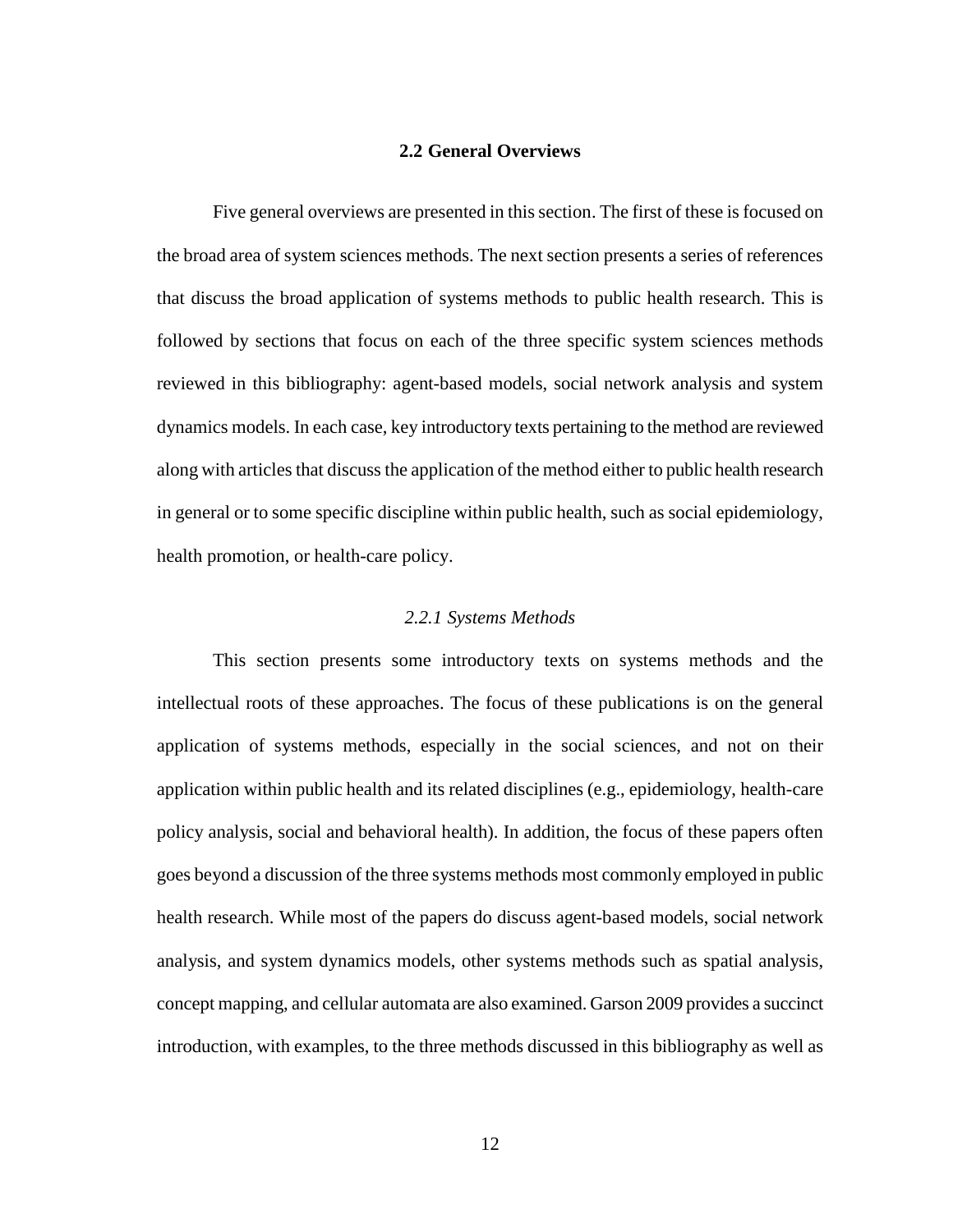spatial analysis. The focus is on applications in the social sciences. A more detailed account of such applications, along with a broader discussion of systems methods, is to be found in Gilbert and Troitzsch 1999. Lansing 2003 focuses on the application of system methods in anthropology, as well as providing a detailed account of its intellectual roots in chaos theory, nonlinear dynamical systems research, and the study of the evolution of cooperation. Miller and Page 2007 and Page 2013, a web resource, provide general introductions to the ideas of complex adaptive systems and systems sciences and the methods employed in the latter. Mitchell 2011 also provides a general introduction to the theories and methods used in the study of complex adaptive systems, while Shalizi 2006 reviews a wide range of systems methods.

### **Garson, G. D. 2009. Computerized simulation in the social sciences: A survey and evaluation.** *Simulation & Gaming* **40.2: 267–279.**

This paper briefly describes and discusses four simulation methods that are increasingly being used in social science research: agent-based models, social network analysis, system dynamics models, and spatial models. Examples of the application of each method are presented along with a discussion of their strengths and limitations.

### **Gilbert, N., and K. G. Troitzsch. 1999.** *Simulation for the social scientist***. Philadelphia: Open Univ. Press.**

This book begins with a history of the use of simulation models in the social sciences and a discussion of the underlying rationale for their use. It then discusses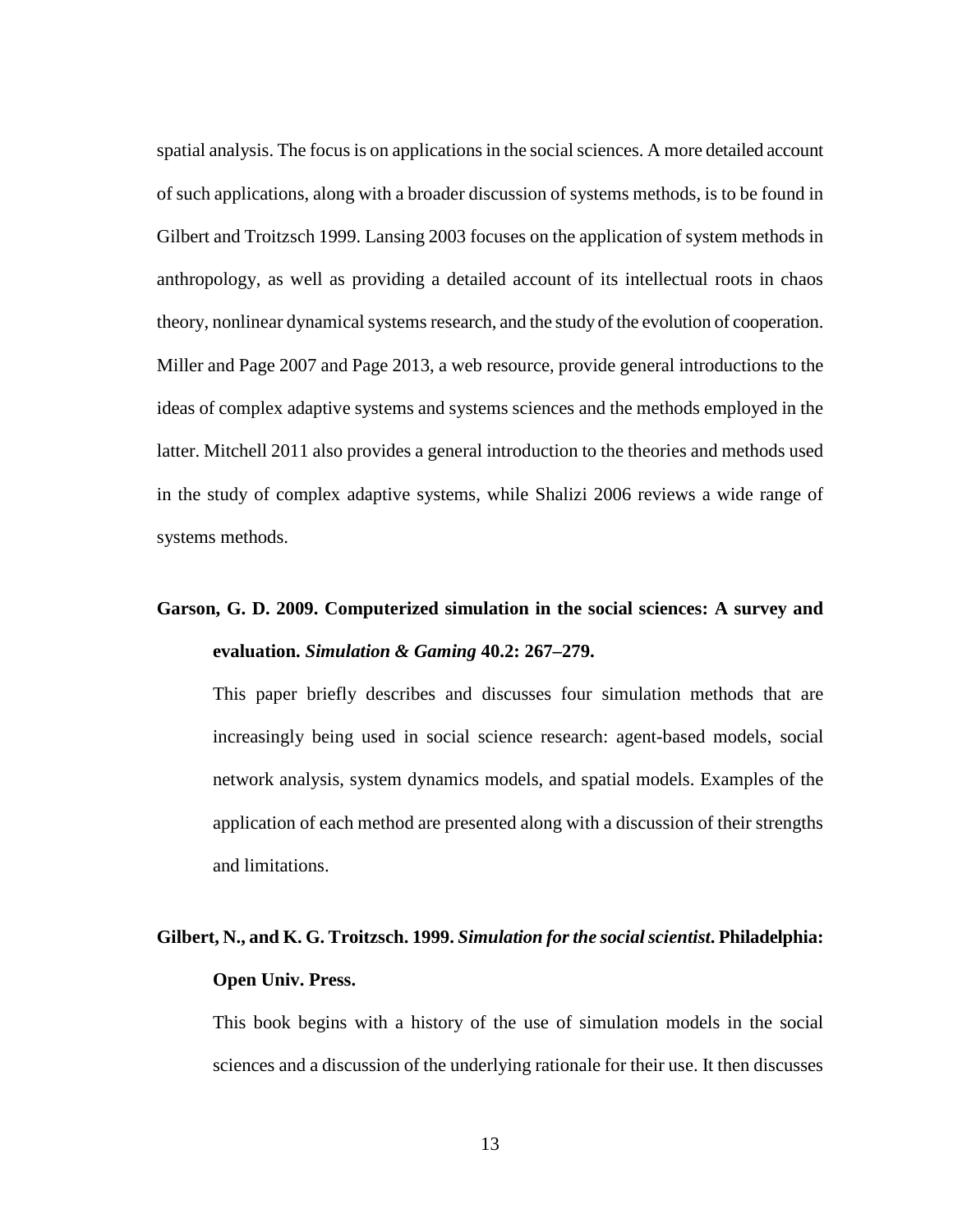specific models in detail, including system dynamics models, agent-based models, cellular automata, microanalytical simulations, queuing models, and multilevel simulations.

### **Lansing, J. S. 2003. Complex adaptive systems.** *Annual Review of Anthropology* **32: 183–204.**

This paper discusses the intellectual roots of the idea of complex adaptive systems. It notes that while the concerns of those who study complex adaptive systems are similar to many of the issues at the heart of anthropology, only a few anthropologists have actually used system methods in their studies. Examples of anthropological applications are then discussed.

### **Miller, J. H., and S. E. Page. 2007.** *Complex adaptive systems: An introduction to computational models of social life.* **Princeton, NJ: Princeton Univ. Press.**

This book presents a comprehensive overview of the idea of complex adaptive systems and the mathematical and computational methods that have been developed to explore these. It explains key systems concepts such as emergence, selforganization, and feedback, and uses ideas and examples from an array of social and natural sciences.

#### **Mitchell, M. 2011.** *Complexity: A guided tour.* **New York: Oxford Univ. Press.**

This book discusses complexity both conceptually and through computer modeling methods in terms of dynamics, chaos, prediction, information, computation,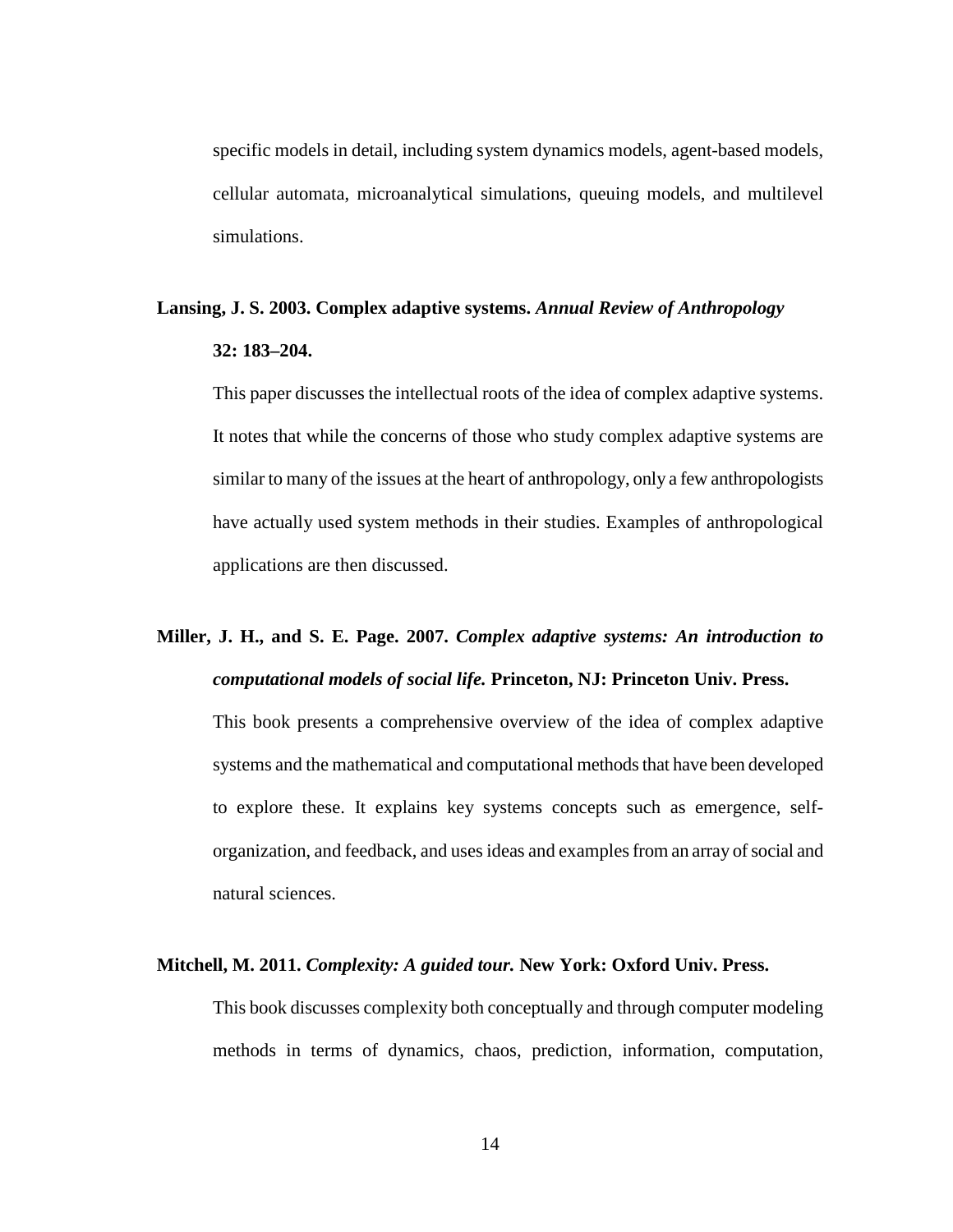evolution, and real-world applications. Methods incorporate self-reproducing computer programs, genetic algorithms, cellular automata, particle computing, computational analogy creation, and network analysis and diagramming.

#### **\*Page, S. E. 2013. Model Thinking**

#### **[https://class.coursera.org/modelthinking/lecture/index]\*.**

This is a free ten-week course offered through Coursera on a fairly regular basis. The course lectures are also freely available on the Coursera web page irrespective of whether one is registered. The processes covered include segregation and peer effects, tipping points, path dependence, and collective action.

#### **Shalizi, C. R. 2006. Methods and techniques of complex systems science: An overview.**

**In** *Complex systems science in biomedicine***. Edited by T. S. Deisboeck and J. Yasha Kresh, 33–114. New York: Springer.**

This chapter divides complex systems science methods into three categories captured by purpose: data analysis, model construction and evaluation, and measuring complexity. The first includes statistical learning, data mining, and time series analysis; the second includes cellular automata, agent-based models, and evaluation; the third includes information theory and complexity measurements.

#### *2.2.2 Systems Methods in Public Health*

<span id="page-21-0"></span>The papers in this section have a specific focus on the application of systems sciences to public health. Finegood, et al. 2012, a bibliography, reviews more than eighty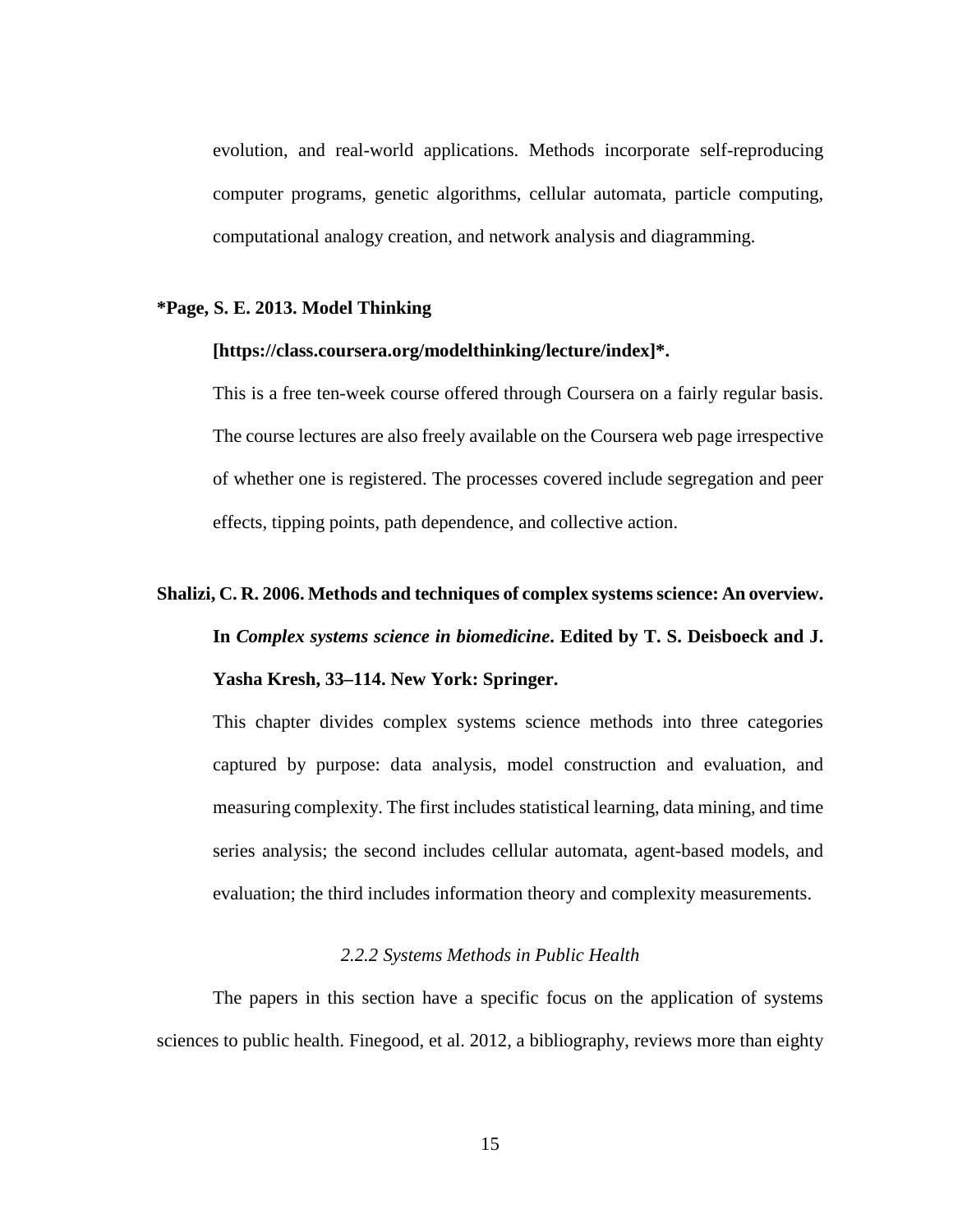texts and web resources that apply ideas from complexity theory and systems thinking to public health research. Luke and Stamatakis 2012, a review article, provides the best available account of the current application of agent-based modeling, social network analysis, and system dynamics modeling to public health research and the potential for their use in the future. Four of the remaining six general introductions to system science methods have a more specific focus on a particular aspect of public health research: epidemiology in the case of Galea, et al. 2010, health promotion in the case of Norman 2009, health-care organization and clinical practice in the case of Plsek and Greenhalgh 2001, and health-care services in the case of Willis, et al. 2012. The edited volume de Savigny and Adam 2009 also focuses on health-care systems, but with an emphasis on financing, intervention, and evaluation. Finally, Leischow, et al. 2008 makes a compelling case for the use of system science methods in transdisciplinary research and their potential for the furtherance of teambased science in public health.

# **Adam, T., and D. de Savigny, eds. 2012. Special issue: Systems thinking for health systems strengthening in LM ICs: Seizing the opportunity.** *Health Policy and Planning* **27.4.**

This report provides an introduction to systems thinking and a discussion of its potential for strengthening health-care systems, systems applications to intervention designs and evaluations, potential challenges faced when conducting such work, and future opportunities. It emphasizes leverage points and feedback in health-care system interventions and evaluations.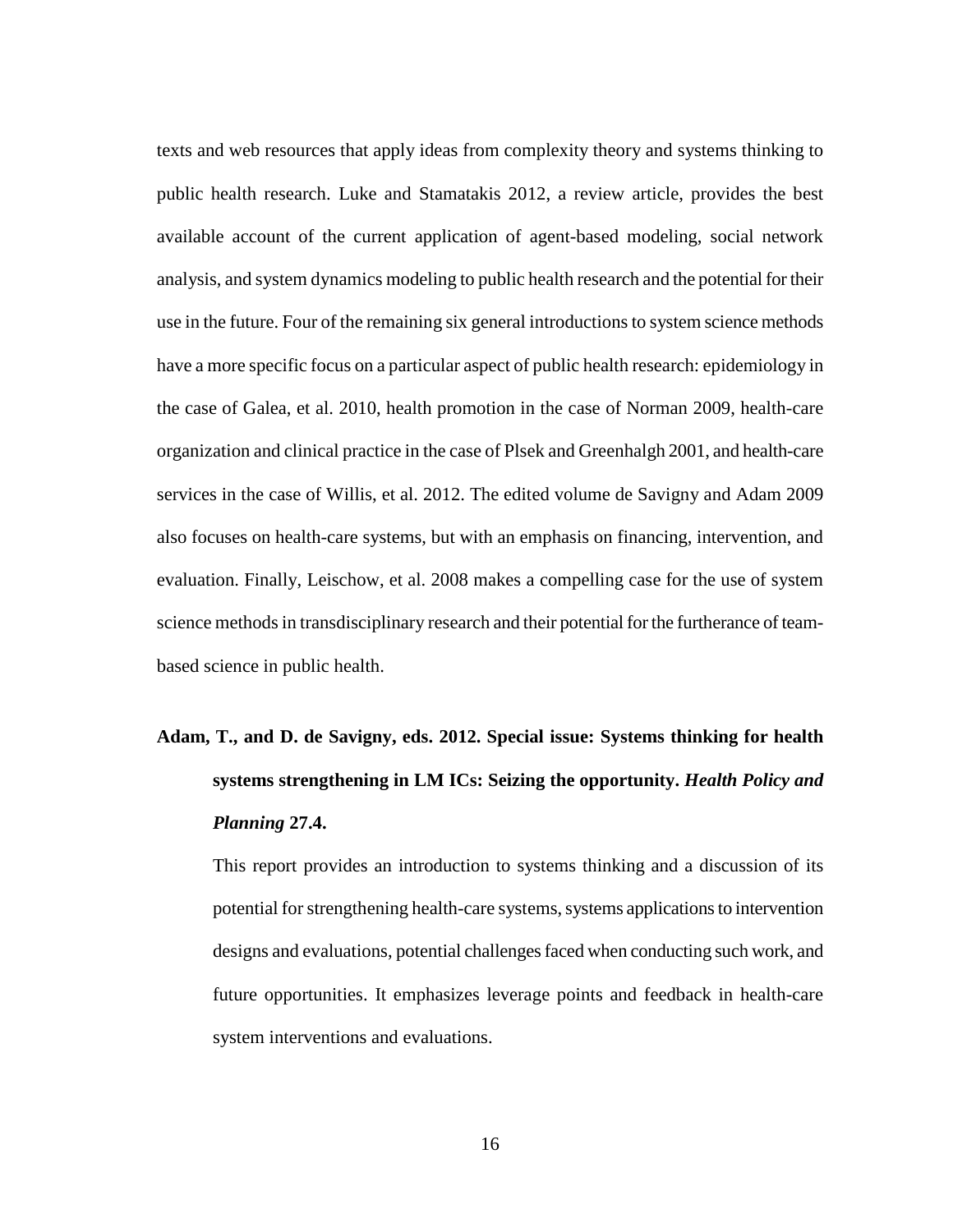**Finegood, D. T., L. Johnston, P. Giabbanelli, et al. 2012.** *Complexity and systems theory.* **Oxford Bibliographies: Public Health. New York: Oxford Univ. Press. [obo-9780199756797-0049]**

This bibliography focuses on the intersection between complexity science, systems thinking, and public health. It reviews key theoretical and methodological texts and web resources, as well as reviewing literature that incorporates systems thinking into studying individual behavior change, program planning and evaluation, and knowledge implementation, translation, and dissemination.

- **Galea, S., M. Riddle, and G. A. Kaplan. 2010. Causal thinking and complex system approaches in epidemiology.** *International Journal of Epidemiology* **39:97–106.** This paper contrasts complex systems approaches with traditional epidemiologic methods that focus on the identification of biological and behavioral risk factors. It also discusses the reasons why systems methods have not been more widely used in epidemiologic research (beyond infectious disease epidemiology) and concludes with an example of an agent-based model of obesity.
- <span id="page-23-0"></span>**Leischow, S. J., A. Best, W. M. Trochim, et al. 2008. Systems thinking to improve the public's health.** *American Journal of Preventive Medicine* **35.2: S196–S203.** This article discusses the importance of team science and transdisciplinary research in the successful application of systems science to public health problems. Examples from the National Cancer Institute's Initiative on the Study and Implementation of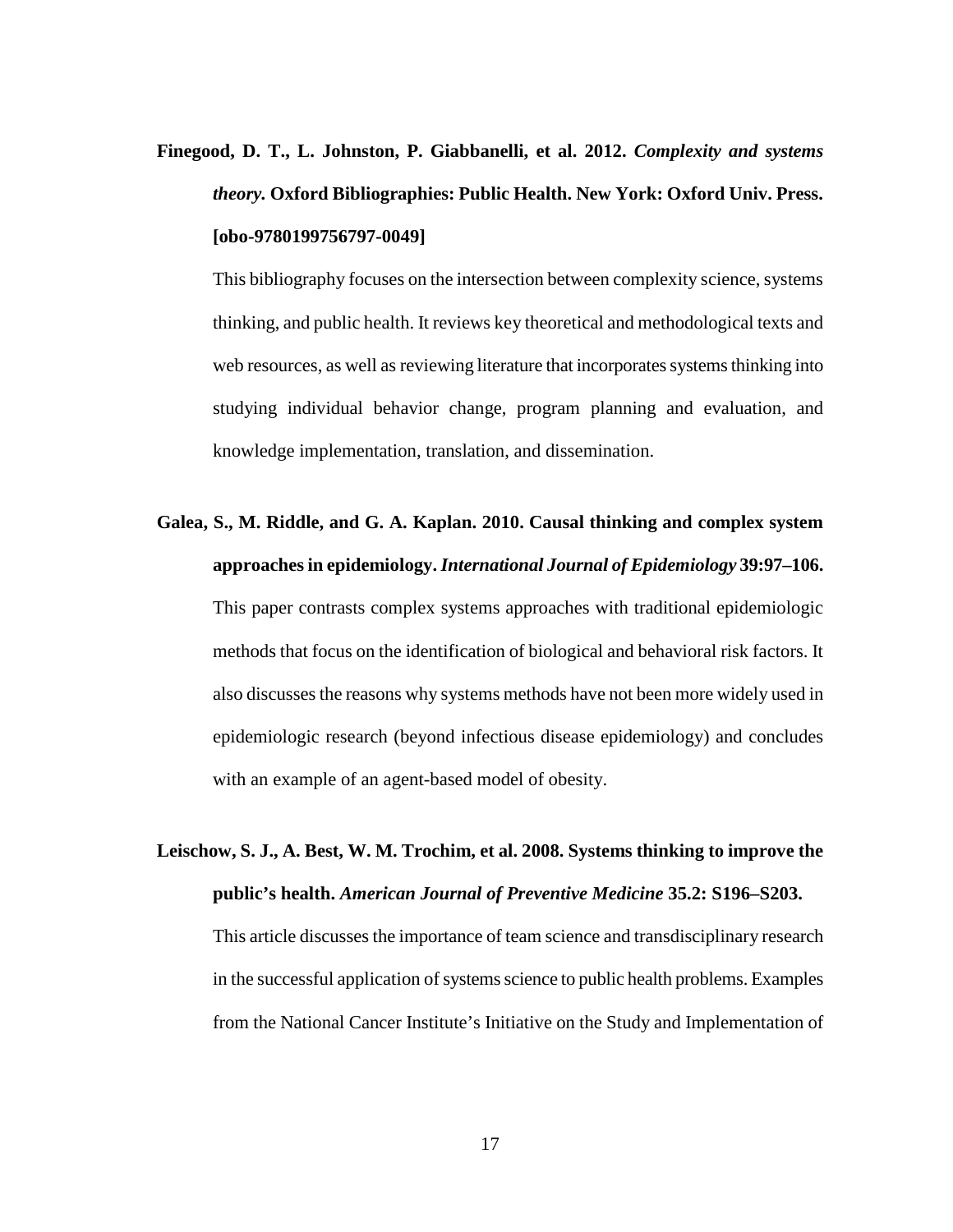Systems pertaining to tobacco control are used to illustrate this translational and transdisciplinary approach.

# **Luke, D. A., and K. A. Stamatakis. 2012. Systems science methods in public health: Dynamics, networks and agents.** *Annual Review of Public Health* **33: 357–376.** This review begins by presenting the need for the use of complex systems methods in public health research and contrasting these methods with traditional study designs. It then describes system dynamic modeling, social network analysis, and agent-based modeling and shows how each approach can be used to address

infectious disease, tobacco control, and obesity.

### **Norman, C. D. 2009. Health promotion as a systems science and practice.** *Journal of Evaluation in Clinical Practice* **15.5: 868–872.**

This paper presents a brief summary of some of the key concepts of systems science (e.g., sensitivity to initial conditions, selforganization, social networks, and leverage points) and shows how these are central to health promotion, which it defines as the science and practice of complex adaptive systems.

### **Plsek, P. E., and T. Greenhalgh. 2001. The challenge of complexity in health care.**  *British Medical Journal* **323: 625–628.**

This paper presents a brief summary of some of the key concepts of systems science and complex adaptive systems (e.g., internalized rules, nonlinearity, and selforganization) and shows how these are central to health-care organization and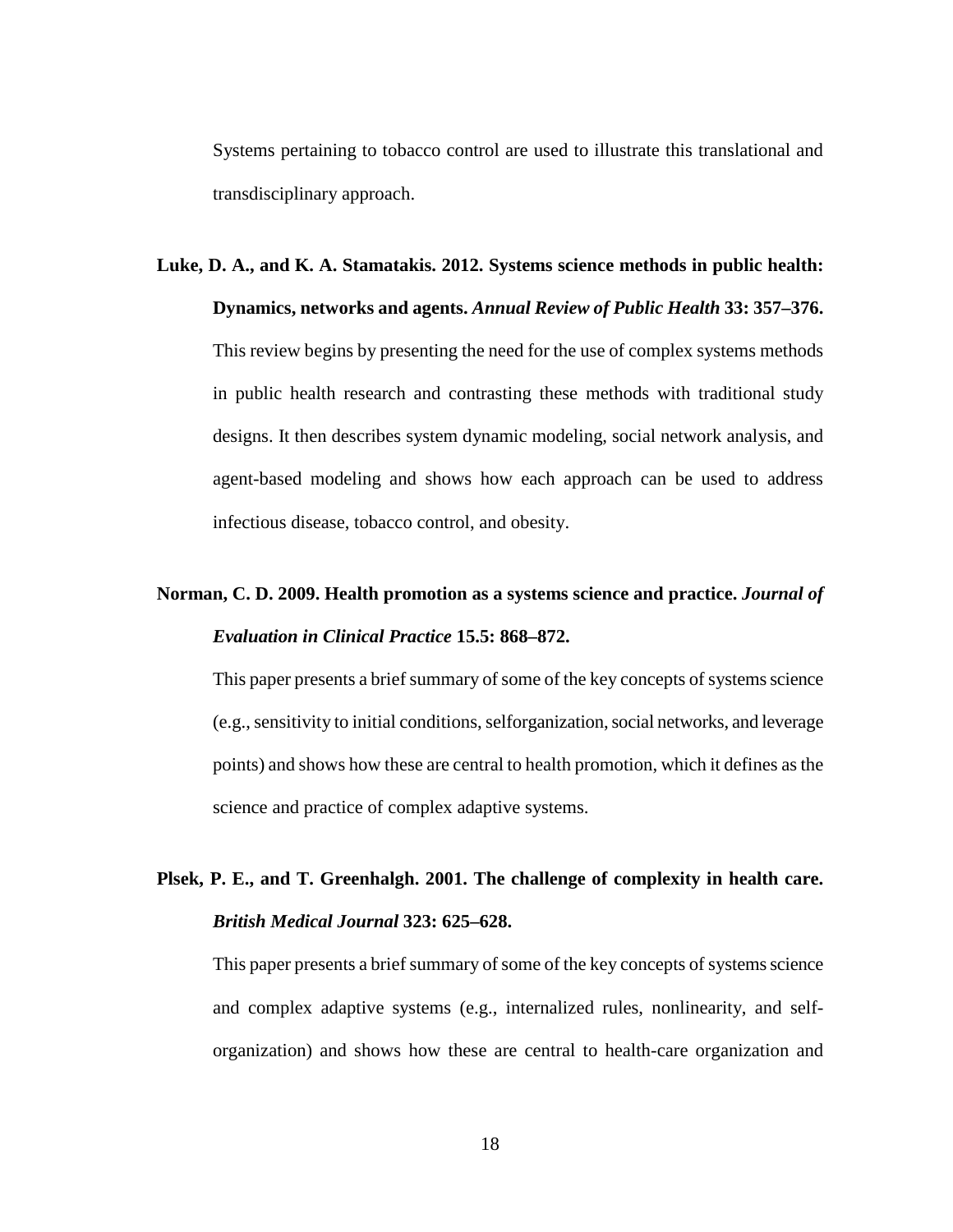management and clinical practice. Three other papers that appeared in the BMJ expand upon these themes. These are introduced in this paper and referenced therein.

### **Willis, C. D., C. Mitton, J. Gordon, and A. Best. 2012. Systems tools for systems change.** *BMJ Quality and Safety* **21.3: 250–262.**

This review focuses on the application of systems science tools to the widespread transformation of large-scale health-care systems. In addition to social network analysis and system dynamics modeling, it discusses concept mapping and program budgeting and marginal analysis. The benefits and limitations of each are described, and specific examples of their use in large system transformation are provided.

#### *2.2.3 Agent-Based Models*

<span id="page-25-0"></span>The most accessible introduction to agent-based modeling is Gilbert 2008, a short primer. A more technical introduction to the methodology, which involves actual training in model building using the NetLogo platform, is provided in Railsback and Grimm 2012. Epstein 2006 provides an excellent overview of the application of agent-based models to a wide array of research questions in which the phenomenon of emergence is of central importance. Auchincloss and Diez Roux 2008; Galea, et al. 2008; and Israel and Wolf-Branigin 2011 provide introductions to agent-based models that are more specifically focused on their potential applications in epidemiology and social service evaluation research. Finally, Grimm, et al. 2006 presents a protocol that researchers should use in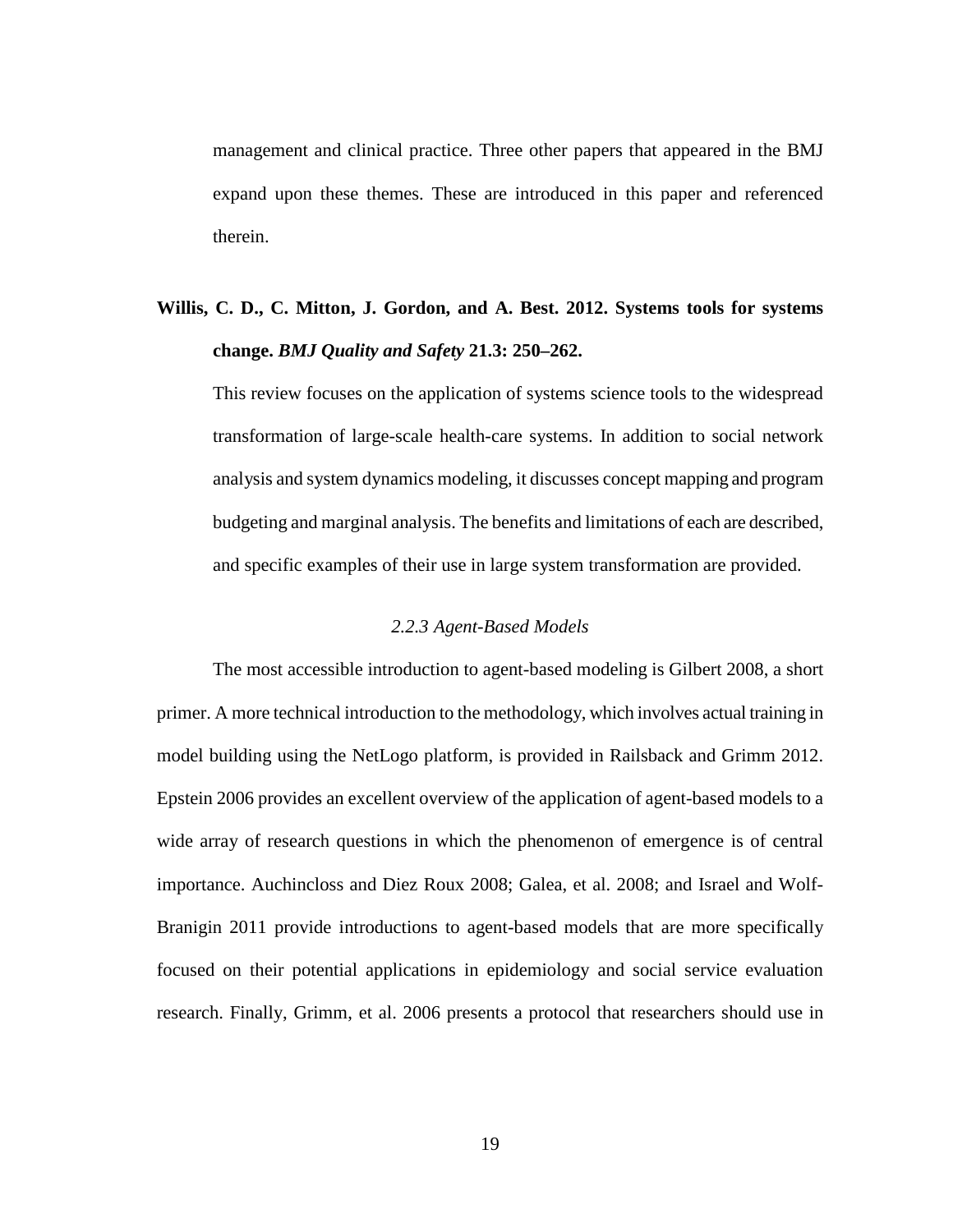reporting the results of simulations based on agent-based models, while Berk 2008 describes criteria that can be used in assessing the quality and validity of agent-based research.

# **Auchincloss, A. H., and A. V. Diez Roux. 2008. A new tool for epidemiology: The usefulness of dynamic-agent models in understanding place effects on health.**  *American Journal of Epidemiology* **168.1: 1–8.**

This paper discusses the limitations of traditional epidemiologic study designs and regression models in assessing the effects of place on health. Agent-based models are presented as a way of overcoming these problems, and a model of the spatial patterning of physical activity is described. The challenges of developing agentbased models and their validation are then discussed.

### **Berk, R. 2008. How you can tell if the simulations in computational criminology are any good.** *Journal of Experimental Criminology* **4: 289–308.**

This paper begins with a brief discussion of assessing the theoretical (qualitative) credibility of agent-based models and then presents six detailed steps to be used in data-based (quantitative) assessment of models. The steps, which are applicable beyond criminological models, include specification of model inputs and parameters, the collection of data, and analyzing model output.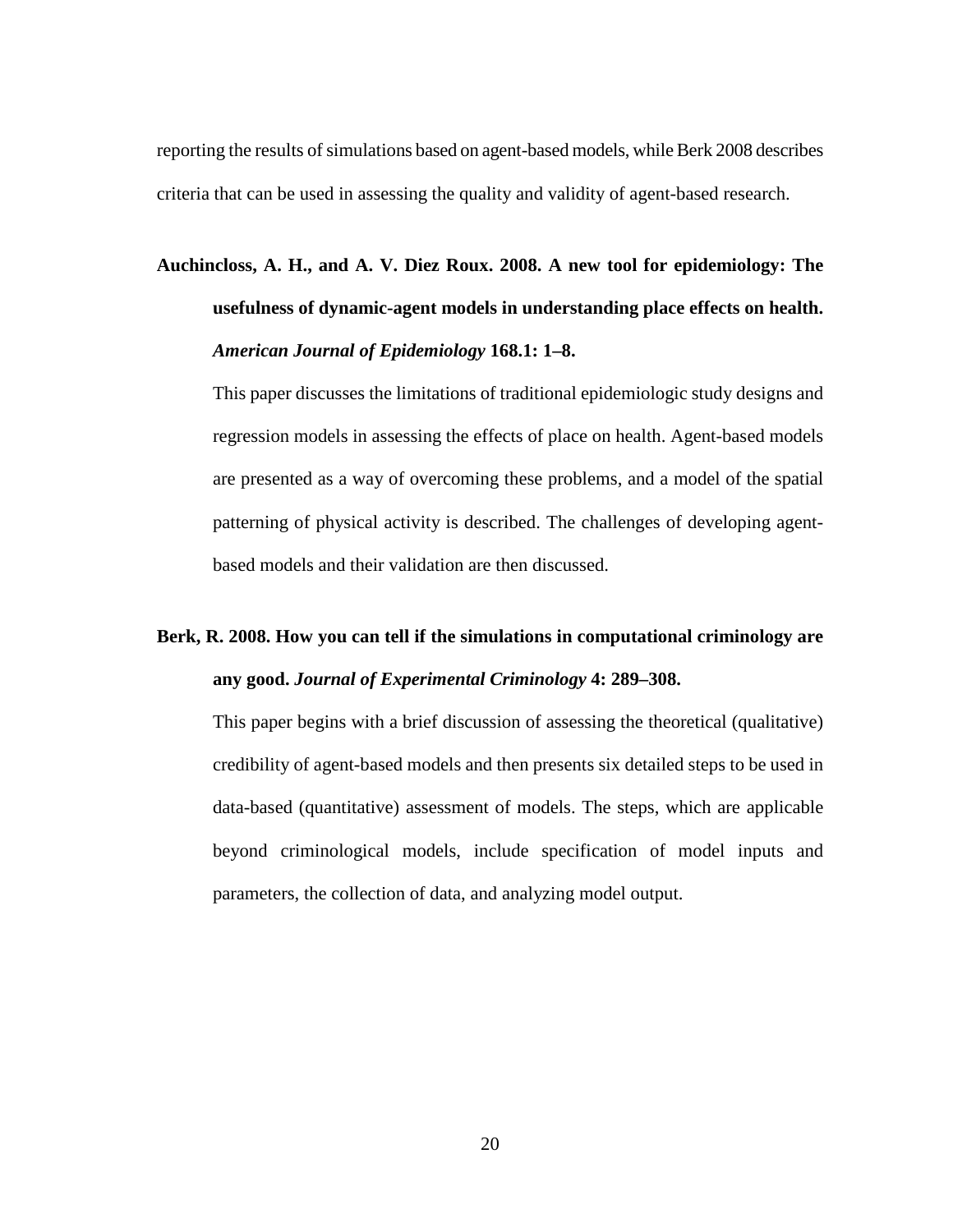**Epstein, J. M. 2006.** *Generative social science: Studies in agent-based computational modeling***. Princeton, NJ: Princeton Univ. Press.**

This book collects thirteen of Joshua Epstein's papers describing work he has conducted using agent-based models. It begins with an account of the place of agent-based modeling within generative social science and then describes a number of applications including population growth and decline, social norms, civil unrest, and smallpox bioterrorism.

**Galea, S., C. Hall, and G. A. Kaplan. 2008. Social epidemiology and complex system dynamic modeling as applied to health behavior and drug use research.**  *International Journal of Drug Policy* **20.3: 209–216.**

This paper discusses the limitations of traditional epidemiologic methods in addressing health issues of concern to social epidemiologists and the potential of complex systems analytic approaches in advancing understanding of health behavior. It uses an agent-based model of drug use behavior to illustrate the utility of such approaches in social epidemiology.

#### **Gilbert, N. 2008.** *Agent-based models.* **Thousand Oaks, CA: SAGE.**

This book presents a very succinct and nontechnical account of agent-based modeling. It describes the underlying rationale for the approach, the basic components and features of agent-based models, and their use in social science research. It also introduces and compares various agent-based programs such as NetLogo and Repast.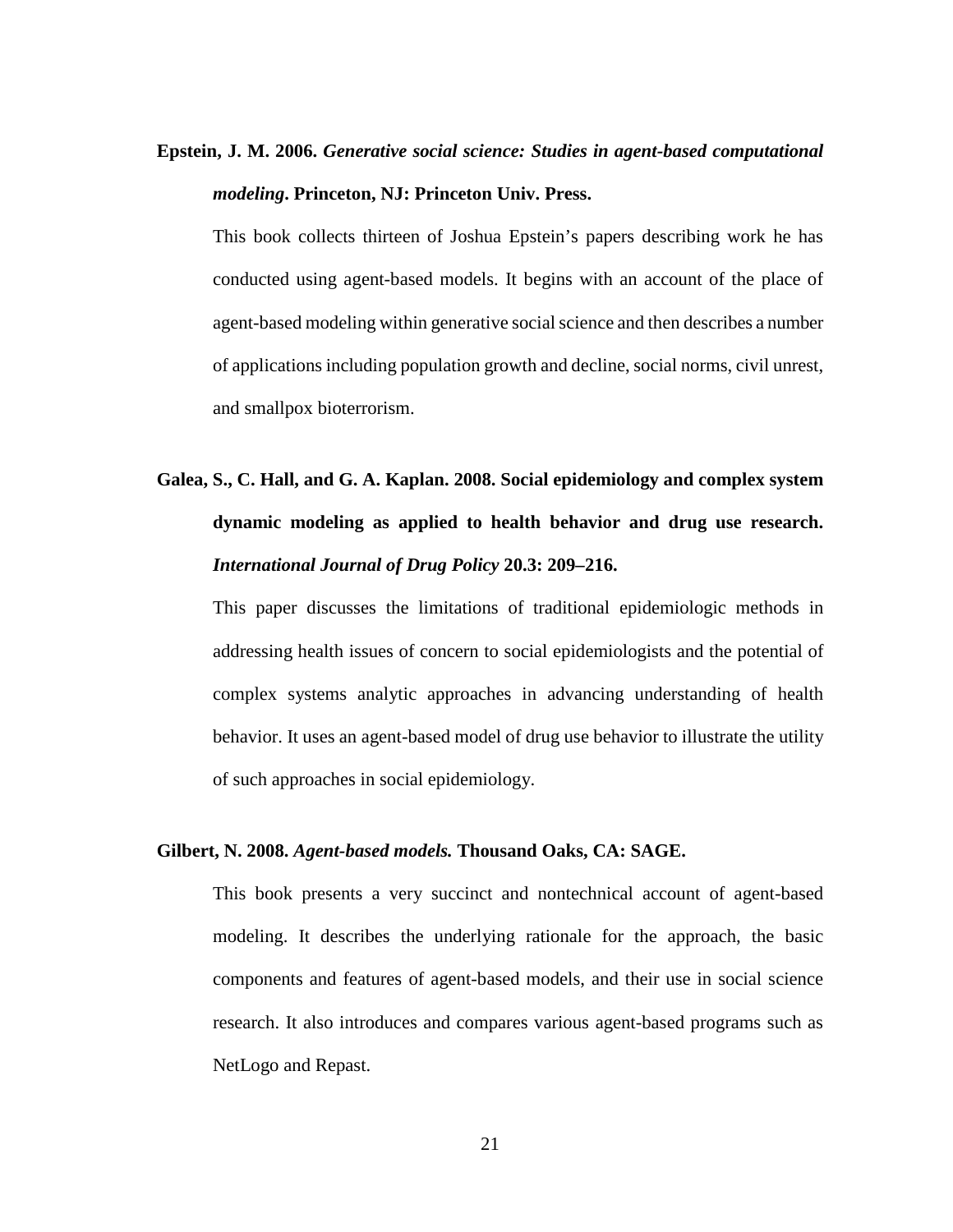**Grimm, V., U. Berger, F. Bastiansen, et al. 2006. A standard protocol for describing individual-based and agent-based models.** *Ecological Modeling* **198: 115–126.** Noting the fundamental importance of reproducing observations in science, this paper describes a standard protocol to be used in the reporting of individual- and agent-based models so as to facilitate them being understood and replicated by others. The protocol has seven elements that are grouped into three categories: overview, design concepts, and details.

### **Israel, N., and M. Wolf-Branigin. 2011. Nonlinearity in social service evaluation: A primer on agent-based modeling.** *Social Work Research* **35.1: 20–24.**

This paper describes how social service research may benefit from using agentbased models in evaluating services through applying complexity theory to model nonlinear behaviors of people and of organizations. It discusses modeling concepts used in evaluation related to agents, interconnectedness, patterns, contextual change or co-evolution, behavioral ranges, and unpredictable behavior shifts.

### **Railsback, S. F., and V. Grimm. 2012.** *Agent-based and individual-based modeling: A practical introduction.* **Princeton, NJ: Princeton Univ. Press.**

This textbook is for introductory social science and biology graduate classes (and independent study) in agent-based modeling. Using the software program NetLogo, it provides step-by-step training in model building, starting with fundamental design concepts (e.g., emergences, adaptation, interaction), then moving to theory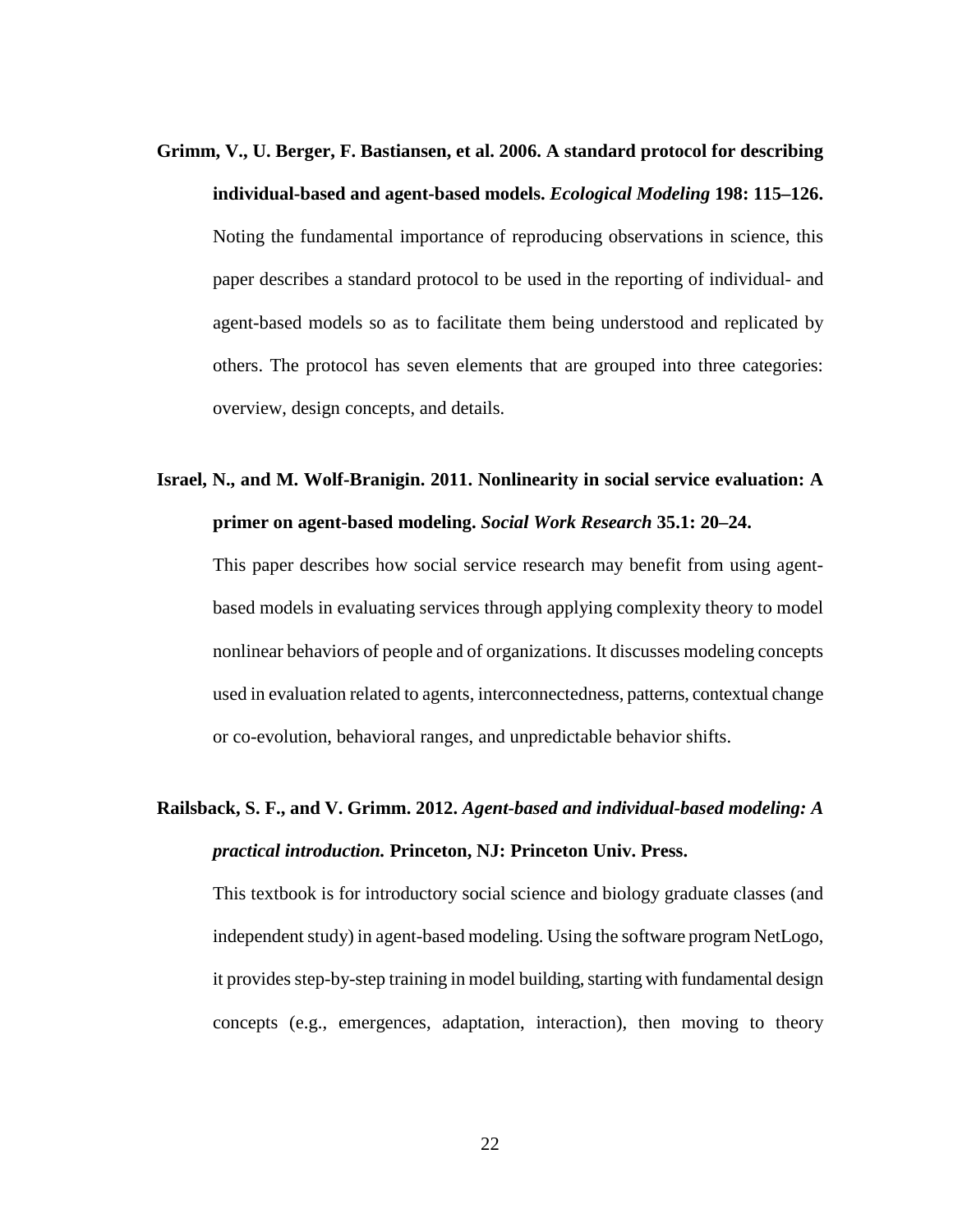development, parameterization, and calibration, and ending with model validation and analysis.

#### *2.2.4 Social Network Models*

<span id="page-29-0"></span>A very brief introduction to social network analysis is presented in Borgatti, et al. 2009, with an emphasis on the type of problems that social scientists have addressed using this method. A concise introduction to the analytic methods of social network analysis is provided in Knoke and Yang 2008, and a more in-depth treatment of these can be found in Wasserman and Faust 1994. Reviews of the extant research literature on the application of social network analysis to public health problems are presented in Luke and Harris 2007 and Smith and Christakis 2008. Valente 2010 also reviews a number of key public health studies that have utilized social network analysis, as well as discussing data sources, data collection techniques and analytical tools. Hawe, et al. 2004 provides a glossary of terms used in social network analysis, while Christakis and Fowler 2009 focuses on the methods used to represent social network structure in epidemiological research.

### **Borgatti, S. P., A. Mehra, D. J. Brass, and G. Labianca. 2009. Network analysis in the social sciences.** *Science Magazine* **323: 892–895.**

This paper reviews social network analysis through a social science perspective, emphasizing historical context, basic assumptions, goals, and explanatory mechanisms. Social scientists' use of this approach focuses on individuals embedded in networks of social interactions and relationships, on answering the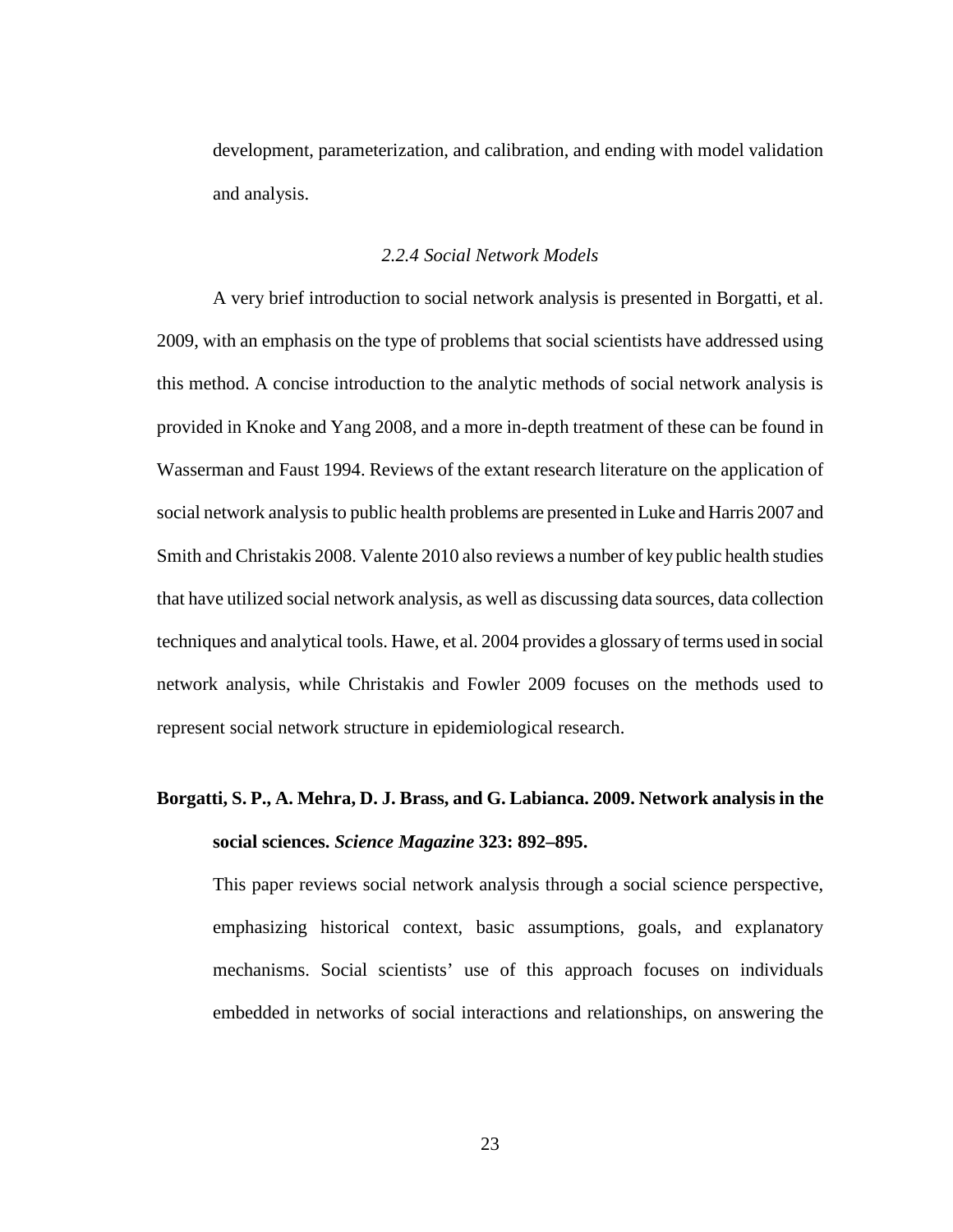social order problem, and phenomena related to how autonomous individuals combine to create stable, functioning societies.

### **Christakis, N. A., and J. H. Fowler. 2009. Social network visualization in epidemiology.** *Norsk Epidemiology* **19.1: 5–16.**

This paper describes the fundamental attributes of social networks (e.g., nodes and edges), their basic topologies (e.g., small world, random graph, lattice), and the techniques used to represent them visually and to statistically analyze their properties. These aspects of social network analysis are illustrated using examples from the Framingham Heart Study and analysis of online networks.

# **Hawe, P., C. Webster, and A. Shiell. 2004. A glossary of terms for navigating the field of social network analysis.** *Journal of Epidemiological and Community Health* **58: 971–975.**

This paper provides a glossary of social network analysis terminology. It emphasizes the need for network analysis to be tailored to context and to utilize varying methods to help elucidate understanding across research fields. It discusses network constructs (e.g., structure, actors, ties, and modes) and measurement techniques (e.g., centrality, reachability, and density).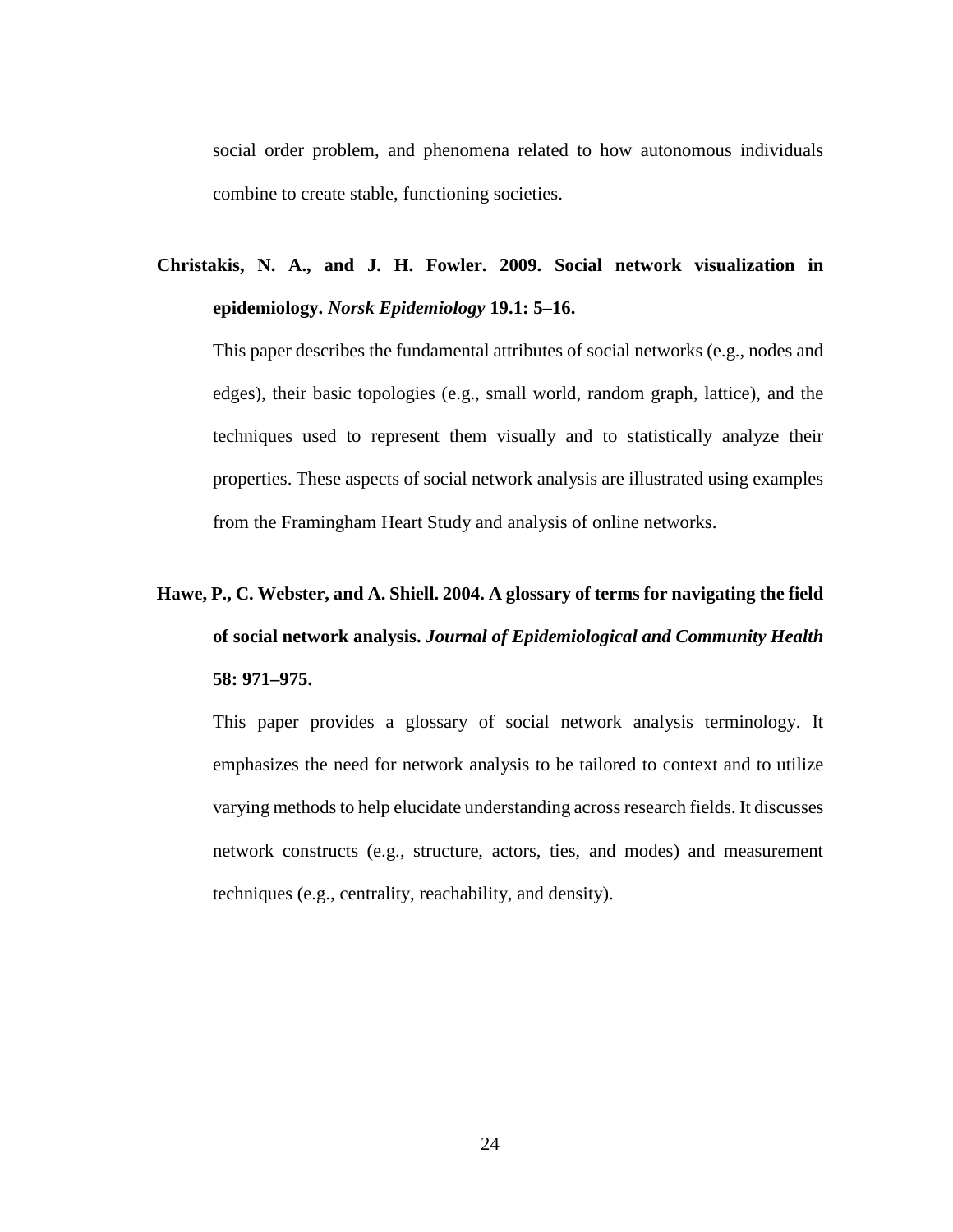### **Knoke, D., and S. Yang. 2008.** *Social network analysis.* **2nd ed. Thousand Oaks, CA: SAGE.**

This introductory text discusses the basic principles and components of social network analysis, procedures used in data collection, and both basic and advanced methods for analyzing network structure and attributes.

### **Luke, D. A., and J. K. Harris. 2007. Social network analysis in public health: History, methods, and applications.** *Annual Review of Public Health* **28: 69–93.**

This paper discusses how network analysis helps one understand the structural and relational aspects of health through the discussion of history and development of network analysis and four network paradigm features. Network analysis is a structural approach focusing upon linkage patterns between actors, is grounded empirically, uses mathematical and computational models, and is graphical.

### **Smith, K. P., and N. A. Christakis. 2008. Social networks and health.** *Annual Review of Sociology* **34: 405–429.**

This paper discusses the impact of social networks on health via a literature review, distinguishes between social support and social network, reviews network influences on health from two types of analyses, provides future directions for social network research, and identifies policy implications. Analyses types include egocentric networks and sociocentric networks.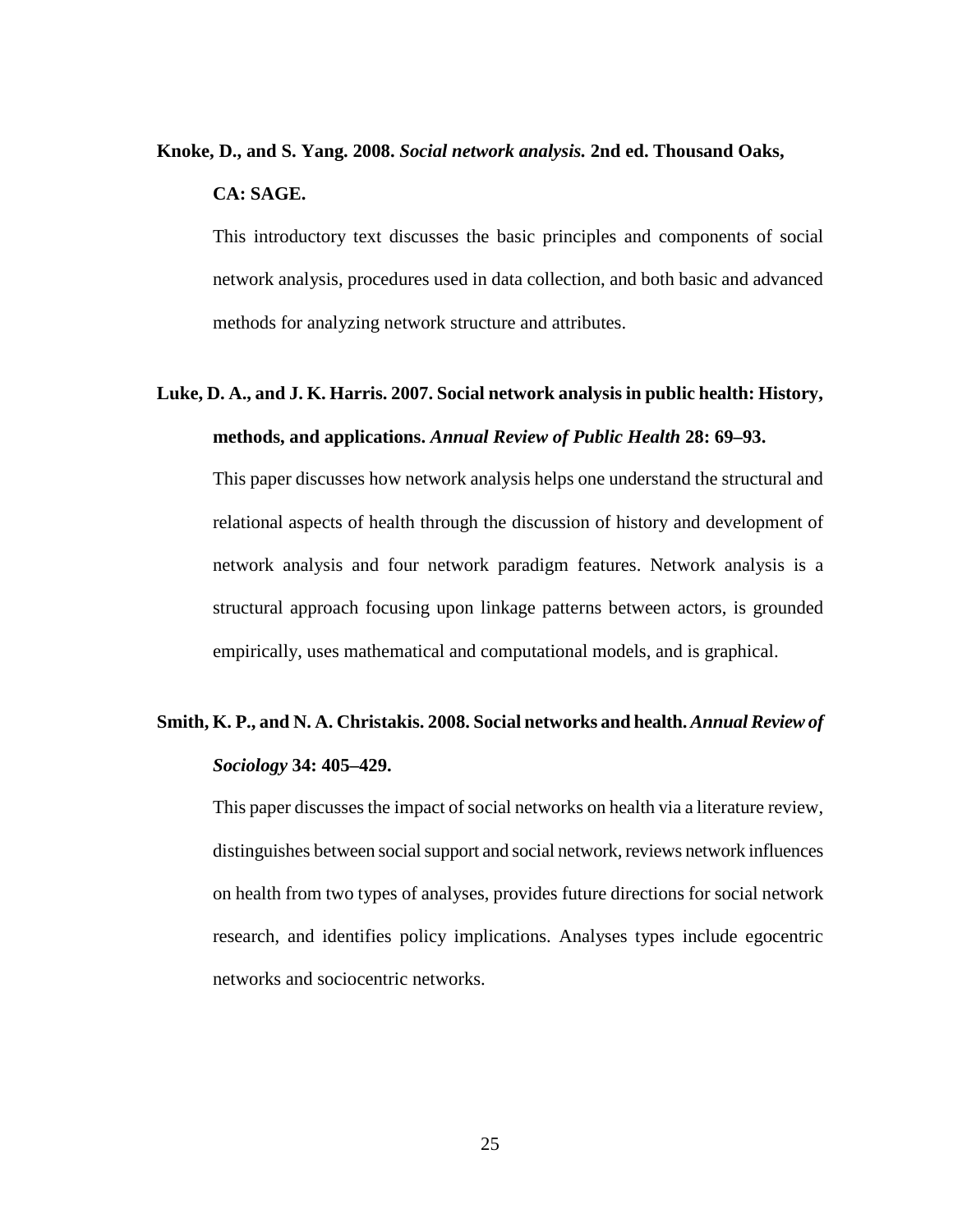### **Valente, T. W. 2010. Social networks and health: Models, methods, and applications. New York: Oxford Univ. Press.**

This book begins with a discussion of the history of social network analysis, types of network data, and data collection methods. It then examines how network analysts measure network qualities such as centrality, position, and density. It concludes with a discussion of specific applications, including diffusion of innovations and ways of intervening in networks.

### **Wasserman, S., and K. Faust. 1994.** *Social network analysis: Methods and applications.* **New York: Cambridge Univ. Press.**

This is the most comprehensive text available on social network analysis. Its six sections cover types of network perspectives and data, mathematical representations, structural and locational properties, methods for assessing roles and positions, properties of dyads and triads, and statistical methods used in network analysis.

#### *2.2.5 System Dynamics Models*

<span id="page-32-0"></span>The field of system dynamics developed out of the work of Jay W. Forrester and his colleagues in the area of organization and management studies. A very accessible account of this intellectual history, which also contains a clear account of the key constructs of system dynamics models, is presented in Forrester 2007. Sterman 2000 is the most detailed and extensive text on system dynamics modeling available, with application and relevance far beyond business and organization studies. While it contains some mathematical formulae, it is easily accessible to a nontechnical audience and is an indispensable resource in this field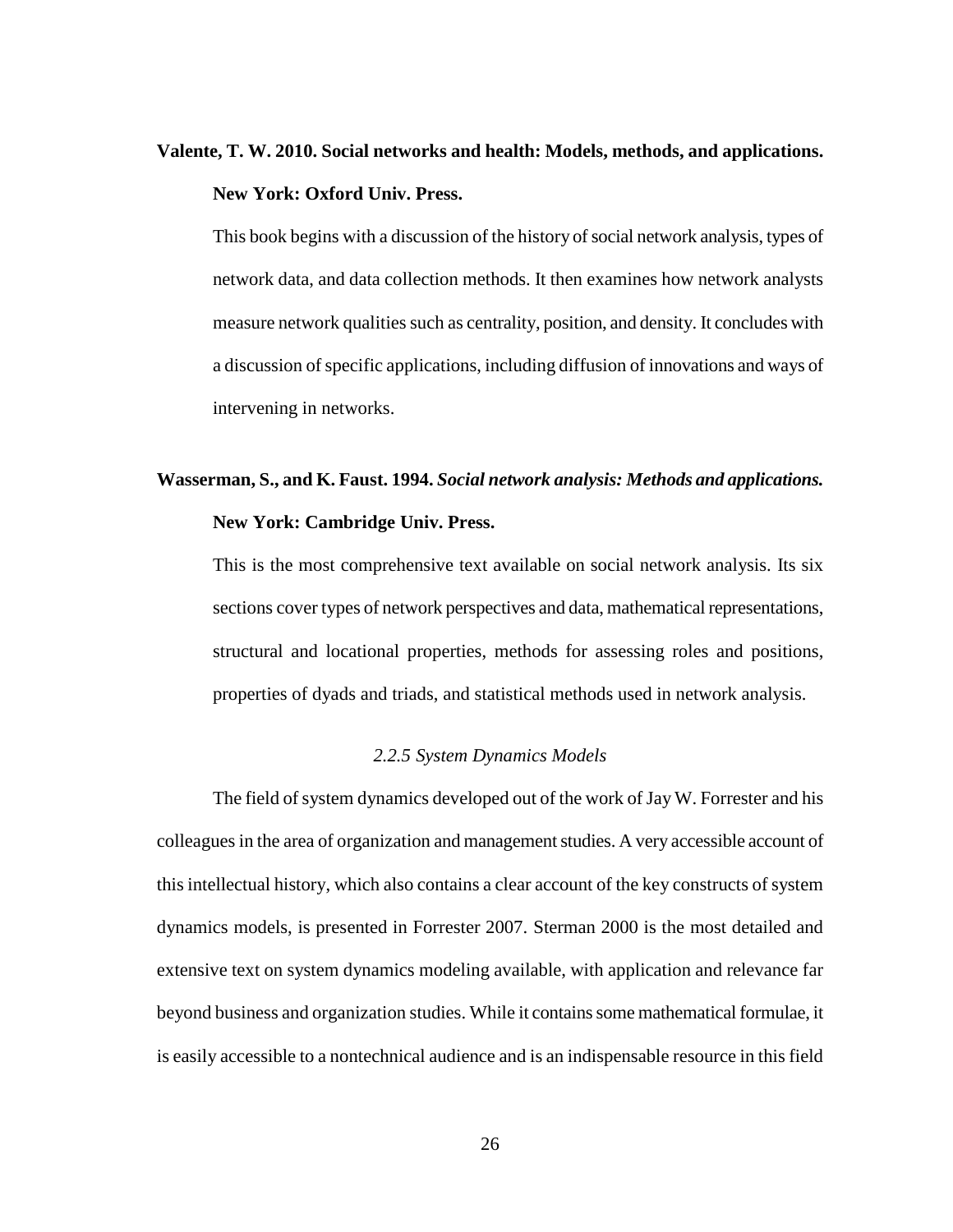of research. The book comes with a CD that contains system software and models. The underlying principles of system dynamics modeling, which are discussed in detail at the beginning of Sterman 2000, are reframed and expanded upon for a public health audience in Sterman 2006. The potential application of system dynamics models to public health research is also the focus of Homer and Hirsch 2006. One issue that frequently arises in the field of systems research is how one judges the quality of models. Rahmandad and Sterman 2012 and Groesser and Schwaninger 2012 focus on different aspects of this problem, the former setting out guidelines for the reporting of simulation models in the scientific literature and the latter describing procedures through which model validity might be assessed. Finally, for those interested in exploring the association between system dynamics as a theory (with its emphasis on circular causality and feedback) and key theoretical traditions within the social sciences, Richardson 1991 is an essential read.

### **Forrester, J. W. 2007. System dynamics—a personal view of the first fifty years.**  *System Dynamics Review* **23.2–3: 345–358.**

This paper contains a historical account of the development of system dynamics modeling by its founder. Forrester describes the process through which the field was initiated and some of the key projects in which he has been involved. He also comments on the current state of the field.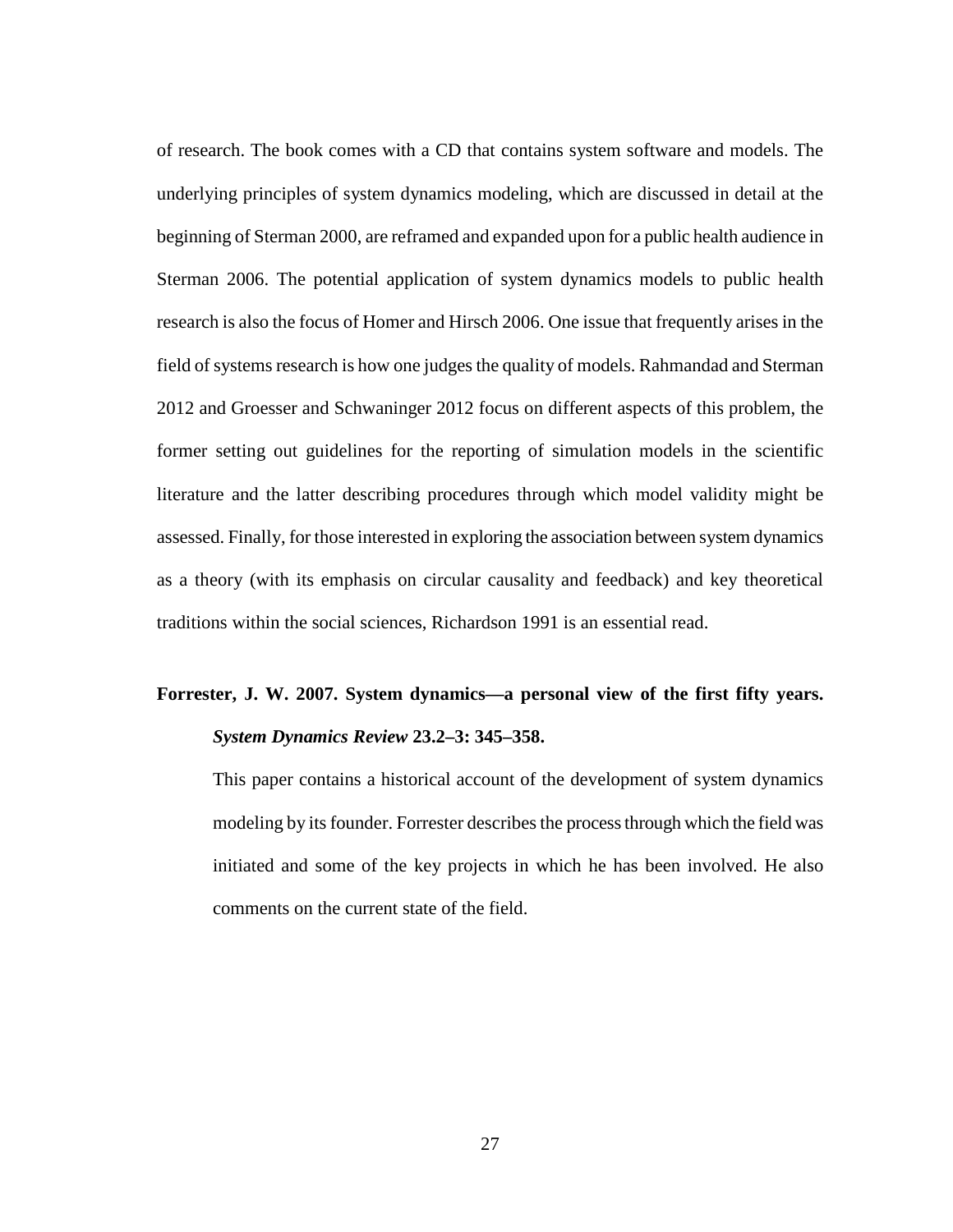**Groesser, S. N., and M. Schwaninger. 2012. Contributions to model validation: Hierarchy, process, and cessation.** *System Dynamics Review* **28.2: 157–181.**

This paper discusses validation of system dynamics models through a complexity hierarchy of tests, an integrative validation process, and a heuristic approach to ceasing formal validity testing. The validation cessation threshold demarcates validation activity cessation based upon target group experience, relative importance, costs, potential degree, model size, target group expectations, data intensity and availability, and expertise.

**Homer, J. B., and G. B. Hirsch. 2006. System dynamics modeling for public health: Background and opportunities.** *American Journal of Public Health* **3: 452–458.** This paper discusses the potential application of system dynamics models to public health issues, with an emphasis on chronic disease prevention. This is illustrated by a model that examines the effects of upstream prevention of disease onset with downstream prevention of disease complications on disease incidence, prevalence, and related deaths.

### **Rahmandad, H., and J. D. Sterman. 2012. Reporting guidelines for simulation-based research in social sciences.** *System Dynamics Review* **28.4: 396–411.**

This paper describes specific guidelines for the reporting of results from simulationbased system dynamics research. The guidelines, which are divided into minimal and preferred requirements, focus on model visualization and the reporting of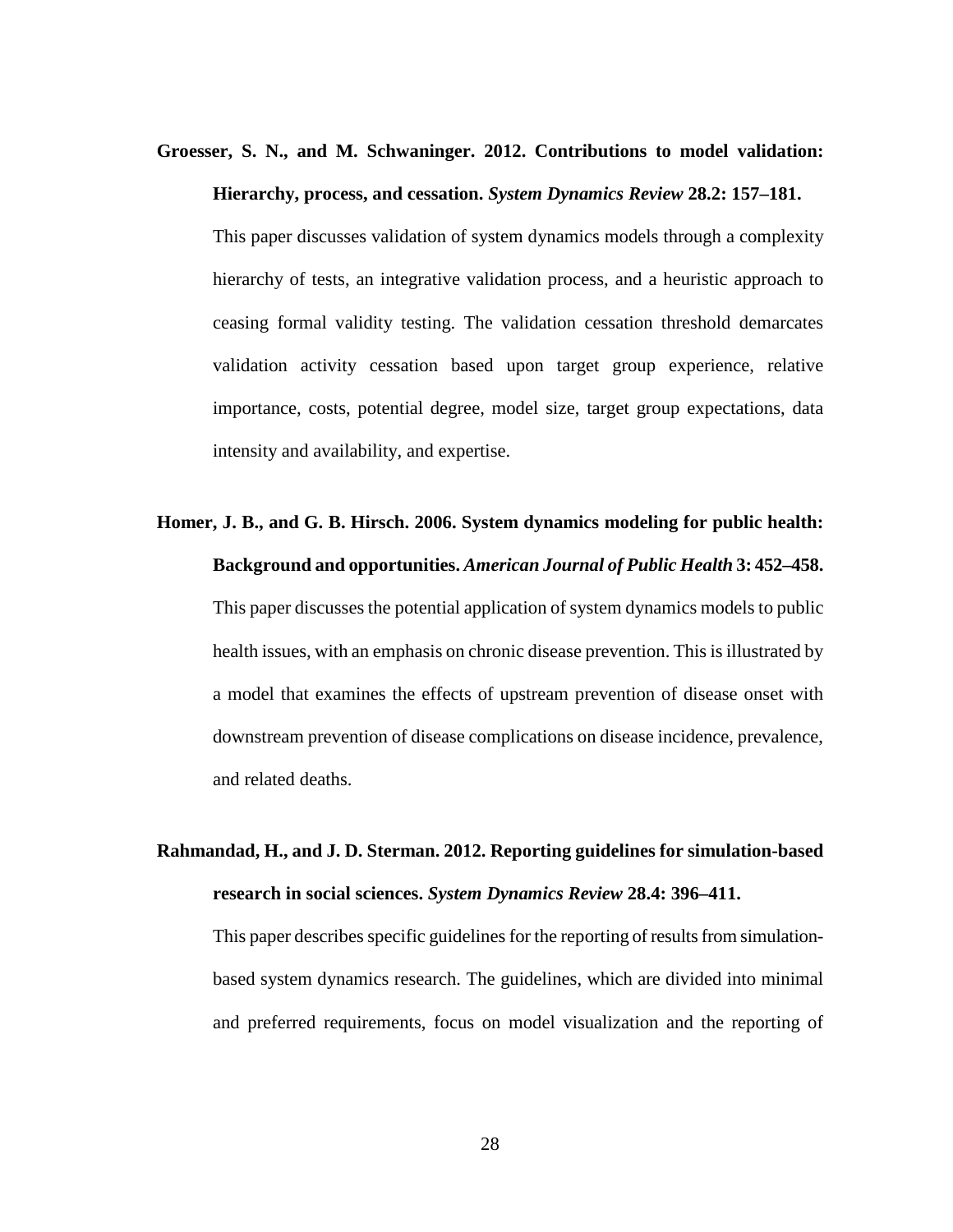models, simulation experiments, and optimization experiments. An illustrative model is presented as an example of how to use the reporting guidelines.

### **Richardson, G. P. 1991. Feedback thought in social science and systems theory.**

#### **Waltham, MA: Pegasus.**

Feedback is one of the key concepts used in system dynamics models. This book describes the evolution of the idea of feedback loops in the social sciences in terms of two threads: cybernetics and servomechanisms. System dynamics is a core discipline within the latter thread.

### **Sterman, J. D. 2000.** *Business dynamics: Systems thinking and modeling for a complex world.* **Boston: McGraw Hill.**

This is the most comprehensive text available on system dynamics models. A wide range of examples are discussed in detail, including models of epidemics and innovation diffusion. The book is designed to be accessible to those with little mathematical training; the models are explained primarily through detailed stock and flow diagrams.

### **Sterman, J. D. 2006. Learning from evidence in a complex world.** *American Journal of Public Health* **96.3: 505–514.**

This paper discusses the challenges faced by public health researchers and policymakers in dealing with phenomena that are inherently complex and dynamic and the problems, such as implementation failure, that these can create. It suggests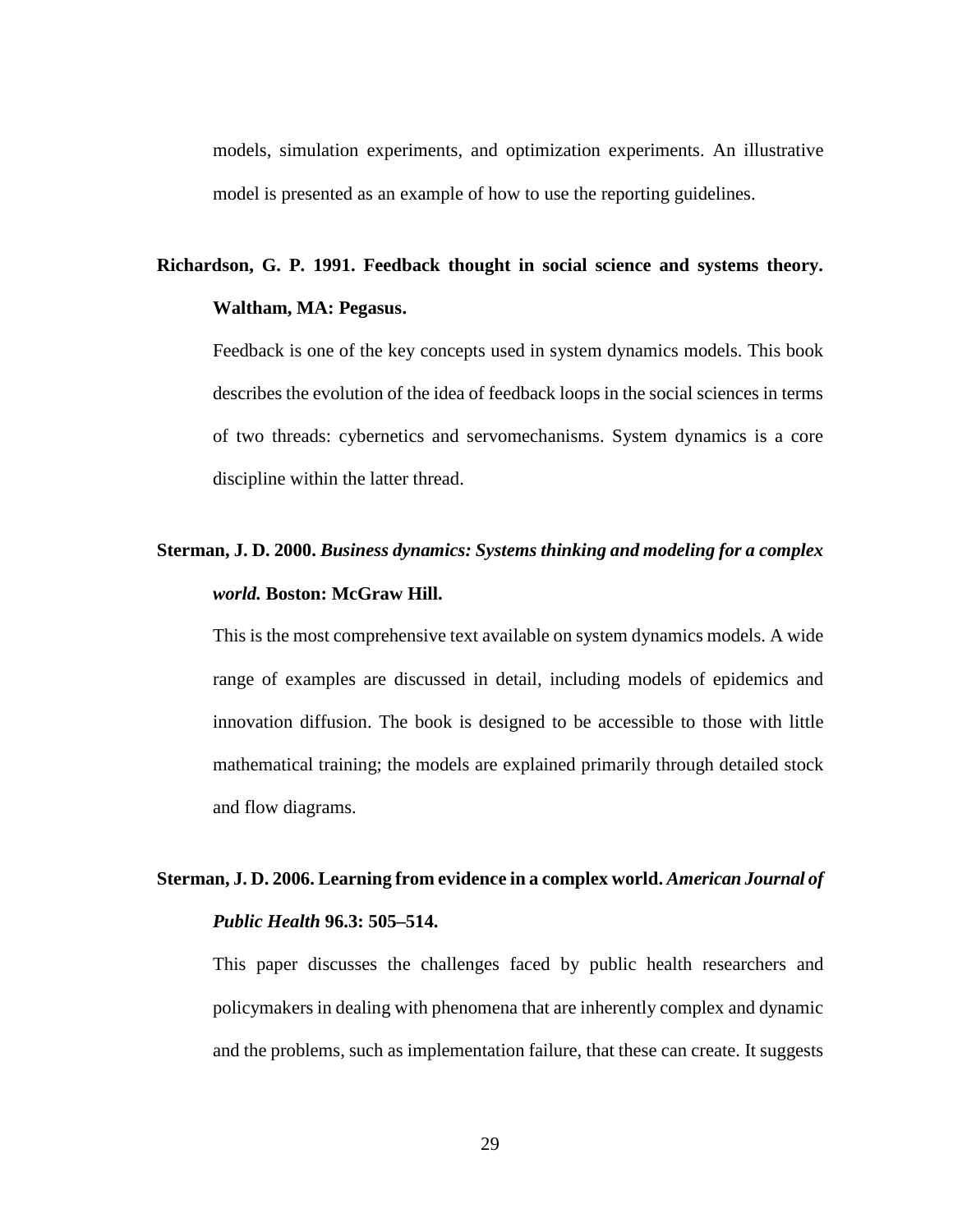ways in which system dynamics thinking and modeling can improve both public health science and practice.

### **2.3 Underlying Theoretical Constructs**

While the focus of the present article is on the application of systems methods to the understanding of public health problems, this section reviews some key texts that describe in a manner that is accessible to a wide audience the fundamental theoretical constructs underlying agent-based modeling, social network analysis, and system dynamics modeling. Each paper also contains numerous references that include more in-depth and technical discussion of these theoretical constructs. Granovetter 1973 and Centola and Macy 2007 discuss key attributes of social ties such as strength (i.e., strong and weak) and length (i.e., whether they form bridges within or across social networks) and the types of social phenomena and collective behaviors that diffuse most effectively across these different types of network structures. Watts 2004 also discusses key constructs pertaining to social network structures such as small worlds and scale-free networks. Two fundamental ideas that underlay the development of agent-based modeling are emergence and mechanisms. The two are related in that agent-based models strive to identify the underlying social mechanisms (e.g., preference or grievance) that explain the emergence of specific social phenomena (e.g., racial segregation or civil unrest). The idea of emergence is discussed in Cederman 2005 and the concept of causal mechanisms in Hedstrom and Ylikoski 2010; each paper discusses the theoretical roots of the idea within the field of sociology. The key theoretical constructs used in system dynamics modeling are stocks, flows, intermediate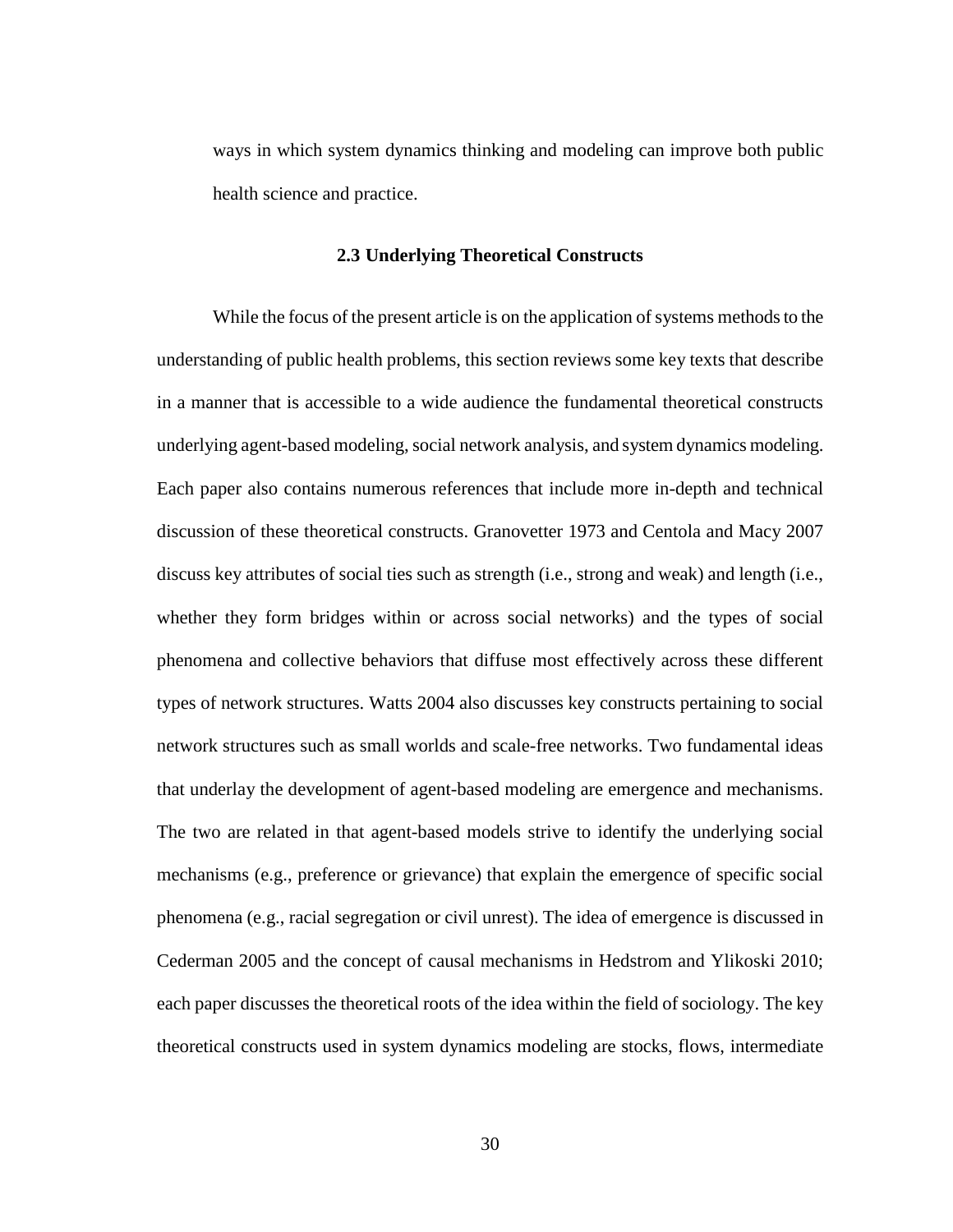variables, delays, and feedback loops. These are described in detail in Groesser and Schaffernicht 2012, a paper that uses system dynamics to explicate the conceptual structure of mental models of dynamic systems. Wolstenholme 1992 describes a step-by-step approach to developing system dynamics models that also contains very good descriptions of the model components and how they relate to one another. Finally, Richardson 2011 presents a very thorough account of the central role played by feedback mechanisms in system dynamics models.

### **Cederman, L. E. 2005. Computational models of social forms: Advancing generative process theory.** *American Journal of Sociology* **110.4: 864-893.**

Agent-based models are especially useful for examining the emergence of social phenomena from the interactions of individual agents over time. This paper examines this generative approach to social theory development, explores its epistemological roots, and contrasts it with traditional approaches to theory development focused on the identification of laws and regularities.

## **Centola, D., and M. Macy. 2007. Complex contagions and the weakness of long ties.**  *American Journal of Sociology* **113.3: 702–734.**

This paper challenges the idea that social phenomena inevitably diffuse more effectively through weak ties. Specifically, it contends that adoption of those forms of collective behavior that are risky, controversial, or costly usually requires reinforcement through multiple contacts within networks composed of strong ties.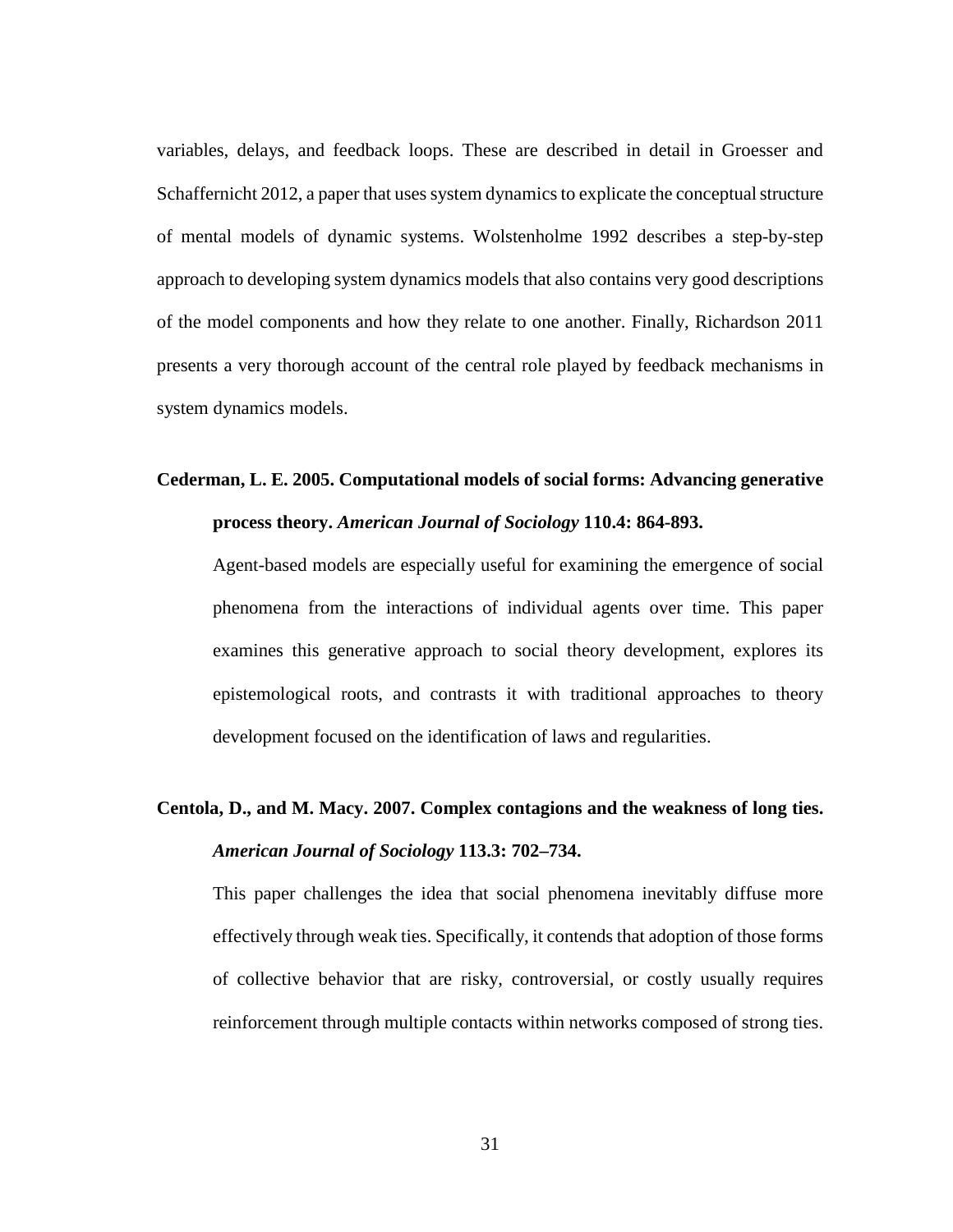### **Granovetter, M. S. 1973. The strength of weak ties.** *American Journal of Sociology* **78.6: 1360–1380.**

Prior to the publication of this paper social network models tended to focus on strong ties between individuals. Granovetter's paper made the case for the importance of weak ties in the transmission of social phenomena such as trust both within and across social networks.

## **Groesser, S. N., and M. Schaffernicht. 2012. Mental models of dynamic systems: Taking stock and looking ahead.** *System Dynamics Review* **28.1: 46–68.**

This paper discusses mental models of dynamic systems (MMDS) through a review of the literature and comparison of conceptual structures used in measurement, aiming to extend the conceptual structure and enhance these models. It reviews and contrasts MMDS concepts, reviews MMDS research and develops a preliminary conceptual template, and introduces dynamic systems theory.

## **Hedstrom, P., and P. Ylikoski. 2010. Causal mechanisms in the social sciences.** *Annual Review of Sociology* **36:49–67.**

Agent-based models are especially useful in the development of mechanism-based explanations of phenomenon. This article describes the theoretical and philosophical underpinnings of the mechanism-based approach, its application in the social sciences, and the role of agent-based simulations in formulating and testing mechanistic social theories.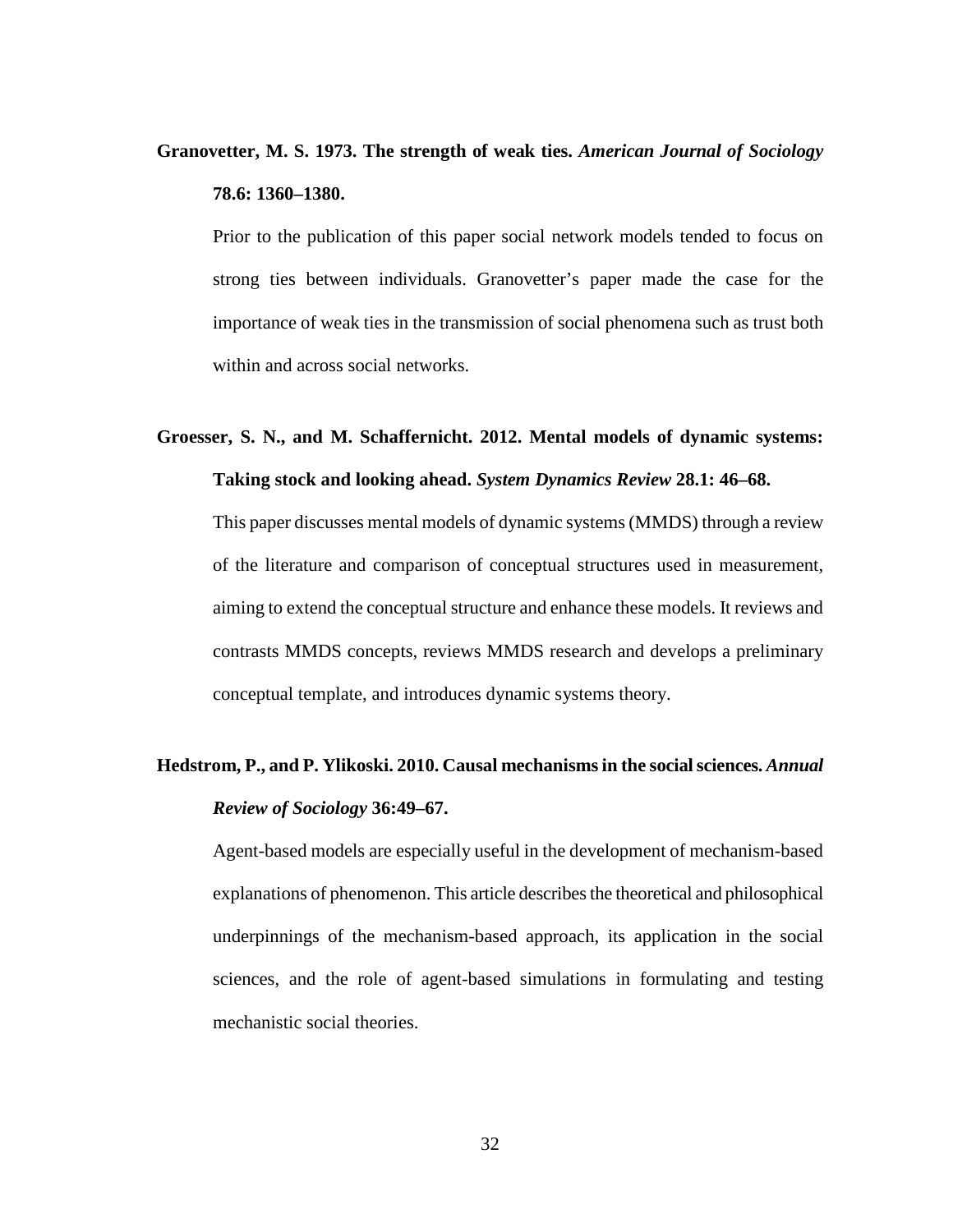### **Richardson, G. P. 2011. Reflections on the foundations of system dynamics.** *System Dynamics Review* **27.3: 219–243.**

This paper begins with a review of Jay W. Forrester's writing that established the field of system dynamics. It goes on to assert that endogeneity is the distinguishing feature of the system dynamics approach, and illustrates this through discussion of specific models and simulations pertaining to climate change, flood damage, and terrorism.

## **Watts, D. J. 2004. The "new" science of networks.** *Annual Review of Sociology* **30: 243–270.**

This paper reviews developments in the field of social network analysis pertaining to network structures (e.g., small worlds and scale-free networks) and the empirical analysis of these structures. It discusses specific applications relevant to public health including the spread of infectious disease and the idea of social contagion.

# **Wolstenholme, E. F. 1992. The definition and application of a stepwise approach to model conceptualisation and analysis.** *European Journal of Operational Research* **59: 123–136.**

This paper distinguishes between the feedback loop approach and the modular approach to system dynamics model construction. It explains how system behavior, conceptualization and analysis, feedback, boundaries, and delays affect structure diagramming, with predominant focus upon the modular approach giving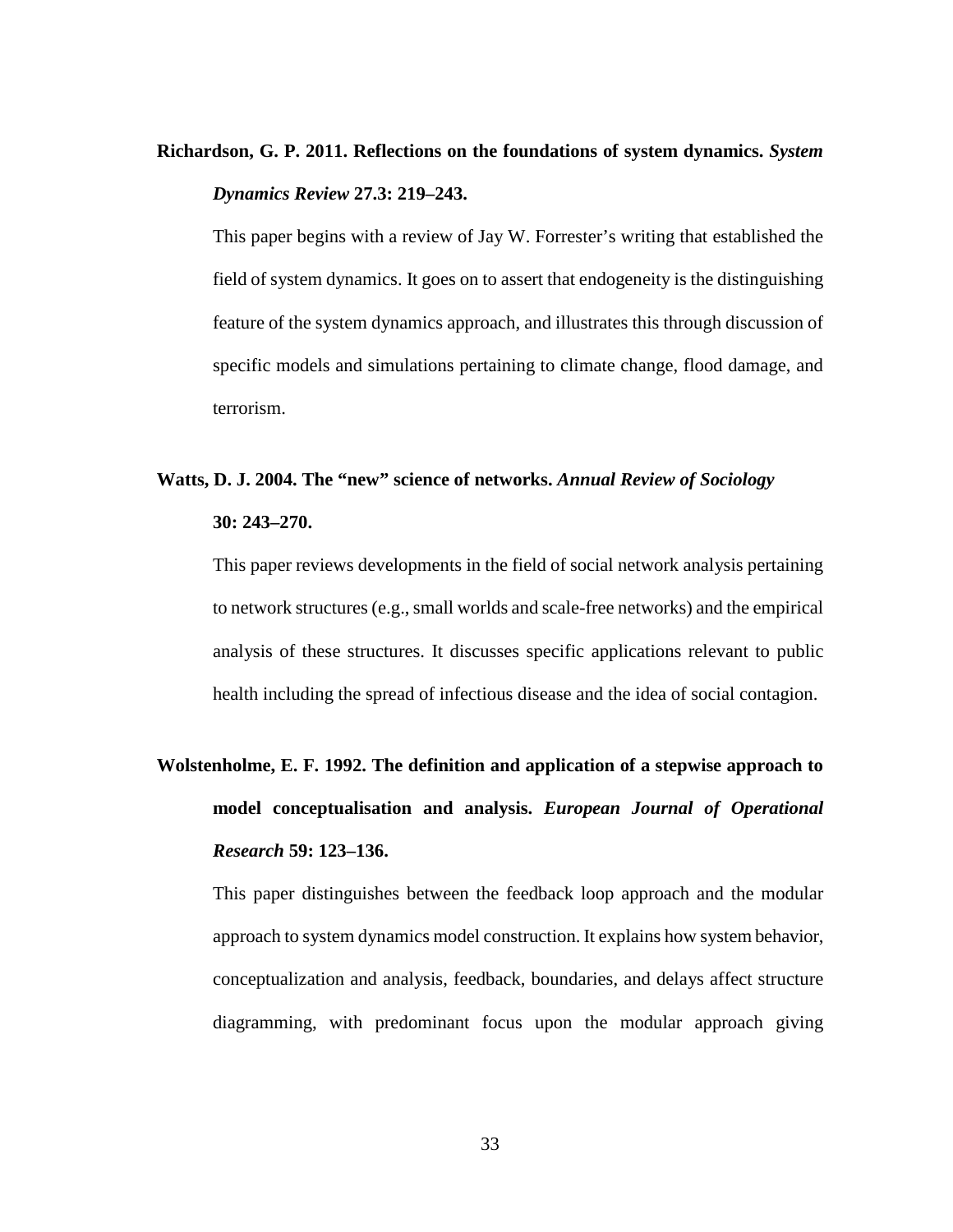consideration to process structures, delays, boundaries, and information structure and strategy.

#### **2.4 Comparison and Combinations of Methods**

Each of the system science methods discussed in this bibliography has strengths and weaknesses and is better suited to addressing some public health issues than others. A direct comparison of methods that reports the results of specific simulation experiments helps highlight these strengths and weaknesses and the suitability of the method for answering specific research questions. To date, most papers that report a direct comparison of the results of simulations based on the different approaches have focused on agent-based models and system dynamics models. Seven of the eight papers reviewed in this section involve such a comparison, and four focus on the spread of infectious disease, as this is an area in which both models have seen fairly widespread application. Bobashev, et al. 2007; Macal 2010; Rahmandad and Sterman 2008; and Epstein, et al. 2008 all apply agent-based models and system dynamics models to the diffusion of infectious disease, with the latter also examining the dynamics of the spread of fear of the disease. Rahmandad and Sterman 2008 also builds different social network structures into the agent-based model. Swinerd and McNaught 2012 discusses three types of hybrid models based on agent-based and system dynamics models and presents specific examples from the published literature of models that fall within each of the three types. Two of the papers in this section also include a third systems method in the comparison. In addition to agent-based and system dynamics models, Borshchev and Filippov 2004 examines a discrete events model, which is defined as a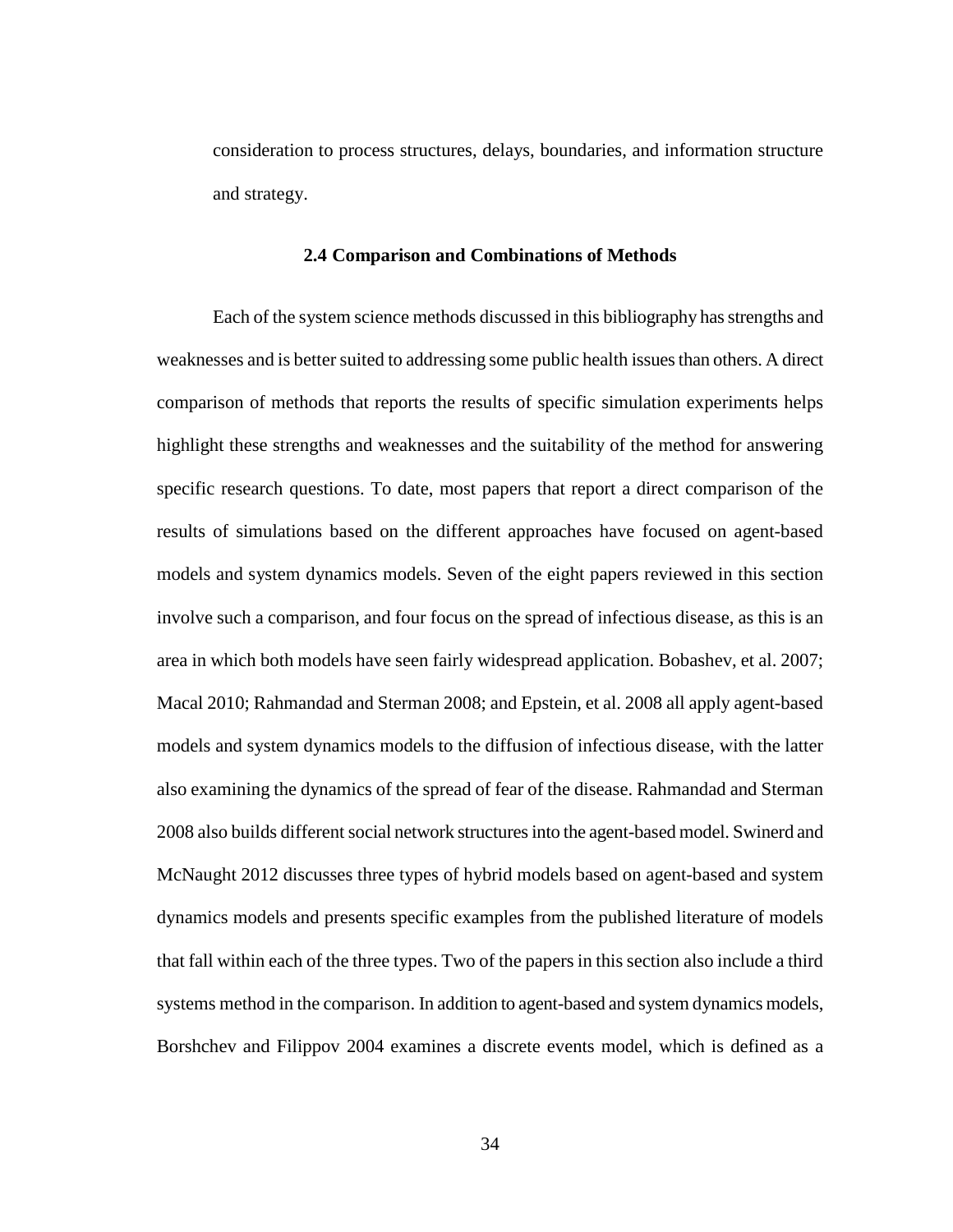model based on the concepts of entities, resources, and block charts describing entity flow and resource sharing. Palmius and Persson-Slumpi 2010 compares a cellular automata model, an agent-based model, and a system dynamics model of movement of people through a coffee shop and assesses the validity of each in terms of descriptive realism and ease of enrichment and fertility. Only El-Sayed, et al. 2012 involves a comparison of social network analysis with one of the other two system sciences methods, namely agent-based modeling.

**Bobashev, G. V., J. M. Epstein, D. M. Goedecke, and F. Yu. 2007. A hybrid epidemic model: Combining the advantages of agent- based and equation-based approaches. In** *Proceedings of the Winter Simulation Conference, 9–12 December 2007, Washington, DC.* **Edited by S. G. Henderson, N. Niller, M.H. Hsieh, J. Shortle, J. D. Tew, and R. R. Barton, 1532–1537. New York: Association for Computing Machinery.**

This paper describes a hybrid simulation model that takes advantage of the strengths of the agent-based approach to understand the dynamics of the initiation of an epidemic process when uncertainty is high and the strengths of the equation-based approach to more efficiently understand an ongoing epidemic when uncertainty is low.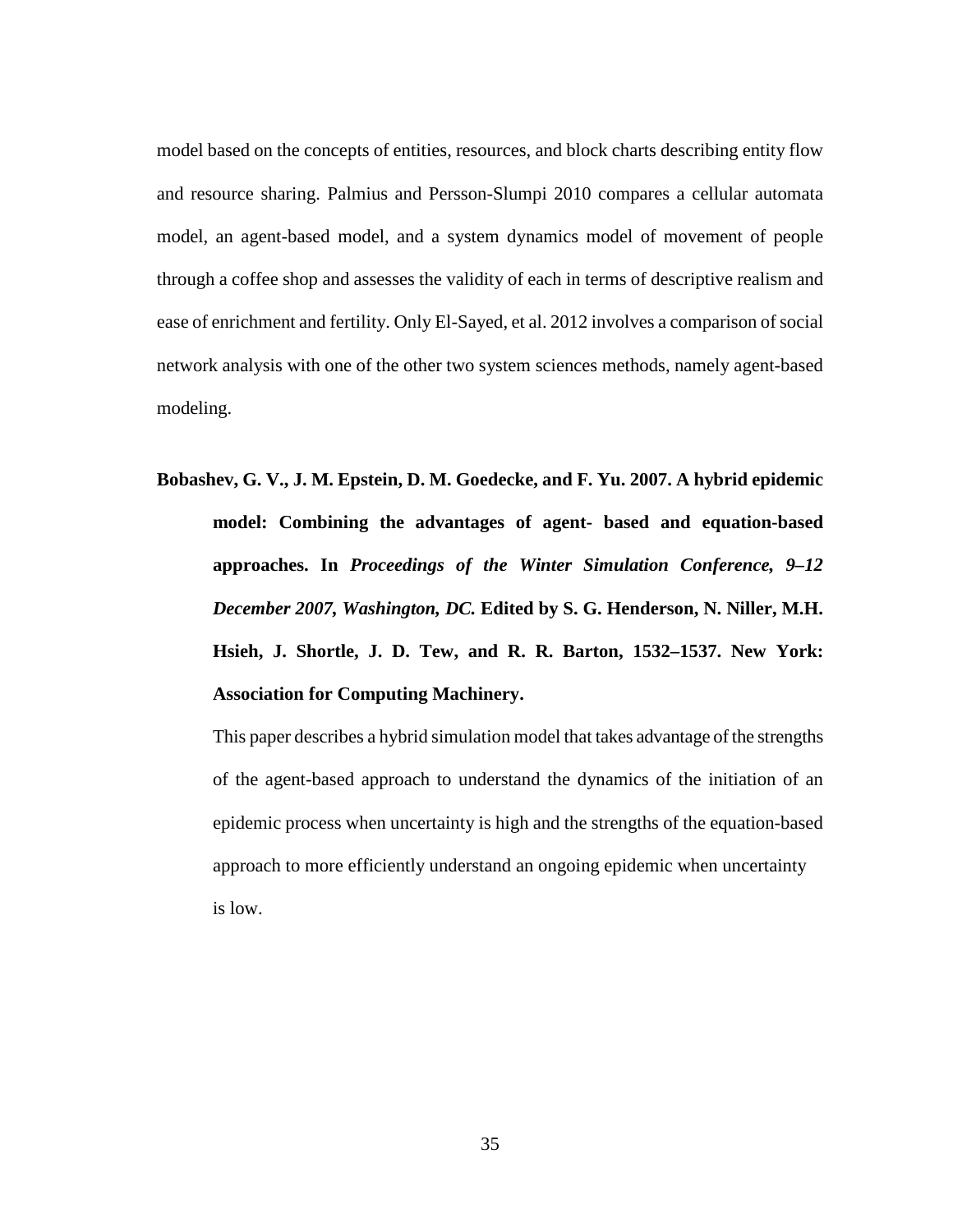**Borshchev, A., and A. Filippov. 2004. \*From system dynamics and discrete event to practical agent based modeling: Reasons, techniques, tools[http://www.informssim.org/wsc07papers/186.pdf]\*. In** *Proceedings of the 22nd International Conference of the System Dynamics Society, 25–29 July 2004, Oxford, England***. Edited by M. Kennedy, G. W. Winch, R. S. Langer, J. I. Rowe, and J. M. Yanni. Albany, NY: Systems Dynamics Society.**

This paper compares system dynamics models and agent-based models through an examination of their application to a number of specific research issues (e.g., alcohol use dynamics). It highlights the advantages of agent-based models, but acknowledges that the nature of the problem being addressed should guide which modeling approach to employ.

**El-Sayed, A., P. Scarborough, L. Seemann, and S. Galea. 2012. \*Social network analysis and agent-based modeling in social epidemiology [http://www.epi-perspectives.com/content/9/1/1]\*.** *Epidemiologic Perspectives and Innovations* **9: 1.**

This paper examines current and potential applications of social network analysis and agent-based modeling in social epidemiology. It highlights the problems faced by the field that each method has the potential to address in ways that are superior to traditional epidemiological methods. It also discusses the limitations of each method.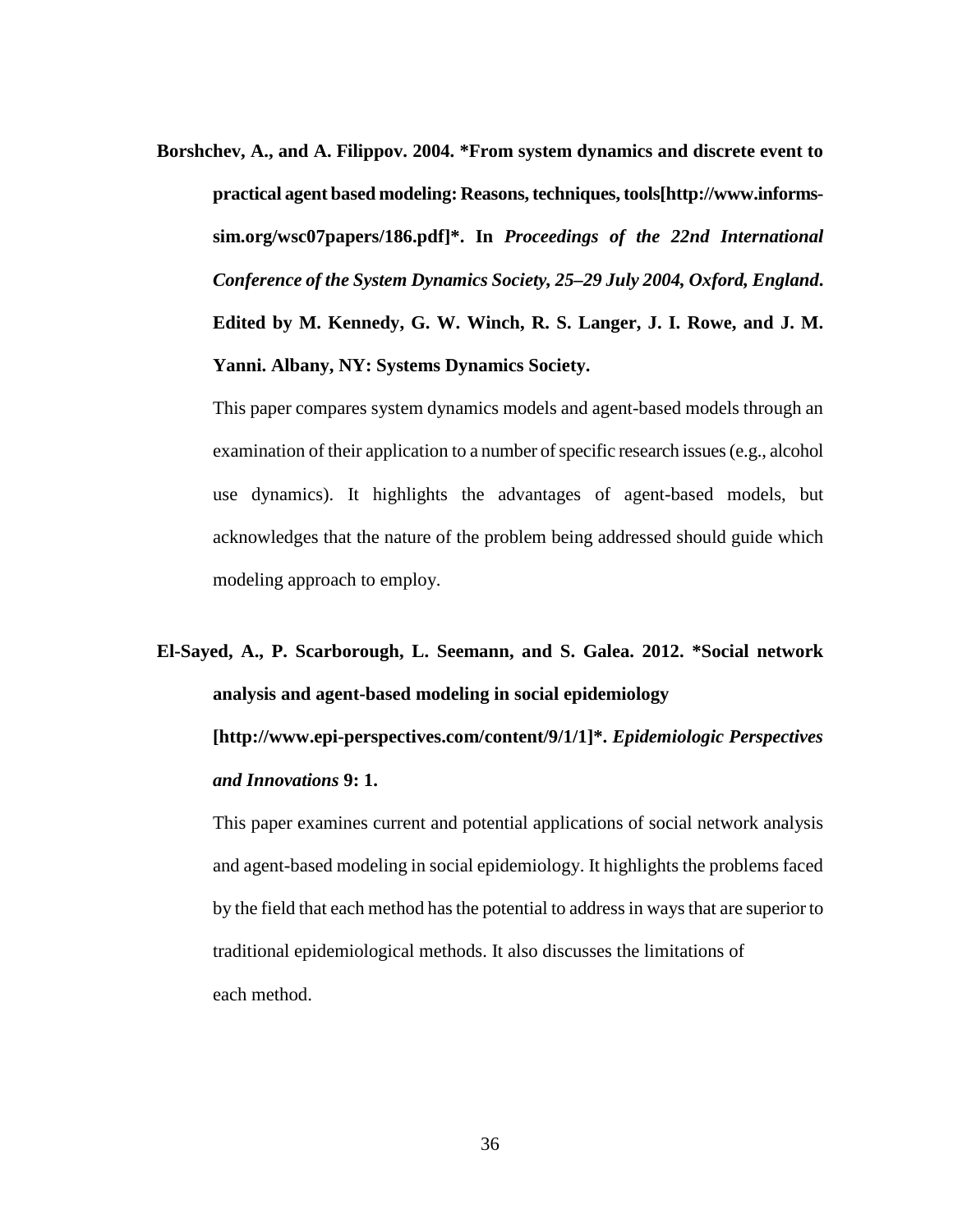**Epstein, J. M., J. Parker, D. Cummings, and R. A. Hammond. 2008. \*Coupled dynamics of fear and disease: Mathematical and computational explorations [http://www.plosone.org/article/info%3Adoi%2F10.1371%2Fjournal.pone.000 3955]\*.** *PLoS ONE* **3.12: e3955.**

This paper describes the use of both a system dynamics model and an agent-based model to understand the spread of two contagious processes: infectious disease and fear of disease. The first model presented is an SIR differential equation model in which fear can spread independent of disease. An agent-based model, which includes spatial flight, is then presented.

# **Macal, C. M. 2010. To agent-based simulation from system dynamics. In** *Proceedings of the 2010 Winter Simulation Conference, 5–8 December 2010, Baltimore, M D***. Edited by B. Johansson, S. Jain, J. Montoya-Torres, J. Hugan, and E. Yücesan, 371–382. Piscataway, NJ: IEEE.**

This paper compares two agent-based simulations with a system dynamics model of the Kermack-McKendrick SIR model of infectious disease epidemics. One version of the agent model is similar to the system dynamics model in that agent types are defined as classes corresponding to the three disease states (SIR) while the other uses a stochastic process to model transition between states.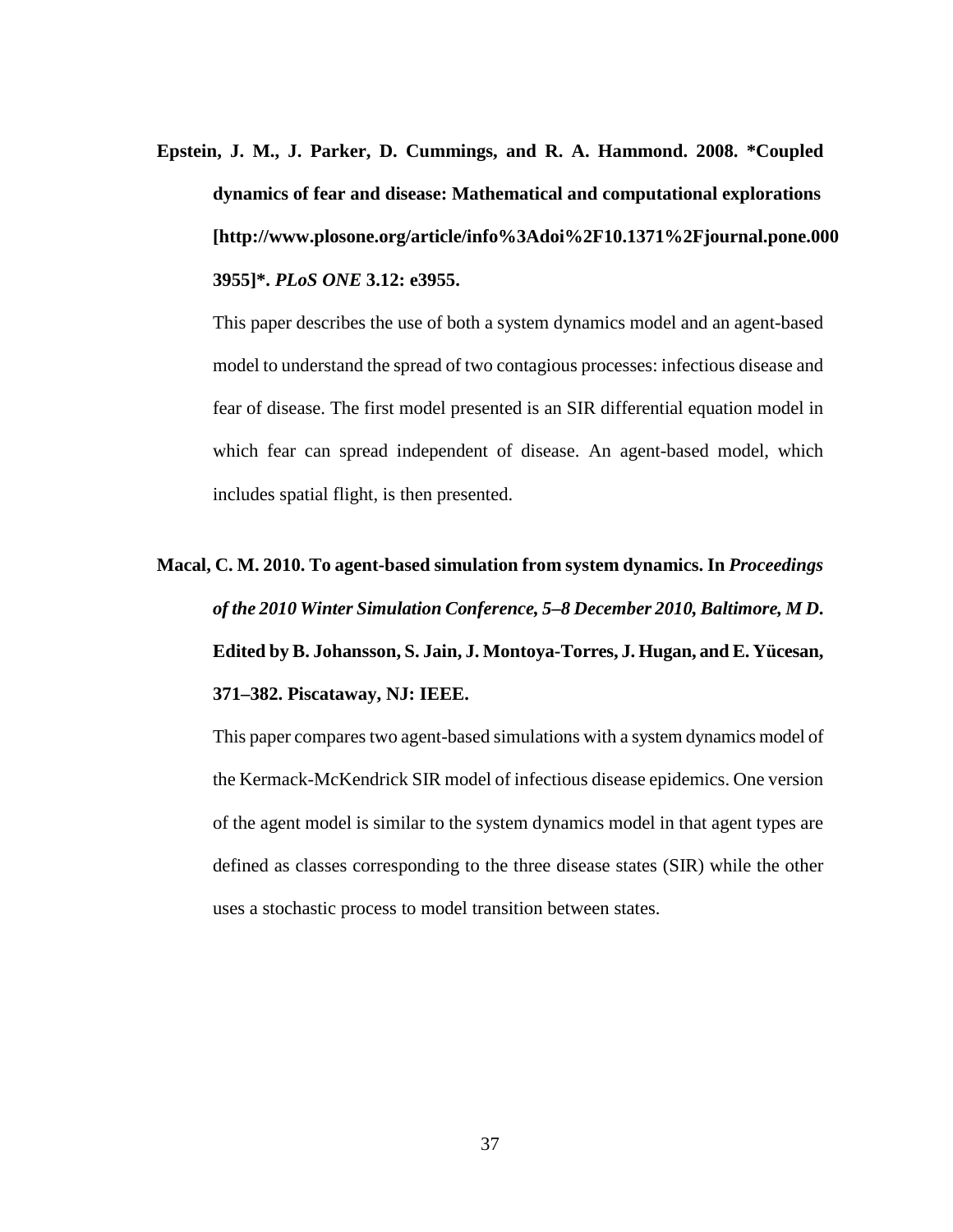**Palmius, J., and T. Persson-Slumpi. 2010. A comparison of three approaches to model human behavior. In** *AIP conference proceedings: Ninth International Conference on Computing Anticipatory Systems, 3–8 August 2009, Liege, Belgium***. Vol. 1303. Edited by D. M. Dubois, 354–362. Melville, NY: American Institute of Physics.**

This paper compares three simulation approaches (cellular automata, system dynamics, and agent-based modeling) using three different software packages (Stella, CaFun, and SesAM) by simulating behavior in a coffee room. Models vary in terms of insight generating capacity, focus, spatiality, world view, and view of the individual, as well as descriptive realism, enrichment ease, and fertility.

# **Rahmandad, H., and J. Sterman. 2008. Heterogeneity and network structure in the dynamics of diffusion: Comparing agent-based and differential equation models.** *Management Science* **54.5: 998–1014.**

This paper compares the output of a system dynamics model of contagious disease diffusion with agent-based models that vary in terms of agent heterogeneity and network structure (fully connected, random, scale-free, small world and ring lattice). The results are assessed for sensitivity to population size, the basic reproductive number, disease natural history, and model boundary.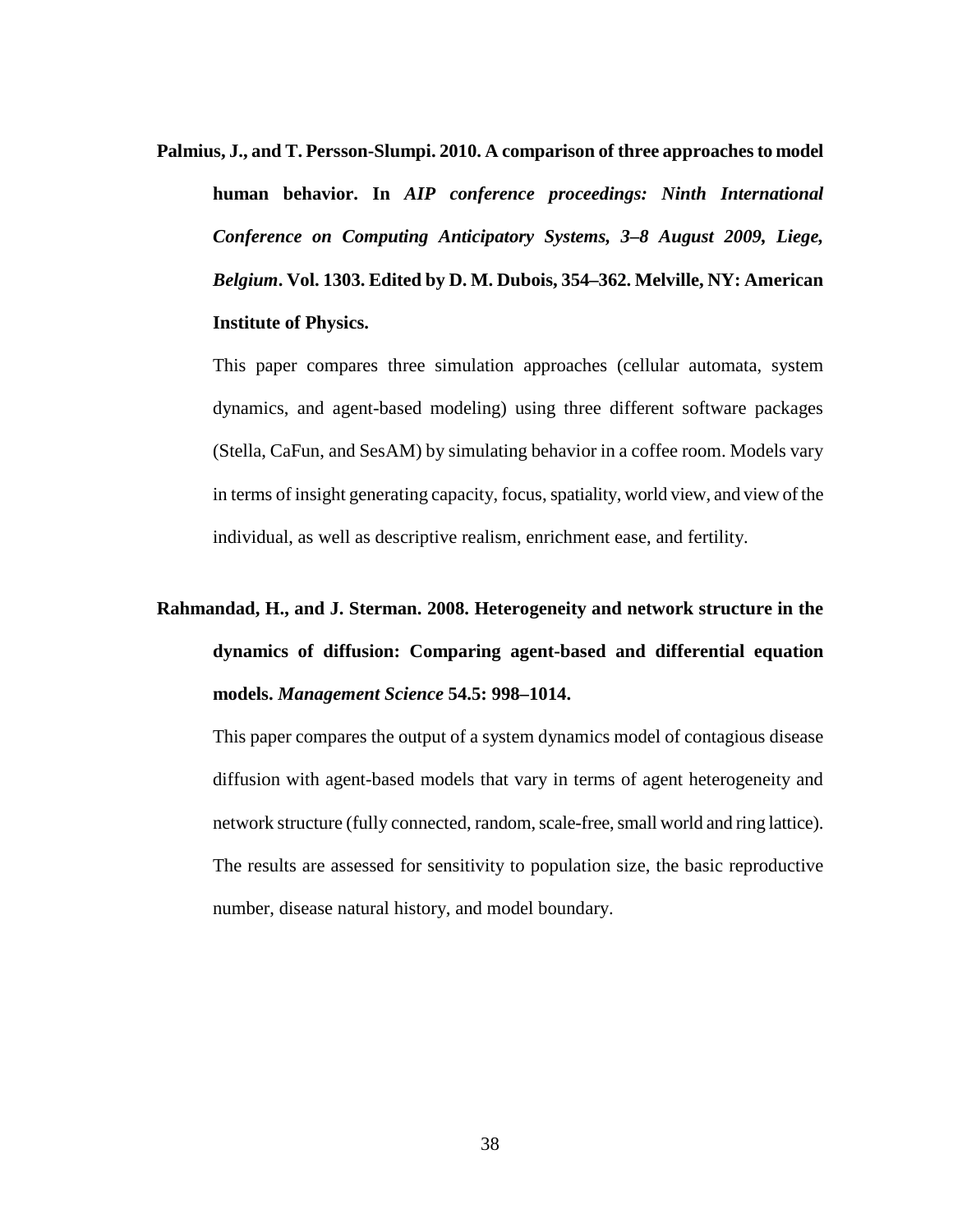**Swinerd, C., and K. R. McNaught. 2012. Design classes for hybrid simulations involving agent-based and system dynamics models.** *Simulation Modeling Practice and Theory* **25: 118–133.**

This paper discusses three types of hybrid agent-based system dynamics simulations (interacted, integrated, and sequential hybrid designs) to gain understanding of these combinations and because they might offer potentially useful approaches to modeling complex adaptive systems. Choosing the most appropriate design involves consideration of system scale, unit and time management, and degrees and representation of agency.

#### **2.5 Platforms and Software Packages**

There are a wide variety of platforms available for agent-based modeling, social network analysis, and system dynamics modeling. The following two sections provide resources for those wishing to familiarize themselves with these platforms and software packages and to make comparisons between them. They also provide a set of references to specific platforms and software packages, some of which are commercially available and others of which are open-access.

#### *2.5.1 Reviews of Platforms and Software*

A comprehensive review and discussion of the software used in social network analysis can be found in Huisman and van Duijn 2005, while Nikolai and Madey 2009 presents a similar review of available agent-based modeling platforms. A more detailed, but nontechnical, review of five of the most popular agent-based software packages is found in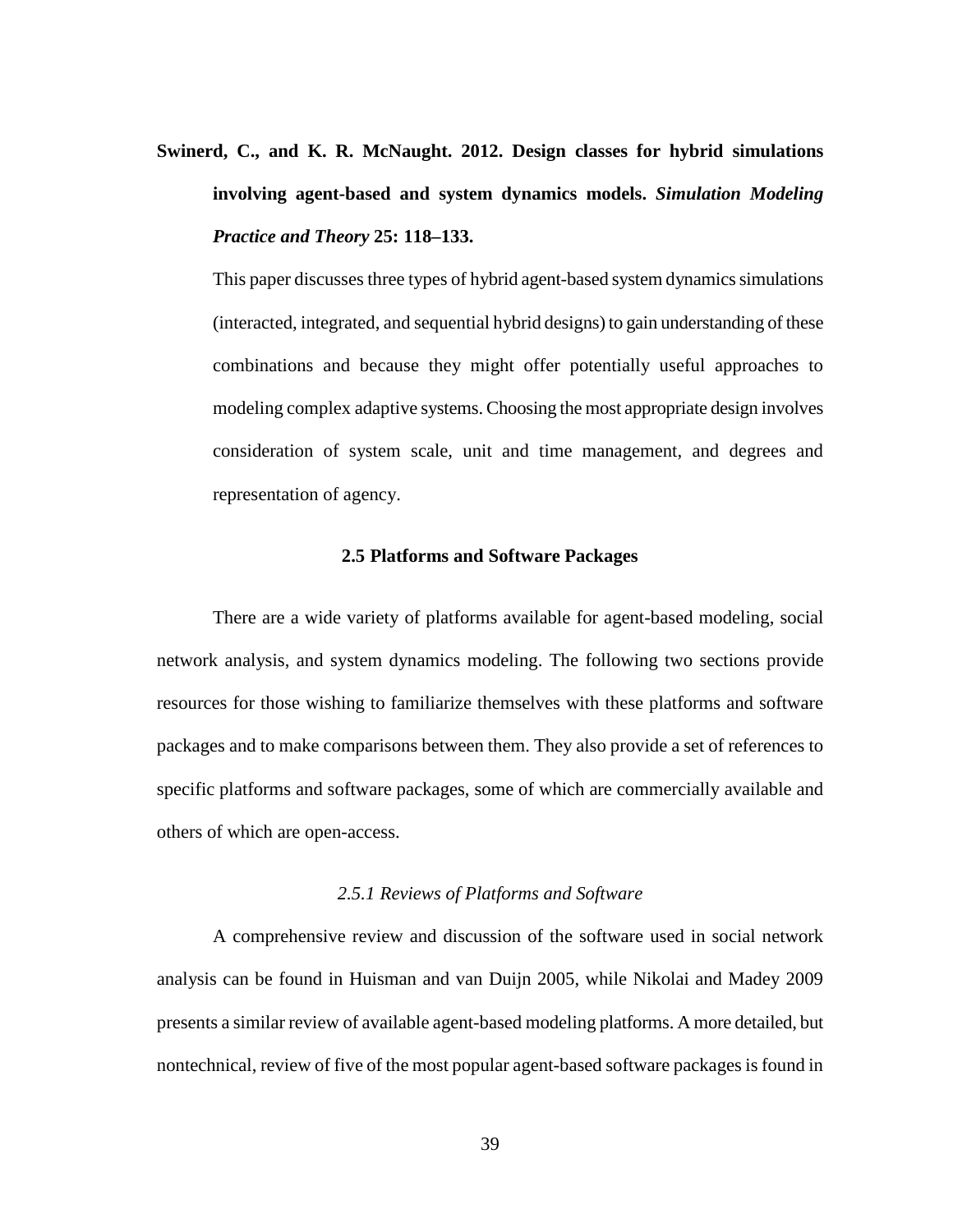Railsback, et al. 2006. Online introductions to a number of software programs used by system dynamics researchers are provided by Forrester Consulting and SD Mega Link List. Forrester Consulting: System Dynamics Resources. This weblink provides a list of system dynamics resources published by Forrester Consulting. It includes resources of the System Dynamics Society, academic centers and education projects, simulation software, training, organizations, companies, and people, as well as links to other sources.

**Huisman, M., and M. A. J. van Duijn. 2005. Software for social network analysis. In**  *Models and methods in social network analysis***. Edited by P. J. Carrington, J. Scott, and S. Wasserman, 270–316. Cambridge, UK: Cambridge Univ. Press.** This paper begins with a brief overview of twenty-three programs used in social network analysis. It then presents a detailed review of six of these programs that are either well-known or have features that warrant discussion. It finishes with a review of nine programs that can be used for more specialized network analysis.

# **Nikolai, C., and G. Madey. 2009. \*Tools of the trade: A survey of various agent based modeling platforms[http://jasss.soc.surrey.ac.uk/12/2/2.html]\*.** *Journal of Artificial Societies and Social Simulation* **12.2.**

This paper reviews more than fifty agent-based modeling platforms in terms of the following five features: programming language, type of license governing use, type of operating system, primary domain for which the platform was designed, and amount of support available to the platform user.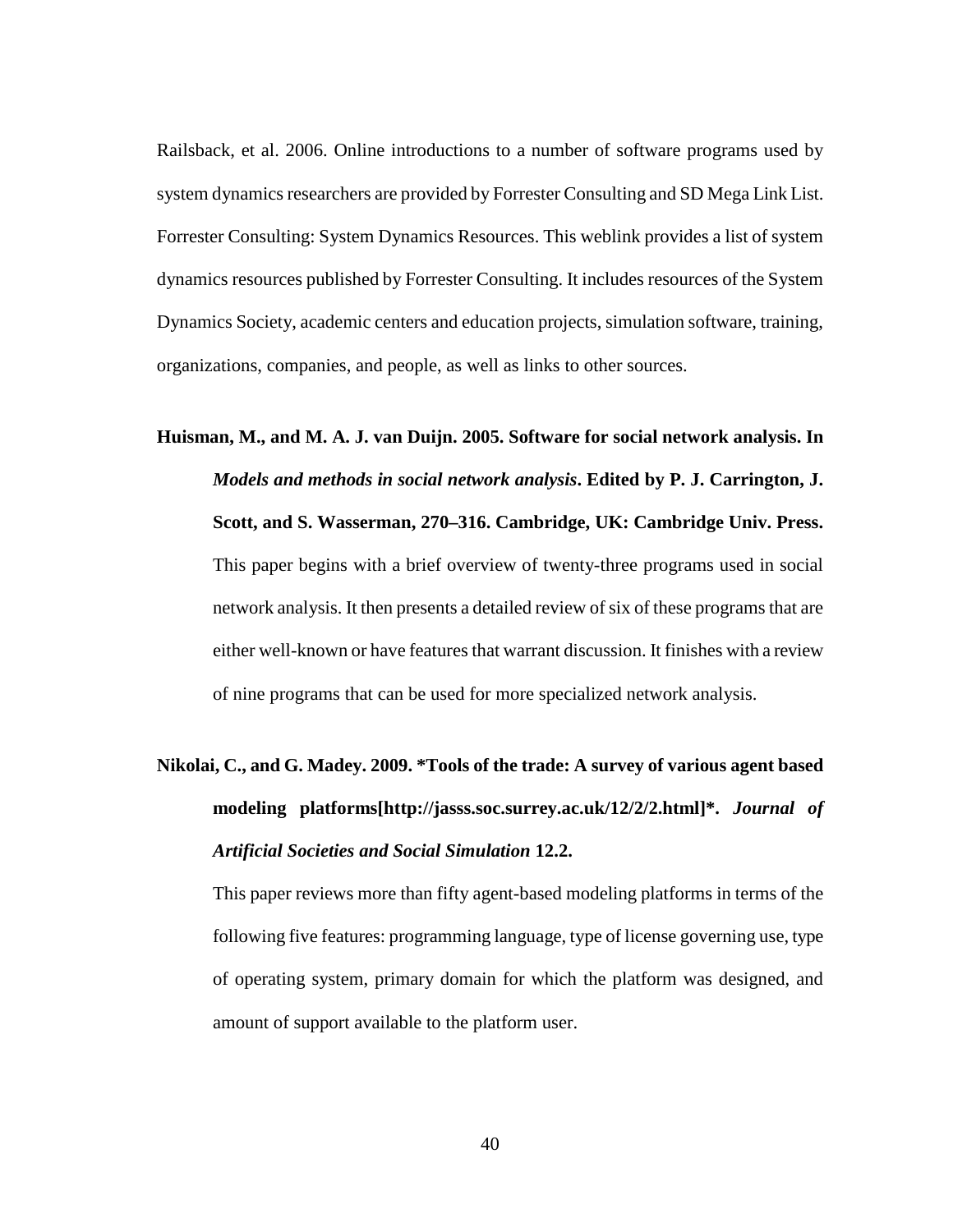**Railsback, S. F., S. L. Lytinen, and S. K. Jackson. 2006. Agent-based simulation platforms: Review and development recommendations.** *Simulation* **82:609–623.** This paper reviews and compares five widely used agent-based model platforms: MASON, NetLogo, Repast, Java Swarm and Objective-C Swarm. The review is aimed at those who, while not expert in software development, wish to use agentbased models in their research.

### **[\\*SD Mega Link List](http://wwwu.uni-klu.ac.at/gossimit/linklist.php?uk=3)[http://wwwu.uni-klu.ac.at/gossimit/linklist.php?uk=3]\*.**

This weblink by G. Ossimitz provides a list of system dynamics and systems thinking simulation tools, as well as short summaries of each. Berkeley Madonna, Decision Support Associates, Dynasys, Extend, Heraklit, MindMapper, Modeling with Molecules, MyStrategy, Powersim, SDML, SimApp, SIMGUA, Stella, T21, Vensim, Ventana Systems, Inc., and What If? are included.

### *2.5.2 Widely Used Platforms and Software*

This section highlights some of the platforms and software packages that are most commonly used by researchers who are applying agent-based modeling, social network analysis, and system dynamics modeling to public health problems. NetLogo, RePast and Swarm are widely used platforms for agent-based modeling. Payjek and UCINET are two of the most popular software packages used in social network analysis. In the field of system dynamics modeling, Stella and Vensim are among the most popular programs. Finally, Enthought Python Distribution is a specialist programming language that allows for the creation of agent-based, social network, and system dynamics simulations.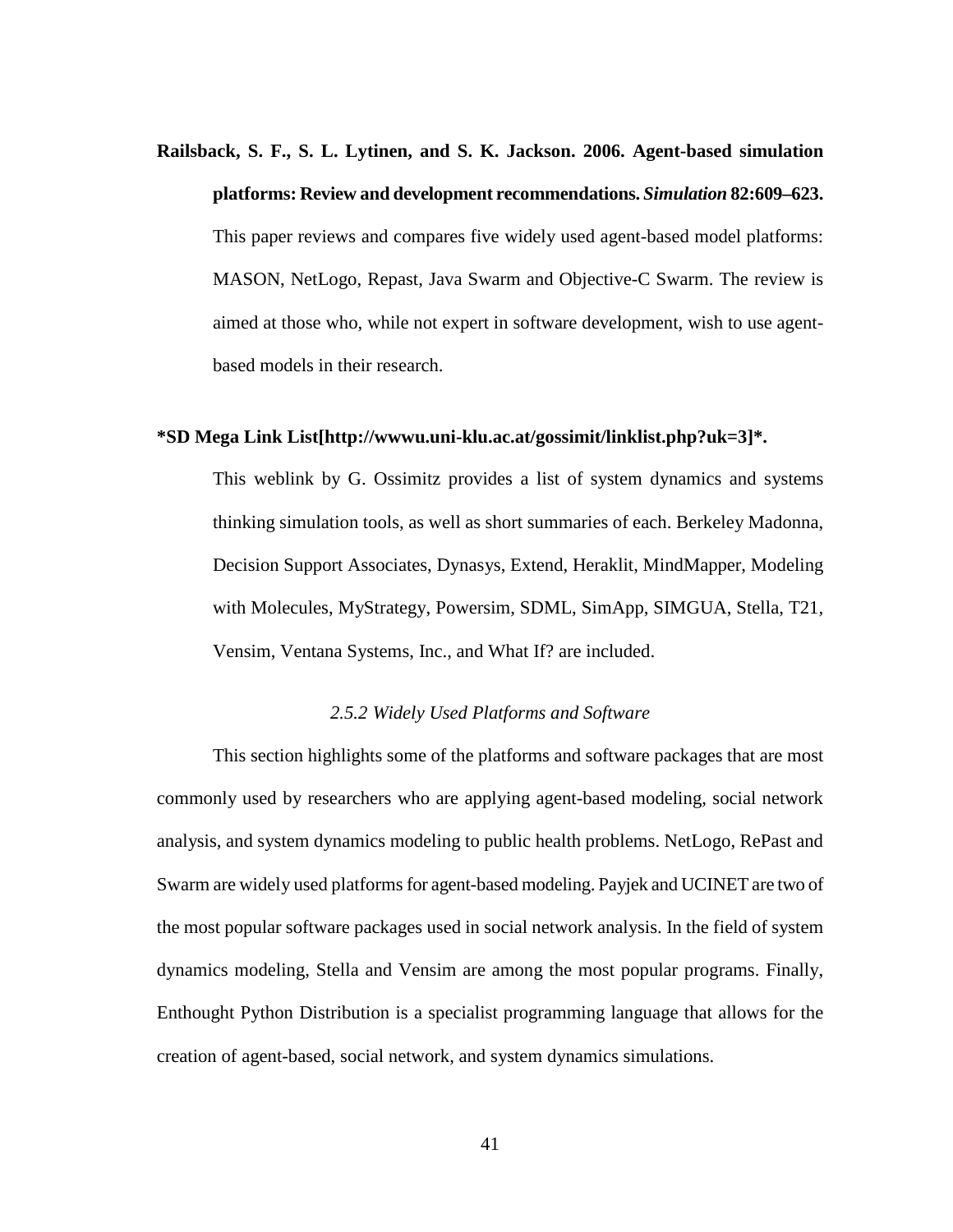#### **[\\*Enthought Python Distribution\[](http://www.enthought.com/products/epd.php)http://www.enthought.com/products/epd.php]\*.**

This package (distributed by Enthought, Inc.) contains a series of useful tools for scientific computing using the Python dynamic programming language, allowing for an array of simulations, including agent-based models, system dynamics models, and social network analysis. It was intended for audiences with programming experience, though is considered a basic programming language to learn.

### **\*NetLogo[http://ccl.northwestern.edu/netlogo/]\*.**

This program was developed at Northwestern University's Center for Connected Learning and Computer-Based Modeling to explore emergent phenomena via agents in a programmed model environment. It was intended for audiences without programming experience and for children in education and comes with a variety of sample models, including system dynamics models.

### **[\\*Payjek\[](http://vlado.fmf.uni-lj.si/pub/networks/pajek/)http://vlado.fmf.uni-lj.si/pub/networks/pajek/]\*.**

This package was developed by Vladimir Batagelj and Andrej Mrvar at the University of Ljubljana to analyze and visualize large networks, including single node, bipartite, and exploratory networks, on Windows computers. It was intended for researchers and includes published network analysis algorithms (e.g., network diameter, cluster coefficient, and network density).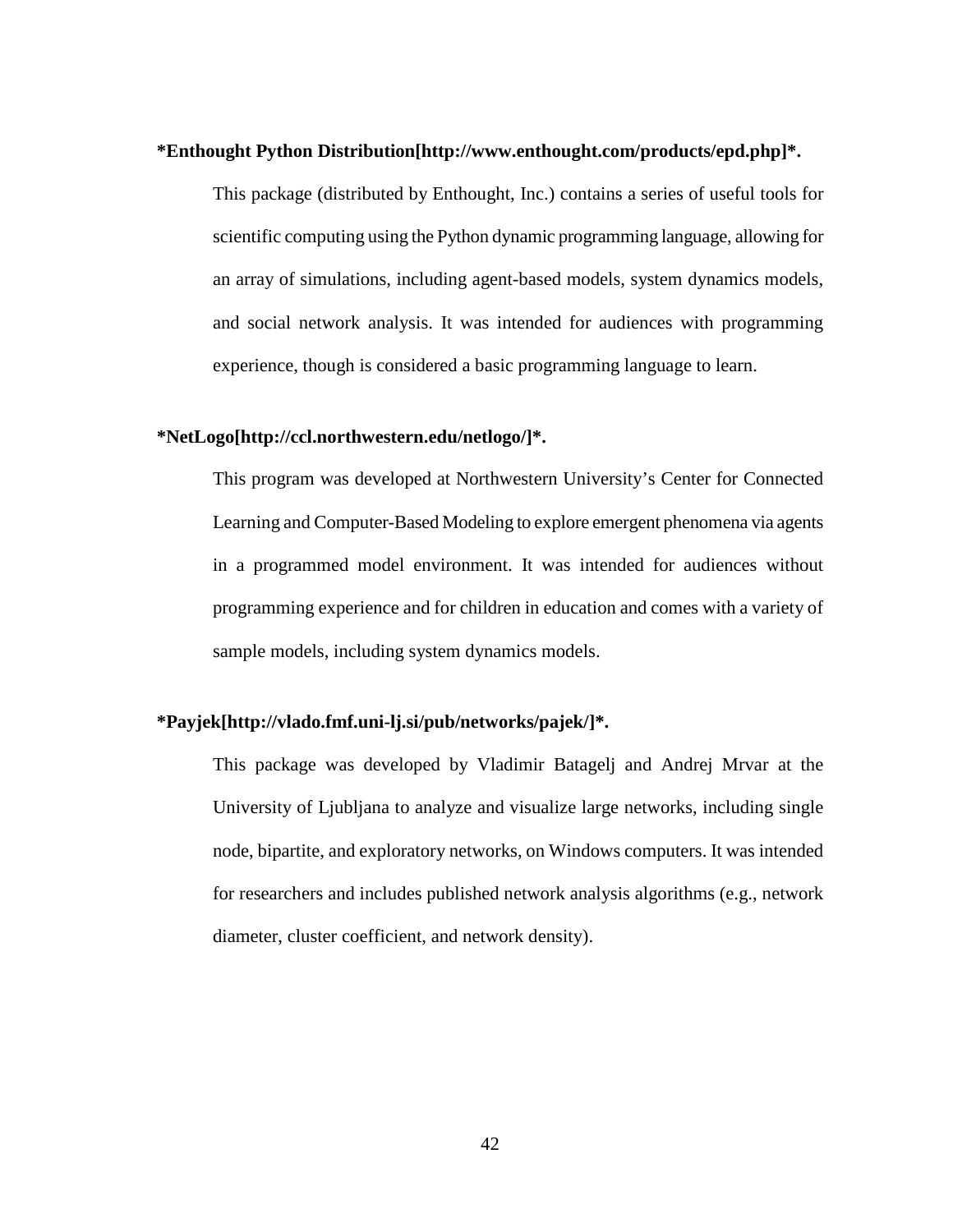#### **[\\*RePast](http://repast.sourceforge.net/)[http://repast.sourceforge.net/]\*.**

This package was developed by individuals at the University of Chicago for agentbased modeling and simulations with options for a variety of agents, adaptive features, as well as social network, geographic information systems, and system dynamics built-ins. This package is intended for users with programming experience but supports a variety of languages and is completely object-oriented.

### **[\\*Stella\[](http://www.iseesystems.com/softwares/Education/StellaSoftware.aspx)http://www.iseesystems.com/softwares/Education/StellaSoftware.aspx]\*.**

This program was developed by ISEE Systems Inc. to foster understanding of complex systems for educators and researchers using box mapping and modeling that allows for creation and focus on hierarchical models. It enables simulation and analysis of stock and flow diagrams and causal loop diagrams with built-in mathematical, statistical, and logical operations.

#### **[\\*Swarm\[](http://savannah.nongnu.org/projects/swarm)http://savannah.nongnu.org/projects/swarm]\*.**

This software or library of object-oriented classes was developed by the Santa Fe Institute as a tool for multi-agent models of complex systems, wherein users must write the software, but can utilize the Swarm conceptual framework and libraries to implement ABMs. It was intended for audiences with experience in Objective-C or Java programming.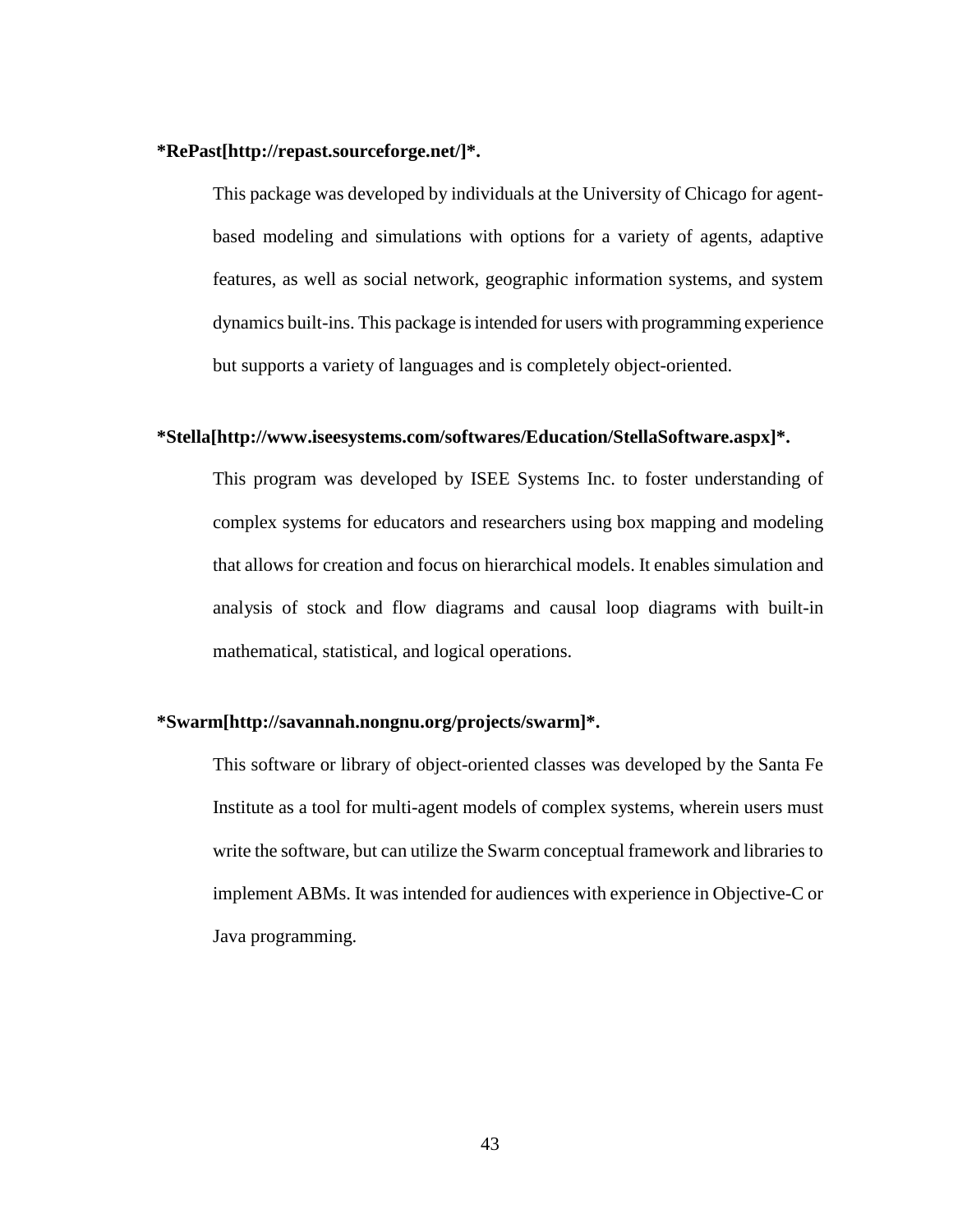#### **\*UCINET[https://sites.google.com/site/ucinetsoftware/home]\*.**

This program (distributed through Analytic Technologies) was developed by Lin Freeman, Martin Everett, and Steve Borgatti and is used to analyze and display network visualizations. It was intended primarily for researchers, offers flexibility in importing data from varying formats, and can support analysis of up to 2 million nodes.

### **[\\*Vensim\[](http://vensim.com/)http://vensim.com/]\*.**

This program was developed by Ventana Systems, Inc., for developing and analyzing system dynamic models, and allows for instant data output and model optimization using refined calibration methods. Stock and flow diagrams and causal loop diagrams can communicate with external data sets (e.g., an Excel file) for powerful data analysis.

### **2.6 Journals**

Most public health research that uses systems methods is published in medical and public health journals or subject-specific journals such as those focused on alcohol and drug use or policy and operations research. Of the public health journals, the American Journal of Public Health has been most active in the promotion of systems methods and has recently produced two thematic issues. The major journals that focus on the three specific systems methods discussed in this article have not been a primary outlet source for publications that focus on the application of such methods to public health problems. However, this is beginning to change as these methods become more widely used in public health, and these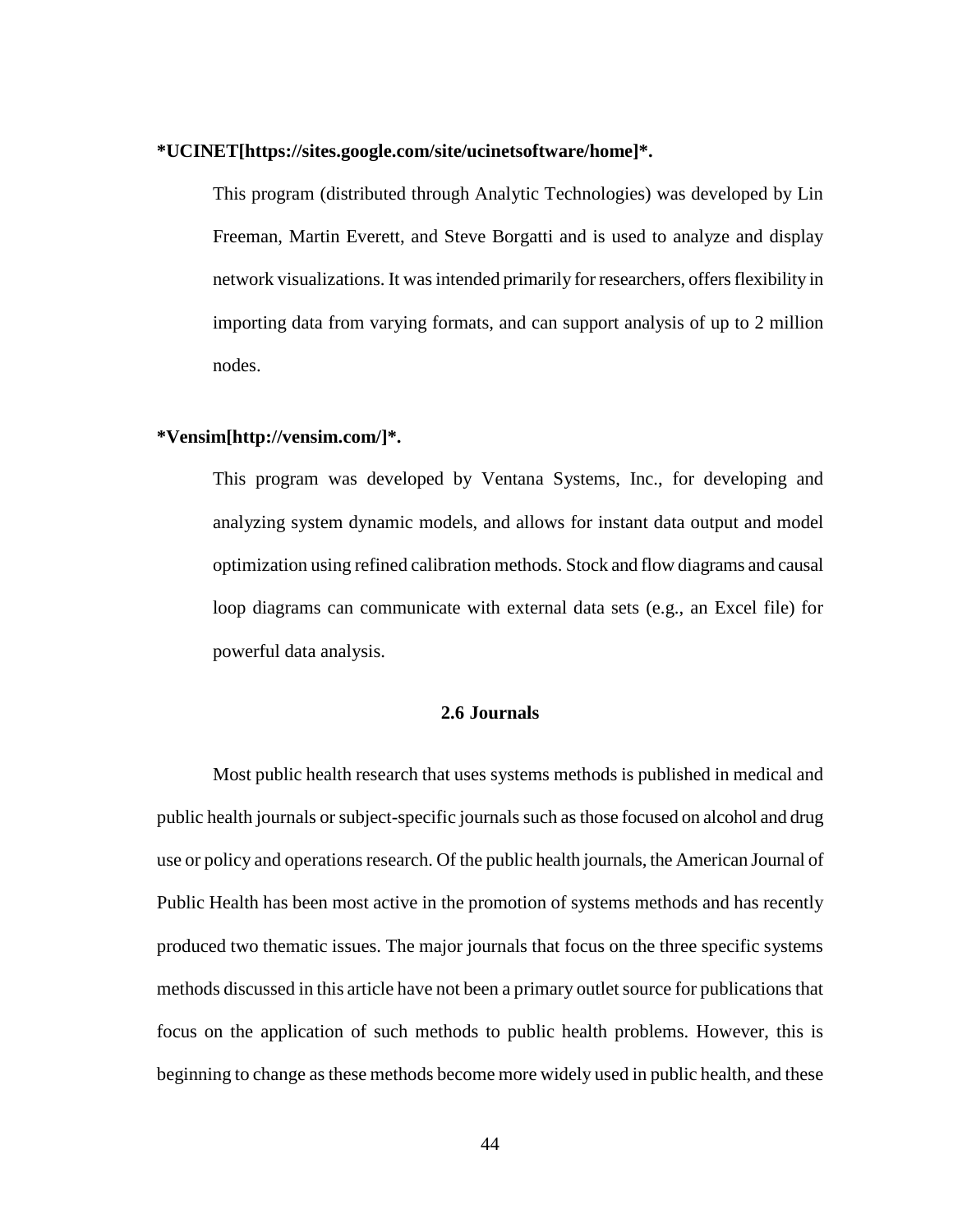specialist journals are obviously key resources for those wishing to build upon their knowledge of social network analysis, agent-based modeling, and system dynamics modeling.

#### *2.6.1 Thematic Issues of Journals*

Two recent issues of the American Journal of Public Health have been devoted entirely to systems theories and methods and their application in public health research. The first of these is McLeroy, et al. 2006, which contains editorials and papers that focus on the use of systems science theory and methods by researchers addressing a range of public health issues. Of the three methods discussed in the present article, system dynamics models are the most frequency used and discussed in the papers that appear in this special issue. The second special issue, Mendez 2010, contains editorials and papers that focus specifically on the issue of tobacco control. A number of the papers included use system dynamics models or social network analysis. The importance of the National Cancer Institute (NCI) Initiative on the Study and Implementation of Systems in stimulating interest in the application of systems methods in the area of tobacco control is also highlighted in a number of the papers included in this special issue. The special issue of Health Policy and Planning Adam and de Savigny 2012 is focused on the potential for the application of systems thinking and methods for understanding health systems in low- and middle-income countries. Among the papers included are an overview of systems concepts, a review of the extent to which evaluations of interventions in the area have been informed by a systems perspective, and two case studies of specific interventions in Ghana (one focused on an additional duty hours allowance policy and one focused on a voucher system for malaria prevention).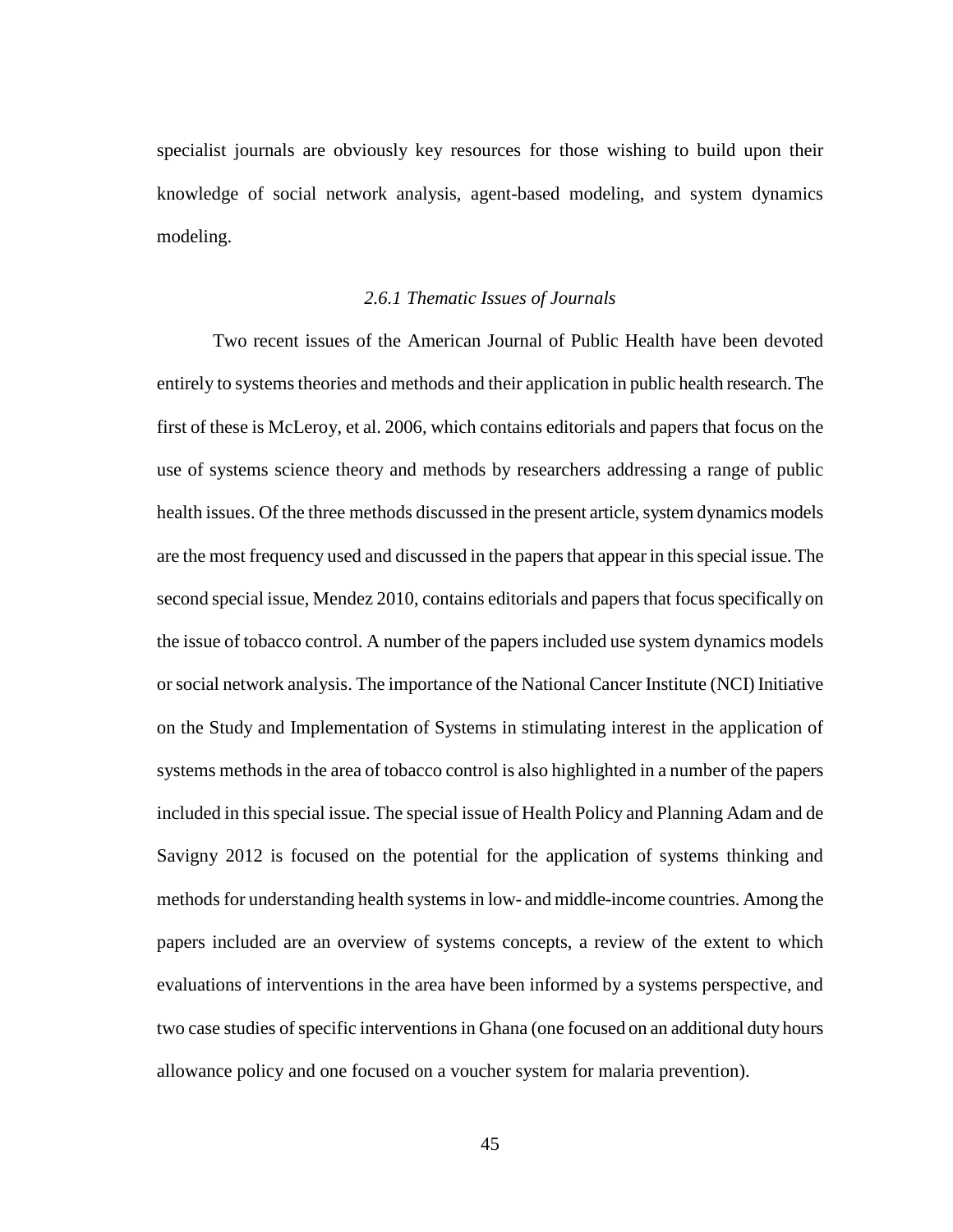**Adam, T., and D. de Savigny, eds. 2012. Special issue: Systems thinking for health systems strengthening in LM ICs: Seizing the opportunity.** *Health Policy and Planning* **27.4.**

The focus of this supplement is on the application of systems thinking to policy interventions and their evaluation in low- and middleincome countries. The volume includes general conceptual papers, methodological papers, and detailed case studies of evaluations of interventions intended to strengthen health-care delivery systems.

## **McLeroy, K., S. J. Leischow, and B. Milstein, eds. 2006. Special issue: Thinking of systems.** *American Journal of Public Health* **96.3.**

Contains articles describing the application of a variety of systems methods (including system dynamics models, Markov models, multi-scale analysis, and concept mapping) to a range of public health issues (including tobacco control, healthcare delivery and chronic disease). It also contains editorials and conceptual pieces discussing the benefits derived from the application of systems thinking to complex health issues.

## **Mendez, D., ed. 2010. Special issue: A systems approach to a complex problem.**  *American Journal of Public Health* **100.7.**

Contains articles describing the application of a variety of systems methods to tobacco control. In addition to editorials summarizing the contributions of systems science to tobacco control research, papers are included that describe applications to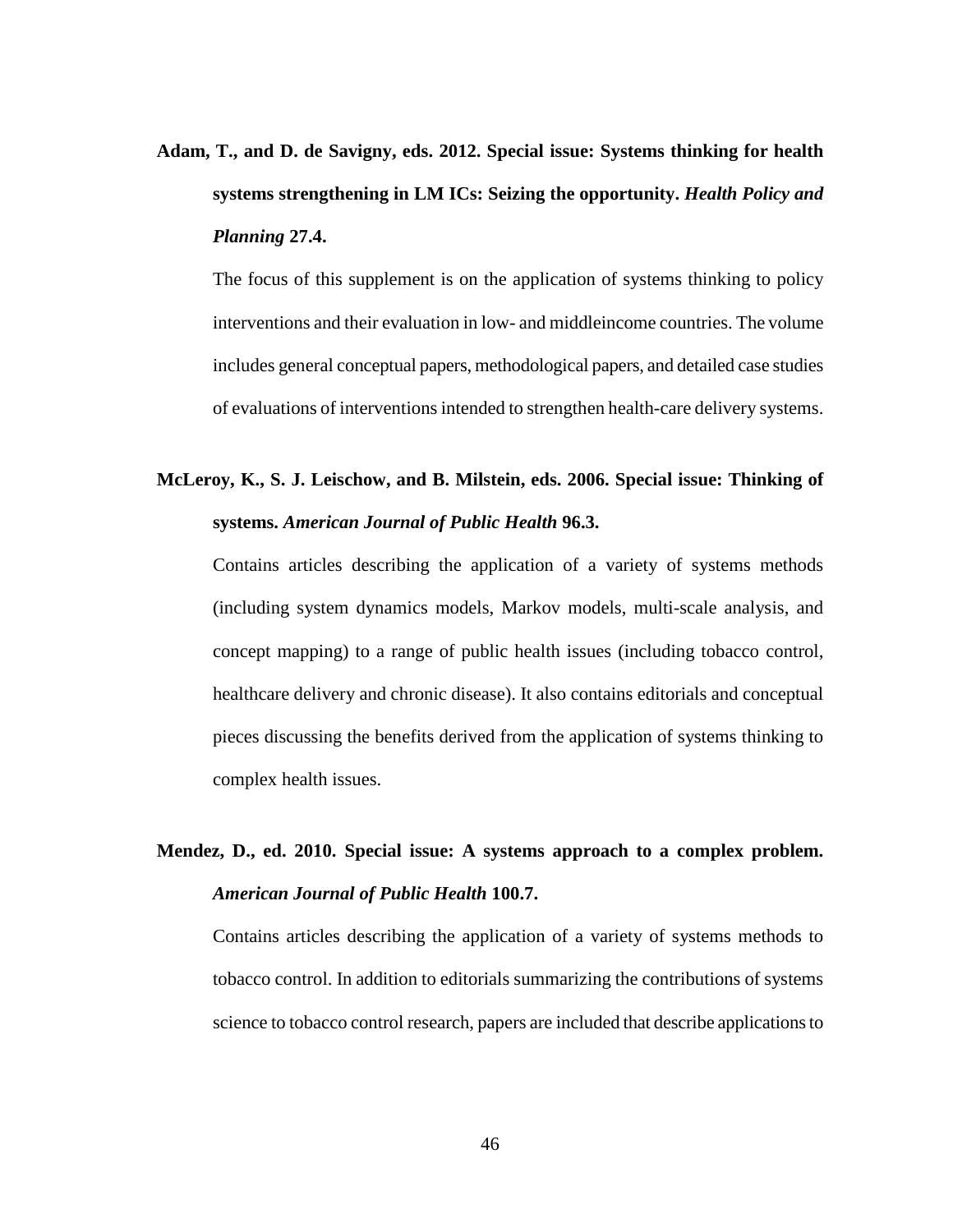specific policy initiatives such as online smoking cessation and national smoking prevention networks.

#### *2.6.2 Major Systems Research Journals*

Most applications of system sciences methods to public health issues are published in public health, medical, or social science journals. However, specialist system sciences journals have begun to publish public health research. This section presents details of some of the major journals in this field that have a focus that is likely to be of interest to public health researchers. *Computational and Mathematical Organizational Theory*, *Simulation in Healthcare*, and *Systems Research and Behavioral Science* all publish articles that report on the application of systems methods to organizations, health-care services, and human behavior. The *Journal of Artificial Societies and Social Simulation* and the *Journal of Social Structure* are both open-access general systems journals, and each publishes research that will be of interest to public health investigators concerned with issues pertaining to social structure and health behavior. Finally, as their titles indicate, the *System Dynamics Review*  and *Social Networks* are both specialized journals focused on one specific systems science method.

#### *\*Computational and Mathematical Organizational Theory*

## **[http://www.springer.com/business%2B%26%2Bmanagement/business%2Bfo r%2Bprofessionals/journal/10588]\*.**

Computational and Mathematical Organizational Theory publishes interdisciplinary theoretical and applied research articles that focus on questions pertaining to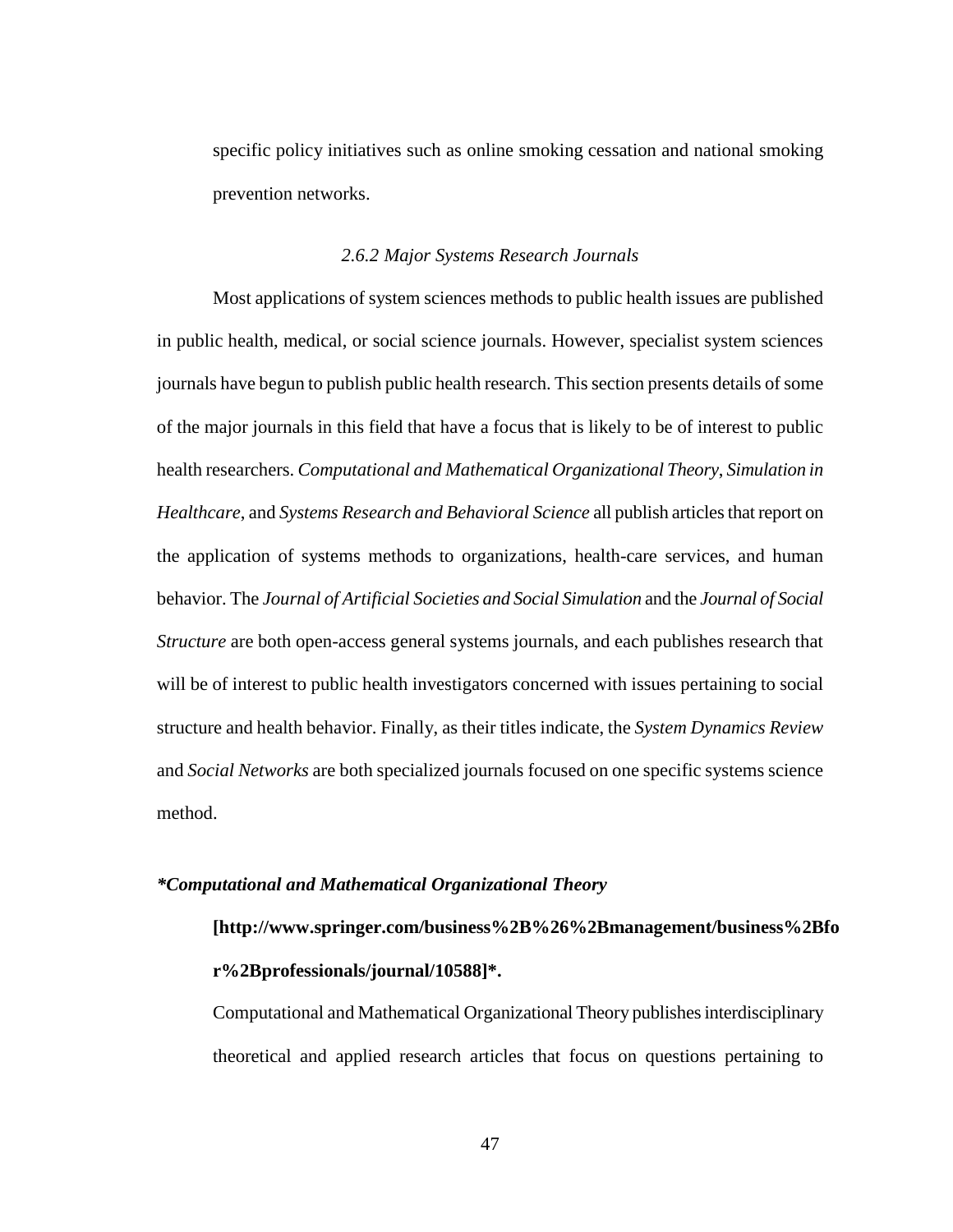computational methods and models, organizations, and society. It is published quarterly and is especially interested in papers that focus on new theoretical developments and modeling techniques that can be used to explain and predict the behavior of complex adaptive systems.

### *\*Journal of Artificial Societies and Social Simulation*

### **[http://jasss.soc.surrey.ac.uk/JASSS.html]\*.**

First published in 1998, the Journal of Artificial Societies and Social Simulation is an interdisciplinary journal devoted to the exploration of social process through the application of computer simulations. It is published quarterly and is freely available online.

#### *\*Journal of Social Structure***[http://www.cmu.edu/joss/content/articles/volindex.html]\*.**

The Journal of Social Structure is an interdisciplinary electronic journal of the International Network for Social Network Analysis. It publishes theoretical, methodological, and empirical articles focused on the effects of social structure (defined as linkages between social entities) on the behavior and lives of animals, humans, groups, and organizations. The articles it publishes can be freely accessed online.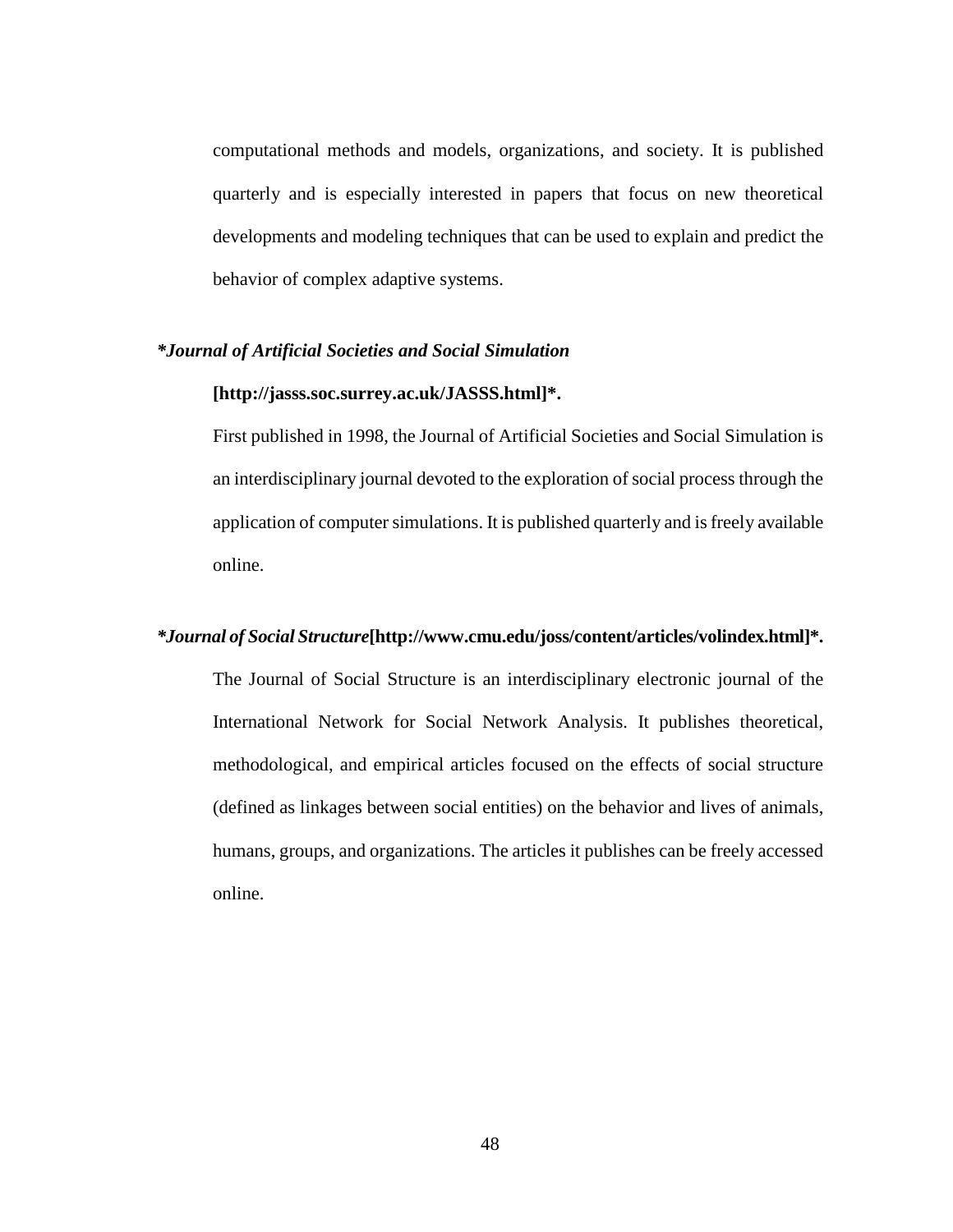#### *[\\*Simulation in Healthcare](http://journals.lww.com/simulationinhealthcare/pages/default.aspx)*

#### **[http://journals.lww.com/simulationinhealthcare/pages/default.aspx]\*.**

Simulation in Healthcare is the journal of the Society for Simulation in Healthcare and was first published in 2006. It has a multidisciplinary orientation and publishes basic, clinical, and translational research that applies simulation technology to a wide range of health-care issues including epidemiological models of disease, education and training, and molecular and pharmacological modeling.

#### **\****Social Networks***[http://www.journals.elsevier.com/social-networks/]\*.**

Social Networks is an interdisciplinary journal that publishes empirical and theoretical papers focused on the understanding of social relations through the application of social network ideas and methods. It is published quarterly and includes papers that use a wide range of systems science methods, from individual case studies through formal mathematical modeling.

#### **\****[System Dynamics Review](http://onlinelibrary.wiley.com/journal/10.1002/(ISSN)1099-1727)***[http://onlinelibrary.wiley.com/journal/10.1002/**

### **(ISSN)1099-1727]\*.**

First published in 1985, System Dynamics Review is the journal of the System Dynamics Society. It is published quarterly and includes papers from researchers in the natural and social sciences, as well as engineering and policy analysis, focused on the application of system dynamics methods to social, managerial, technical, and environmental problems.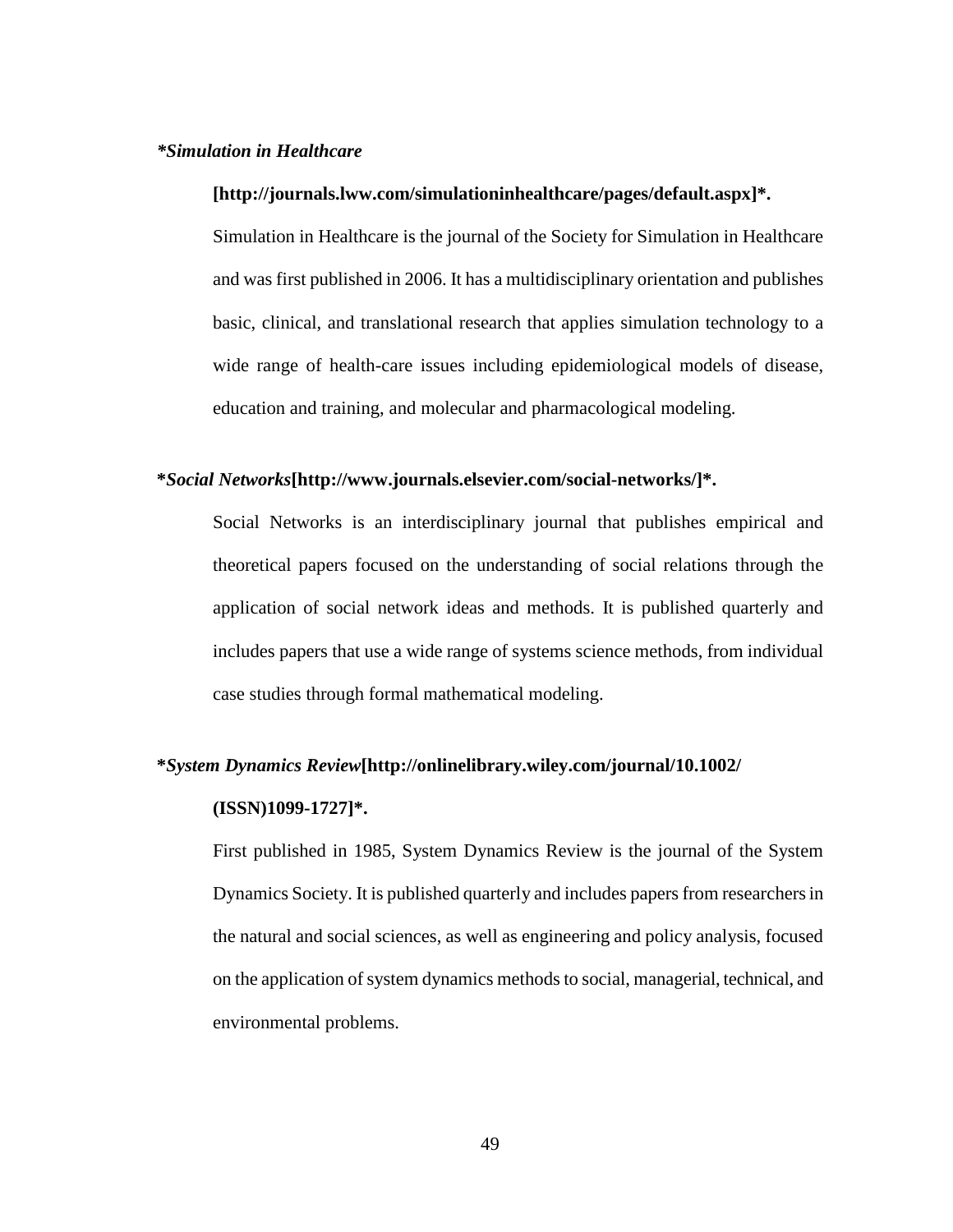#### **\****Systems Research and Behavioral Science*

#### **[http://www.wiley.com/WileyCDA/WileyTitle/productCd-SRBS.html]\*.**

Systems Research and Behavioral Science is the official journal of the International Federation for Systems Research. It has an interdisciplinary focus and publishes theoretical and empirical articles that apply systems approaches to a wide range of issues including organizational and societal structures, business and management processes, scientific ideas, and norms and values. It is published six times a year.

#### **2.7 Applications to Public Health Problems**

The following sections focus on the application of systems science methods to ten specific areas of public health theory and research: alcohol use and misuse, chronic disease, community interventions, drug use and misuse, health-care services, health disparities, mental health, obesity, tobacco use, and violence. Where possible, each of the three system science methods is represented in each of the sections; that is, an attempt is made to include at least one paper using agent-based modeling or social network analysis or system dynamics models. However, this is not always possible because not all methods have been applied to each of these public health areas and some methods clearly lend themselves better to some research questions than others. For the most, the papers included describe the results of a simulation or empirical study that applied a systems methodology to a specific research question. However, in instances where a reasonable body of literature is available review articles are included. It should also be noted that the distinction between categories is not rigid and that a number of papers could appear in more than one category. For example,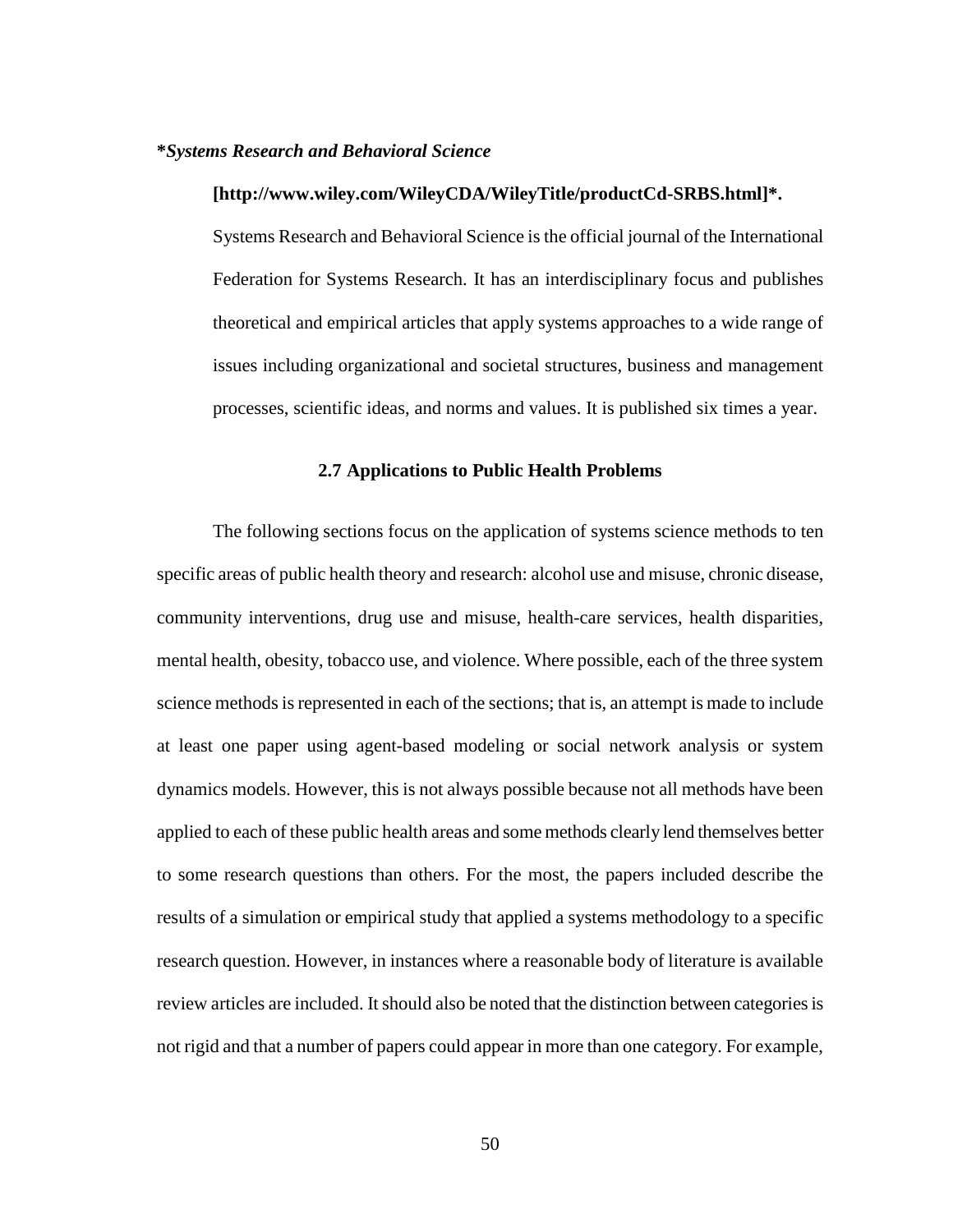alcohol dependence, drug dependence, and obesity are all chronic relapsing conditions, so a number of papers that deal with these conditions could have been cited under the chronic disease category. Similarly, a number of the papers that focus on a specific health condition, such as alcohol or drug misuse, use systems methods to estimate the effects of different types of policies; thus, these might have been included under the health-care services category as well as under the category describing the health condition.

### *2.7.1 Alcohol Use and Misuse*

Alcohol use has a number of features that make the study of it amenable to the application of system sciences methods. First, it is an adaptive behavior that is influenced by social context and the environment. Second, it is a behavior that often takes place in social settings and hence whether one drinks, and how much one drinks, is influenced by the drinking of those with whom one interacts. Third, there is a long tradition in alcohol studies of classifying drinkers into types and examining how individuals move from one drinking state (e.g., moderate drinking) to another (e.g., heavy drinking). Such movement and the effect of social context on this are studied in the system dynamics model described in Mubayi, et al. 2010. Like the model developed in Scribner, et al. 2009, this was parameterized using data on college drinkers and is composed of different drinking compartments. Scribner, et al. 2009 also uses its model to test two basic types of control measures. This work is further developed in Fitzpatrick, et al. 2012 and Rasul, et al. 2011 by using the model to estimate the effects of two very specific policies that have been proposed regarding college drinking. Gorman, et al. 2006 also uses types of drinkers in its very basic agent-based model of drinking behavior. A more sophisticated, theoretically grounded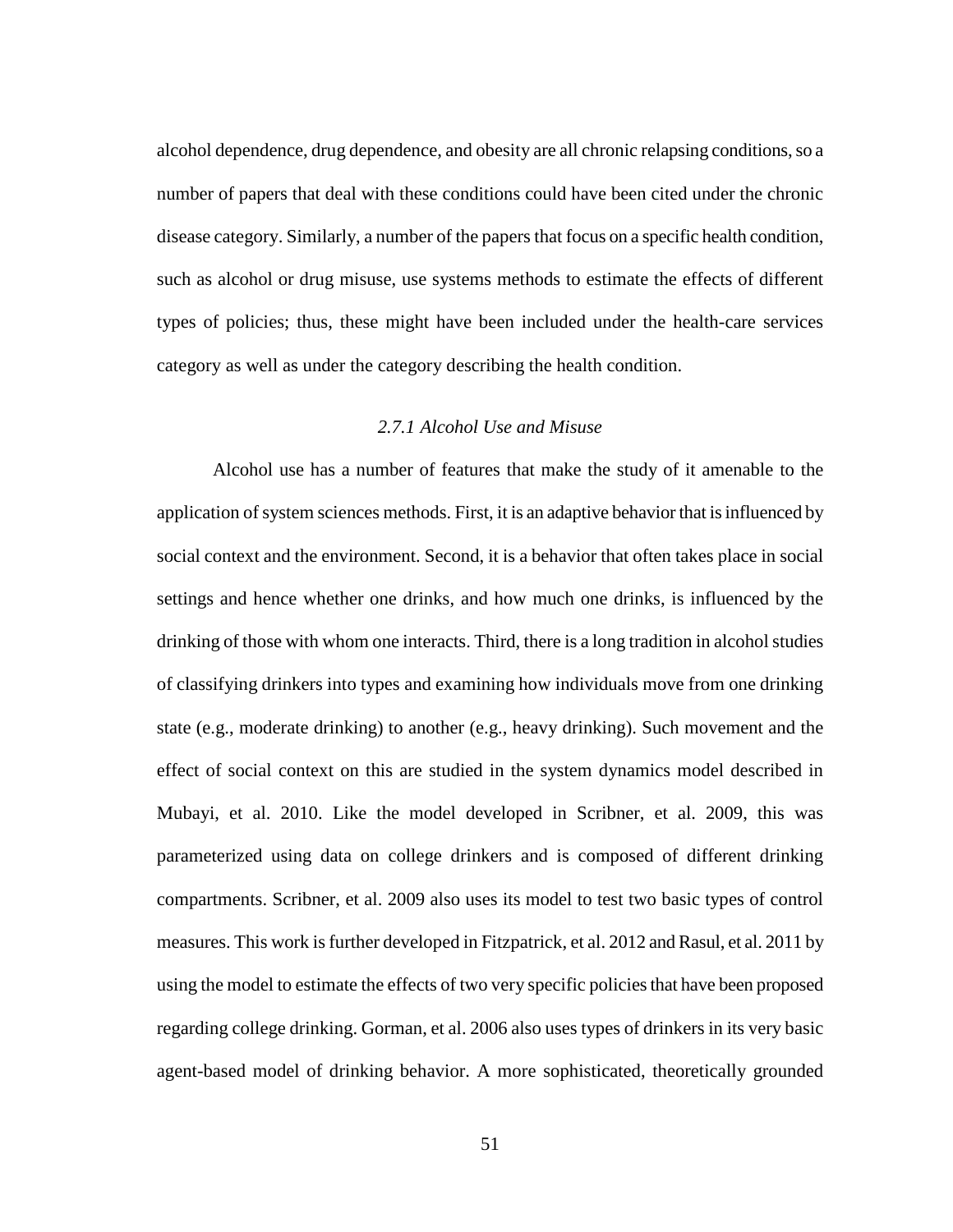agent-based model is presented in Fitzpatrick and Martinez 2012. Here both the agents (drinkers) and environment (bars) display adaptive behavior. Braun, et al. 2006 is also theoretically grounded, applying small-world network ideas to the spread of alcohol dependence. Finally, the social network analysis presented in Rosenquist, et al. 2010 is one of a number of studies that have resulted from the application of social network analysis to the various cohorts of the Framingham Heart Study.

**Braun, R. J., R. A. Wilson, J. A. Pelesko, and J. R. Buchanan. 2006. Application of small-world network theory in alcohol epidemiology.** *Journal of Studies on Alcohol* **67: 591–599.**

This paper describes the development of a mathematical network model that uses different forms of connectivity to study the spread of alcohol dependence. The results show that diffusion is influenced by the path length between, and clustering of, network nodes, as well as by initial conditions and susceptibility to alcohol problems.

**Fitzpatrick, B. G., and J. Martinez. 2012. [\\*Agent-based modeling of ecological niche](http://jasss.soc.surrey.ac.uk/15/2/4.html)  [theory and assortative drinking\[](http://jasss.soc.surrey.ac.uk/15/2/4.html)http://jasss.soc.surrey.ac.uk/15/2/4.html]\*.**  *Journal of Artificial Societies and Social Simulation* **15.2: 4.**

This paper presents an agent-based model designed to examine the assortment of drinkers into different types of bars based on individual, spatial, and social network characteristics. The simulation allows bars to compete for customers and use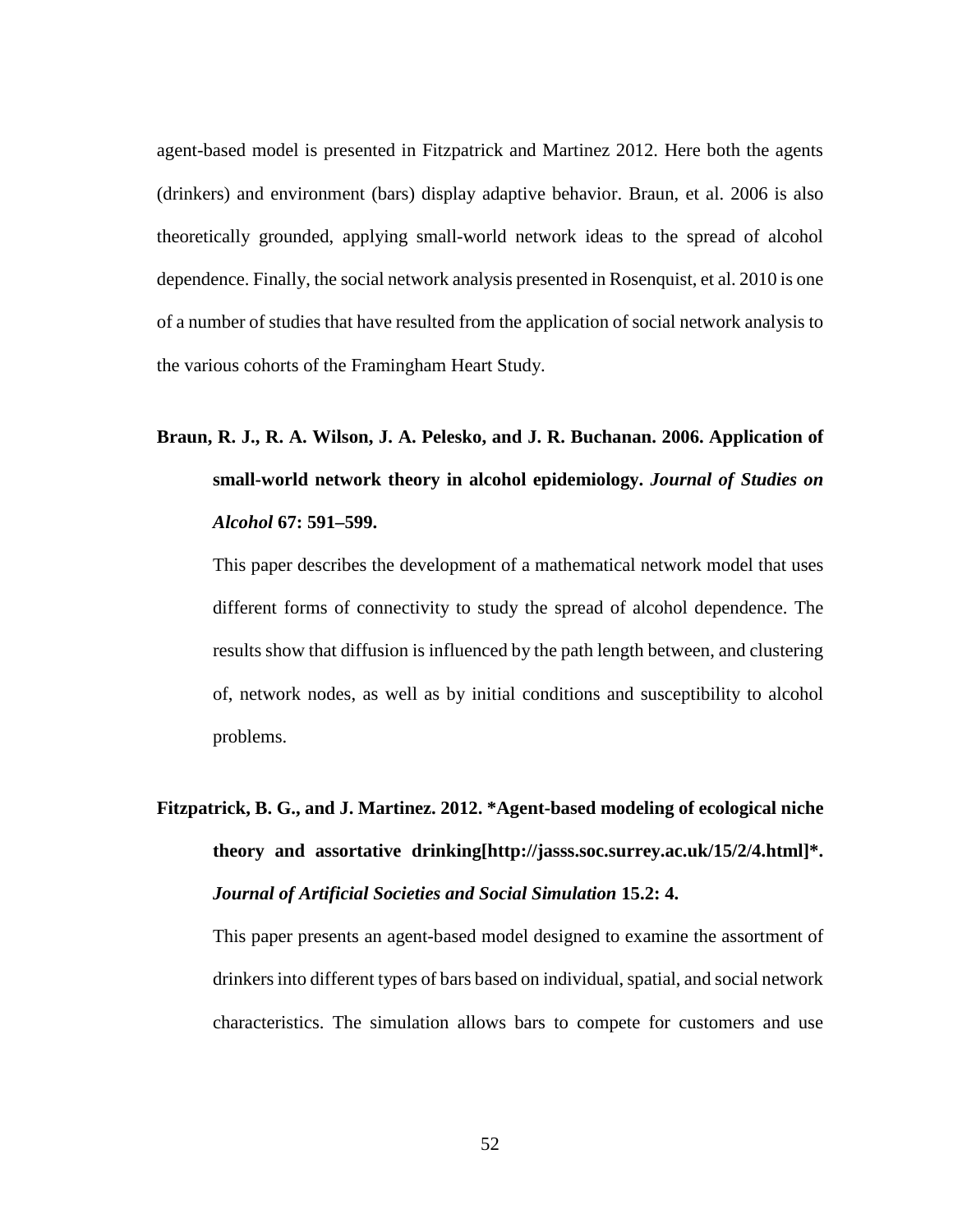different strategies (e.g., copy the attributes of the most successful competitor) to attract more drinkers.

# **Fitzpatrick, B. G., R. Scribner, A. S. Ackleh, et al. 2012. Forecasting the effect of the Amethyst Initiative on college drinking.** *Alcoholism: Clinical and Experimental Research* **36.9: 1608–1613.**

This paper uses a systems model of college drinking to estimate the effects of reducing the minimum legal drinking age (MLDA) on heavy episodic drinking (HED). The simulations suggest that corrections of misperceptions of social norms about drinking would be offset by increasing the social availability of alcohol, and therefore lowering the MLDA would not reduce HED.

# **Gorman, D. M., J. Mezic, I. Mezic, and P. G. Gruenewald. 2006. Agent-based modeling of drinking behavior: A preliminary model and potential applications to theory and practice.** *American Journal of Public Health* **96: 2055–2060.**

This paper presents a very simple agent-based model of the social influences affecting drinking behavior developed on a onedimensional lattice. Three types of agents are included in the simulation (nondrinkers, current drinkers, and former drinkers) and in the final version a "bar" is added to the simulated environment.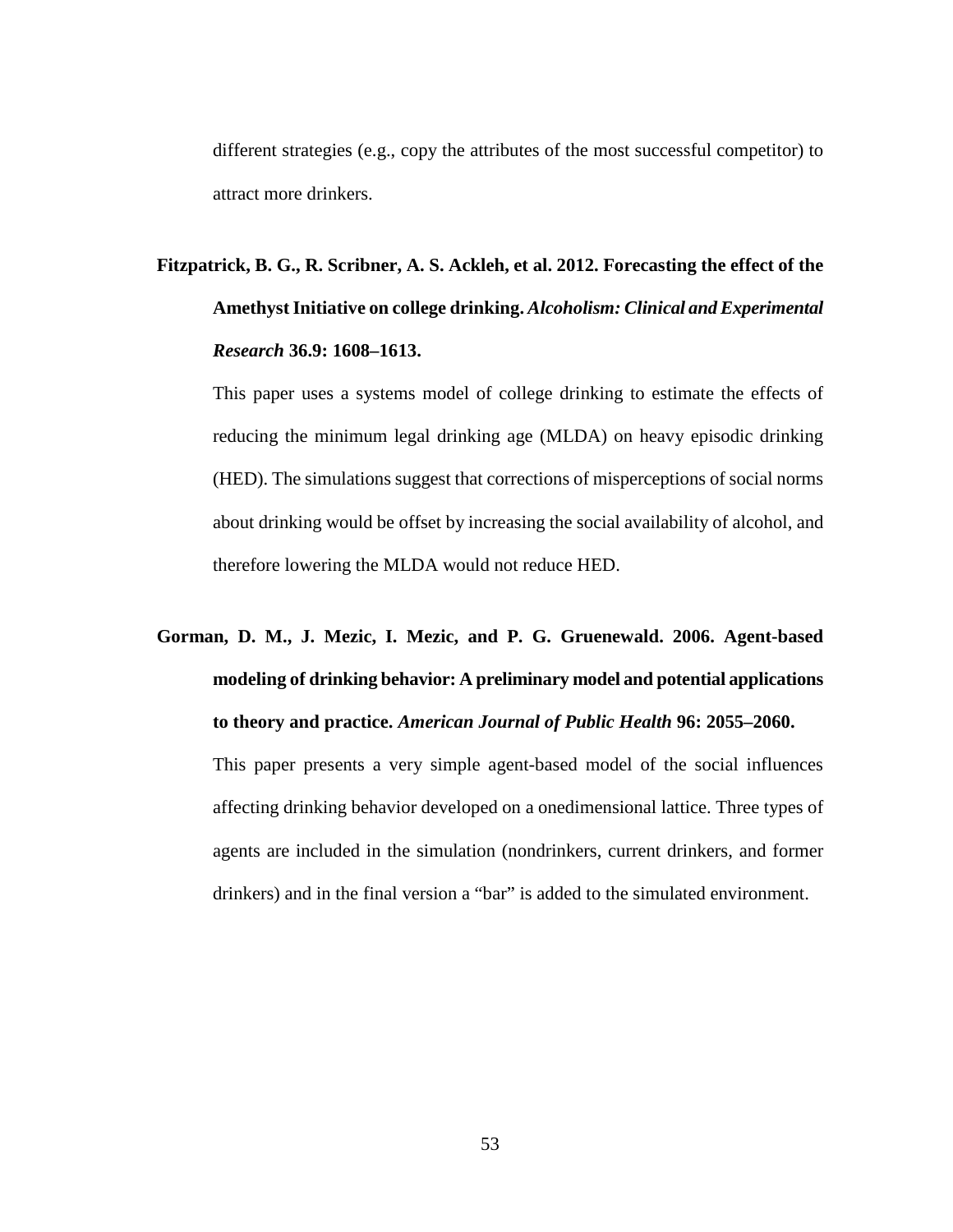**Mubayi, A., P. Greenwood, X. Wang, et al. 2010. Types of drinkers and drinking settings: An application of a mathematical model.** *Addiction* **106: 749–758.**

This paper describes a system dynamics model (parameterized using US college drinking data) that explores the effects of high- and low-risk drinking environments and residence-time in these environments on the transition from light to moderate drinking and moderate to heavy drinking.

**Rasul, J. W., R. G. Rommel, G. M. Jacquez, et al. 2011. Heavy episodic drinking on college campuses: Does changing the legal drinking age make a difference?** *Journal of Studies on Alcohol and Drugs* **72: 15–23.**

This study extends the Scribner, et al. 2009 model to include underage and legal drinking age groups to estimate the effects on drinking on college campuses of lowering the legal drinking age. The simulation shows the policy would only be effective in the unlikely combination of very high alcohol availability and very low enforcement of policies.

# **Rosenquist, J. N., J. Murabito, J. H. Fowler, and N. A. Christakis. 2010. The spread of alcohol consumption behavior in a large social network.** *Annals of Internal Medicine* **152: 426–433.**

This paper uses data from the Framingham Heart Study to examine the spread of alcohol use within social networks. Clusters of both heavy drinkers and abstainers were found and social influence operated up to three degrees of separation. Female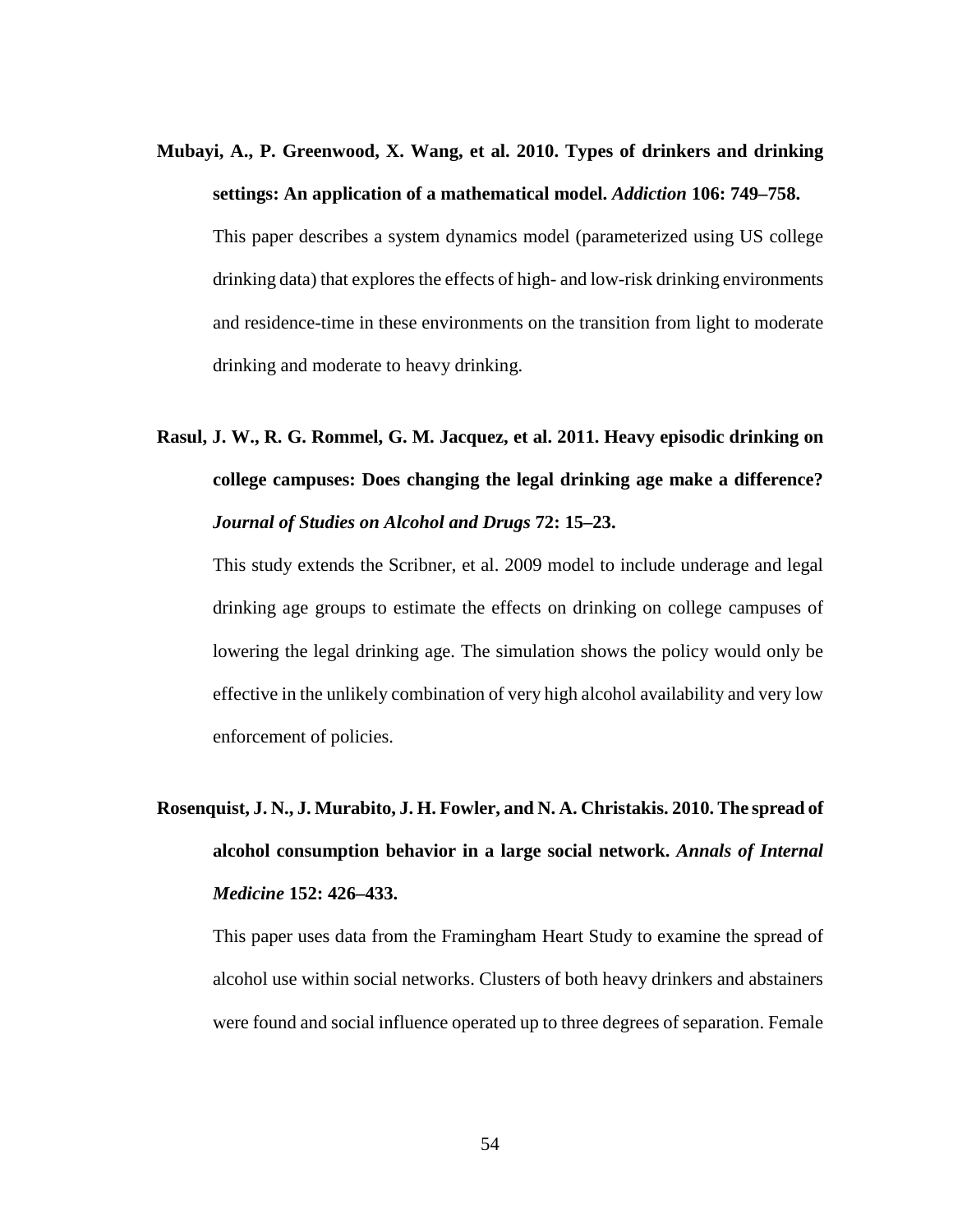contacts were significantly more likely to influence the spread of heavy drinking than male contacts.

# **Scribner, R., A. S. Ackleh, B. G. Fitzpatrick, et al. 2009. A systems approach to college drinking: Development of a deterministic model for testing alcohol control policies.** *Journal of Studies on Alcohol and Drugs* **70: 805–821.**

This paper describes a system dynamics model of college drinking comprising five compartments (abstainer through problem drinker) and four processes governing transitions (alcohol availability, social norms, social interactions, and individual risk). Model output is compared to data from a college drinking survey, and the model is used to assess the effects of two interventions.

### *2.7.2 Chronic Disease*

All of the papers included in this section employ system dynamics modeling and all examine the contribution of different types of policy options to reducing various types of chronic disease. Five of the six studies reviewed were conducted by a group of investigators (comprising, among others, Jones, Hirsh, Homer, and Milstein) who have developed very sophisticated system dynamics models to examine the effects of different types of healthcare priorities and expenditures on chronic disease prevalence. Hirsch, et al. 2010 and Homer, et al. 2010 focus on cardiovascular disease, while Jones, et al. 2006 and Milstein, et al. 2007 focus on diabetes. The final paper in this subgroup, Homer, et al. 2007, is focused on chronic disease in general; this contains the most detailed account of the building of these models. Each of these papers, with the exception of Milstein, et al. 2007, examines the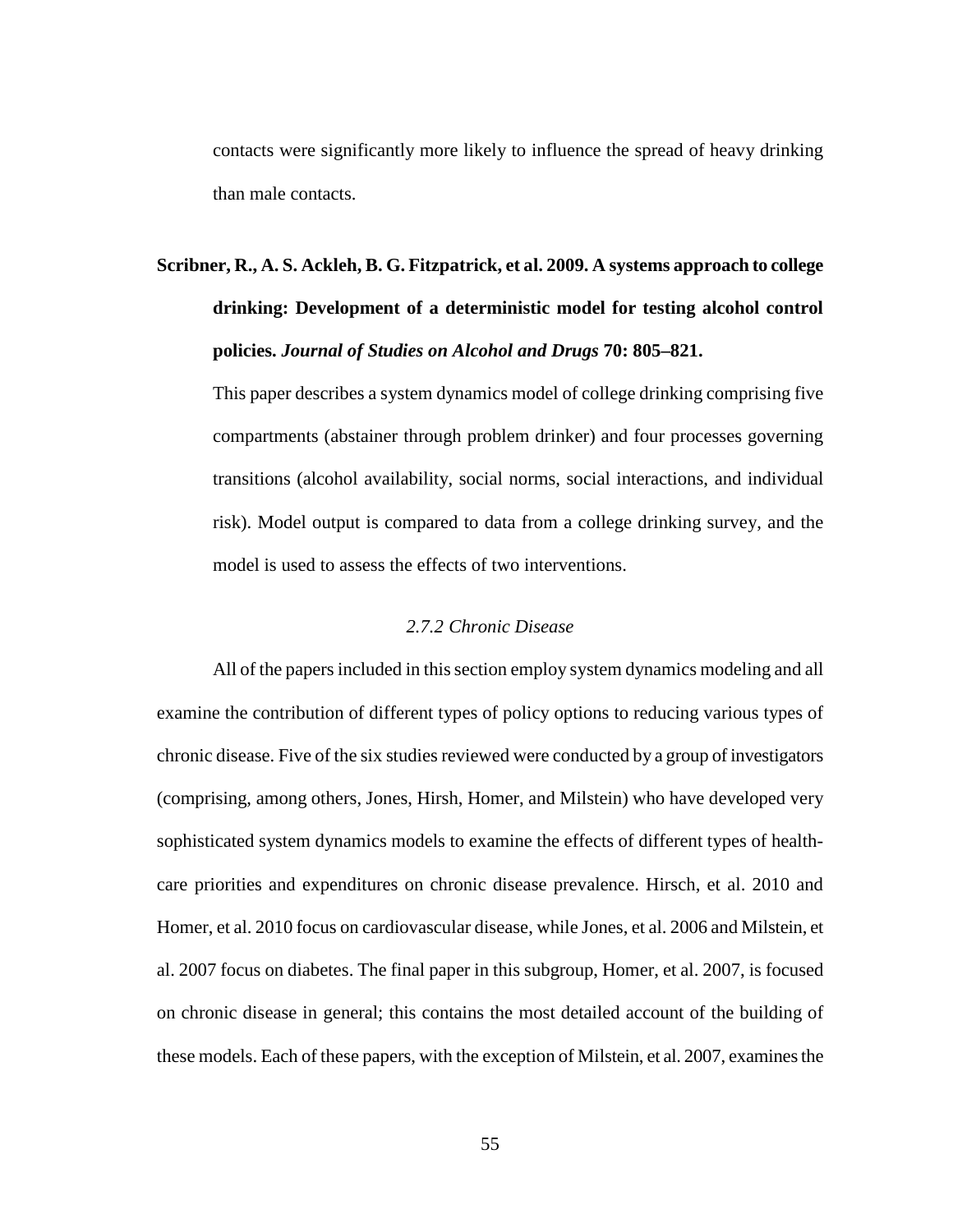effects of various types of health-care expenditures (e.g., lifestyle change programs, environmental change, health insurance, clinical management) on the projected course of chronic disease in the United States. Milstein, et al. 2007 is more specifically concerned with the feasibility of the goals for diabetes reduction set by the US Department of Health and Human Services. Mahamoud, et al. 2013 describes a system dynamics model parameterized using data from the city of Toronto. This paper moves beyond examining specific social policies to assessing the effects of socio-structural factors such as income and social cohesion.

# **Hirsch, G., J. B. Homer, E. Evans, and A. Zielinski. 2010. A system dynamics model for planning cardiovascular disease interventions.** *American Journal of Public Health* **100.4: 616–622.**

This paper describes a system dynamics model developed to examine the prevalence of cardiovascular disease in El Paso County, Colorado, over a forty-year period. A "status quo" model in which inputs remained unchanged and a model in which all risk factors were eliminated were compared to models that included different lifestyle, environmental, and medical interventions.

# **Homer, J., G. Hirsch, and B. Milstein. 2007. Chronic illness in a complex health economy: The perils and promises of downstream and upstream reforms.**  *System Dynamics Review* **23.2–3: 313–343.**

This paper describes a system dynamics model of chronic disease for the United States from 1960 to 2010. The output of a baseline model is compared to those from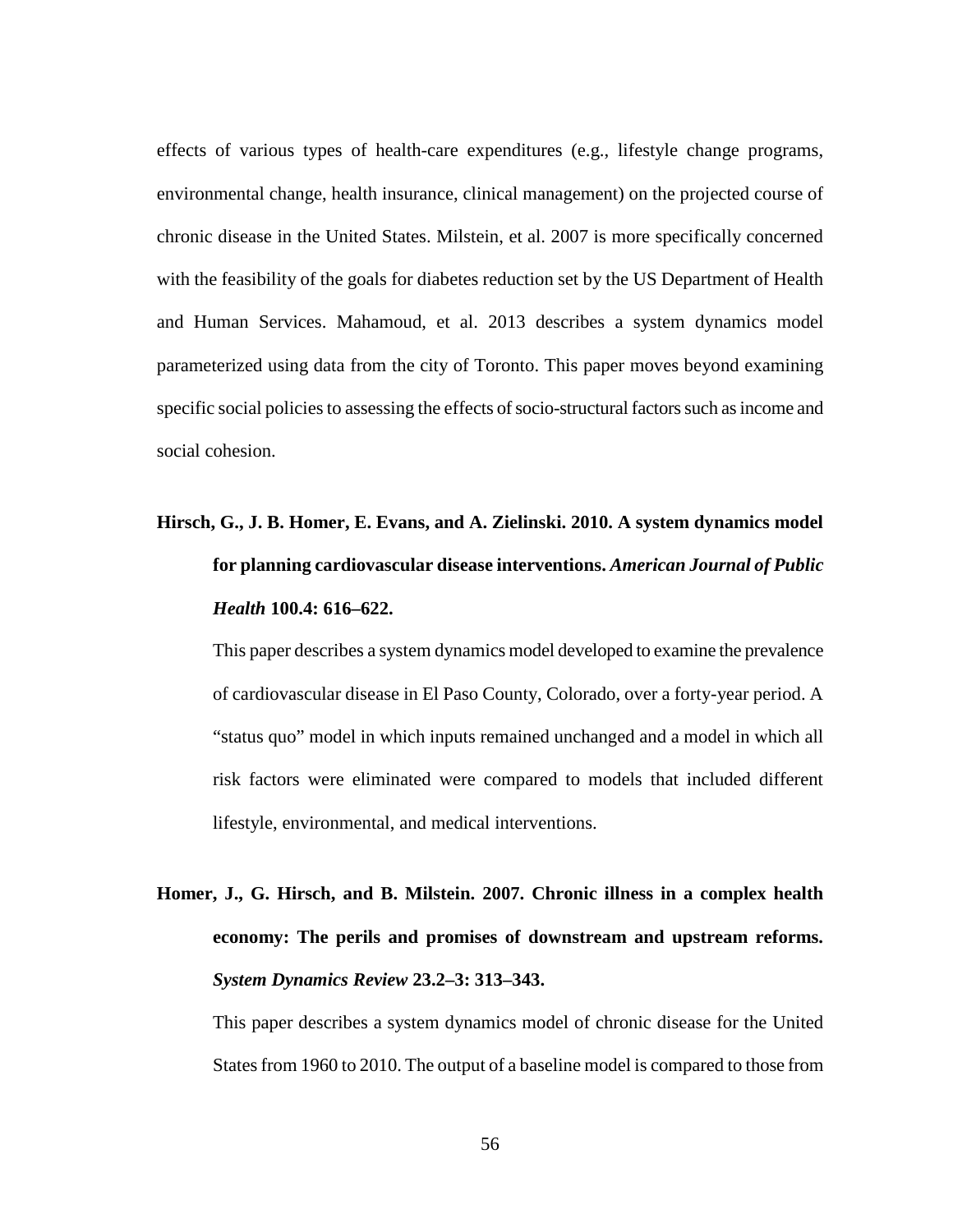simulations in which "downstream" influences (pertaining to payers, providers, and investors) and "upstream" influences (pertaining to population-level health measures and risk management) are manipulated.

# **Homer, J., B. Milstein, K. Wile, et al. 2010. [\\*Simulating and evaluating local](http://www.cdc.gov/pcd/issues/2010/jan/pdf/08_0231.pdf)  [interventions to improve cardiovascular health](http://www.cdc.gov/pcd/issues/2010/jan/pdf/08_0231.pdf) [http://www.cdc.gov/pcd/issues/2010/jan/08\_0231.htm]\*. Preventing Chronic Disease 7.1: A18.**

This paper describes a system dynamics model developed to estimate trends in firsttime cardiovascular events, deaths, and related costs from 2004 to 2040. A model that leaves all inputs unchanged is compared with one that reduces all risk factors to zero and four that include combinations of medical, environmental, and lifestyle interventions.

# **Jones, A. P., J. B. Homer, D. L. Murphy, J. D. K. Essien, B. Milstein, and D. A. Seville. 2006. \*Understanding diabetes population dynamics through simulation modeling and experimentation**

**[http://www.cdc.gov/pcd/issues/2007/jul/06\_0070.htm]\*.** *American Journal of Public Health* **96.3: 488–494.**

This paper describes system dynamics models of the history and the future of diabetes in terms of morbidity, mortality, and costs. The models examine the effects of three possible single-policy intervention scenarios (enhancing clinical management of diabetes, increasing management of prediabetes, and reducing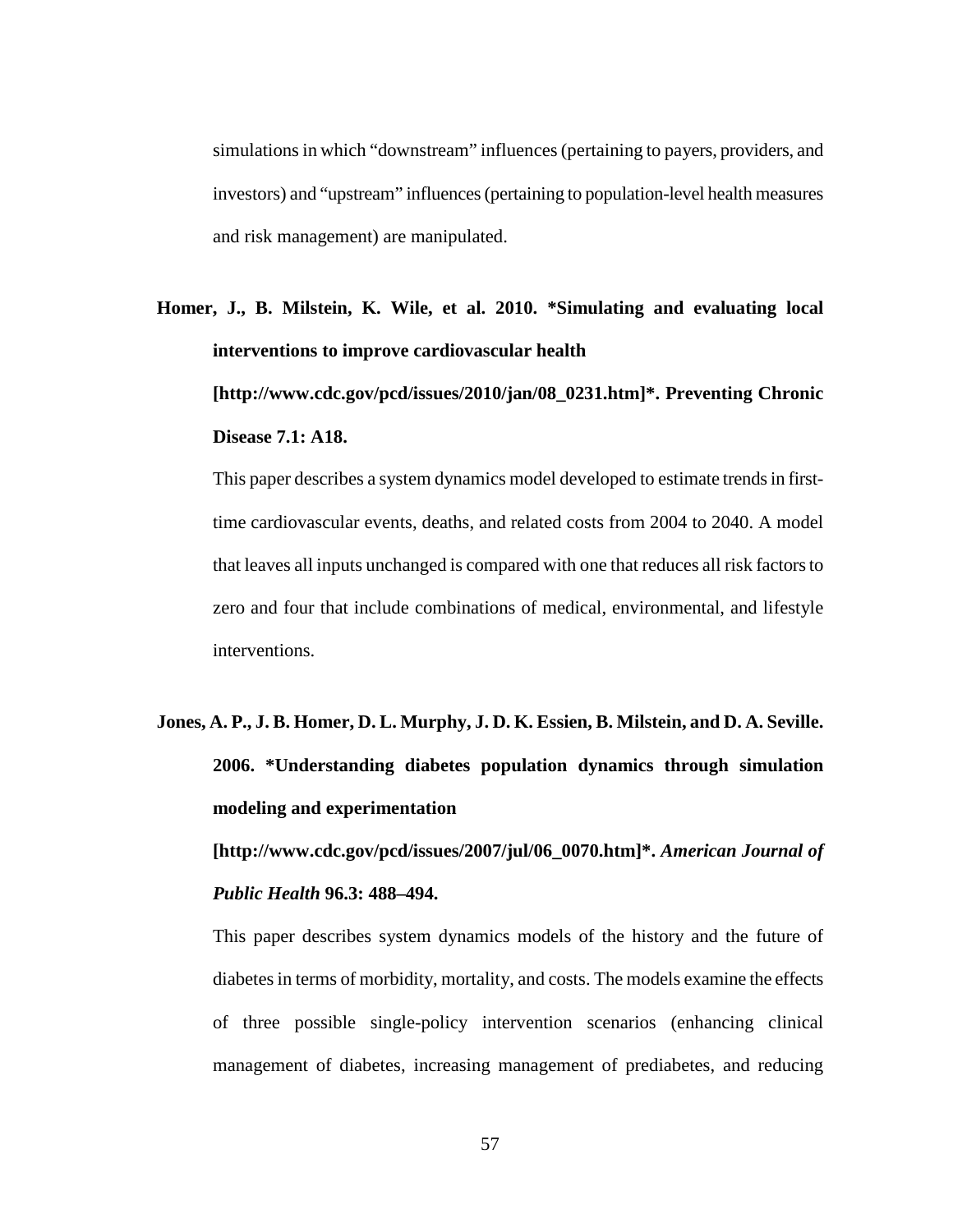obesity prevalence) upon total diabetes prevalence and per capita deaths from complications.

**Mahamoud, A., B. Roche, and J. Homer. 2013. \*Modelling the social determinants of health and simulating short-term and long-term intervention impacts for the city of Toronto, Canada.** *Social Science and Medicine* **93: 247–255.** 

**[doi: 10.1016/j.socscimed.2012.06.036]**

This paper describes the development of a system dynamics model of the city of Toronto that focuses on social determinants of disability and chronic illness. A number of alternative scenarios are examined, and these show that income is the most influential social determinant of health status, followed by social cohesion.

**Milstein, B., A. Jones, J. B. Homer, D. Murphy, J. Essien, and D. Seville. 2007. \*Charting plausible futures for diabetes prevalence in the United States: A role for system dynamics simulation modeling** 

**[http://www.cdc.gov/pcd/issues/2007/jul/06\_0070.htm]\*.** *Preventing Chronic Disease* **4.3.**

This study used the system dynamics model developed in Jones, et al. 2006 to examine the feasibility of the Healthy People 2010 (HP 2010) diabetes prevalence objective. The model showed the objective was unattainable and that the achievement of other HP 2010 objectives (e.g., increased detection rates) could increase prevalence.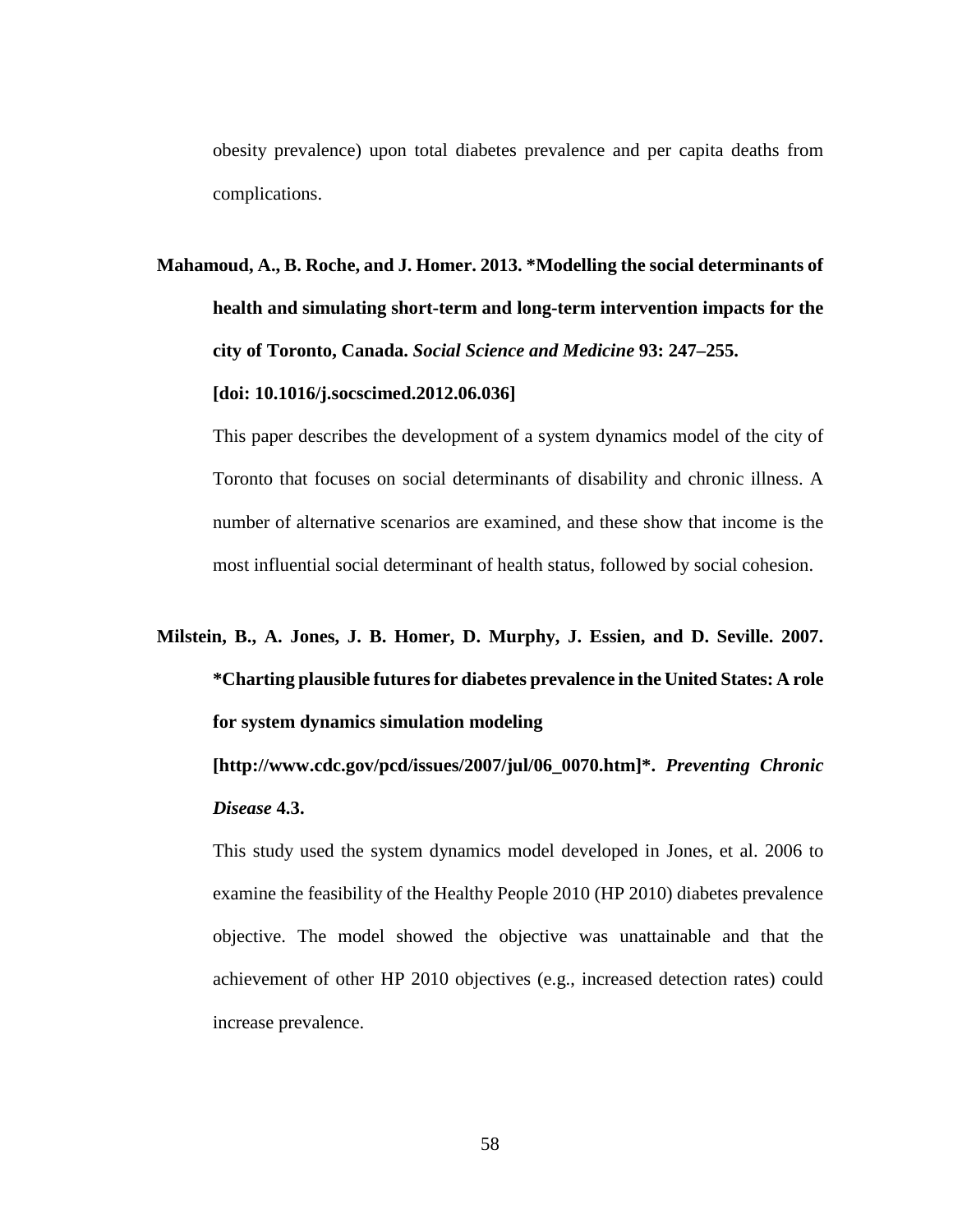#### *2.7.3 Community Interventions*

Each of the three system methods has been used to assess the mechanisms through which community-based organizations and agencies build capacity and facilitate communication between one another. The papers by Valente and colleagues each use social network analysis to assess the types of network structures that facilitate the dissemination of information and the development of collaborative relationships between organizations. Specifically, Valente, et al. 2007 examines the spread of evidence-based practices among a large network of drug prevention programs, while Valente, et al. 2010 focuses on capacity building around the issue of cancer prevention among universities and community-based organizations. Fredericks, et al. 2008 and Homer, et al. 2004 employ system dynamics models to examine community-based services for the developmentally disadvantaged and those with chronic disease, respectively. Finally, the agent-based model developed in Wang and Hu 2012 is grounded in a specific theoretical framework (as such models frequently are) and focused on the emergence of collective efficacy.

# **Fredericks, K. A., M. Deegan, and J. G. Carman. 2008. Using system dynamics as an evaluation tool: Experience from a demonstration program.** *American Journal of Evaluation* **29.3: 251–267.**

This paper discusses how systems mapping approaches may aid understanding of relationships, impacts, and consequences of program processes, as applied to a developmental disabilities demonstration program. While the program sought to provide individualized services, and more flexible agency funding and processes,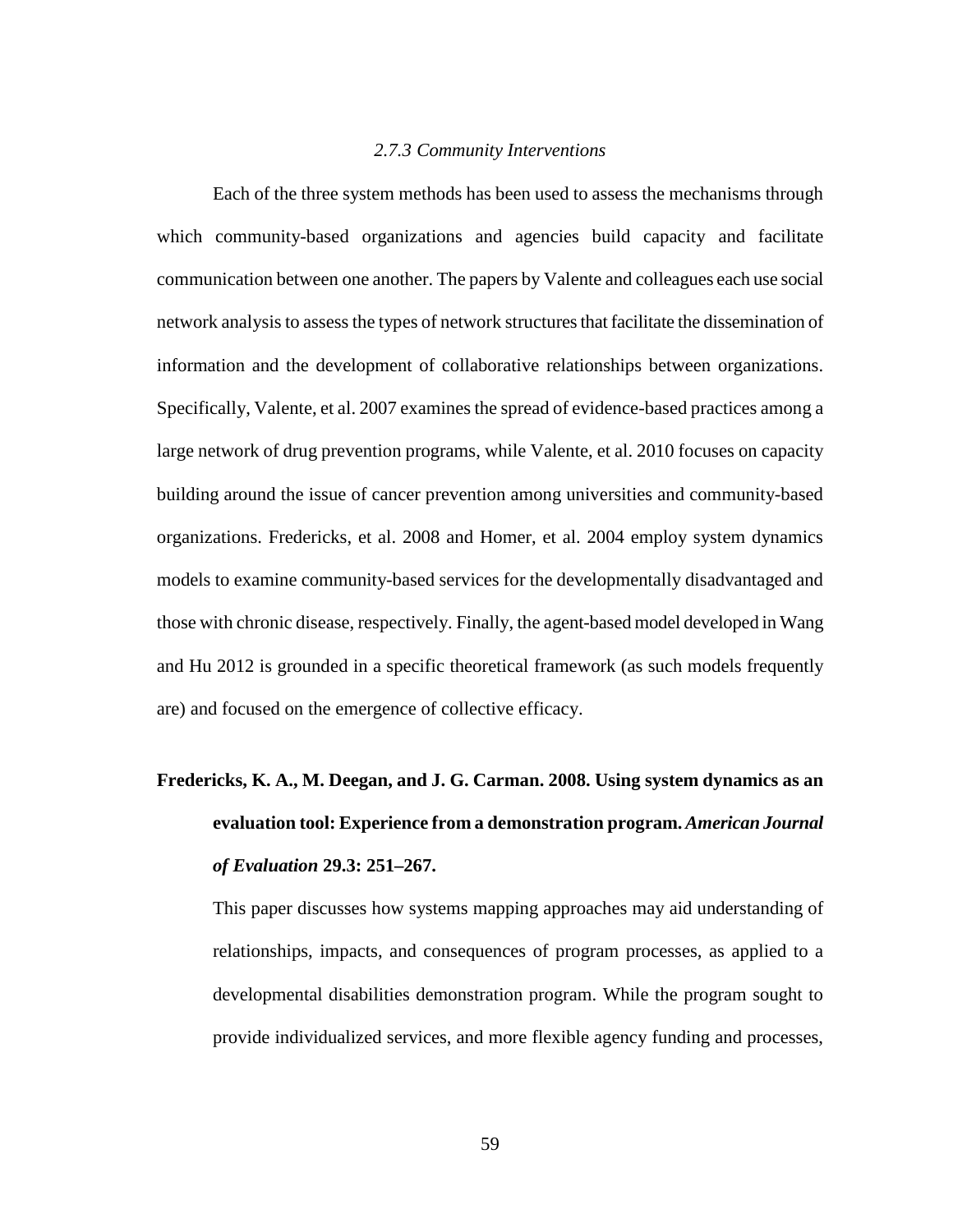results were often counter-productive. Systems mapping enabled understanding of problems in goal attainment.

**Homer, J., G. Hirsch, M. Minniti, and M. Pierson. 2004. Models for collaboration: How system dynamics helped a community organize cost-effective care for chronic illness.** *System Dynamics Review* **20.3: 199–222.**

This paper uses system dynamics models of diabetes and heart failure in resource planning, expectation setting, and impact evaluation of a chronic care program in Whatcom County, Washington, over twenty years. It discusses the magnitude of chronic illness, the care program, the simulation role and framework, and various applications of the model.

# **Valente, T. W., C. P. Chou, and M. A. Pentz. 2007. Community coalitions as a system: Effects of network change on adoption of evidence-based substance abuse prevention.** *American Journal of Public Health* **97.5: 880–886.**

This paper discusses how network analysis can aid community coalition programs in public health, including drug abuse prevention, by measuring social capital through network indexes of density and centralization and building upon diffusion of innovation studies. The analysis evaluated dissemination of evidenced-based drug prevention programs in twenty-four cities over twenty-five years.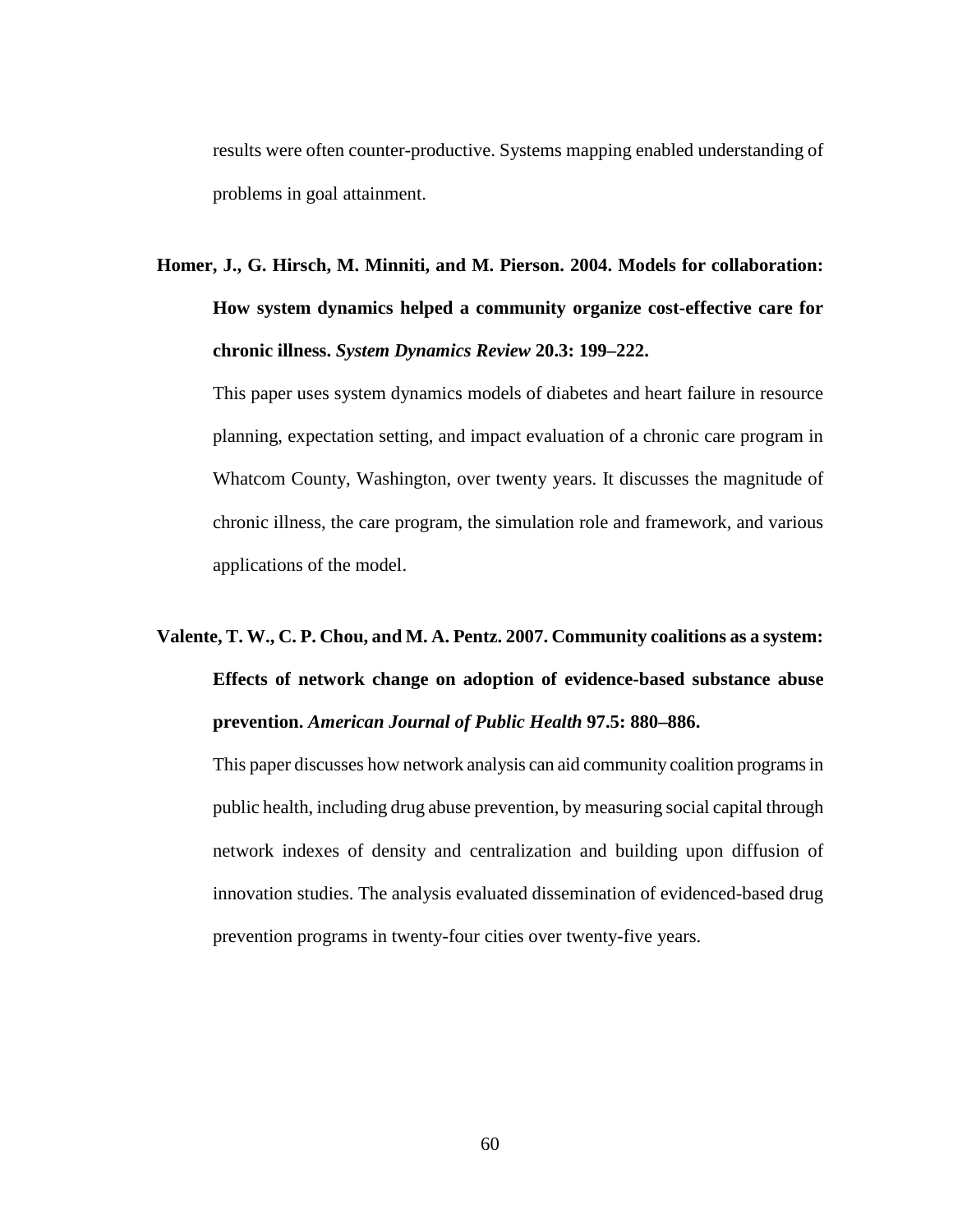**Valente, T. W., K. Fujimoto, P. Palmer, and T. Tanjasiri. 2010. A network assessment of community-based participatory research: Linking communities and universities to reduce cancer disparities.** *American Journal of Public Health* **100.7: 1319–1325.**

This paper presents the results of a network analysis of connections between eleven community-based organizations (CBOs) and five universities following their involvement in an intervention designed to increase collaboration in the development of prevention activities focused on reducing cancer disparities among Pacific Islanders in Southern California.

# **Wang, M., and X. Hu. 2012. Agent-based modeling and simulation of community collective efficacy.** *Computational and Mathematical Organizational Theory* **18: 463–487.**

This paper uses complexity science and the theory of planned behavior to generate agent-based models to study collective efficacy formation of a community. Simulations include modifying an event model for generating community events and a community model with personal resources, behavioral intentions, and perceived behavior controls.

### *2.7.4 Drug Use and Misuse*

Both system dynamics and agent-based models have been used to assess the effects of different types of policies on different forms of drug use. The special edition of *Bulletin on Narcotics* (United Nations International Drug Control Programme 2001) contains a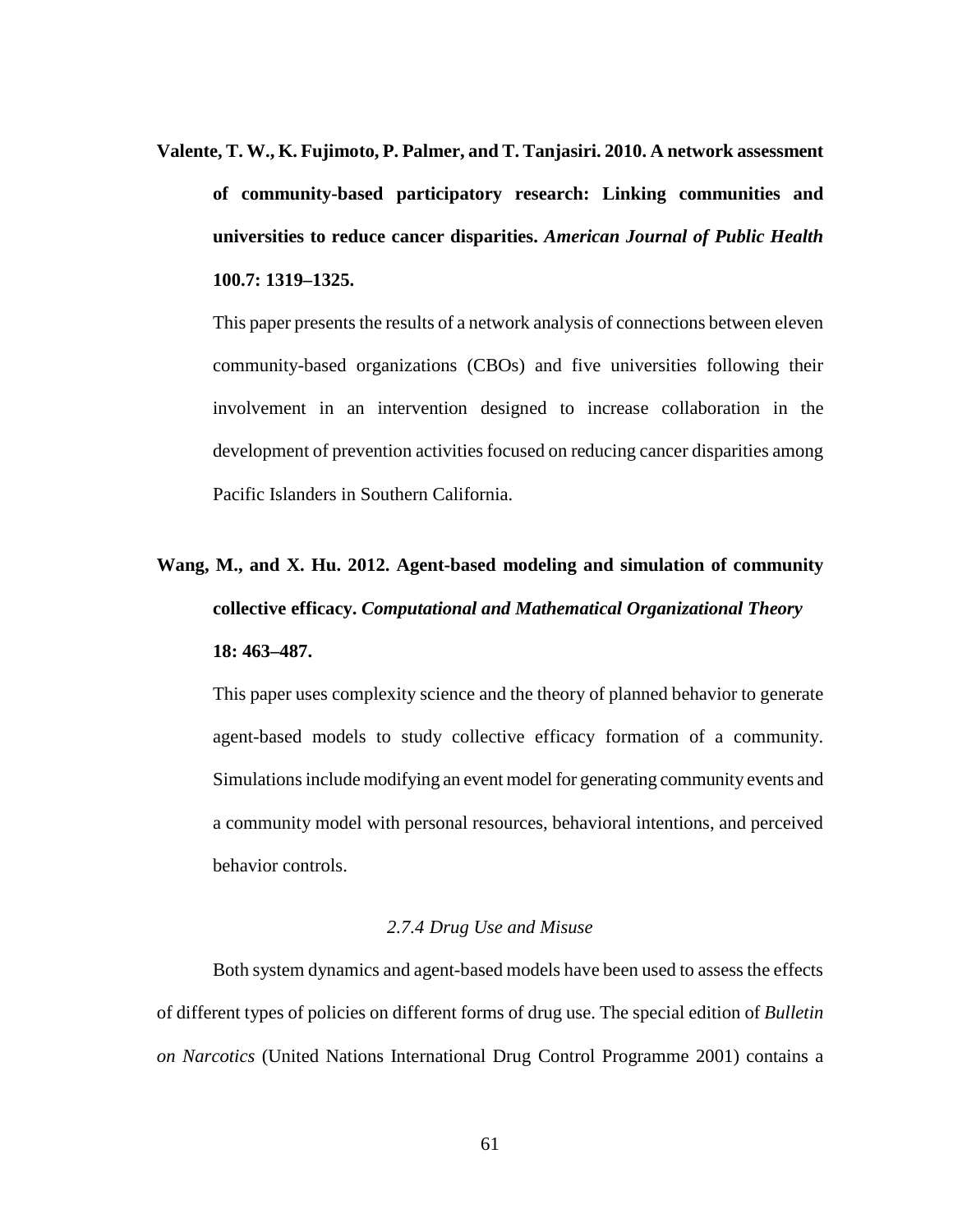number of examples of the application of the former method to illicit drug control policy and examines the benefits derived from the application of this approach. Caulkins, et al. 2007 and Winkler, et al. 2003 each use models composed of stocks of different types of drug users to assess the effects of various forms of drug control policy (such as prevention, harm reduction, and treatment) on the escalation of drug use within a population. Like the system dynamics model of Caulkins, et al. 2007, Dray, et al. 2008, an agentbased model, is focused on Australian drug policy, but in this case the emphasis is on criminal justice interventions and not treatment and prevention. This model is based on a specific geographic location (Melbourne), as is the agent-based model described in Hoffer, et al. 2009. The latter examines open-air drug markets in the city of Denver, Colorado. Perez, et al. 2012 describes the development of an agent-based model named *SimAmph*, the purpose of which is to examine a broad range of drug control policies in Australia. Dray, et al. 2011 and Moore, et al. 2009 describe the results of the application of this simulation model to examine the effects of specific forms of drug policy on specific health outcomes.

### **Caulkins, J. P., P. Dietze, and A. Ritter. 2007. Dynamic compartmental model of trends in Australian drug use.** *Healthcare Management Science* **10: 151–162.**

This study develops a five-part compartment model composed of different types of drug users (e.g., cannabis only, regular injection drug users) to examine trends in illicit drug use in Australia through 2050. The model output is compared to survey data and used to estimate the effects of three interventions (primary prevention, harm reduction, and controlling supply).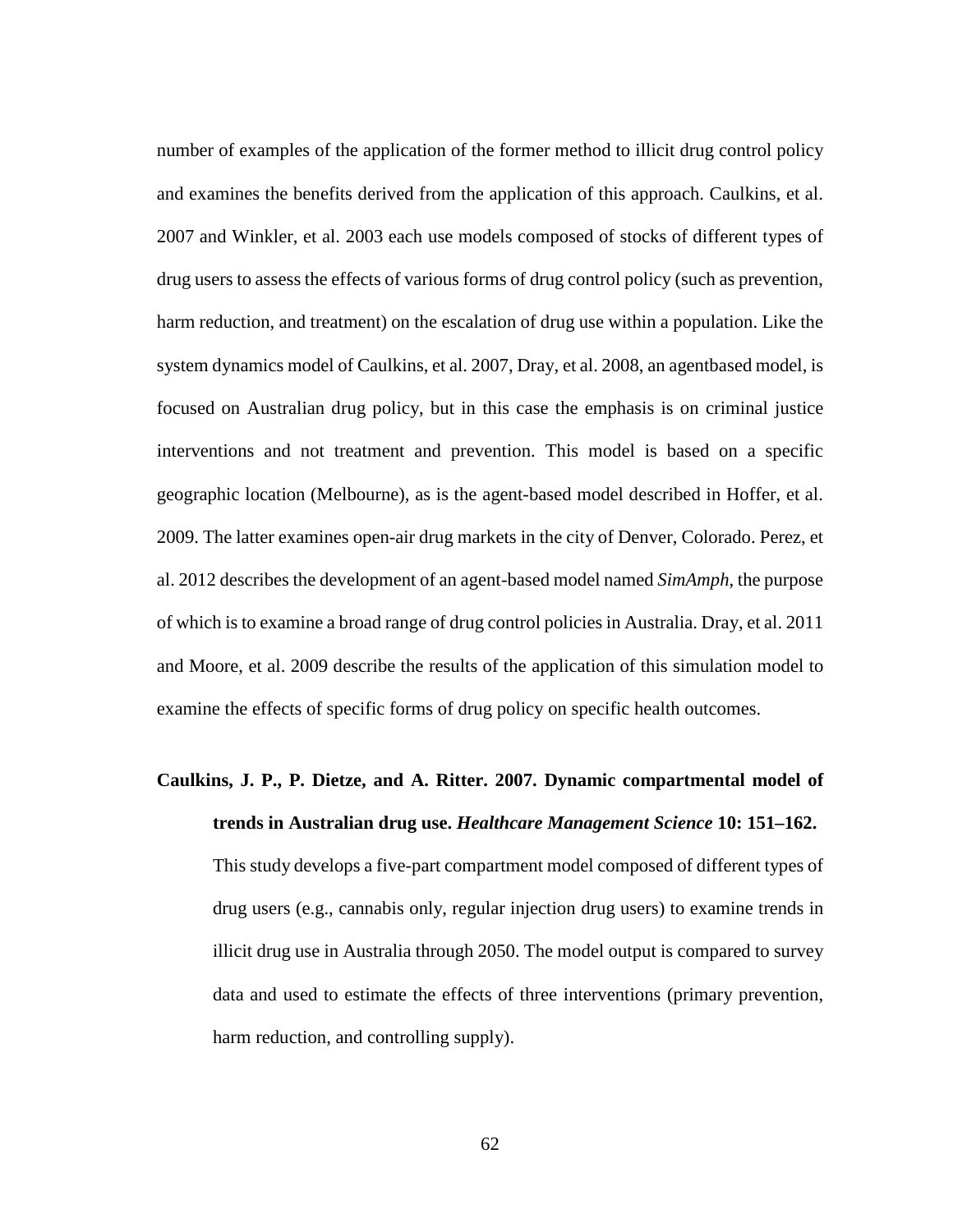**Dray, A., L. Mazerolle, P. Perez, and A. Ritter. 2008. Policing Australia's "heroin drought": Using an agent-based model to simulate alternative outcomes.**  *Journal of Experimental Criminology* **4: 267–287.**

This study describes an agent-based model designed to assess the impact of three types of policing (random patrols, hot-spot crackdowns, problem solving) on problems associated with heroin use, including number of users and number of users in treatment. The model comprises a variety of agents (e.g., users, dealers, outreach workers) and is based on data from Melbourne, Australia.

**Dray, A., P. Perez, D. Moore, et al. 2011. Are drug detection dogs and mass media campaigns likely to be effective policy responses to psychostimulant use and related harm? Results from an agent-based simulation model.** *International Journal of Drug Policy* **23.2: 148–153. [doi: 10.1016/j.drugpo.2011.05.018]**

This paper describes a project that used SimAmph (Perez, et al. 2012) to assess the impact of two drug prevention policies on drug use and related harms. The simulations showed that mass media campaigns were ineffective among regular and hard-core drug users but did reduce escalation of use and health problems among novice and occasional users.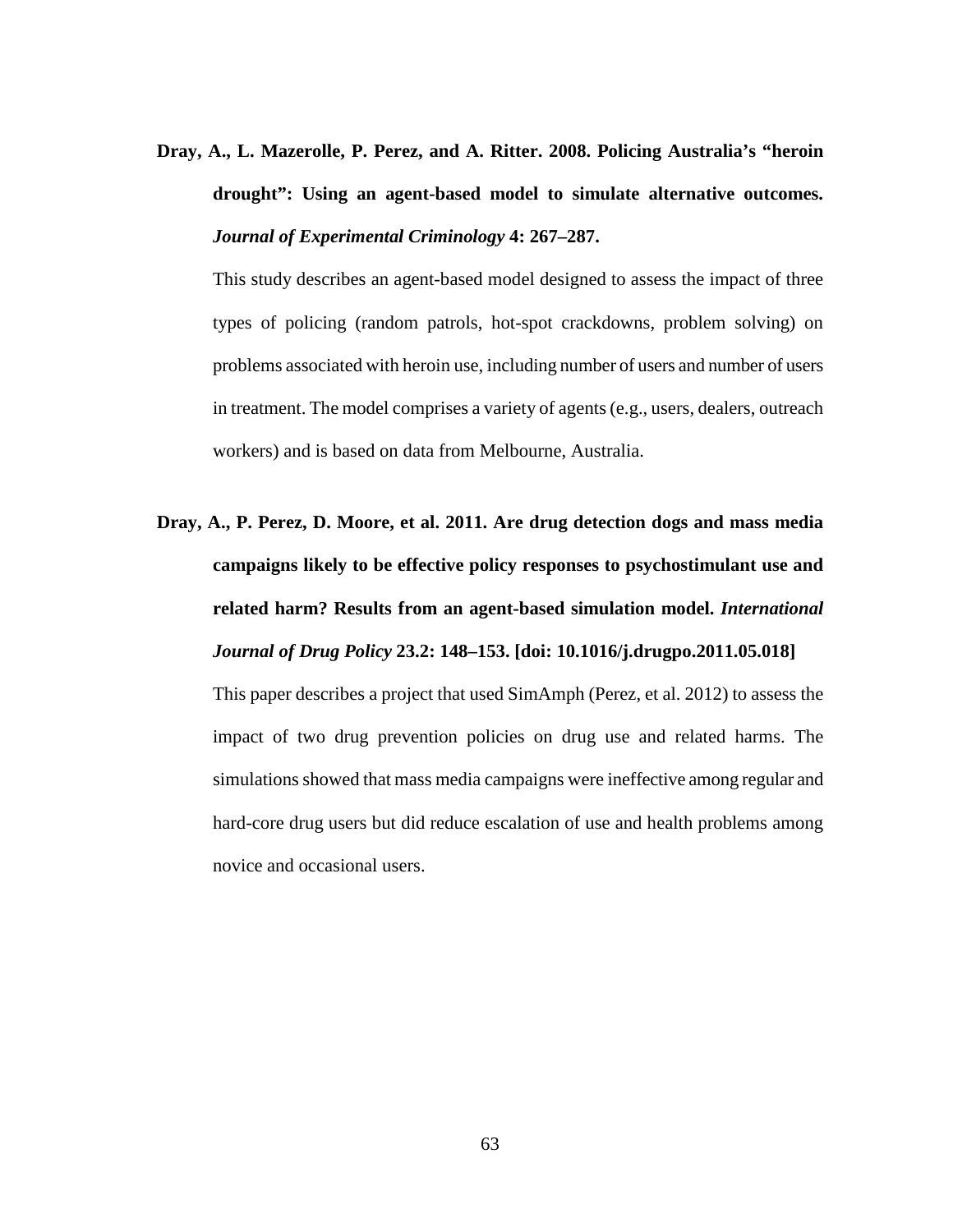## **Hoffer, L. D., G. Bobashev, and R. J. Morris. 2009. Researching a local heroin market as a complex adaptive system.** *American Journal of Community Psychology* **44: 273–286.**

This paper is premised on the idea that illicit drug markets are a form of selforganizing complex adaptive system and describes a study that used ethnographic data to develop an agent-based model of an open-air heroin market in Denver, Colorado. The agents are customers, brokers, sellers, private dealers, police officers, and homeless individuals.

### **Moore, D., A. Dray, R. Green, et al. 2009. Extending drug ethno-epidemiology using agent-based modeling.** *Addiction* **104: 1991–1997.**

This paper describes a project that used SimAmph (Perez, et al. 2012) to integrate epidemiologic and ethnographic recreational drug use data from three Australian cities. The model, composed of various types of agents (e.g., regular and hard-core users), is illustrated using the example of adverse effects resulting from the introduction of adulterated pills into the ecstasy market.

# **Perez, P., A. Dray, D. Moore, et al. 2012. SimAmph: An agent-based simulation model for exploring the use of psychostimulants and related harm amongst young Australians.** *International Journal of Drug Policy* **23.1: 62–71.**

This paper describes the development of an agent-based model (SimAmph) of psychostimulant use among Australian youth. The model enables agents to move through five stages of drug use (novice, occasional user, regular user, hard-core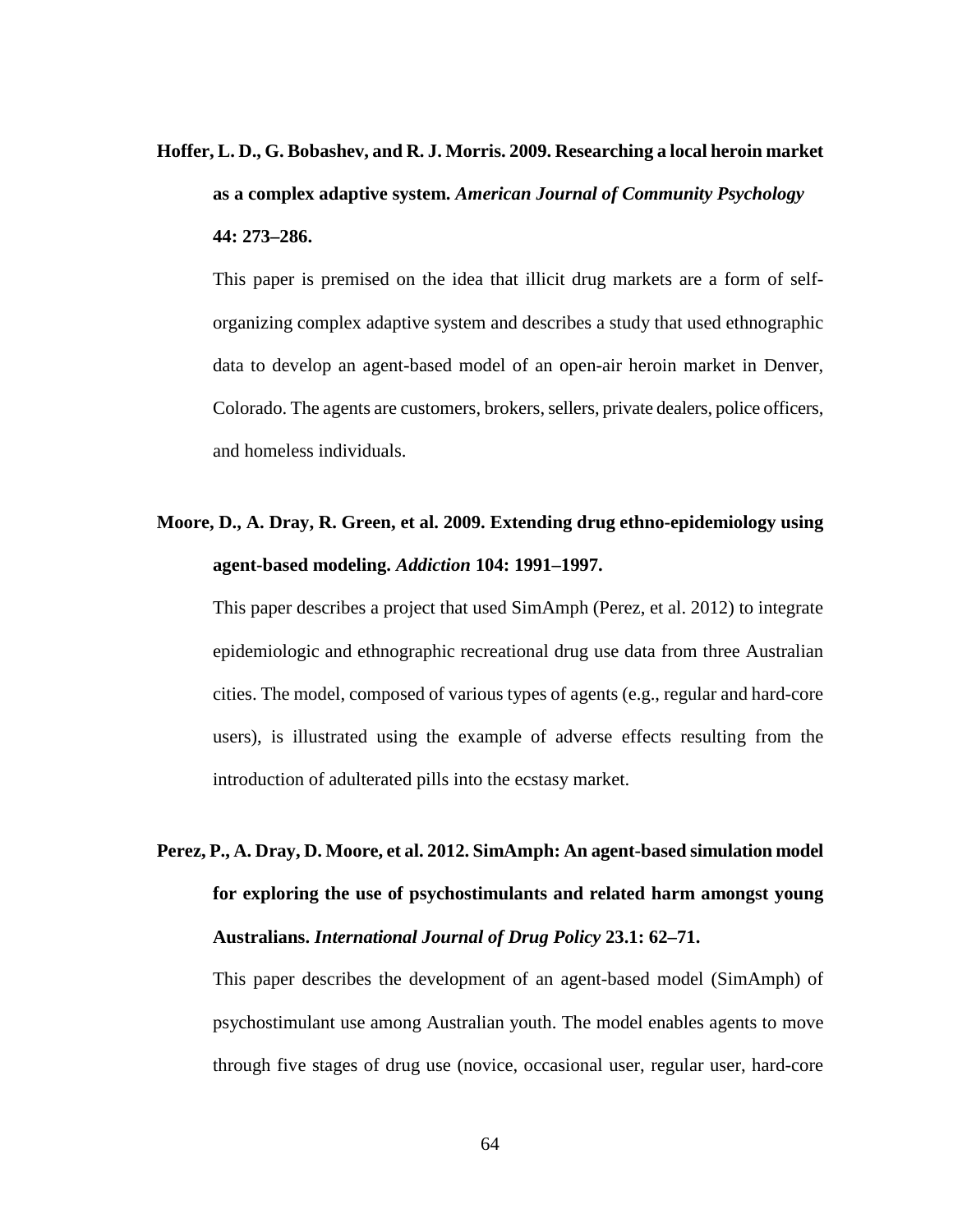user, marginal user) according to dynamic changes in the settings in which they acquire drugs, peer influences, and the experience of health problems.

# **United Nations International Drug Control Programme. 2001. Special issue: Dynamic drug policy: Understanding and controlling drug epidemics.** *Bulletin on Narcotics* **53.1–2.**

This special edition contains ten papers that use a dynamic systems framework to understand drug epidemics and policy. The papers make a strong case for considering drug epidemics as inherently dynamic and characterized by nonlinearity and positive and negative feedback. A number of the papers also contain applications of mathematical models to specific drug epidemics.

# **Winkler, D., J. P. Caulkins, D. A. Behrens, and G. Tragler. 2003. Estimating the relative efficiency of various forms of prevention at different stages of a drug epidemic.** *Socio-Economic Planning Sciences* **38: 43–57.**

This paper uses a compartment model composed of light and heavy drug users to estimate the effects of different types of prevention and treatment on the course of a drug epidemic. Key mechanisms in the model are contagion (a positive feedback loop) and observation of the adverse effects of use (a negative feedback loop).

### *2.7.5 Health-care Services*

Given its origins in operations research and management studies, it is not surprising that system dynamics modeling has been widely applied in the area of health-care service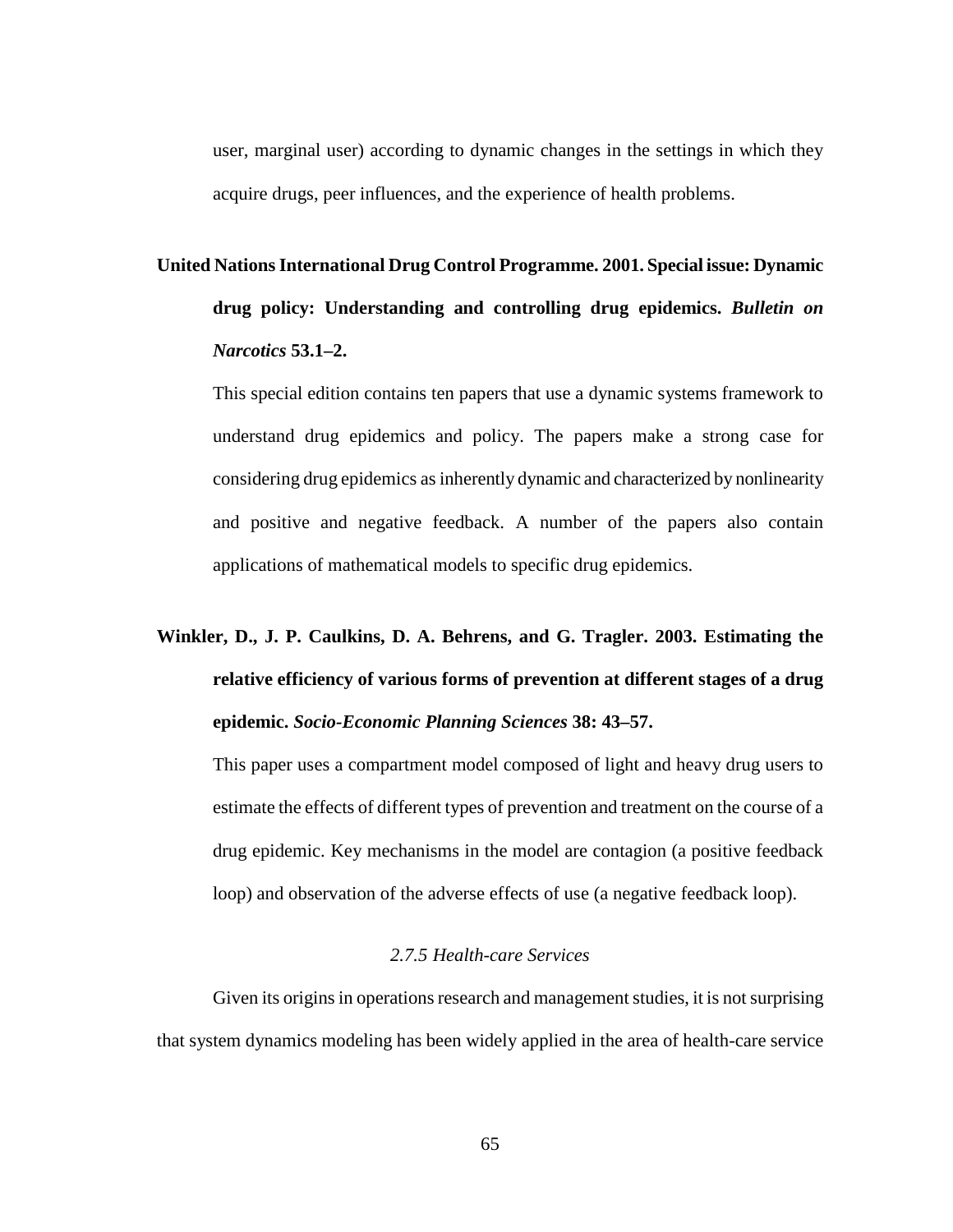research. Seven of the eight papers contained in this section use this approach. Brailsford, et al. 2004; Elf, et al. 2007; Lane and Husemann 2008; Thompson, et al. 2012; and Vanderby and Carter 2010 are examples of the application of system dynamics models to specific area of health-care service delivery in the United States, Europe, and Asia. Brailsford, et al. 2004 presents a conceptual map followed by a quantitative system dynamics model of the emergency health-care system for the City of Nottingham, England. Elf, et al. 2007 presents a purely conceptual model in the form of a causal feedback loop diagram detailing the structure of the care planning process with a view to using this to improve quality of care and patient outcomes. Lane and Husemann 2008 models acute patient flows using system dynamics mapping of interview and hospital site visit data. Thompson, et al. 2012 estimates the proportion of those with age-related dementia in Singapore by creating a system dynamics model to simulate different stages of dementia and a model incorporating trend data on fertility rates to estimate future living arrangements for this population. Vanderby and Carter 2010 examines the applicability of system dynamics modeling to hospital patient flow from a strategic planning orientation by creating a model analyzed by validation and scenario tests. Milstein, et al. 2010 has a broader focus on a wide array of potential healthcare reform strategies in the United States. Cooper, et al. 2007 describes how the modeling techniques of decision trees, Markov processes, and discrete event simulations (DES) are useful in economic evaluations and illustrate differences and similarities of the approaches through coronary heart disease examples. Finally, Cunningham, et al. 2012 presents a systematic review of articles that have used social network analysis as a tool for understanding health-care quality and safety.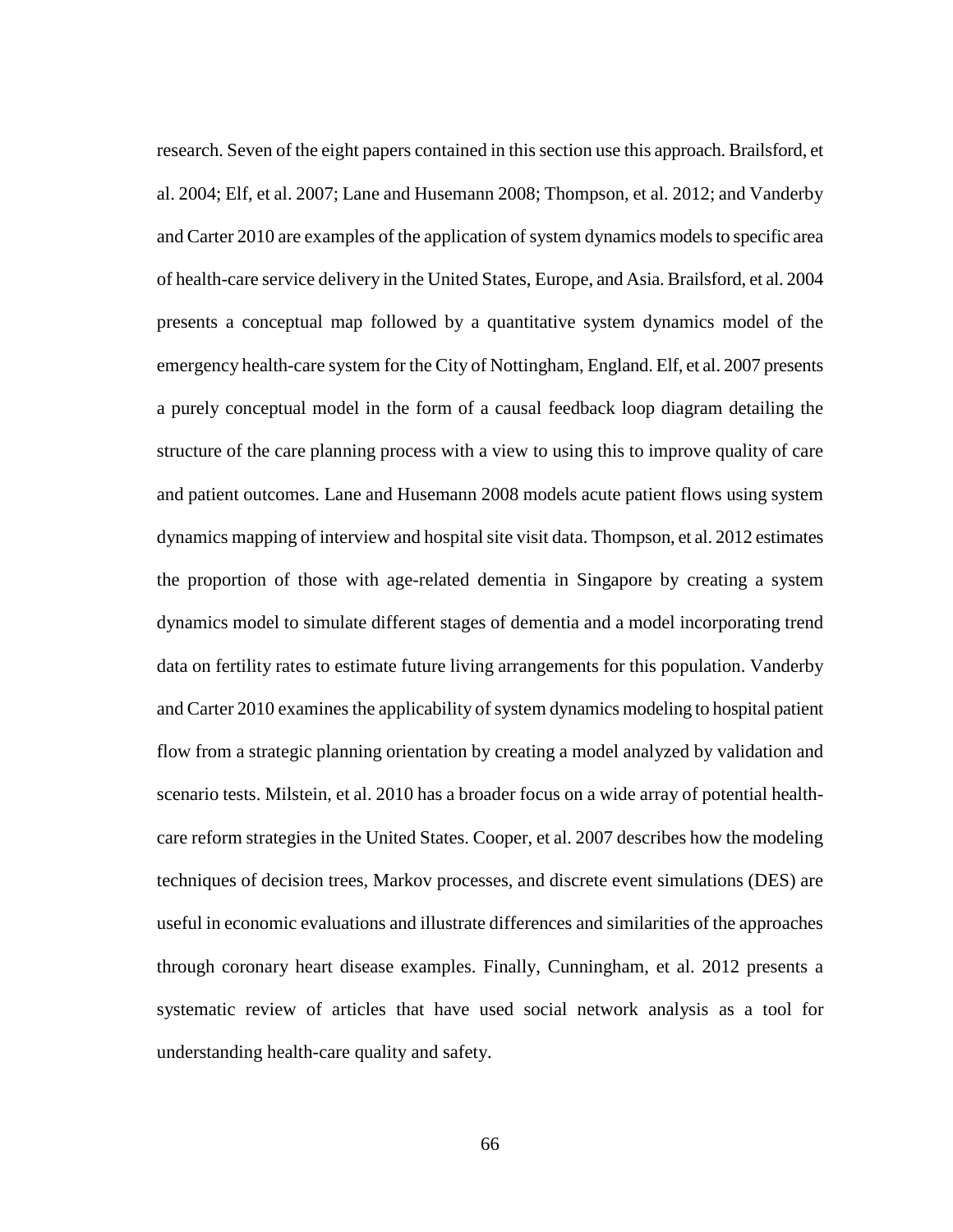**Brailsford, S. C., V. A. Lattimer, P. Tarnaras, and J. C. Turnbull. 2004. Emergency and on-demand health care: Modelling a large complex system.** *Journal of the Operational Research Society* **55: 34–42.**

This paper discusses the process of system dynamics modeling to understand emergency and on-demand health-care systems in Nottingham, England. The process involved interviewing to construct a conceptual map, which was used in development of a stock-flow model simulating patient flows to identify system bottlenecks under different scenario tests.

### **Cooper, K., S. C. Brailsford, and R. Davies. 2007. Choice of modelling technique for evaluating health care interventions.** *Journal of the Operational Research Society* **58.2: 168–176.**

This paper discusses how health-care intervention evaluation may benefit from economic evaluation modelling techniques and their applicability to different interventions. It asserts that choice of technique depends upon intervention approach, as well as technique acceptance, model error, model appropriateness, dimensionality, model development ease, and speed.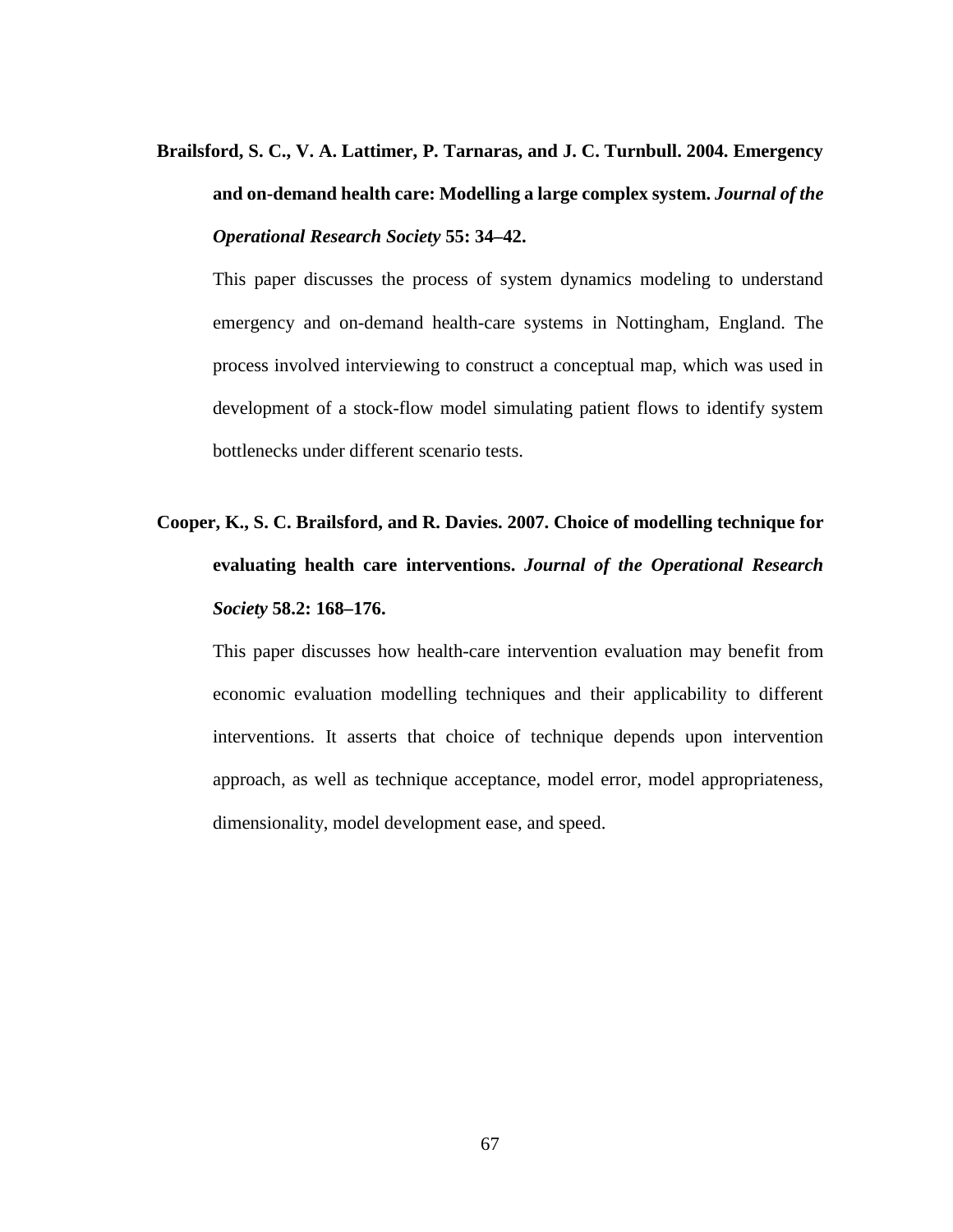**Cunningham, F. C., G. Ranmuthugula, J. Plum, A. Georgiou, J. I. Westbrook, and J. Braithwaite. 2012. Health professional networks as a vector for improving healthcare quality and safety: A systematic review.** *BMJ Quality and Safety* **21.3: 239–249.**

This paper presents a systematic review of twenty-six studies that employed different forms of social network analysis to examine quality of care and patient safety. The types of network structures and functions assessed in these studies include centrality, density, homophily, stability, and reciprocity.

### **Elf, M., M. Poutilova, and K. Öhrn. 2007. A dynamic conceptual model of care planning.** *Scandinavian Journal of Caring Sciences* **21: 530–538.**

This paper describes an exploratory conceptual model of care planning processes to identify key variables and their relationships to the care planning process and to construct a conceptual model by building upon system dynamics techniques. It discusses the approach philosophy and model building processes and presents a conceptual causal feedback loop diagram.

### **Lane, D. C., and E. Husemann. 2008. System dynamics mapping of acute patient flows.** *Journal of the Operational Research Society* **59: 213–224.**

This paper uses a hybrid of systems mapping and system dynamics modeling to improve acute patient flow within the United Kingdom's National Health Service (NHS). Staff workshops and reports to authorities used stock/flow diagrams of management patterns and whole-system patient blockages and altering resource and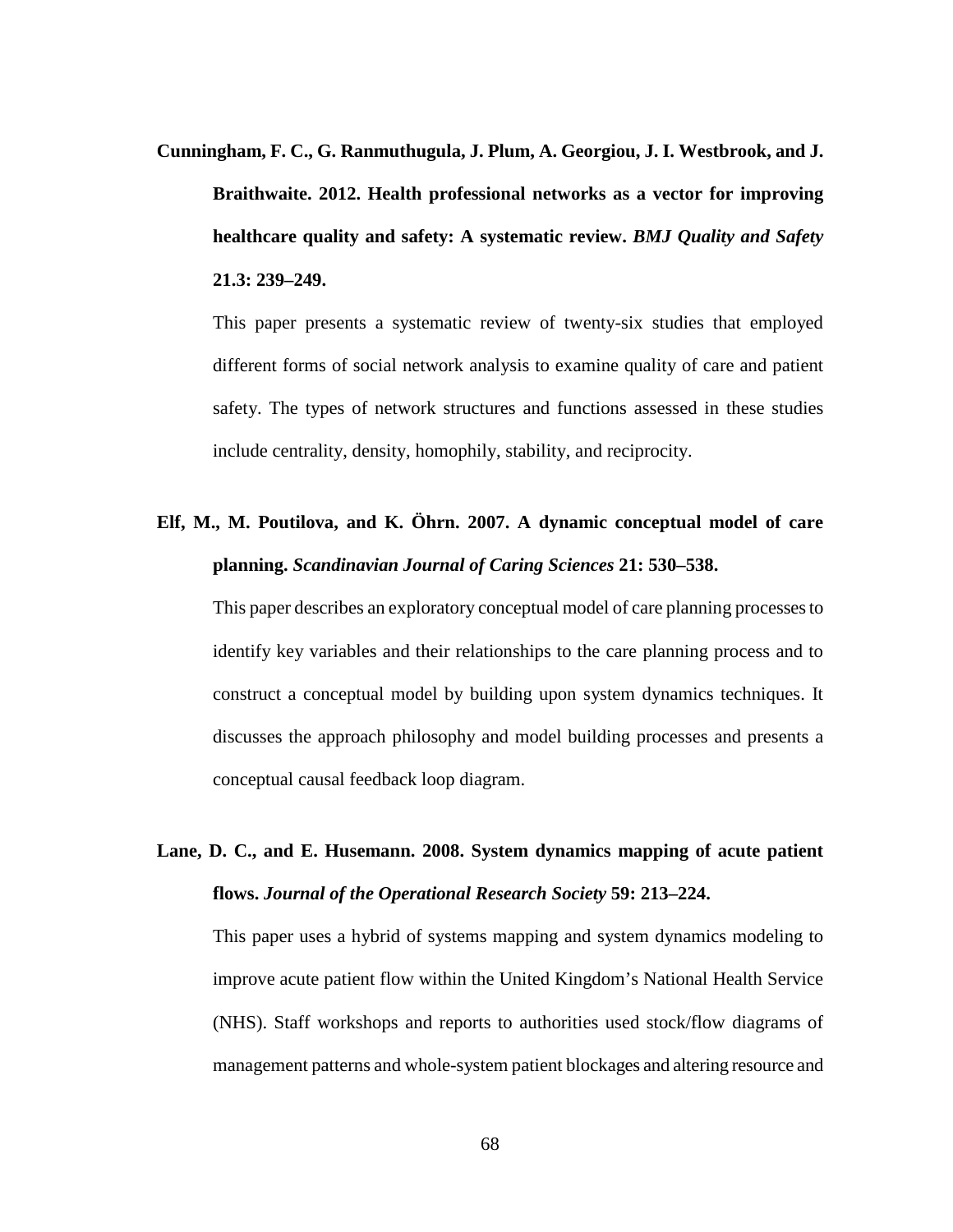treatment pathways levels to communicate how system dynamics ideas may improve patient management processes.

## **Milstein, B., J. Homer, and G. Hirsch. 2010. Analyzing national health reform strategies with a dynamic simulation model.** *American Journal of Public Health* **100.5: 811–819.**

This paper describes a system dynamics model developed to examine the effects of different types of health-care reform policies on morbidity, mortality, health disparities, and costs in the United States over a twenty-five-year period. The interventions assessed include increased insurance coverage, increased primary care capacity, reductions in reimbursement rates, improved health promotion, and ensuring safer and healthier environments.

## **Thompson, J. P., C. M. Riley, R. L. Eberlein, and D. B. Matchar. 2012. Future living arrangements of Singaporeans with age-related dementia.** *International Psychogeriatrics* **24.10: 1592–1599.**

This paper uses system dynamics modeling to estimate prevalence of Singaporeans with dementia. It simulates population by age cohort, then expands to include flow of elderly individuals with a constant dementia incidence, projected cohort size to estimate family sizes, and estimated population of those with mild, moderate, or severe dementia living with family.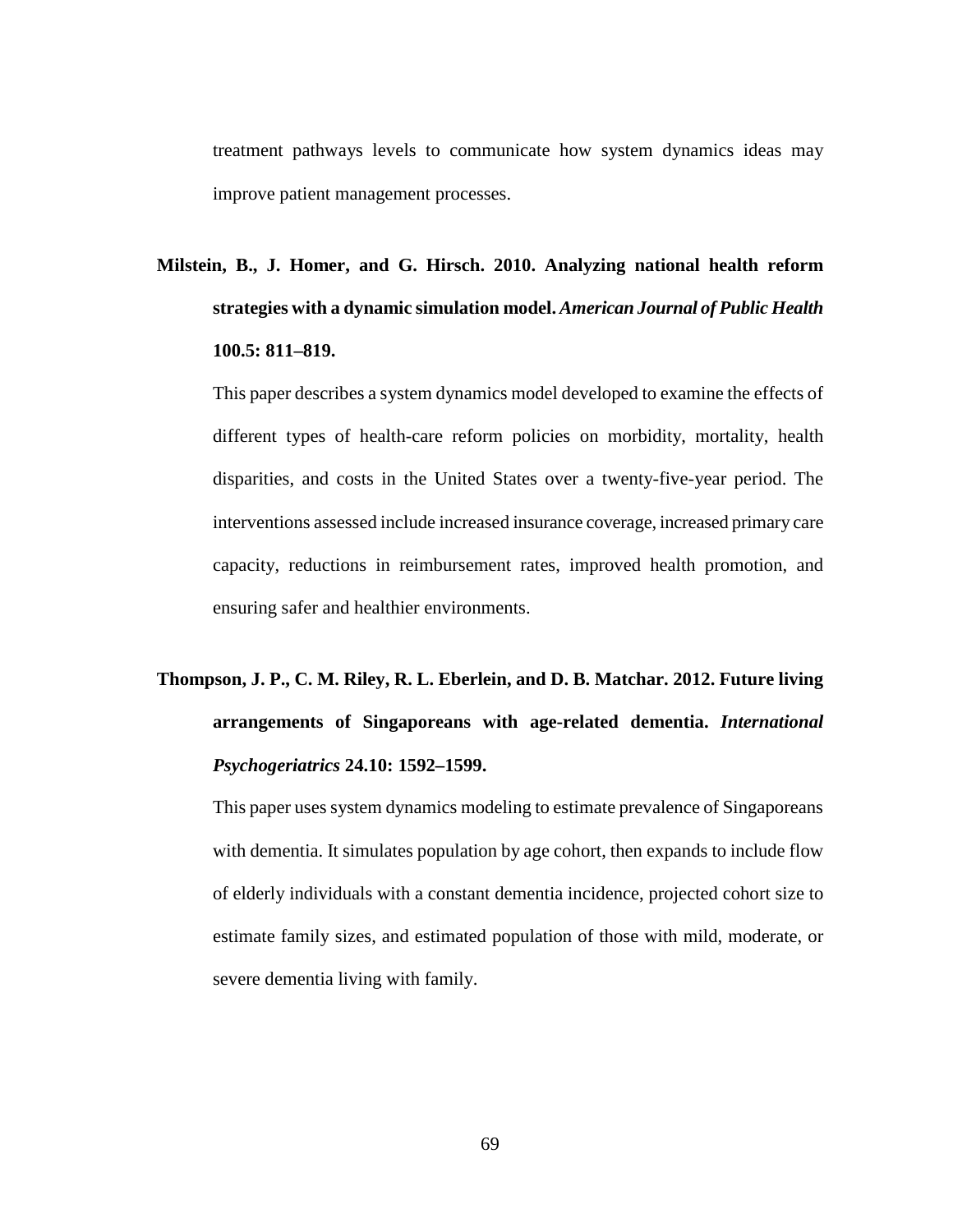## **Vanderby, S., and M. W. Carter. 2010. An evaluation of the applicability of system dynamics to patient flow modelling.** *Journal of the Operational Research Society* **61: 1572–1581.**

This paper aims to determine if system dynamics modeling is applicable for understanding the general trends and causes of variations among patient cohorts in a hospital setting. The model imposes delays on patients throughout the patient flow process where delay durations are based on the state of the dynamic system.

#### *2.7.6 Health Disparities*

Neighborhood residential segregation was one of the early social phenomena studied using agent-based models. It is the idea that this is an emergent phenomenon that attracted such interest. Fossett 2006 describes this work in detail and presents agent-based models of neighborhood segregation that are built on the mechanisms of preference and social distance. Auchincloss, et al. 2011 and Yang, et al. 2011 use agent-based modeling to examine the influence of such neighborhood segregation on health-related behaviors. The former is an abstract model focused on the effects of neighborhood segregation on diet and the latter is a model built on the city of Ann Arbor, Michigan, that examines adult walking patterns. Widener, et al. 2013 also uses agent-based models to assess the effects of neighborhood inequality on diet. This model, like that of Yang, et al. 2011, is geographically grounded in an actual city (Buffalo, New York). This city is also the setting for Metcalf and Widener 2011 and its system dynamics model of the development of sustainable agriculture in poor neighborhoods. Finally, Diez Roux 2011 presents six system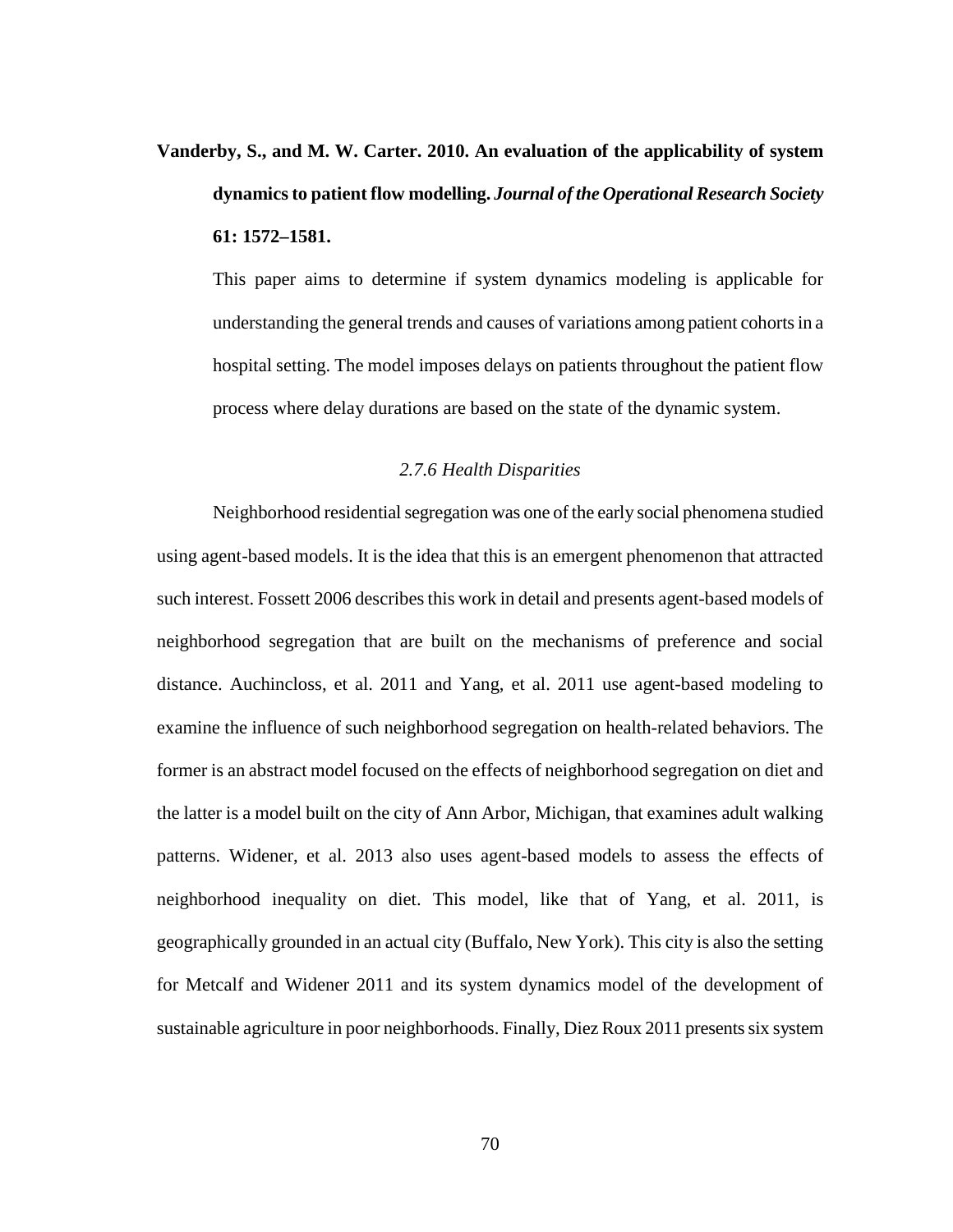dynamics models that focus on various dimensions of the association between socioeconomic disparities and adverse health outcomes.

**Auchincloss, A. H., R. L. Riolo, D. G. Brown, J. Cook, and A. V. Diez Roux. 2011. An agent-based model of income inequalities in diet in the context of residential segregation.** *American Journal of Preventive Medicine* **40.3: 303–311.**

This paper describes an agent-based model that examined the influence of food preference, price, residential economic segregation, and segregation of food stores on diet. The model showed that shifting the preference of low-income households to healthy foods could not, in itself, reduce segregation of healthy food resources or income differentials in diet.

### **Diez Roux, A. V. 2011. Complex systems thinking and current impasses in health disparities research.** *American Journal of Public Health* **101: 1627–1634.**

This paper discusses the types of population health problems that are best suited to analysis using complex systems methods. It then presents six system dynamics models focused on specific questions pertaining to issues such as gene-environment interactions and trans-generational transmission of early life experiences that remain unanswered in the field of health disparities research.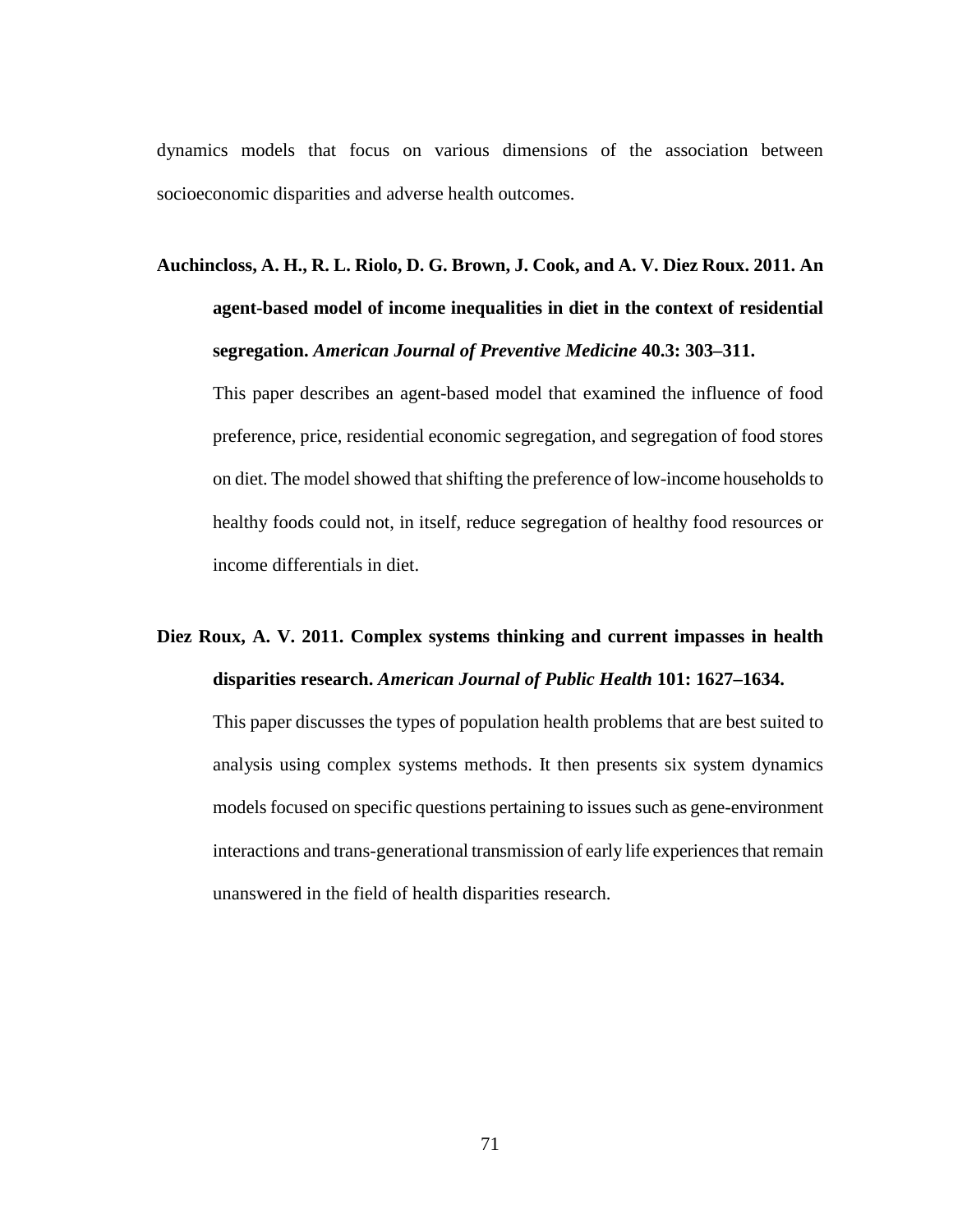**Fossett, M. 2006. Ethnic preferences, social distance dynamics, and residential segregation: Theoretical explorations using simulation analysis.** *Journal of Mathematical Sociology* **30: 185–274.**

This paper describes the development of an agent-based model of the underlying dynamics of neighborhood residential segregation. The models are built on two competing theoretical frameworks, one sociological (social distance theory) and one economic (individual preference theory).

# **Metcalf, S. S., and J. J. Widener. 2011. Growing Buffalo's capacity for local food: A systems framework for sustainable agriculture.** *Applied Geography*

#### **31:1241–1251.**

This paper describes the development of a system dynamics model of sustainable agriculture as a food source in Buffalo, New York. The model is grounded in ideas about the human right to labor the land and have access to healthy and fresh foods, and the challenges to these rights that occur within impoverished and disenfranchised urban neighborhoods.

### **Widener, M. J., S. S. Metcalf, and Y. Bar-Yam. 2013. Agent-based modeling of policies to improve urban food access for low- income populations.** *Applied Geography* **40: 1–10.**

This paper describes a spatially explicit agent-based model of low-income families' consumption of fresh fruit and vegetables in Buffalo, New York. The effects of four policy scenarios (introduction of farmers' markets, increased shopping frequency,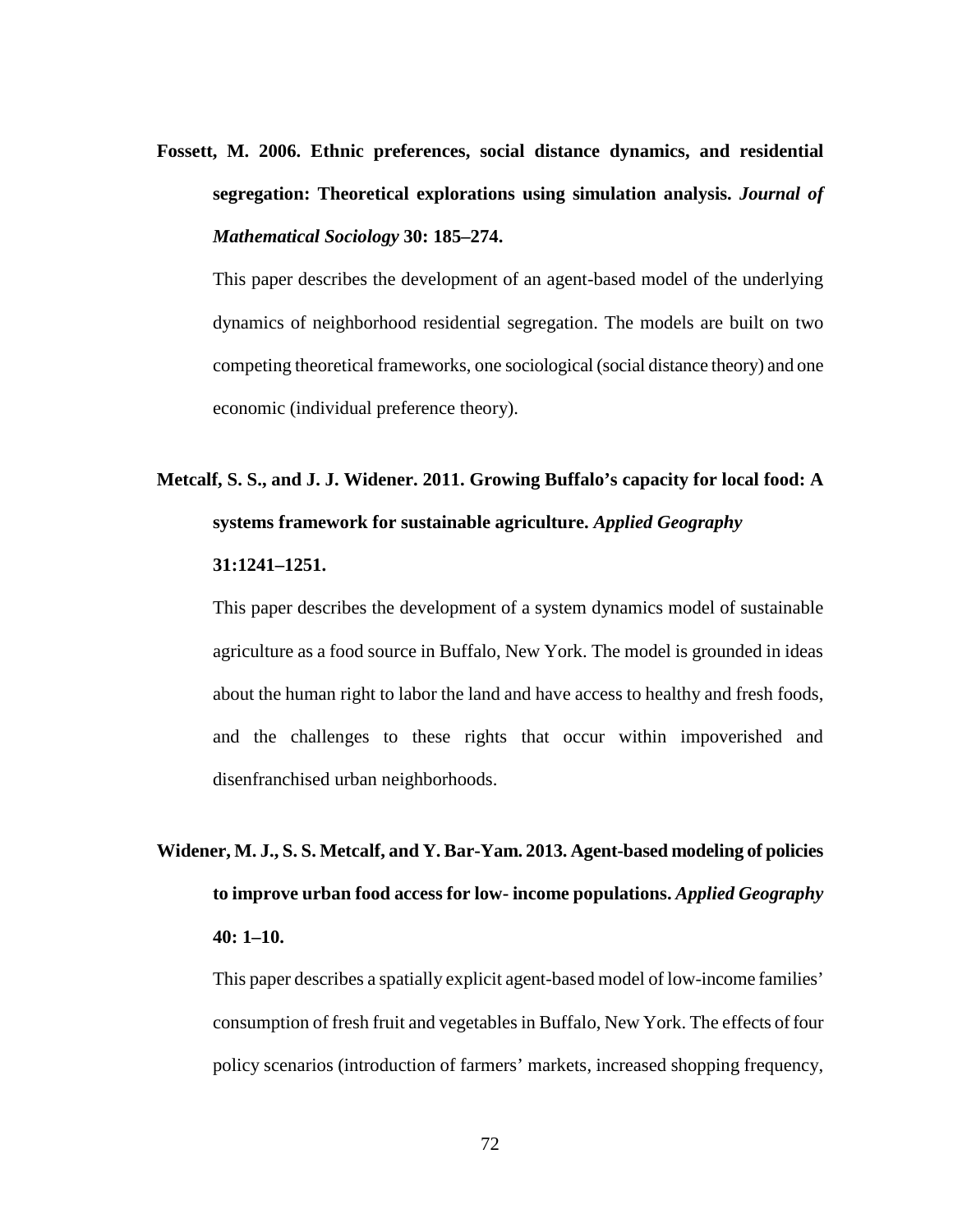increasing the percentage of convenience stores that sell healthy food, implementation of mobile markets) are examined in the simulations.

### **Yang, Y., A. V. Diez Roux, A. H. Auchincloss, D. A. Rodriguez, and D. G. Brown. 2011. A spatial agent-based model for the simulation of adults' daily walking within a city.** *American Journal of Preventive Medicine* **40.3: 353–361.**

This paper describes an agent-based model that simulates adult walking for purposes such as work, shopping, and leisure within a landscape based on Ann Arbor, Michigan. The agents have properties such as age, gender, socioeconomic status, and attitudes to walking, and the environment varies in terms of safety and aesthetics.

#### *2.7.7 Mental Health*

The application of system science methods to mental health problems is fairly novel, although clearly some of the papers under the alcohol and drug categories could be included under the umbrella of "mental health." These methods have been used primarily in relation to disorders seen to spread, at least in part, through social interactions. The system dynamics model of Gonzalez, et al. 2003, for example, conceives of bulimia as influenced by peer pressure. Meisel, et al. 2013 applies social network analysis to a small group of pathological gamblers and compares their network structures and contacts to those of non-pathological gamblers. Fowler and Christakis 2008 and Rosenquist, et al. 2011 examine much larger social networks using data from the Framingham Heart Study cohorts. The latter examines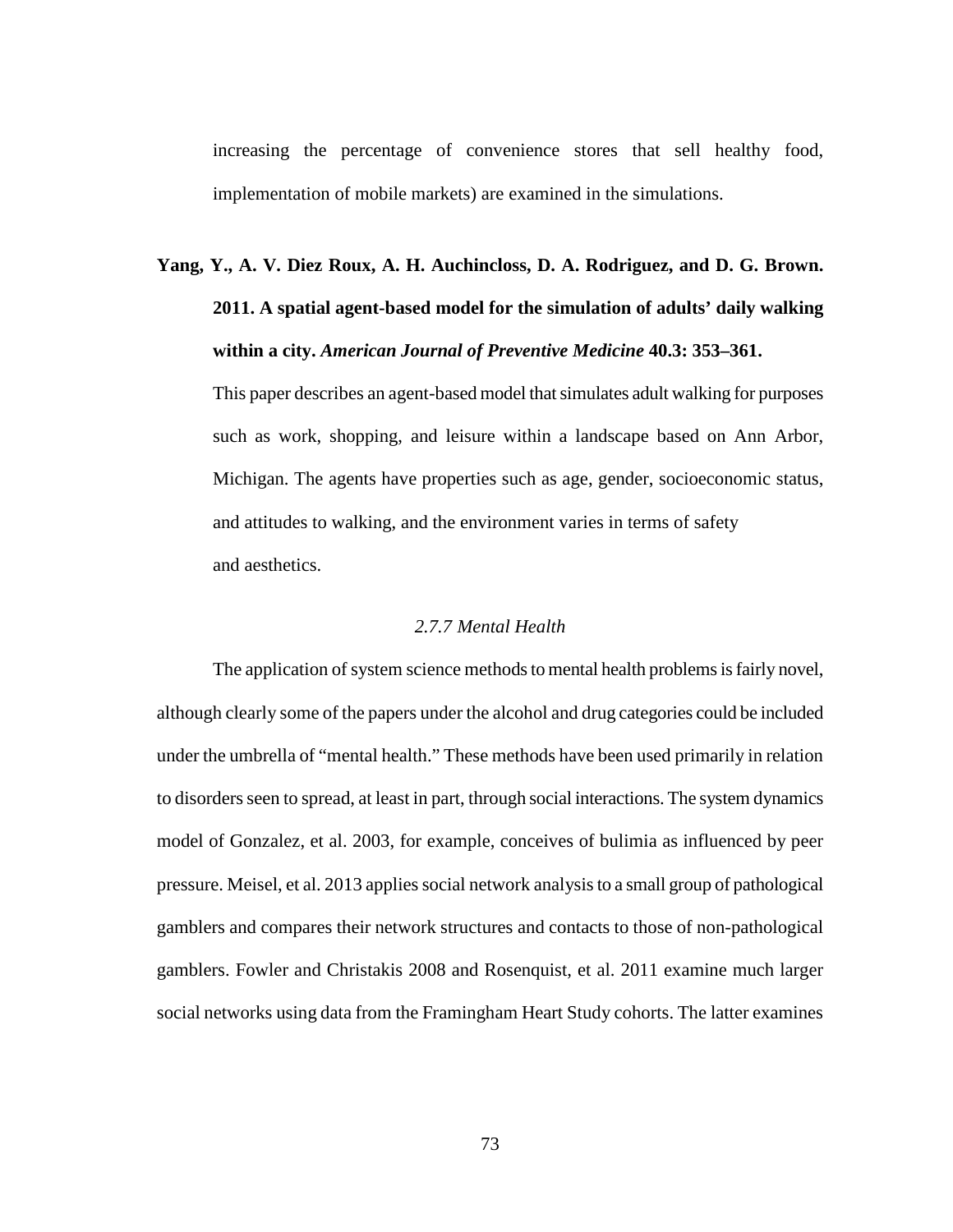the spread of depression through the networks over time, while the former examines the spread of "positive emotions."

**Fowler, J. H., and N. A. Christakis. 2008a. Dynamic spread of happiness in a large social network: Longitudinal analysis over 20 years in the Framingham Heart Study.** *British Medical Journal* **337: a2338.**

This paper uses data from the Framingham Heart Study offspring cohort to examine the spread of happiness (positive emotions) within social networks from 1983 to 2003. Clusters of happy and unhappy people were identified that were significantly greater than expected by chance, and the spread of happiness diffused up to three degrees of separation.

## **Gonzalez, B., E. Huerta-Sánchez, A. Ortiz-Nieves, T. Vásquez-Alvarez, and C. Kribs-Zaleta. 2003. Am I too fat? Bulimia as an epidemic.** *Journal of Mathematical Psychology* **47: 515–526.**

This paper examines the role of college-peer pressure on anorexia-free bulimia dynamics through a model of bulimia progression and treatments. The theoretical model resembles an infectious disease model through the incidence rate and treatment rate on the influence of peer pressure, where a series of proofs test the model propositions.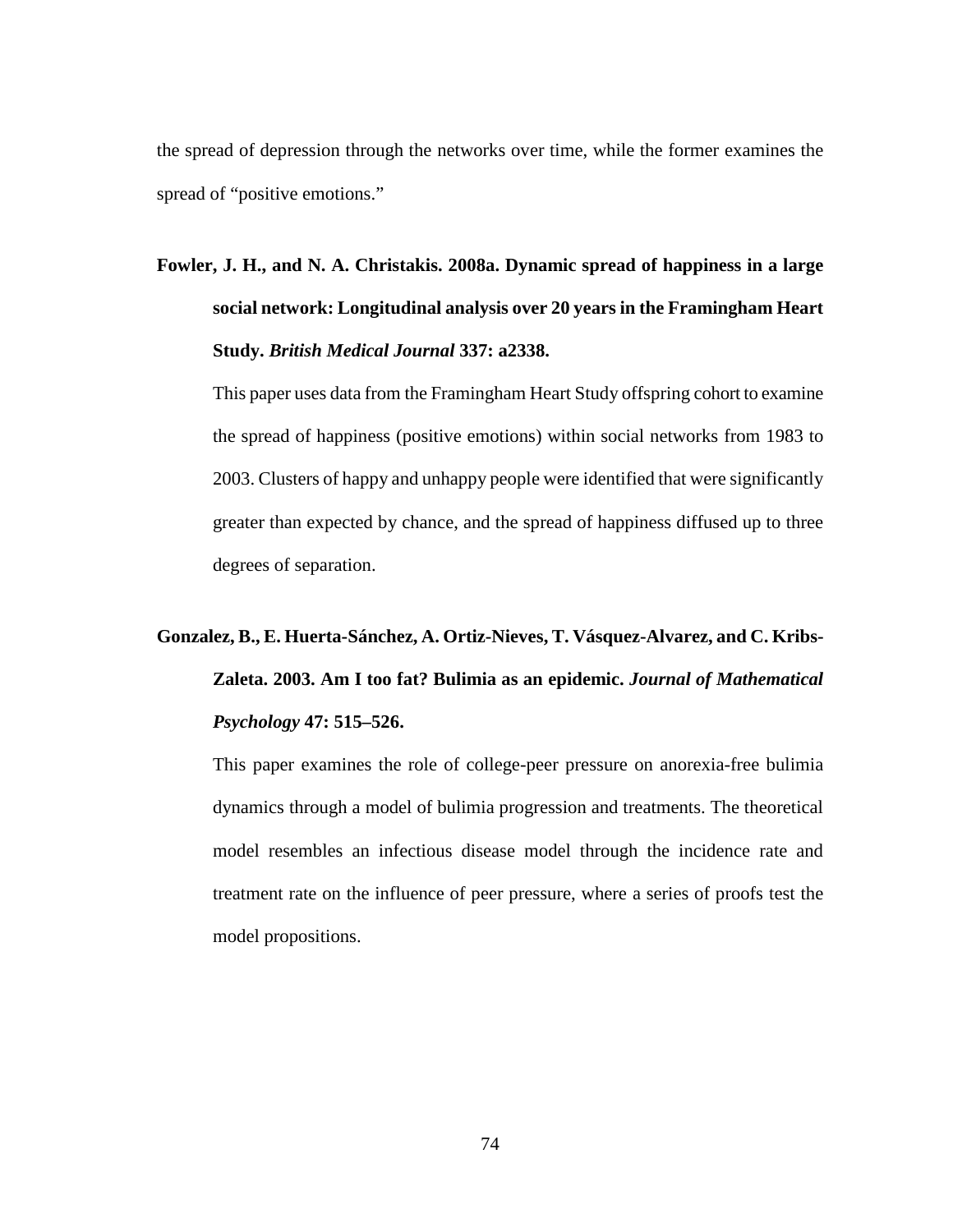**Meisel, M. K., A. D. Clifton, J. MacKillop, J. D. Miller, W. K. Campbell, and A. S. Goodie. 2013. Egocentric social network analysis of pathological gambling.**  *Addiction* **108.3: 584–591.**

This paper presents the results of a study that examined the social networks of eighteen pathological gamblers and twenty-two nonpathological gamblers. The networks of the former contained more gamblers, smokers, and drinkers, but no structural differences in the networks of the two groups were observed.

### **Rosenquist, J. N., J. H. Fowler, and N. A. Christakis. 2011. Social network determinants of depression.** *Molecular Psychiatry* **16: 273–281.**

This paper uses data from the Framingham Heart Study to examine the spread of depression within social network. Depression was found to travel along network ties up to three degrees of separation. Network size, position within the network, and the gender of the depressed friend each influenced the diffusion of depression.

#### *2.7.8 Obesity*

System dynamics models and agent-based models have not been extensively used to study obesity, although Hammond 2009 describes the potential for the application of the latter method. In contrast, social network analysis has been applied quite extensively to the study of obesity. This is because it is easy to conceive of this as a health outcome that is influenced by behaviors (such as exercising and eating) that are affected by family, friends, and acquaintances. Cunningham, et al. 2012 presents a systematic review of studies that examine the influence of friends on body weight. Christakis and Fowler 2007 studies the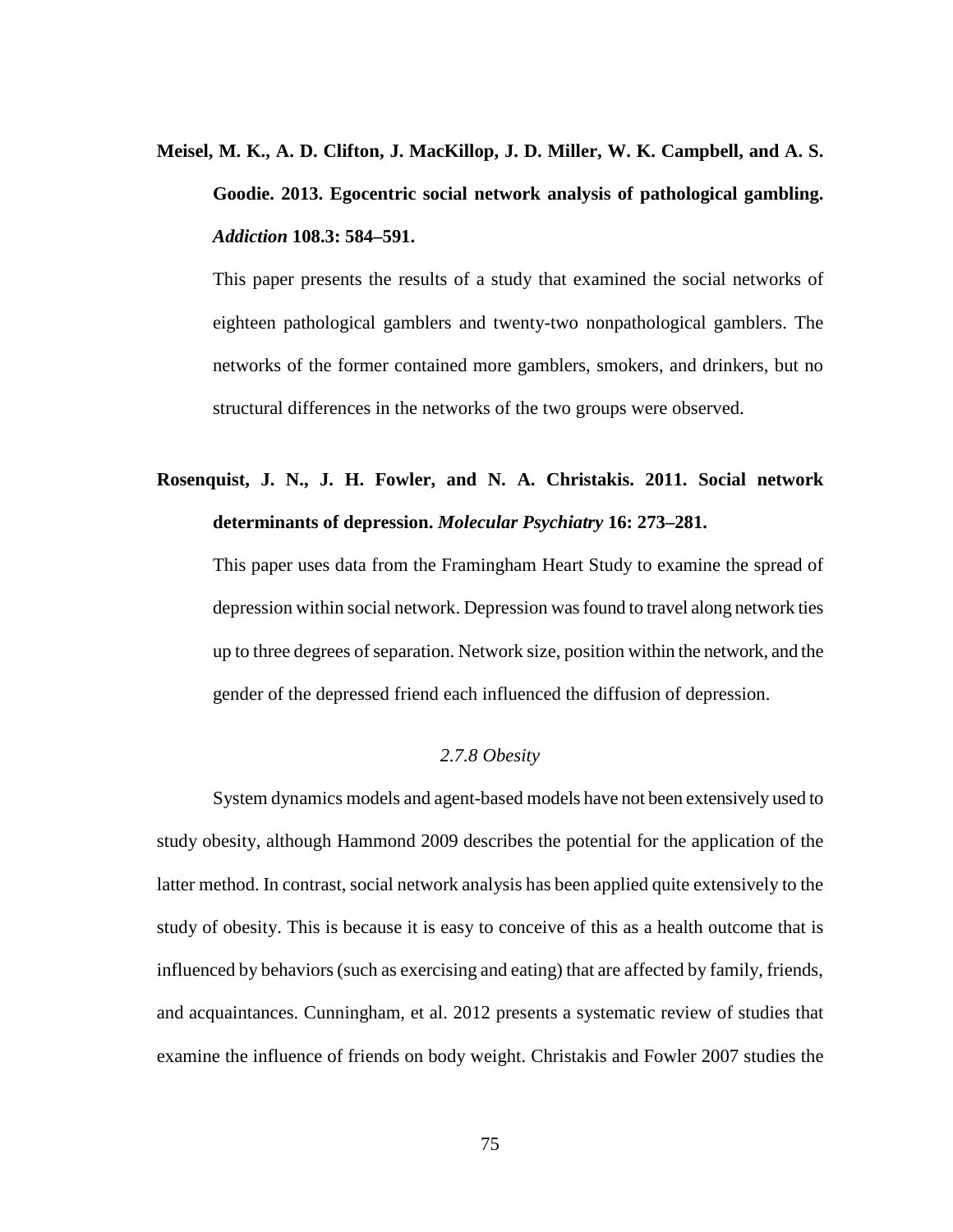spread of obesity among subjects from the Framingham Heart Study in probably the most widely cited social network analysis published to date. Critiques of the analyses and their interpretation are presented in Lyons 2011 and Cohen-Cole and Fletcher 2008a. The former also contains an interesting account of the difficulties encountered in getting a critical analysis of a highly cited paper published. Cohen-Cole and Fletcher 2008b extends the authors' critique of the Framingham social network studies through an analysis that purports to show that the methods used in these can produce network effects even with quite implausible health outcomes. Fowler and Christakis 2008 is a detailed response to the earliest of the critiques of Cohen-Cole and Fletcher. Finally, Gesell, et al. 2012 uses social network analysis to examine network structures that emerge from the involvement of families in an intervention program as opposed to the networks through which obesity spreads.

### **Christakis, N. A., and J. H. Fowler. 2007. The spread of obesity in a large social network over 32 years.** *New England Journal of Medicine* **357.4: 370–379.**

This paper uses data from the Framingham Heart Study offspring cohort to examine the spread of obesity within social networks between 1971 and 2003. The results show that risk of obesity was significantly elevated up to three degrees of separation between an obese individual and those who were part of his/her social network.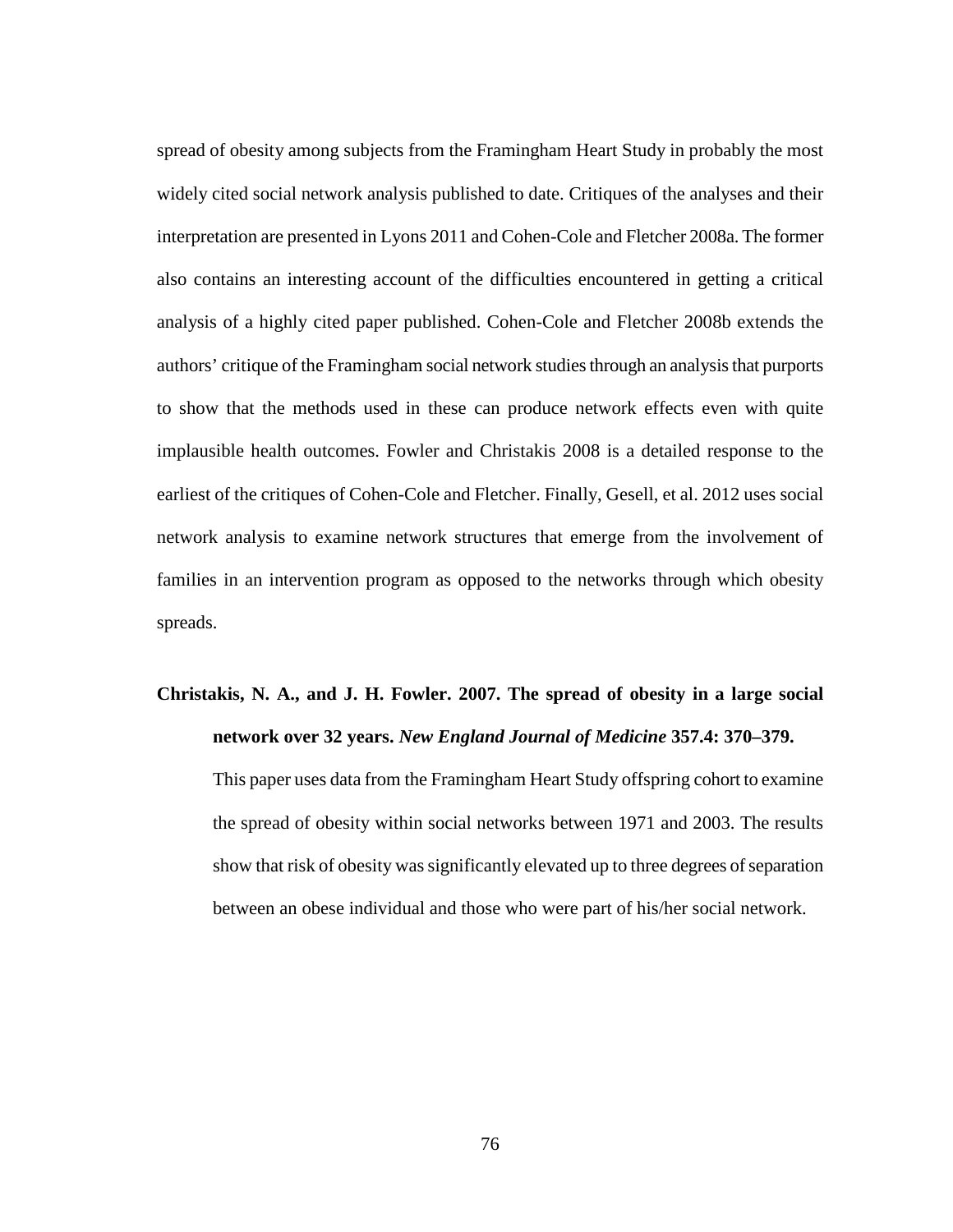### **Cohen-Cole, E., and J. M. Fletcher. 2008a. Is obesity contagious? Social networks vs. environmental factors in the obesity epidemic.** *Journal of Health Economics* **27: 1382–1387.**

This paper tests the Christakis and Fowler 2007 social network model of obesity using the Add Health dataset and reports similar results for the spread of obesity among same-sex friends. However, it finds that the effect is no longer statistically significant once additional environmental controls and friendship selection are taken into account in the analysis.

### **Cohen-Cole, E., and J. M. Fletcher. 2008b. Detecting implausible social network effects in acne, height, and headaches: Longitudinal analysis.** *British Medical Journal* **337: a2533.**

This paper contends that the statistical methods used by Christakis and Fowler to identify the spread of health-related behaviors through social networks are fundamentally flawed and can produce "network effects" where none exist. The authors demonstrate this by applying these methods to three health outcomes that are unlikely to be subject to network influence.

## **Cunningham, S. A., E. Vaquera, C. C. Maturo, and K. M. Venkat Narayan. 2012. Is there evidence that friends influence body weight? A systematic review of empirical research.** *Social Science and Medicine* **75: 1175–1183.**

This paper presents the findings of a systematic review of studies that have examined the influence of friends on body weight. Sixteen studies met the inclusion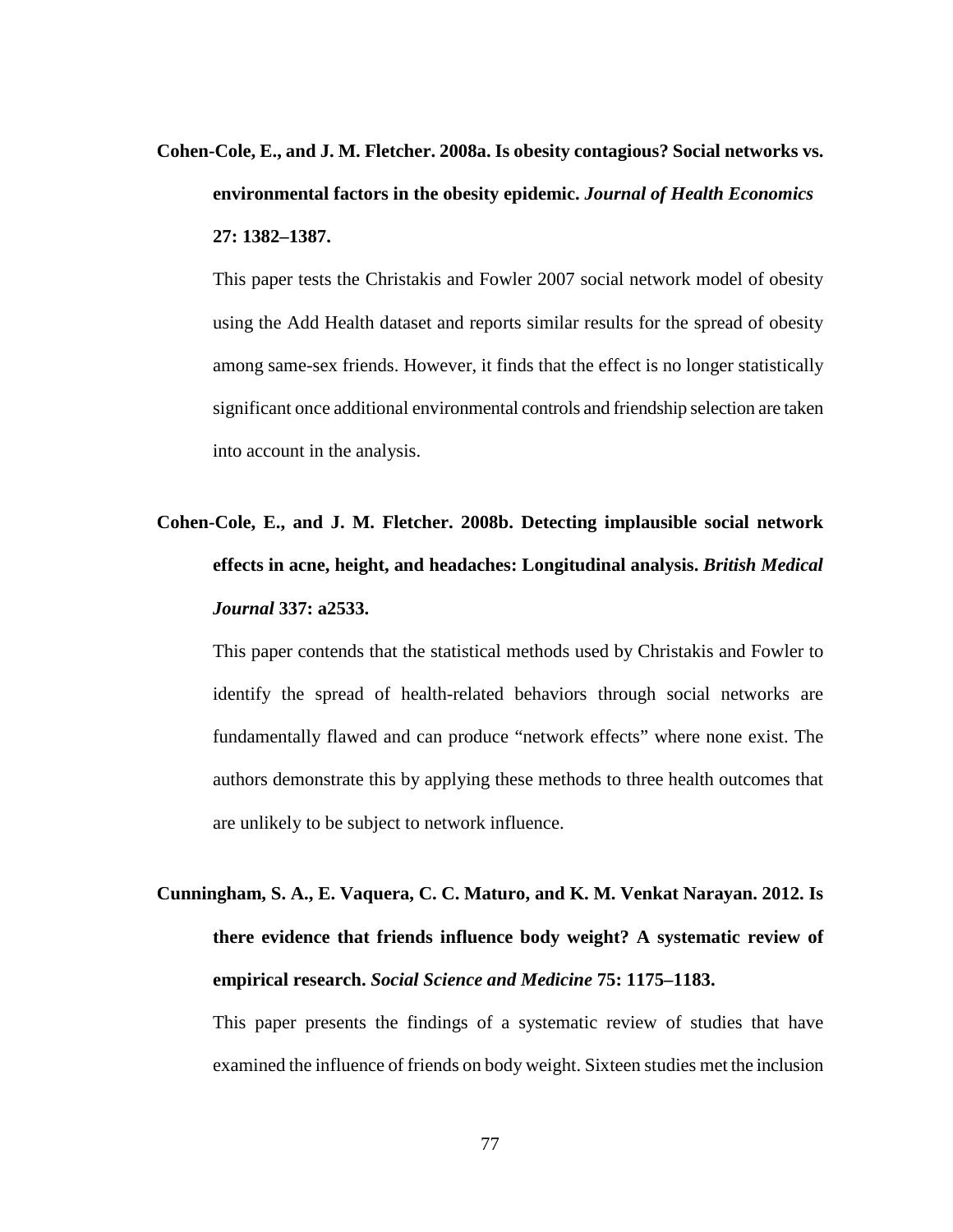criteria of the review, which also sought to identify the mechanisms through which influence occurred. Most study designs were unable to identify such mechanisms.

## **Fowler, J. H., and N. A. Christakis. 2008b. Estimating peer effects on health in social networks: A response to Cohen-Cole and Fletcher; Trogdon, Nonnemaker, Pais.** *Journal of Health Economics* **27: 1400–1405.**

The authors address Cohen-Cole and Fletcher 2008a, critique of their study of the spread of obesity in subjects from the Framingham Heart Study (FHS; Christakis and Fowler 2007). They also present their own analysis of the Add Health dataset used by Cohen-Cole and Fletcher, as well as additional analysis of the FHS data.

# **Gesell, S. B., K. D. Bess, and S. L. Barkin. 2012. \*Understanding the social networks that form within the context of an obesity prevention intervention [http://www.hindawi.com/journals/jobes/2012/749832/cta/]\*.** *Journal of Obesity* **Article ID 749832, 10 pages.**

This paper presents findings from a study that examined changes in social network structure that occurred during participation in a culturally oriented obesity prevention program targeted at poor Latino families. New and more varied network structures were observed at follow-up in the intervention group compared to the control group.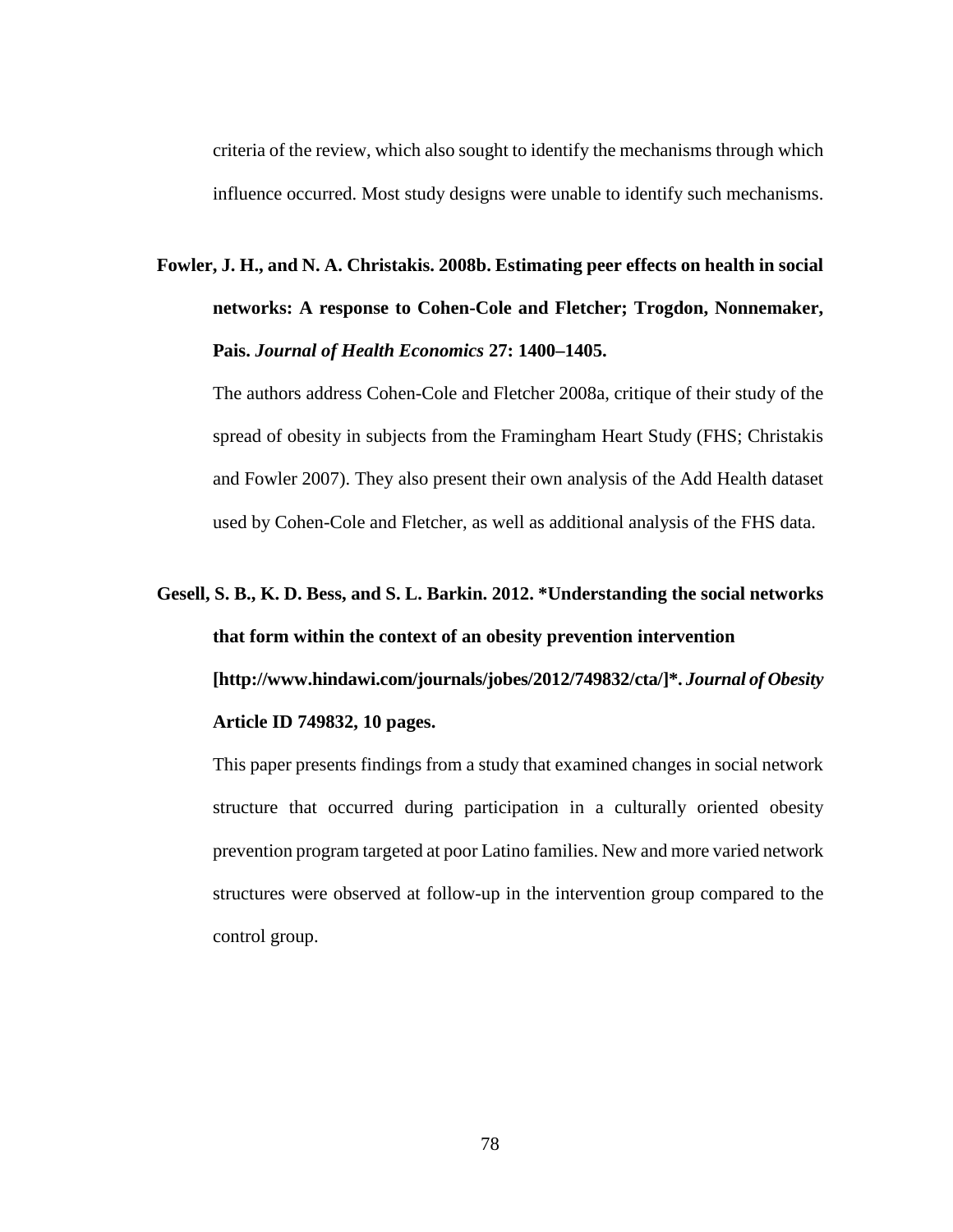#### **Hammond, R. A. 2009. [\\*Complex systems modeling for obesity research](http://www.cdc.gov/pcd/issues/2009/jul/pdf/09_0017.pdf)**

### **[http://www.cdc.gov/pcd/issues/2009/jul/09\_0017.htm]\*.** *Preventing Chronic Disease* **6.3.**

This paper discusses those aspects of the obesity epidemic, such as the multiplicity of levels of analysis involved, that make it a challenge to study and control but that also characterize it as a complex adaptive system. It describes a number of modeling techniques that have application to obesity research, with most emphasis on agentbased modeling.

### **Lyons, R. 2011. The spread of evidence-poor medicine via flawed social network analysis.** *Statistics, Politics, and Policy* **2.1, Article 2.**

This paper presents a critique of the statistical methods used by Christakis and Fowler in their series of studies of the effects of social networks on various health outcomes. It illustrates these problems through a detailed examination of their analysis of obesity. It concludes that there is no evidence to support the hypothesis that obesity is contagious.

#### *2.7.9 Tobacco Use*

Two of the three system sciences methods discussed in this article are represented by the texts that appear in this section, the exception being agent-based modeling. Four of the eight texts employed social network analysis. Christakis and Fowler 2008 is another from the authors' series of analyses of data from the Framingham Heart Study. Harris, et al. 2008; Leischow, et al. 2012; and Luke, et al. 2010 focus not on individuals but on the structure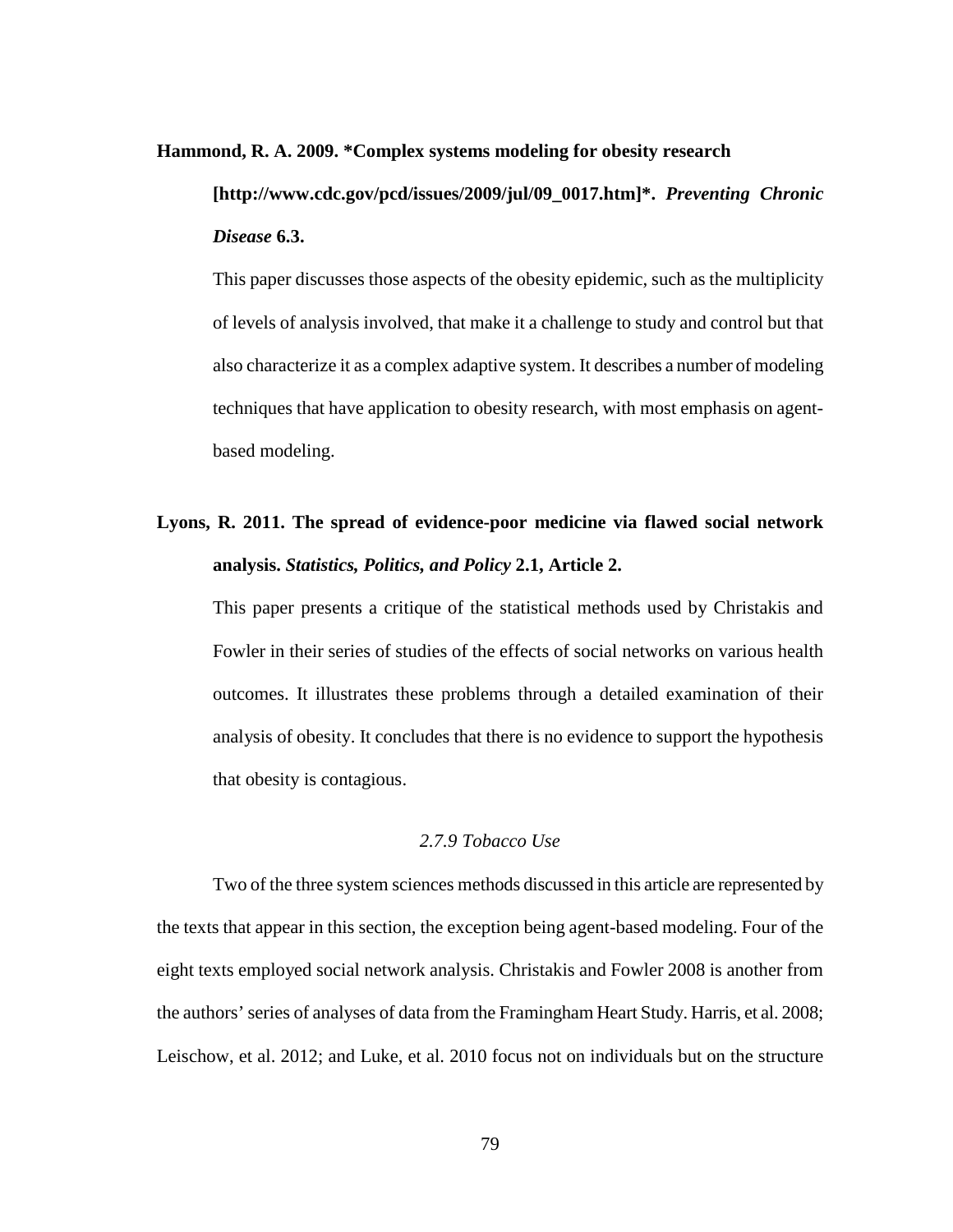and functions of associations that exist among different types of tobacco control agencies and organizations. The three articles that employ system dynamics modeling each examine the effects of tobacco control policies on smoking behavior. Levy, et al. 2000 examines the effects of policies targeted at youth in the United States, while Mendez and Warner 2000 explores the prospects for success of the smoking prevalence goals set forth by the US Department of Health and Human Services. Tobias, et al. 2010 also uses system dynamics modeling to examine national tobacco control policies, in this case those of the New Zealand government. Finally, the National Cancer Institute's Initiative on the Study and Implementation of Systems, and the social network and system dynamics projects that resulted from it, are described in detail in the monograph National Cancer Institute 2007.

## **Christakis, N. A., and J. H. Fowler. 2008. The collective dynamics of smoking in a large social network over 32 years.** *New England Journal of Medicine* **358.21: 2249–2258.**

This paper uses data from the Framingham Heart Study offspring cohort to examine the spread of smoking within social networks between 1971 and 2003. The analysis identified the emergence of distinct clusters of smokers and non-smokers over time and found that influence within these extended up to three degrees of separation.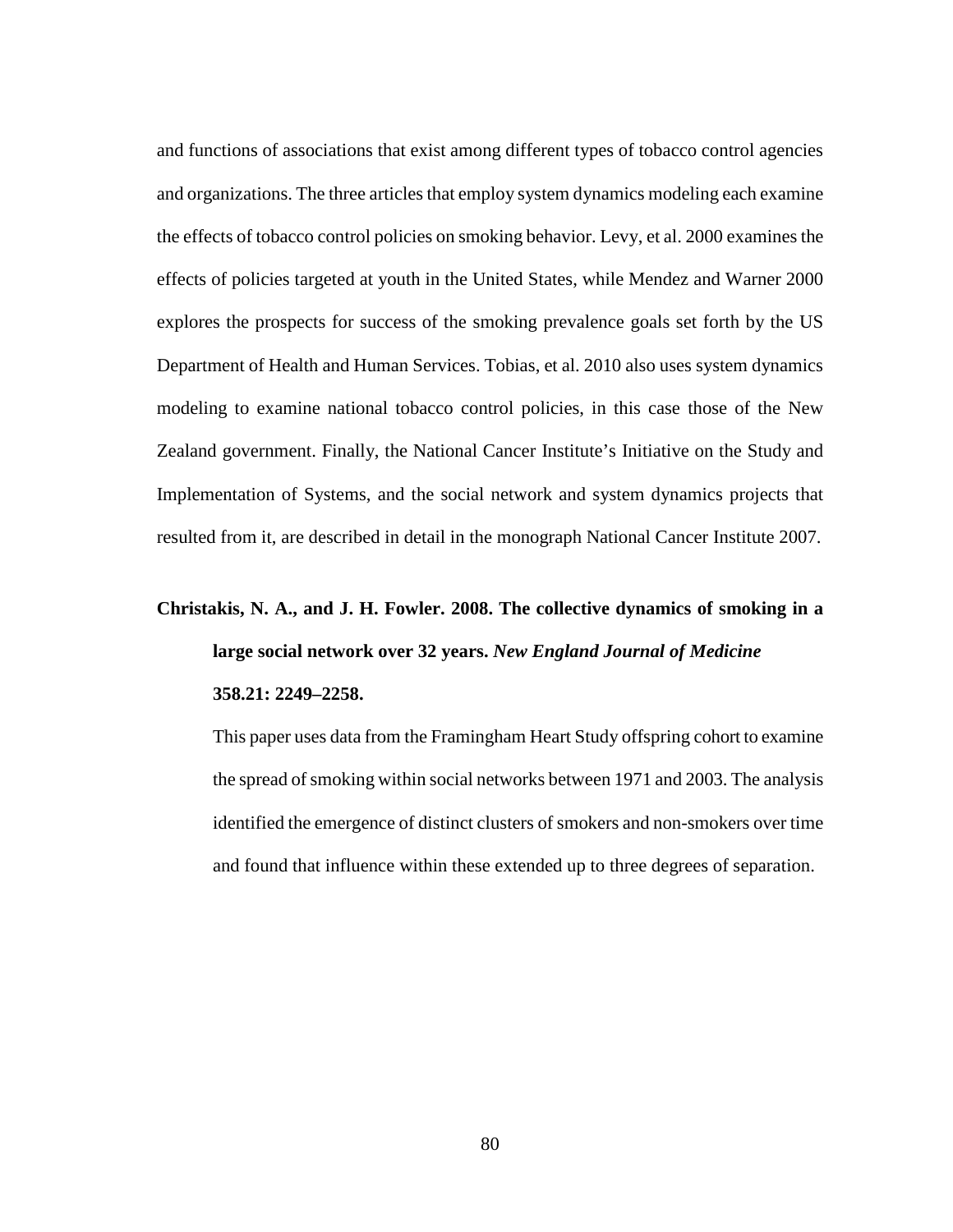**Harris, J. K., D. A. Luke, R. C. Burke, and N. B. Mueller. 2008. Seeing the forest and the trees: Using network analysis to develop an organizational blueprint of state tobacco control systems.** *Social Science and Medicine* **6: 1669–1678.**

This paper presents the results of a study that used social network analysis to examine the inter-organizational structure (specifically, density and centrality) of tobacco control programs from eight states containing different types of agencies (e.g., state agencies, coalitions). Network visualization and statistical analysis revealed common organizational structures across the states.

### **Leischow, S. J., K. Provan, J. Beagles, et al. 2012. Mapping tobacco quitlines in North America: Signaling pathways to improve treatment.** *American Journal of Public Health* **102.11: 2123–2128.**

This paper describes the results of a study that examined network relationships among 63 tobacco quitlines in the United States and Canada, as well as funders and the central coordinating organization. The analysis shows that the quitlines have developed into an interconnected network and that the coordinating organization is central to this structure.

## **Levy, D. T., M. Cummings, and A. Hyland. 2000. A simulation of the effects of youth initiation policies on overall cigarette use.** *American Journal of Public Health* **90.8: 1311–1313.**

This paper describes a system dynamics model comprising never-smokers, current smokers, and ex-smokers (differentiated by age, sex, and race/ethnicity) used to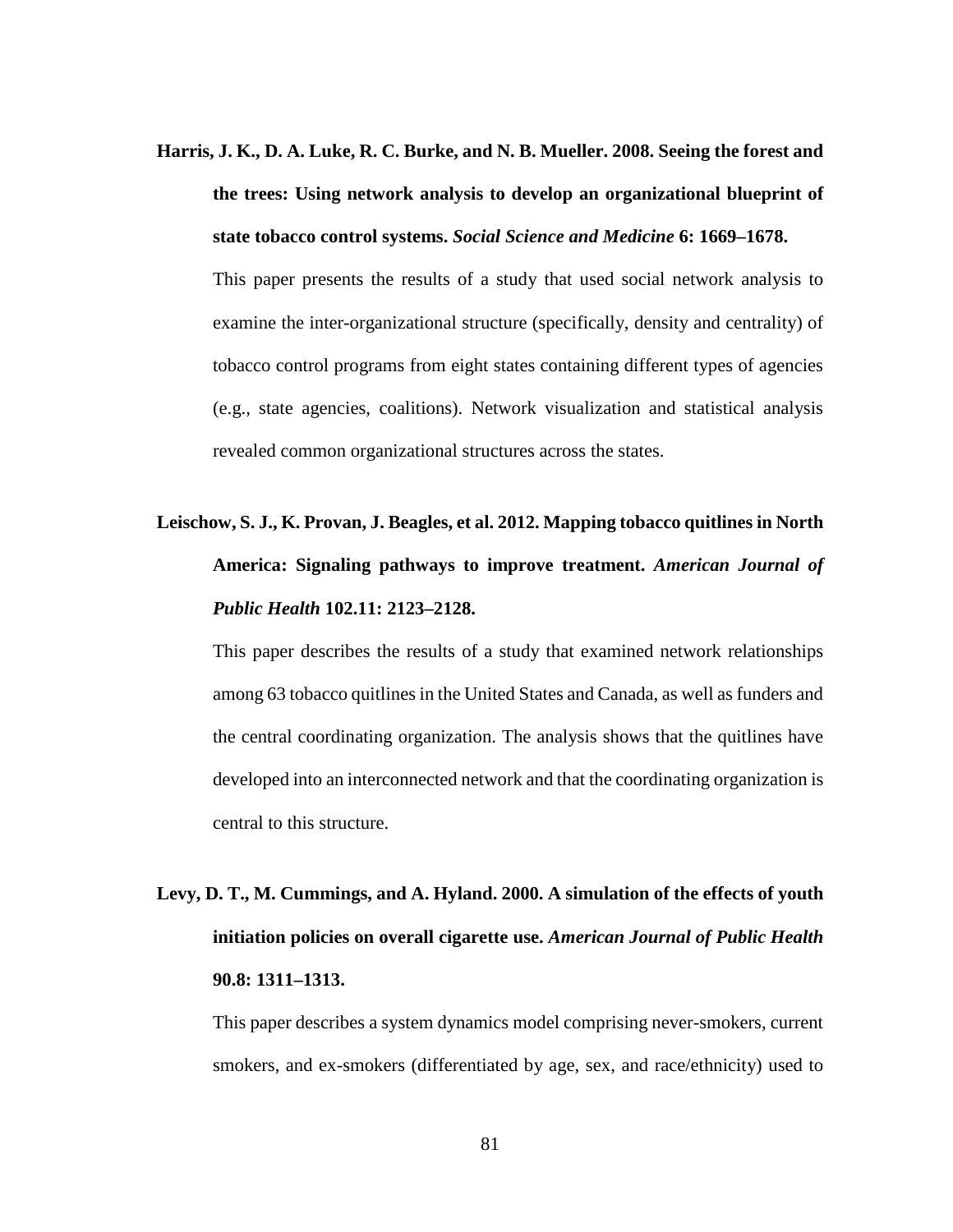examine the effects on prevalence of policies to reduce youth smoking initiation. The model predicted these would have limited short-term effects and that policies to improve cessation rates are also necessary.

## **Luke, D. A., J. K. Harris, S. Shelton, P. Allen, B. J. Carothers, and N. B. Mueller. 2010. Systems analysis of collaboration in 5 national tobacco control networks.**  *American Journal of Public Health* **100.7: 1290–1297.**

This paper presents the results from a statistical analysis of five organizational networks funded through the Centers for Disease Control and Prevention's National Network Initiative. The analysis focused on the structural and organizational predictors of collaboration and showed that this was influenced by geographic location, agency type, perceived organizational importance, and the type of tobacco control work the agency conducted.

# **Mendez, D., and K. E. Warner. 2000. Smoking prevalence in 2010: Why the Healthy People goal is unattainable.** *American Journal of Public Health* **90.3: 401–403.** This study uses a system dynamics model of smoking prevalence to examine the feasibility of the Healthy People 2010 (HP 2010) smoking prevalence objective of 13 percent. The model examines the effects of various changes in smoking initiation and cessation rates and shows that the HP 2010 objective is unattainable.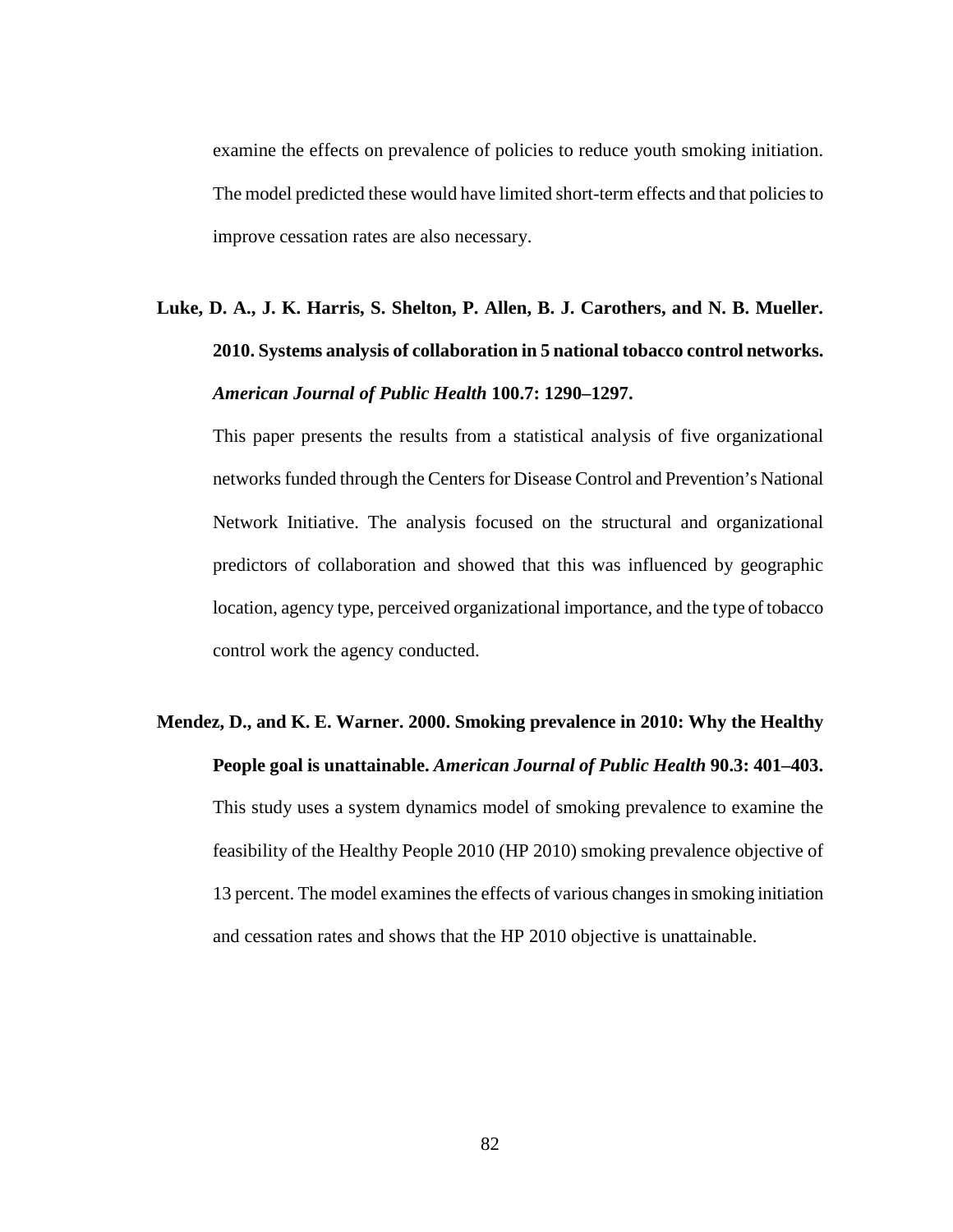**National Cancer Institute. 2007.** *Greater than the sum: Systems thinking in tobacco control.* **Tobacco Control Monograph No. 18. Bethesda, MD: U.S. Department of Health and Human Services, National Institutes of Health, National Cancer Institute. NIH Pub. No. 06-6085.**

This seven-chapter monograph focuses on the complex interconnectivity between tobacco control and public health systems analysis. It emphasizes the importance of transdisciplinary research and the need for the utilization of system approaches to tobacco control organization and management, dynamics, and network analysis.

## **Tobias, M., R. Y. Cavana, and A. Bloomfield. 2010. Application of a system dynamics model to inform investment in smoking cessation services in New Zealand.**  *American Journal of Public Health* **100.7: 1274–1281.**

This paper describes the development of a system dynamics model to improve longterm decision-making regarding government investment in tobacco control initiatives in New Zealand. Specifically, it compared a business-as-usual scenario with an enhanced cessation intervention scenario and found that the latter produced substantial benefits in terms of smoking prevalence, tobacco consumption, and tobacco-attributable mortality.

#### *2.7.10 Violence*

The articles in this section describe the application of systems methods to various types of violent behavior. Richardson 1987 and Epstein 2002 focus on political and civil unrest and the violence that can arise from the spread of dissatisfaction with centralized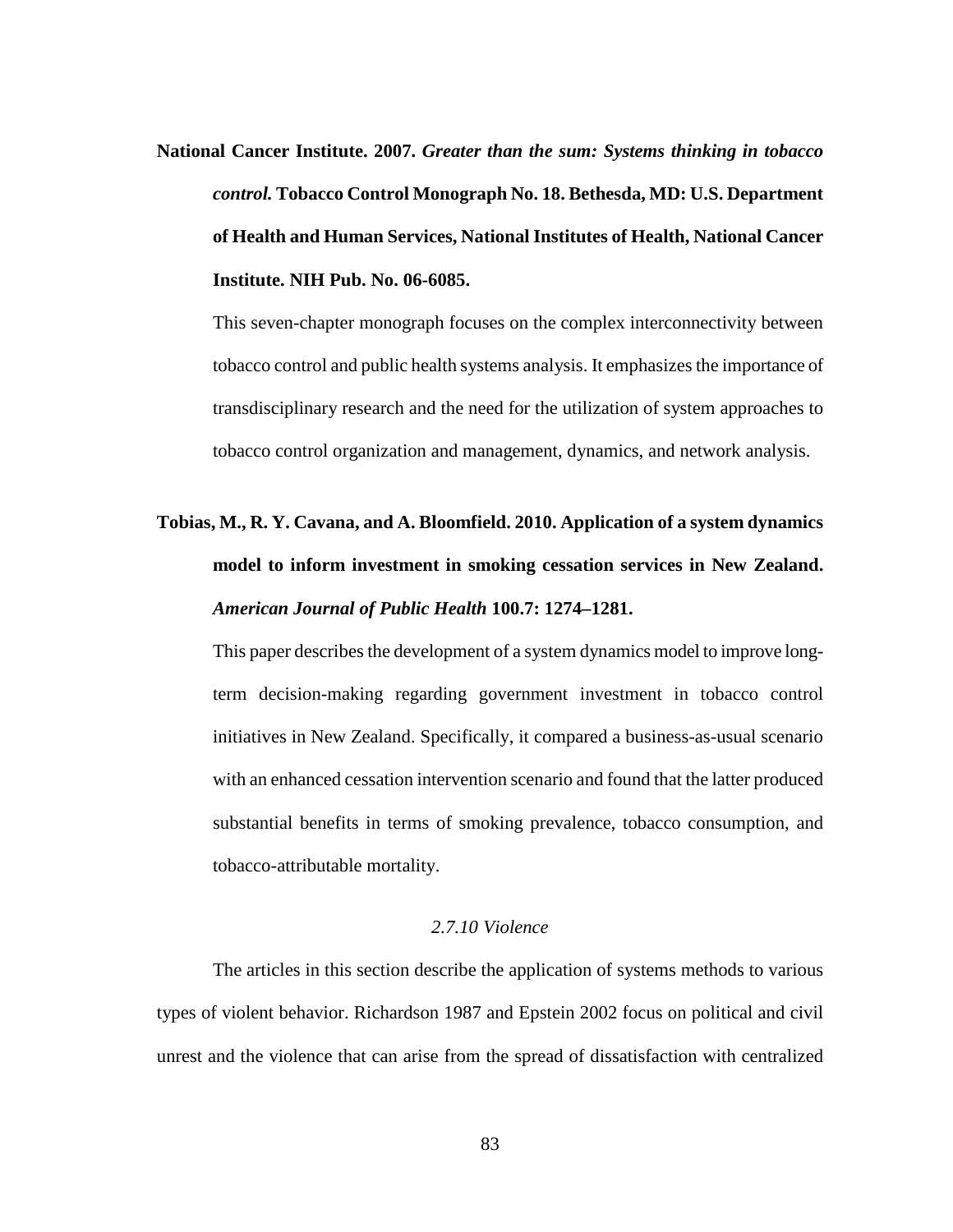authority within a population. Each also examines the effects of attempts to repress such civil unrest. Epstein 2002 is an abstract agent-based model, whereas Richardson 1987 uses system dynamics modeling and applies this to a specific country. The other three papers included in this section also develop models of specific geographic locations, either a city or a neighborhood within a city in the United States. Groff 2007 presents an agent-based model of violent crime in Seattle, Bridgewater, et al. 2011 a system dynamics model of youth violence in Boston, and Papachristos, et al. 2012 a social network analysis of gunshot injuries in a Boston neighborhood. Each paper nicely demonstrates the strengths of the different approaches, the agent-based model being built on specific theoretical mechanisms, the system dynamics model being built through a diverse team of stakeholders, and the social network analysis being conducted using existing data that describes the association between individuals.

### **Bridgewater, K., S. Peterson, J. McDevitt, et al. 2011. A community-based systems learning approach to understanding youth violence in Boston.** *Progress in Community Health Partnerships* **5.1: 67–75.**

This paper describes a system dynamics model of youth violence in Boston that was developed through a collaboration of academics, community members, and current or former gang members. The model is used to estimate the amount of community trauma, youth violence, and gun violence over twelve years.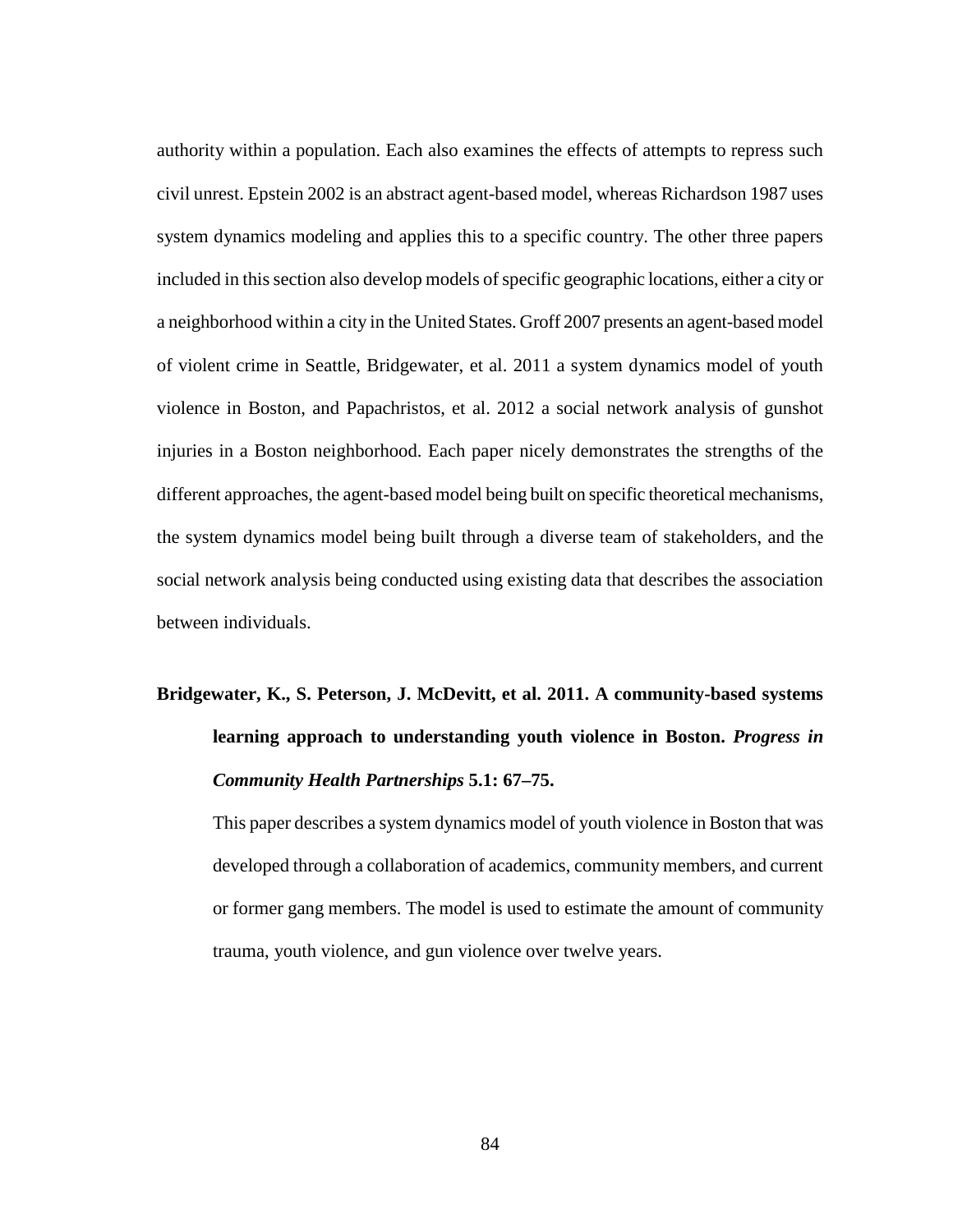**Epstein, J. M. 2002. Modeling civil violence: An agent-based computational approach.**  *Proceedings of the National Academy of Science* **99 (Suppl. 3): 7243–7250.**

This paper describes an agent-based model of the emergence of civil violence. The model contains two types of agents: members of the general population and agents of the central authority (i.e., police). Violence spreads among the former as a result of changes in the perceived legitimacy of the central authority, perceived hardship, and risk aversion.

**Groff, E. R. 2007. Simulation for theory testing and experimentation: An example using routine activity theory and street robbery.** *Journal of Quantitative Criminology* **23: 75–103.**

This paper describes an agent-based simulation of street robbery that uses a geographic information system to create an environment based on the street network structure of Seattle, Washington. The agent types (offenders, targets, guardians, and police) and their interactions with one another and their environment are grounded in routine activities theory.

### **Papachristos, A. V., A. A. Braga, and D. M. Hureau. 2012. Social networks and risk of gunshot injury.** *Journal of Urban Health: Bulletin of the New York Academy of Medicine* **89.6: 992–1003.**

The research reported in this paper used data from police records to study gunshot victimization among a network of 763 individuals from Boston's Cape Verdean community. The analysis showed that the closer an individual was in the social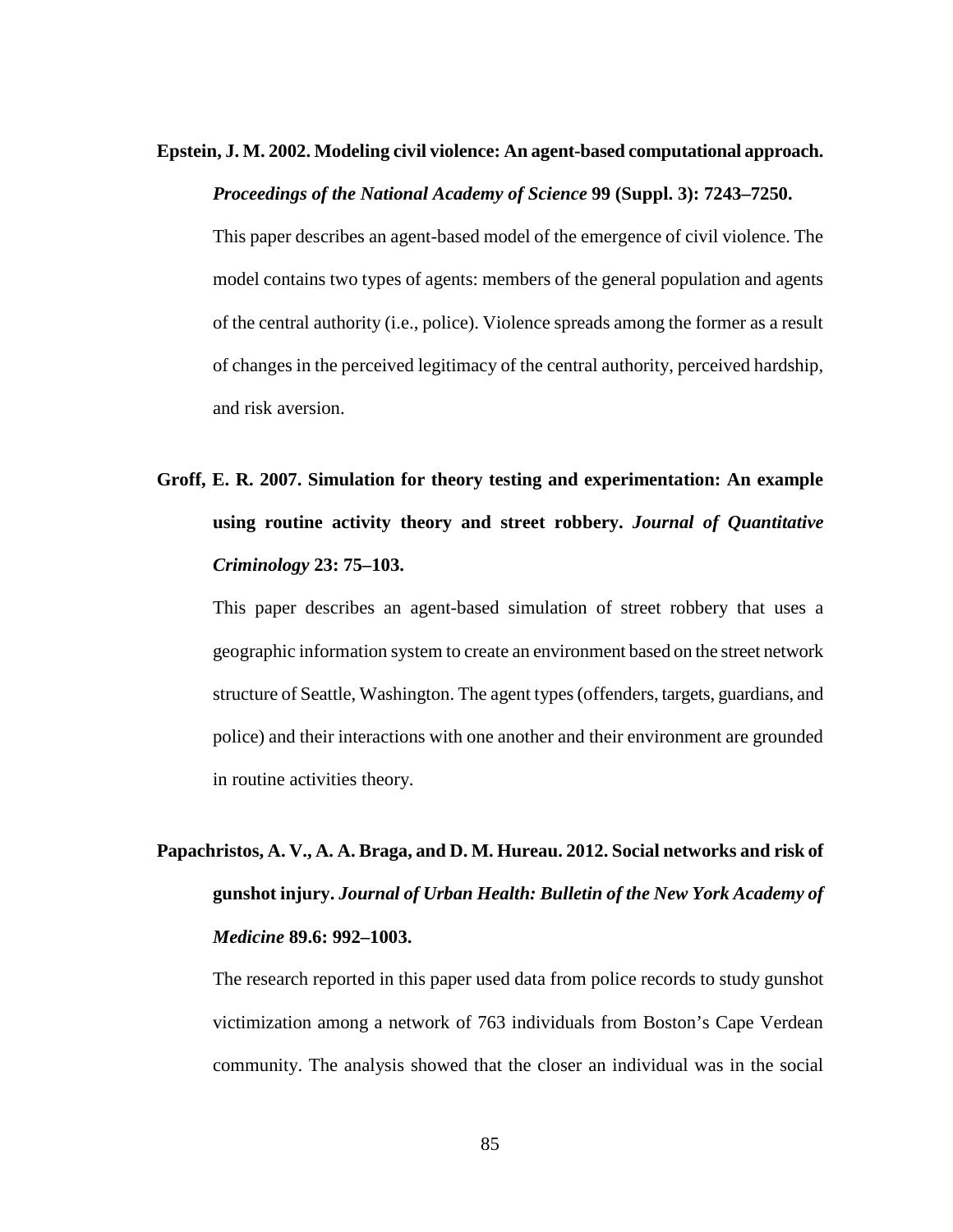network to a gunshot victim, the greater the probability he/she would also be a victim.

### **Richardson, J. M., Jr. 1987. Violence and repression: Neglected factors in development planning.** *Futures* **19.6: 651–658.**

This paper discusses application of system dynamics modeling to understand political violence and repression in Argentina. It describes repression, development, and violence patterns related to economic performance and perceived satisfaction, opposition movement strength and support, repression and its propensity, and violence potential, probability, scope, intensity, and duration.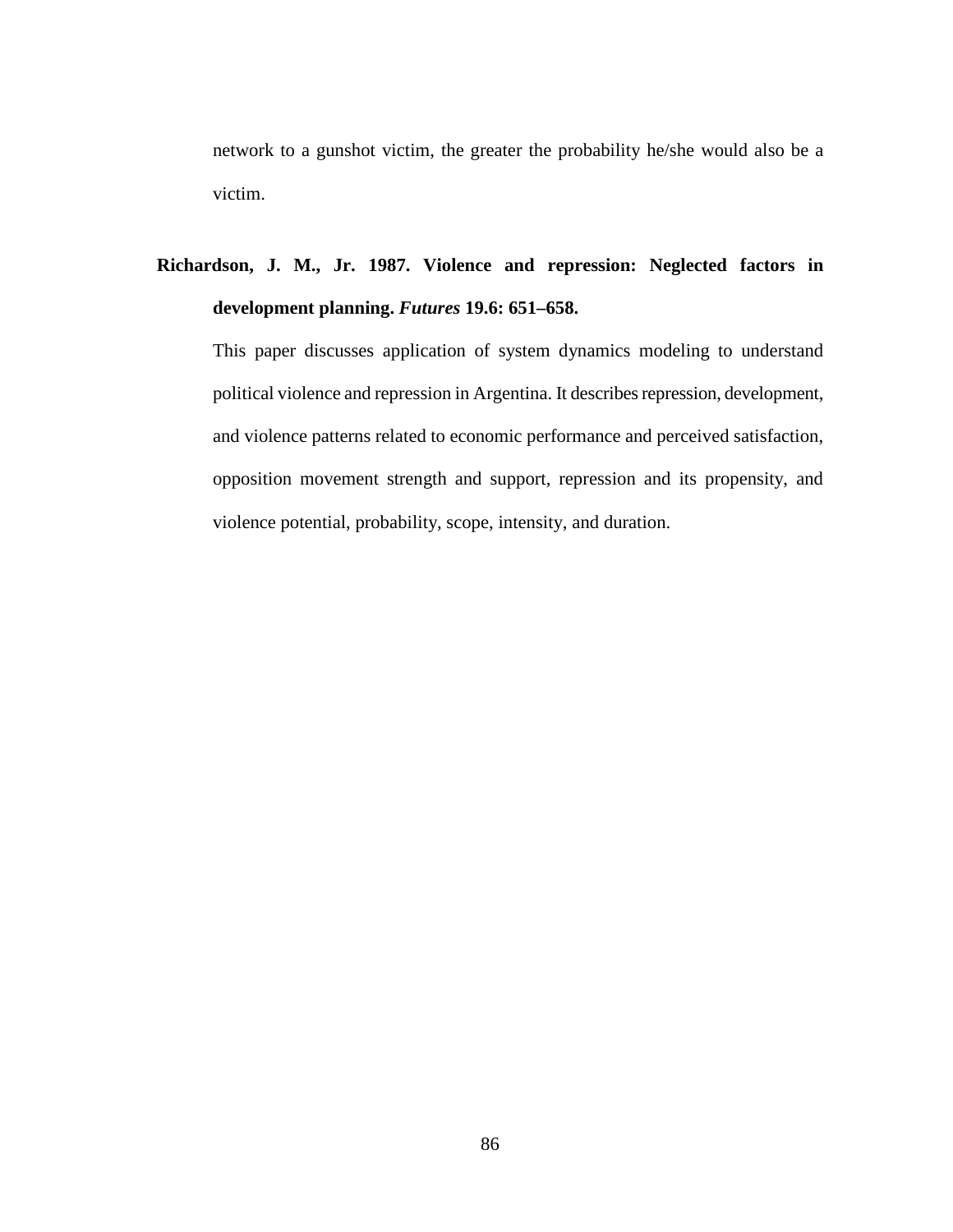#### **3. VALIDATING MODELS IN PUBLIC HEALTH**

The application of systems method to the understanding of public health problems (e.g., alcohol and drug abuse, chronic disease, obesity, tobacco use, and violence) has grown considerably in the past decade. System methods are seen by many of their advocates within public health as complimenting traditional behavioral and epidemiological research methods, while others see them as a fundamentally different way of understanding and explaining public health problems. Those who see the methods as complimentary often use empirical data from studies employing traditional methods and statistical analysis to validate the output of simulation models. As in other fields of applied research in which modeling has become popular, this tendency to equate a model's correspondence to data with the model corresponding to reality is especially pronounced when the goal of the modeling is to inform public policy. This section discusses the problems that arise when using data from an empirical study to assess the validity of a simulation model. It illustrates these problems through an examination of a specific example from the public health literature. The example demonstrates that, rather than empirical data being superior to the model, each is better considered as simply capturing a different aspect of a real-world system. Alternative means of assessing model usefulness are also discussed.

#### **3.1 Introduction**

The application of systems methods (notably system dynamics modeling, agentbased modeling, and social network analysis) to the understanding of a wide range of public health problems has grown considerably in the past decade (Elkins and Gorman 2014;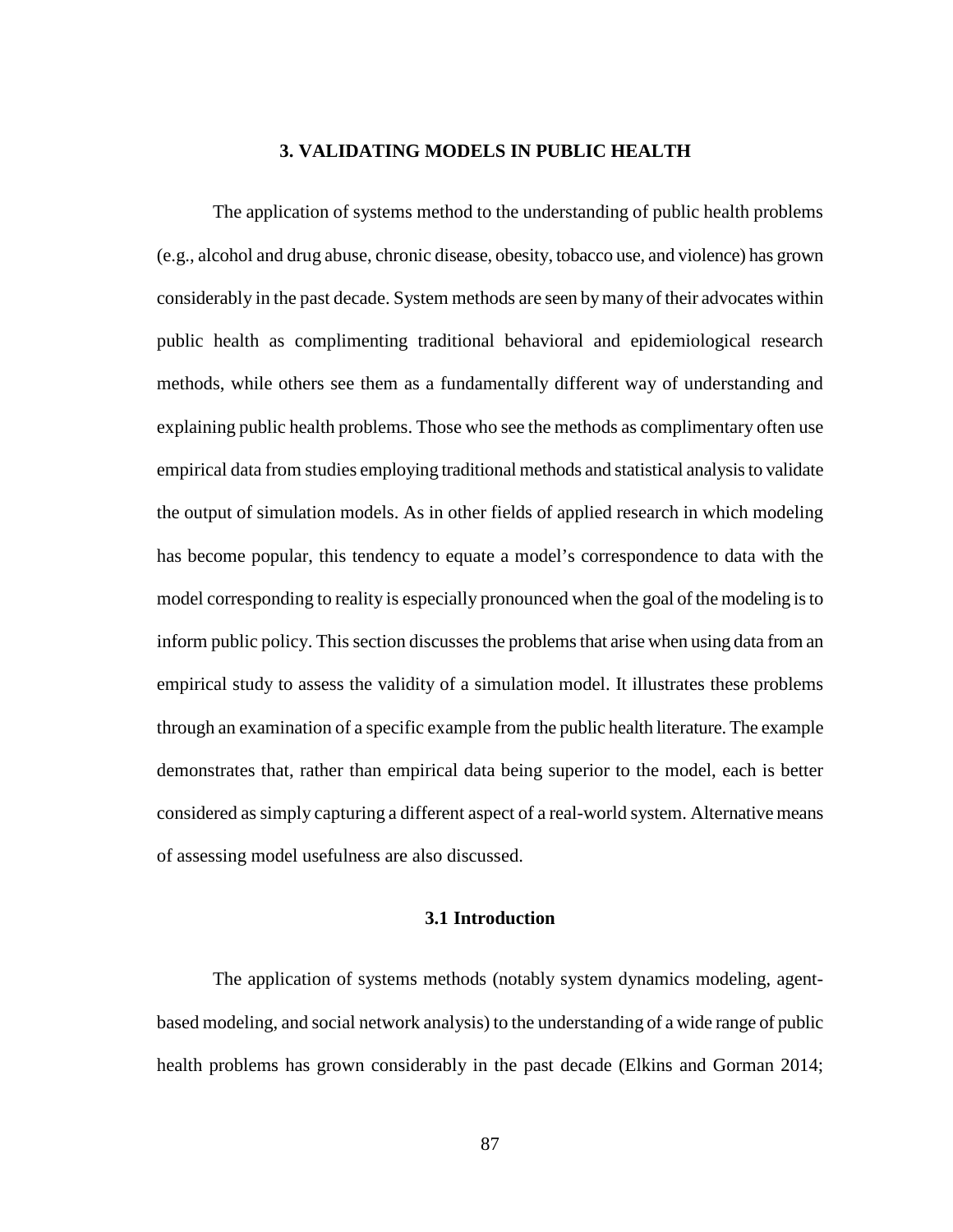Galea, et al. 2010; Luke and Stamatakis 2012). Much of the impetus for this has come from recognition of the complexity of many public health problems and a search for analytic methods better able to capture the underlying dynamic processes at work compared to traditional study designs and statistical approaches. The limits of traditional research designs (e.g., randomized trials and cohort studies) and the statistical analyses typically used to analyze data from such studies (e.g., regression analyses and descriptive statistics) have become especially noticeable in research on public health problems where multiple heterogeneous interacting elements produce emergent, population-level effects that involve feedback mechanisms and develop in a non-linear fashion (Diez Roux 2011; Hammond 2009; Luke and Stamatakis 2012). Such problems include alcohol abuse, drug use, violence, obesity, tobacco-use, and chronic diseases (e.g., diabetes and heart disease), all of which are conditions particularly resistant to traditional individual-level interventions (McKinley and Marceau 1999; Susser 1995). Systems methods, it is argued, can be used not only to better understand the complexity of such problems but also to identify leverage points for interventions and to assess potential effectiveness of different types of policies and programs designed to influence population-level health (Hawe, et al. 2009; Trickett, et al. 2011). Thus, as in other fields of study, the attraction of systems methods in public health resides not only in their promise to provide better understanding of natural and social phenomena but to also to provide a means of ameliorating societal problems (see Oreskes 1998). While such methods provide a means for studying and ameliorating societal problems, such benefits only come with proper application of those methods.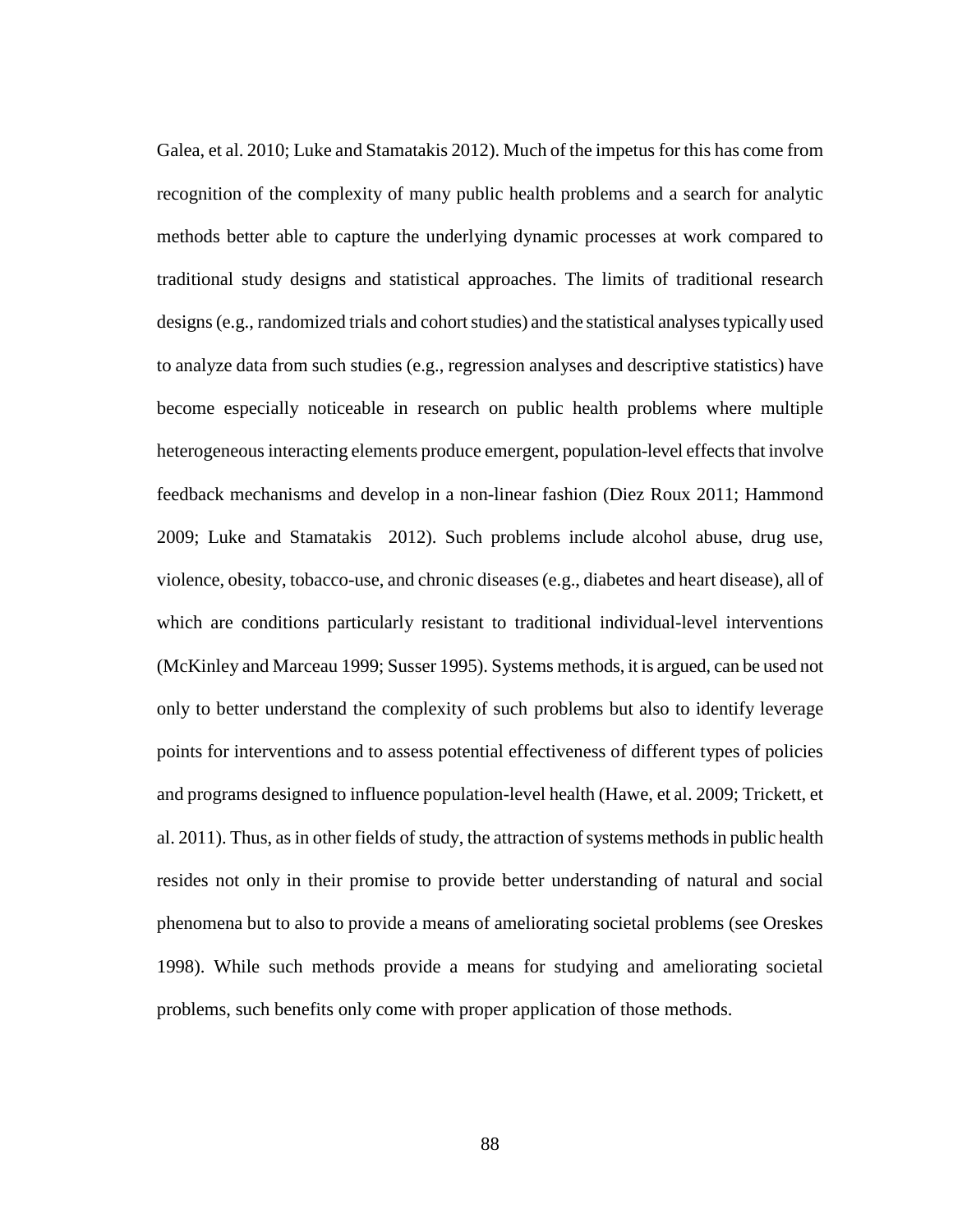System methods are also viewed in different ways by public health researchers. Specifically, they are seen by many of their advocates within public health as complimenting traditional behavioral and epidemiological research methods, and as in no way an attempt to displace such methods (Kaplan 2013). Others however see them as a fundamentally different way of understanding and explaining public health problems, and as presenting a "challenge" to traditional research methods (Luke and Stamatakis 2012). Those who see the methods as complimentary often use empirical data from studies employing traditional methods and statistical analysis to validate the output of simulation models. Alfred Korzybski 1933 famously stated: "The map is not the territory", yet this predominant approach to model validation in public health research assumes traditional empirical methods and statistical techniques capture the "territory" with such accuracy that they can be used as a yardstick against which to judge the performance and adequacy of a model.

The current section questions whether public health simulation models can, and should, be "validated" through comparison to empirical data. The next section briefly describes the underlying rationale for this approach to model validation. The following section examines some of the problems with this approach that have been raised in the broader modeling literature. This is followed by a detailed discussion of a specific example from the public health literature that illustrates these problems. The example is a system dynamics model of college drinking, developed by Scribner and colleagues, which is comprised of five compartments (abstainer through heavy episodic drinker) and three processes governing transitions (social norms, social interactions and individual risk)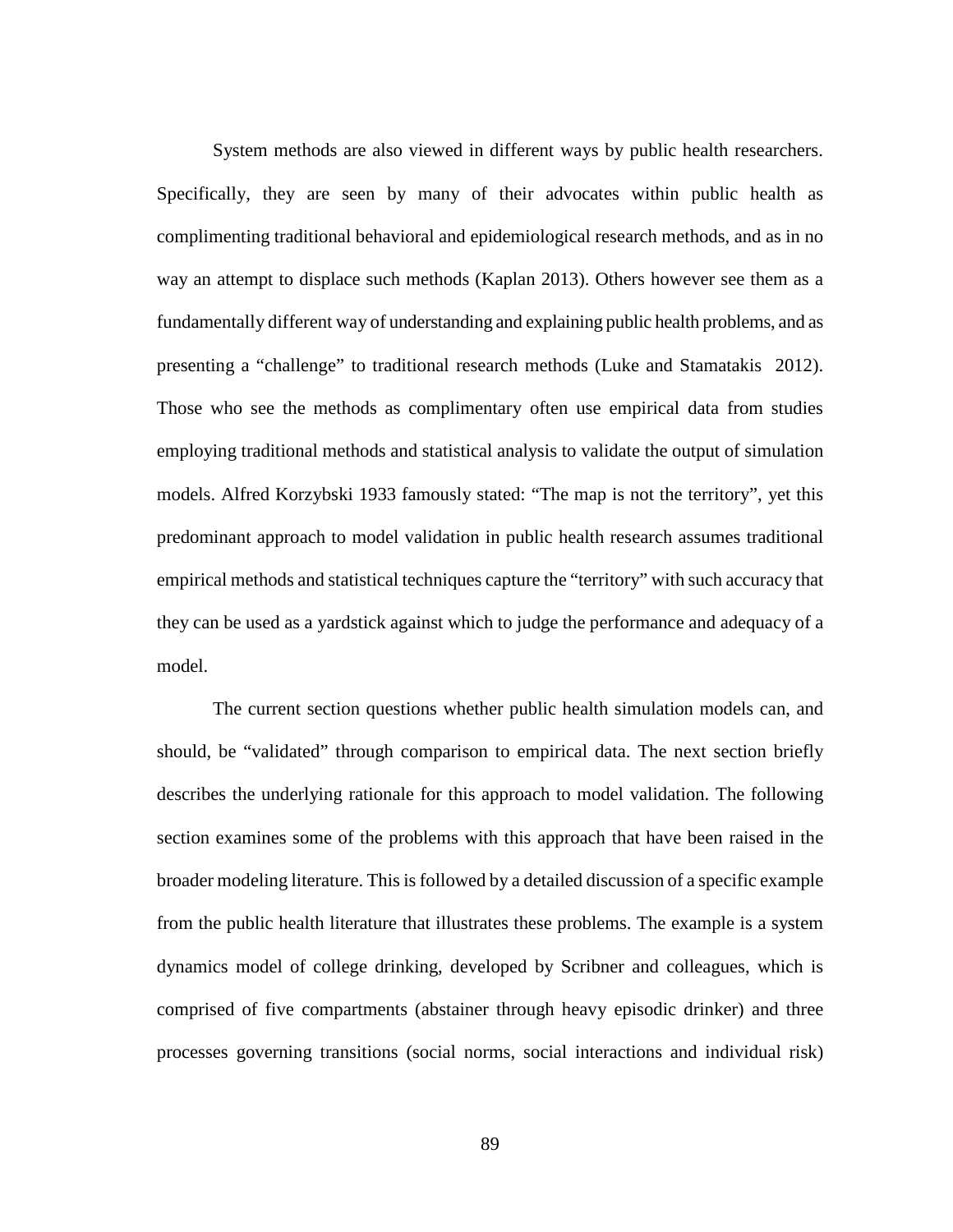(Ackleh, et al. 2009; Scribner, et al. 2009). It focuses specifically on the comparison of the model output with data from a survey of college drinking behavior, the Social Norms Marketing Research Project (SNMPR) (DeJong, et al. 2006; Scribner, et al. 2008). Following the examination of this specific example, this section concludes with a discussion of some other approaches to model evaluation that might be more useful in assessing public health systems models.

#### **3.2 Model Validation**

The rapidity of the adoption of systems methods within the field of public health has meant that some of the underlying philosophical issues regarding the use of such methods have not been explored and debated in much detail. One such issue that is particularly pronounced with those models intended to help solve social problems is the need to demonstrate that they resemble with some degree of accuracy the real-world systems to which they pertain (Oreskes 1998). The closer the resemblance, so the reasoning goes, the more justified one is in conducting virtual experiments using the simulation model and the more confidence one can have that the results of such experiments can guide interventions and policies in the real-world system. The term most commonly used to describe the assessment of a simulation model in terms of how well it resembles the real-world system to which it pertains is "validation."

We acknowledge at the outset that the term "validation" is highly contested within the modeling community, and is frequently confused with related terms such as "verification", "accreditation", or "evaluation" (Balci 1997; Grant and Swannack 2008;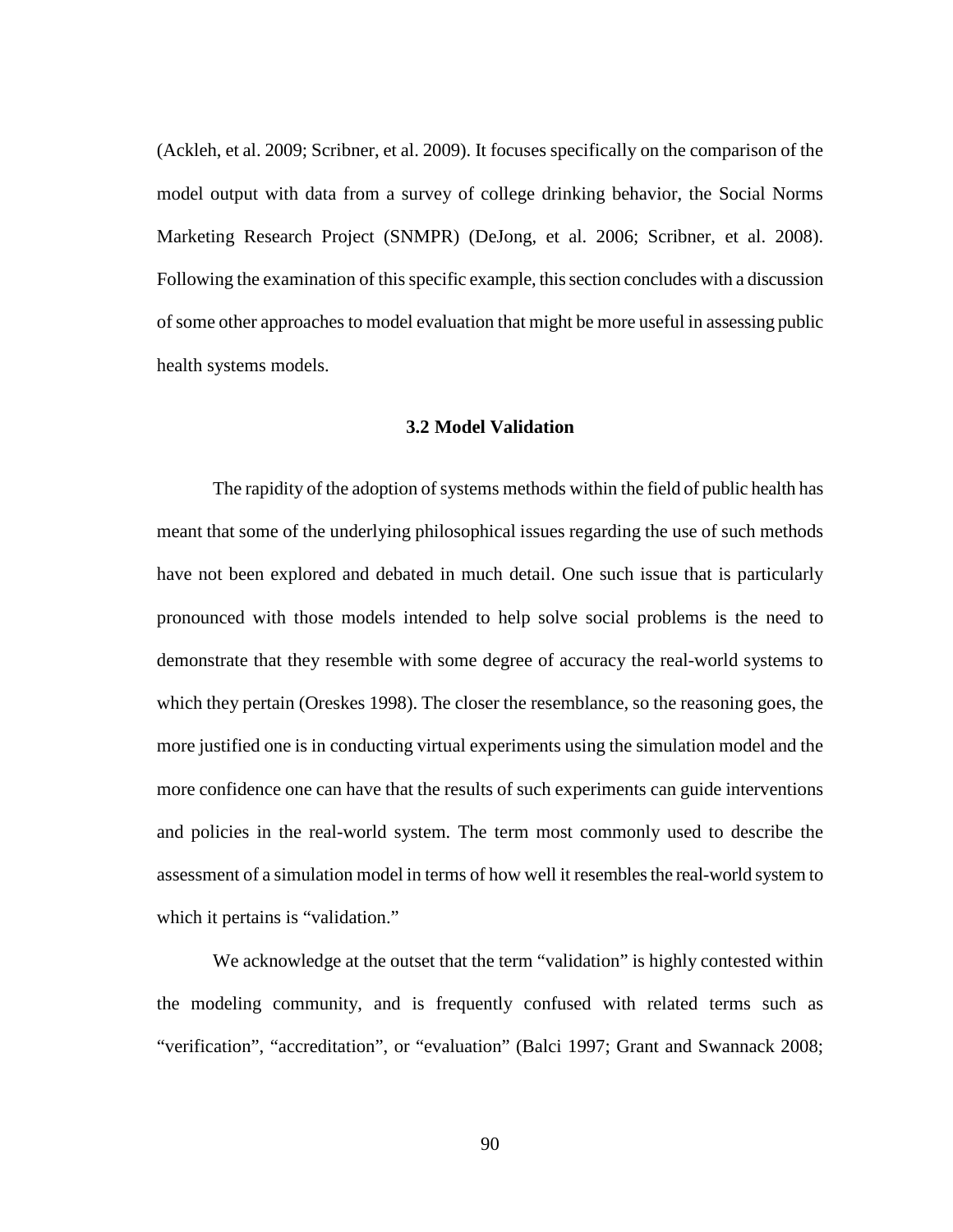Kleindorfer, et al. 1998; Martis 2006; Oreskes, et al. 1994). There is also a wide range of activities that can be described under the general rubric of validation (Grant and Swannack 2008; Rykiel 1996). A review of the broader debate as to what constitutes "validation" and of the various activities that this term is used to describe is outside the scope of this section. Instead, our focus is on the process of comparing model predictions with observations of the real-world system, a process that is often erroneously considered to be the only or primary validation criterion (Grant and Swannack 2008).

Not surprisingly given its emphasis on solving societal problems, the demand that systems models be validated in terms of their correspondence to the real-world system is prevalent in the public health research literature. In addition, as in other areas in which models are validated using such a criterion, the standard approach to assessing the model's correspondence to reality is to compare it to the results of an empirical study. Thus, a common first step used in models that attempt to assess the effects of policies and prevention initiatives is to compare the model output to historical trends in the conditions that are the target of the intervention (e.g., Homer, et al. 2007; Jones, et al. 2006). In assessing the validity of the model, its output is usually compared to the results obtained from empirical studies of the same phenomenon. So for example, from this perspective the expectation is that a valid model of the effects of low-level environmental exposure to lead in children should generate output that resembles empirical data pertaining to lead poisoning among children who have experienced low-level exposure (see Oreskes 1998). The underlying assumption of such an approach is that: "Empirical data can help make model input assumptions as valid as possible and can be used to test the output of models and their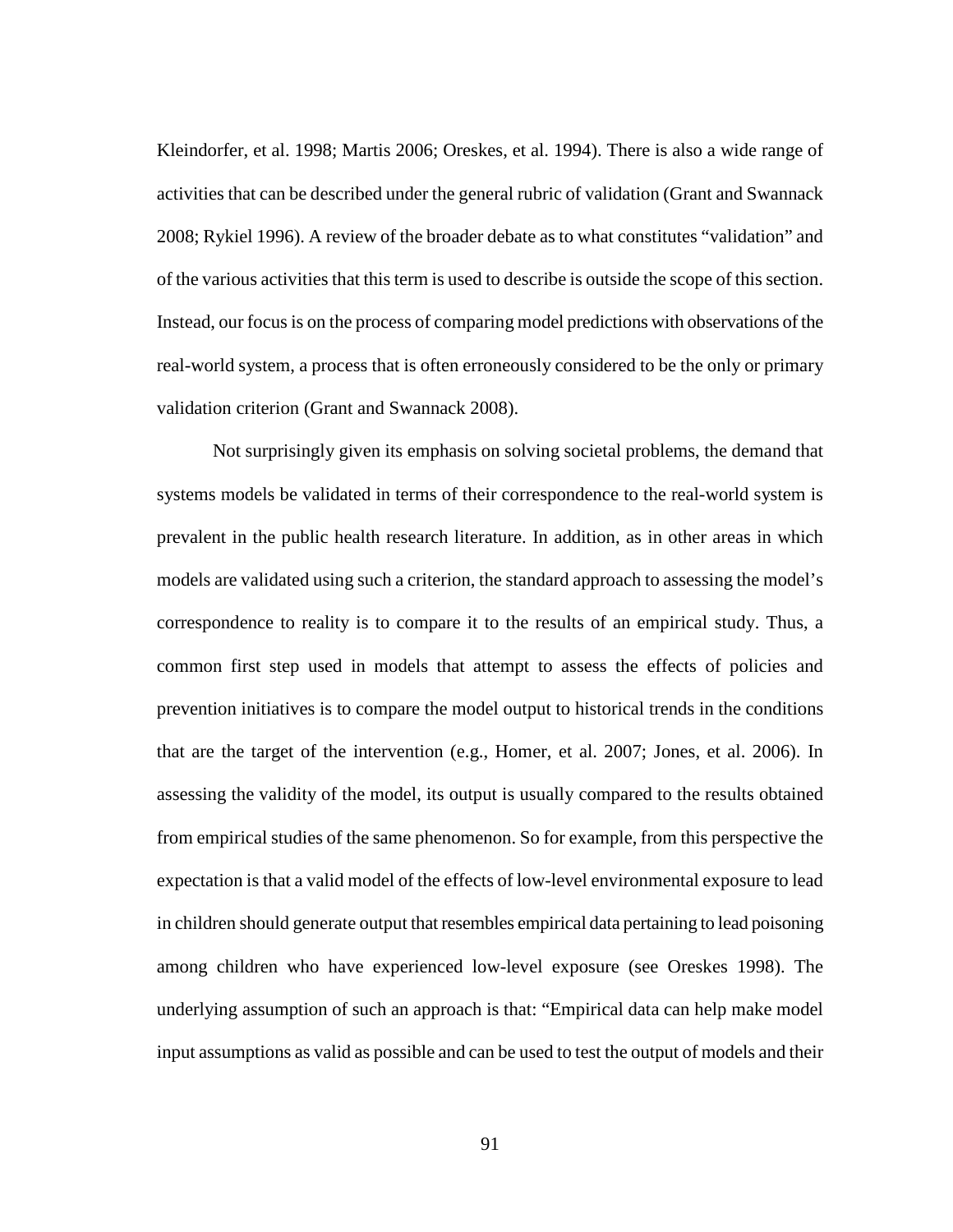power to explain real-world phenomena of interest" (Hammond 2009, pages 5-6, emphasis added). The more the model can reproduce the historical data, the more confidence one can have in its ability to predict future trends under conditions of different policy options (Homer 1996). This has long been a common practice within the field of modeling, and often involves a subjective assessment of the "see how well the simulated data matches the observed data test" (Rykiel 1996, 242).

#### **3.3 Problems with Validating Open Systems**

As noted above, one of the underlying assumptions of the approach to model validation that focuses on comparing model output to data is that the latter captures with some accuracy the underlying dynamics of the real world system that it is measuring. At its extreme, this would look like [Figure 1,](#page-99-0) with a perfect match occurring between the empirical data and the real-world system. In the overwhelming majority of research project, however, such perfection is unattainable due to problems such as selection bias, residual confounding and measurement error, and so an exact mapping of the data onto the realworld system is unlikely. However, one can assume that the match between the two is considered to be good by those who compare empirical data to model output as a means of validating the latter. For were there not some expectation that the data resemble the realworld system with some accuracy then there would be no point in comparing the output of the simulation model to the data as a means of generating confidence in the model's ability to predict the future state of the system.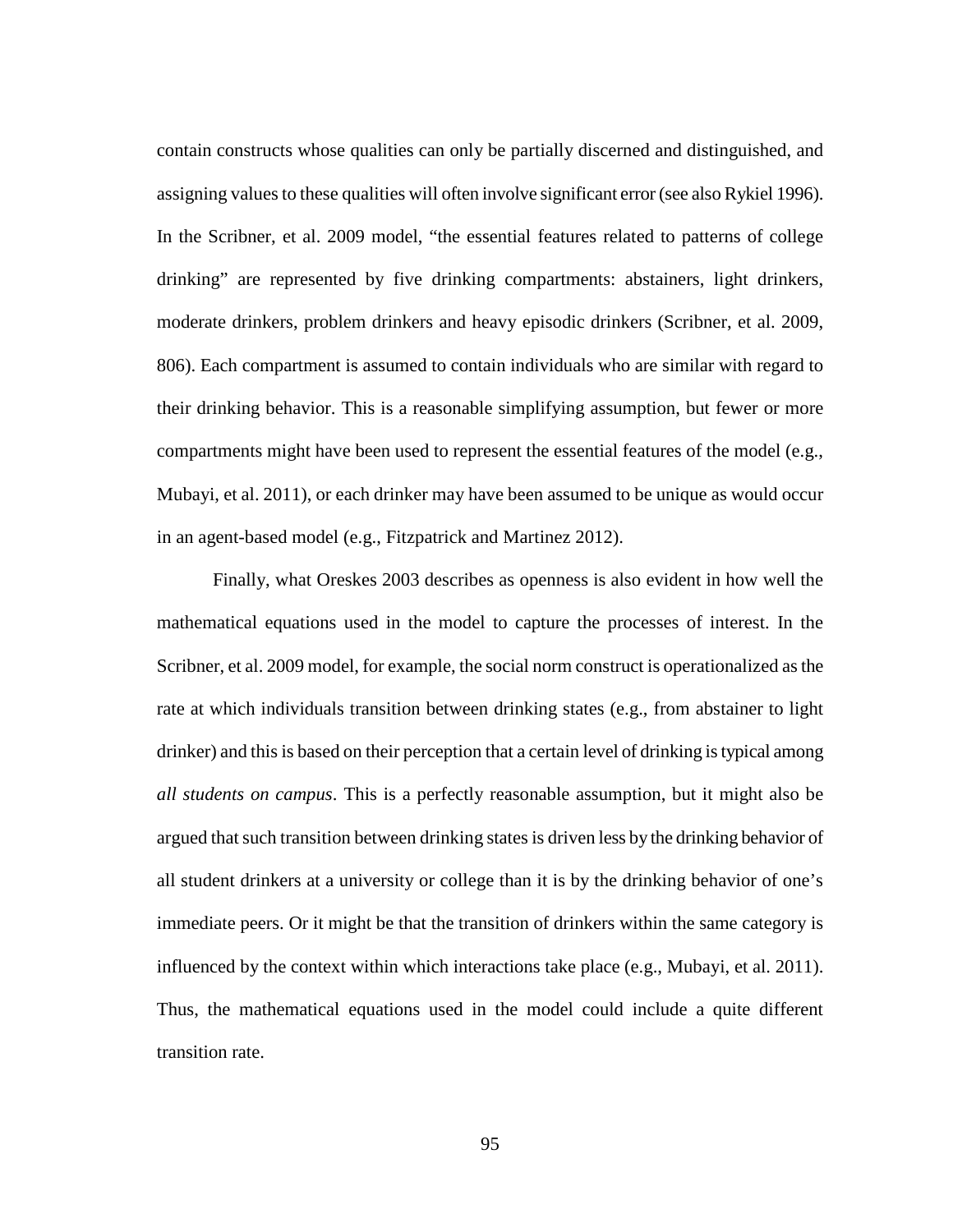It is worth noting that these three aspects of what Oreskes 2003 calls "openness" are also evident in the empirical or observational studies with which model output is compared in the validation process. Like simulations, empirical studies are almost always based on partial theories or conceptual models, and the concepts that comprise these are frequently abstract and vague in nature (e.g., social norms, peer group) (Babbie 1995, pp. 75-76). Likewise, the data collected are frequently based on inference-laden operational measures (e.g., "peers" are those with whom an individual attends school) and are often incomplete or inaccurate (e.g., due to non-response, attrition and faulty recall of subjects). Finally, the statistical analyses employed also have built in assumptions about the nature of the data and the relations between variables (e.g., that the data are normally distributed and the relationships are linear). Thus, comparing output from a simulation model of *phenomenon X* with the results of a statistical analysis of data from an empirical study of *phenomenon X* is a comparison of two partially and imperfectly captured systems of *phenomenon X*. They are, as Rykiel observes, "two moving targets that we try to overlay one upon the other" (Rykiel 1996, 235).

[Figure 2](#page-103-0) illustrates the idea that empirical data and the model output capture different aspects of the real-world system, wherein the model not matching the data might be a function of each capturing different aspects of a real-world system instead of the data being a superior representation against which the adequacy of the model output is to be judged. Accordingly, the data may not constitute the best test of the model (Rykiel 1996). One of the implications of such a view of empirical data and simulation output is that it opens the door to the possibility that the latter may actually be a better representation of the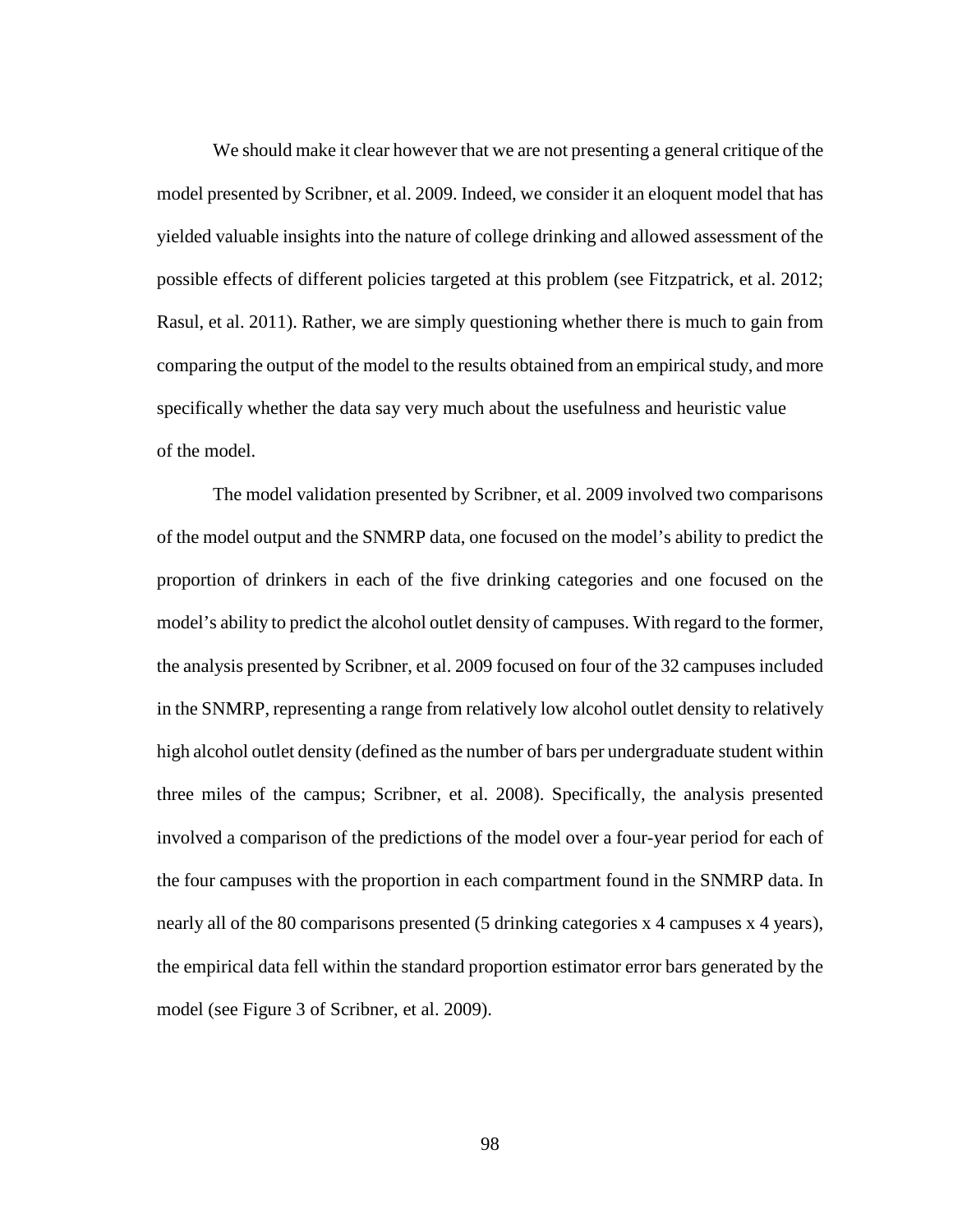With regard to the density comparison, the model is said to have done a "reasonable job" in predicting outlet density for each of the four campuses (Scribner, et al. 2009, 814), specifically, as the empirical measure of density increased (from 5.25 to 32.81), so did the index generated by the model (from .01 to .77). However, there was almost no difference between the middle two campuses on the index (.23 and .24), whereas the bar-density of the two as measured by the survey was quite different (10.75 and 16.23). Extending this analysis to the entire SNMRP sample of campuses, Ackleh and colleagues found "…that all the 32 fits were quite satisfactory, with the model output within two standard deviations of the data" (Ackleh, et al. 2009, 491). They also compared the model's alcohol density index for all 32 campuses with the empirical measure of the physical availability of alcohol and obtained an  $R^2$  of 0.2293, which increased to 0.3112 when only the 20 residential campuses were included in the analysis (Ackleh, et al. 2009).

Thus, in the case of the proportion of individuals in each drinking compartment, and to a lesser extent the bar density of the four campuses, Scribner, et al.'s 2009 system dynamics model is able to predict with some accuracy the empirical data pertaining to each campus that was collected in the SNMRP. But does this degree of correspondence validate the model? Or is the SNMRP survey simply capturing a part of the real-world college drinking system which may or may not be a good representation of this, and therefore may or may not tell one much about the value of the system dynamics model? Is it, as Oreskes 2003 would argue, an open system that cannot be used to validate the model, which is a different open system?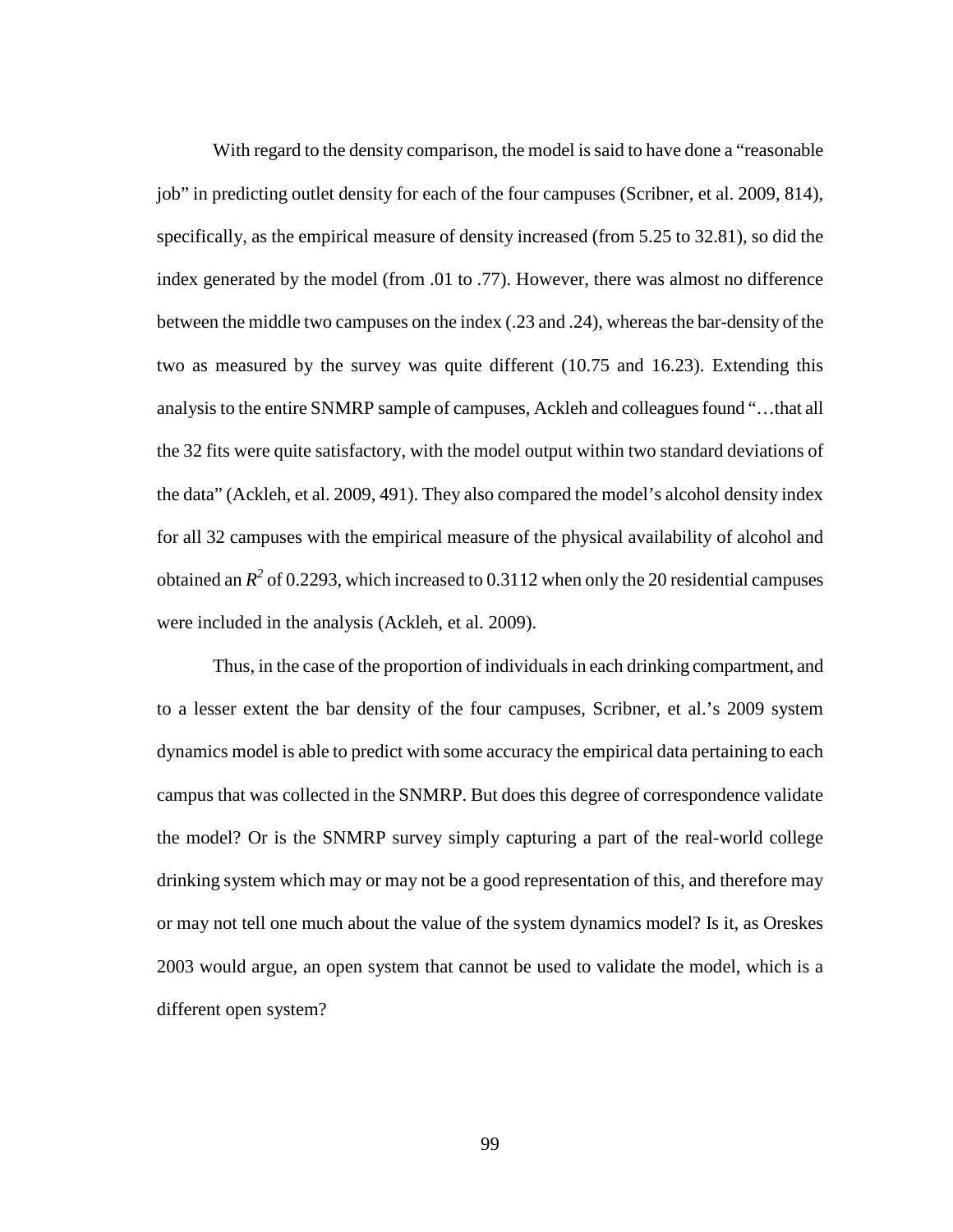Concern that the SNMRP data pertaining to drinking categories might only provide a partial view of the real-world system it is intended to capture (and hence be a very limited yardstick against which to validate the model) seems reasonable when one examines these data in a little detail. This shows the response rate across the four years of the study was just 53% (n=19,838), and that the final analysis sample was further reduced to those with available data for all variables, decreasing it from 19,838 to 17,051 students (Scribner, et al. 2008, 113). Additionally, the survey questions used are open to varying interpretation by respondents. For example, one question asked, "During the past 30 days, on how many occasions did you use alcohol (beer, wine, liquor)?" and responses choices included, "never," "1-2 times," "3-5 times," "6-9 times," "10-19 times," "20-39 times," and "40 or more times" (Scribner, et al. 2008, 114). The survey question did not provide a definition of "occasions", allowing room for varying definitions (e.g., an occasion might be a party lasting a few hours or a three-day vacation). In addition, the response categories are fairly broad: one could drink 20 times during the past 30 days or 35 times during the past 30 days, but each would receive the same score. While there is nothing wrong with this *per se*, it is likely that these issues pertaining to response rate and measurement uncertainty will produce a dataset that bears more of a resemblance to the one depicted in [Figure 2](#page-103-0) than the one depicted in [Figure 1.](#page-99-0) Thus, the extent to which these data validate the model and increase confidence in its ability to predict changes in the real-world system is questionable.

The alcohol outlet data used to validate the model are much less subject to selection and reporting bias as these were obtained from the alcohol control boards in the states in which the 32 campuses were located, and which license alcohol outlets such as bars and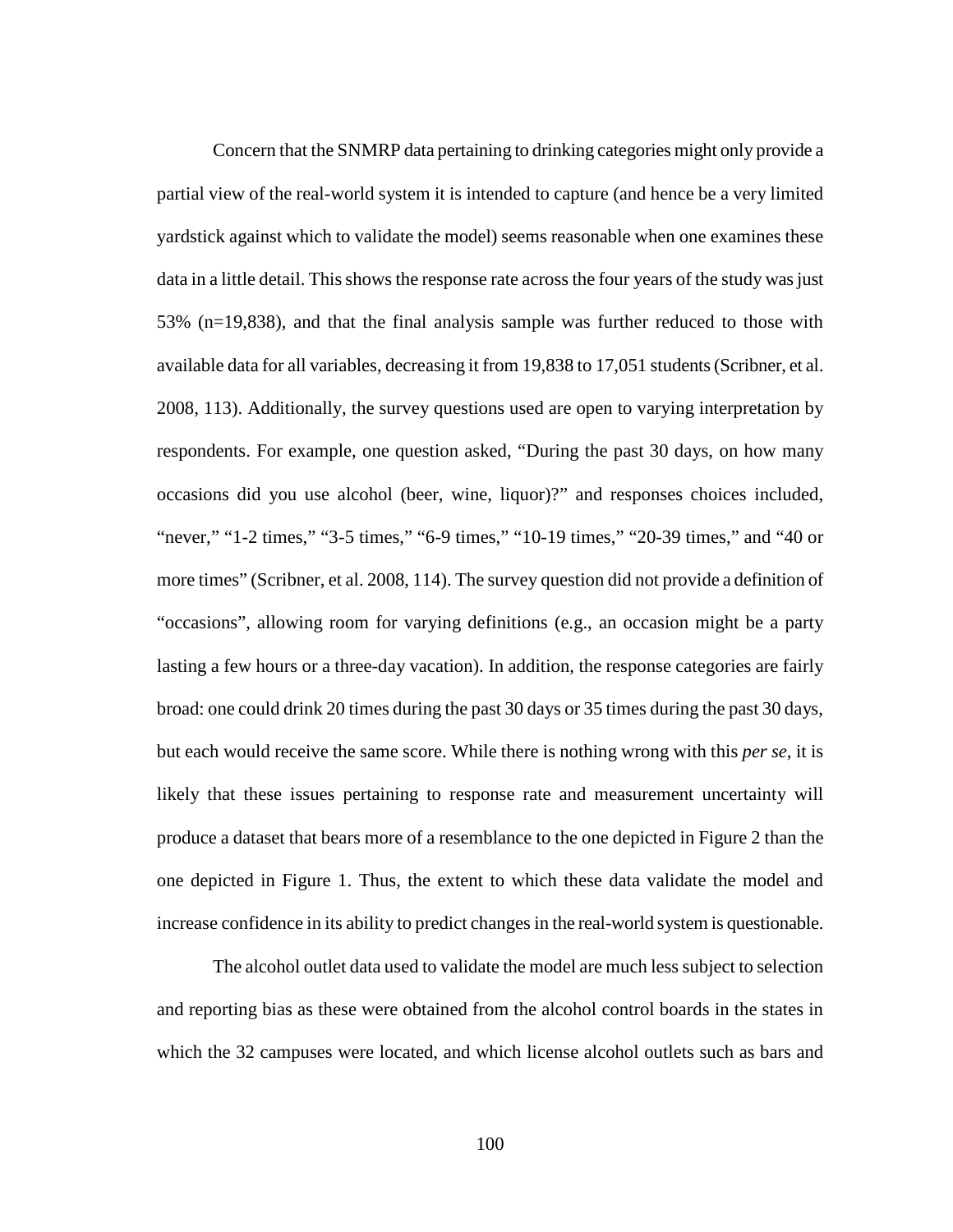package goods stores. Only one state was unable to provide such license data (and in this case, project staff visually recorded the outlets close to the campus) and 96% of the outlets were successfully geocoded to a street address. However, the type of uncertainty in how well numerical variables represent the core elements of a system that Oreskes 2003 observes makes for an open system was certainly present in turning these data into a measure of outlet density. In the validation exercise, this was operationalized in terms of the number of bars per undergraduate student within three miles of the campus (Scribner, et al. 2009, 814). Outlets other than bars might have been included. Indeed, off-sale outlets were included in the SNMRP dataset, but were found to be much less densely concentrated around campuses (see Table 1 of Scribner, et al. 2008). Alcohol outlet density could also have been calculated by outlets-per-roadway-mile, rather than per 1,000 students. Buffers other than 3-miles could have been used, as indeed they were in Scribner, et al. 2008. Again, there is nothing inherently wrong with the decisions made about how to represent alcohol outlet density in the statistical model of the data, but these decisions are likely to create a set of results that look more those in [Figure 2](#page-103-0) than those in [Figure 1.](#page-99-0)

#### **3.5 Conclusion**

The above discussion and specific example which we examined in detail suggest that approaching model validation in terms of a comparison of model output with empirical data is an exercise fraught with difficulties. The example illustrates the issues raised by Oreskes 2003 concerning the comparison of model output to empirical data as a means of validating the former and justifying its use to make predictions about the future state of the real world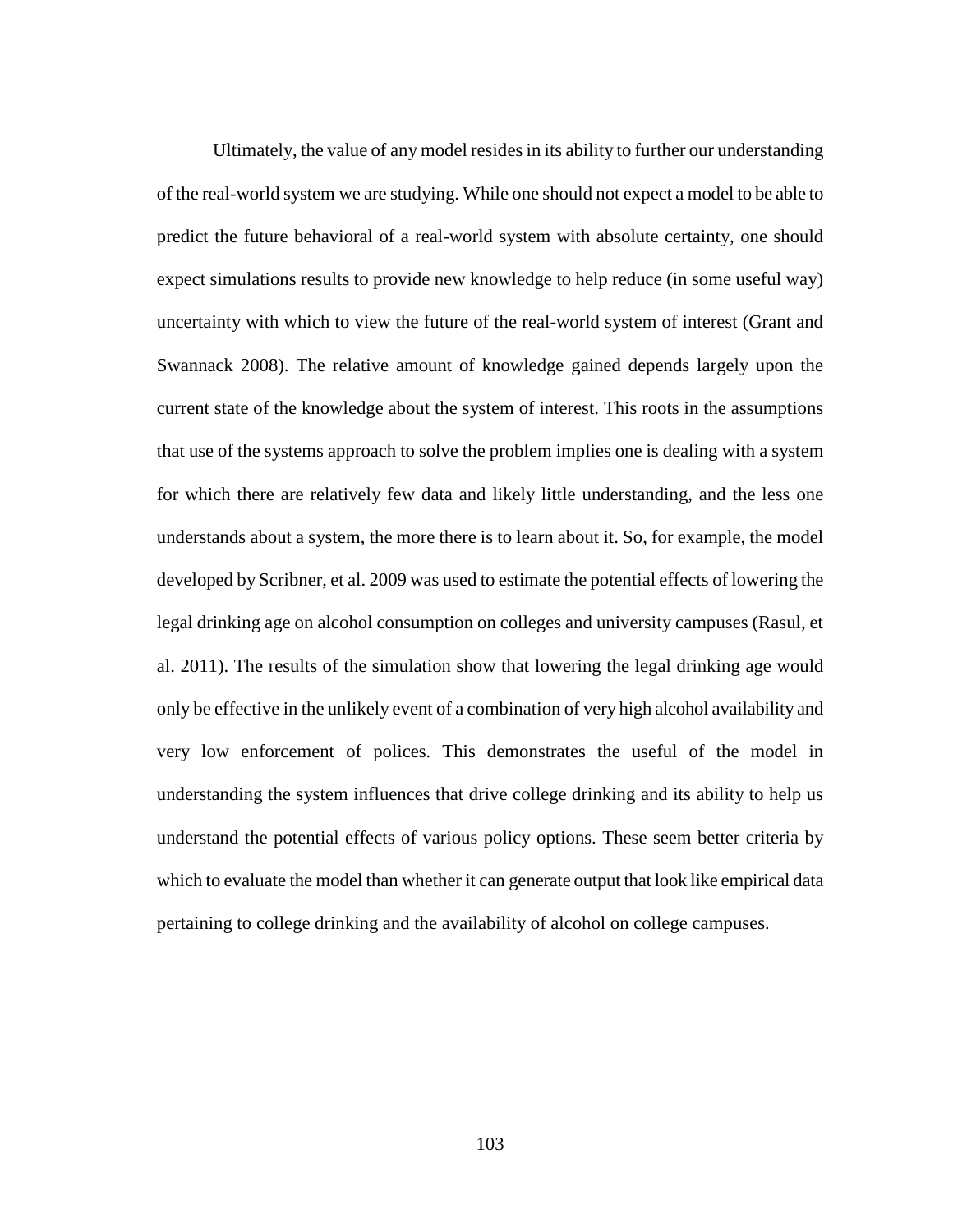# **4. THE VALUE OF THE FRAME: PAINTING COMPLEXITY USING TWO CHRONIC DISEASE MODELS**

# **4.1 Introduction**

As with all chronic diseases, it is now recognized that type 2 diabetes is a complex health issue, the etiology of which involves numerous risk factors operating at different ecological levels of analysis. However, this ecological complexity of the problem seldom manifests itself in the interventions for preventing the problem, which typically focus on changing behavior through universal health education, with the assumption of a homogeneous population. This section examines the limitations of this way of framing the problem of type 2 diabetes, particularly its failure to capture the way in which this problem emerges because of dynamic interactions between individuals and their environments and how these interactions vary in fundamental ways depending upon the context within which they occur. Specifically, the section examines how framing of type 2 diabetes in the Health Service Region 11 (HSR11) affects which systems modeling method selects to understand the problem and to help guide policy-makers to ameliorate it. HSR11 includes the following 19 counties: Aransas County, Bee, Brooks County, Cameron County, Duval County, Hidalgo County, Jim Hogg County, Jim Wells County, Kenedy County, Kleburg County, Live Oak County, McMullen County, Nueces County, Refugio County, San Patricio County, Starr County, Webb County, Willacy County, and Zapata County (DSHS: CHS 2014b).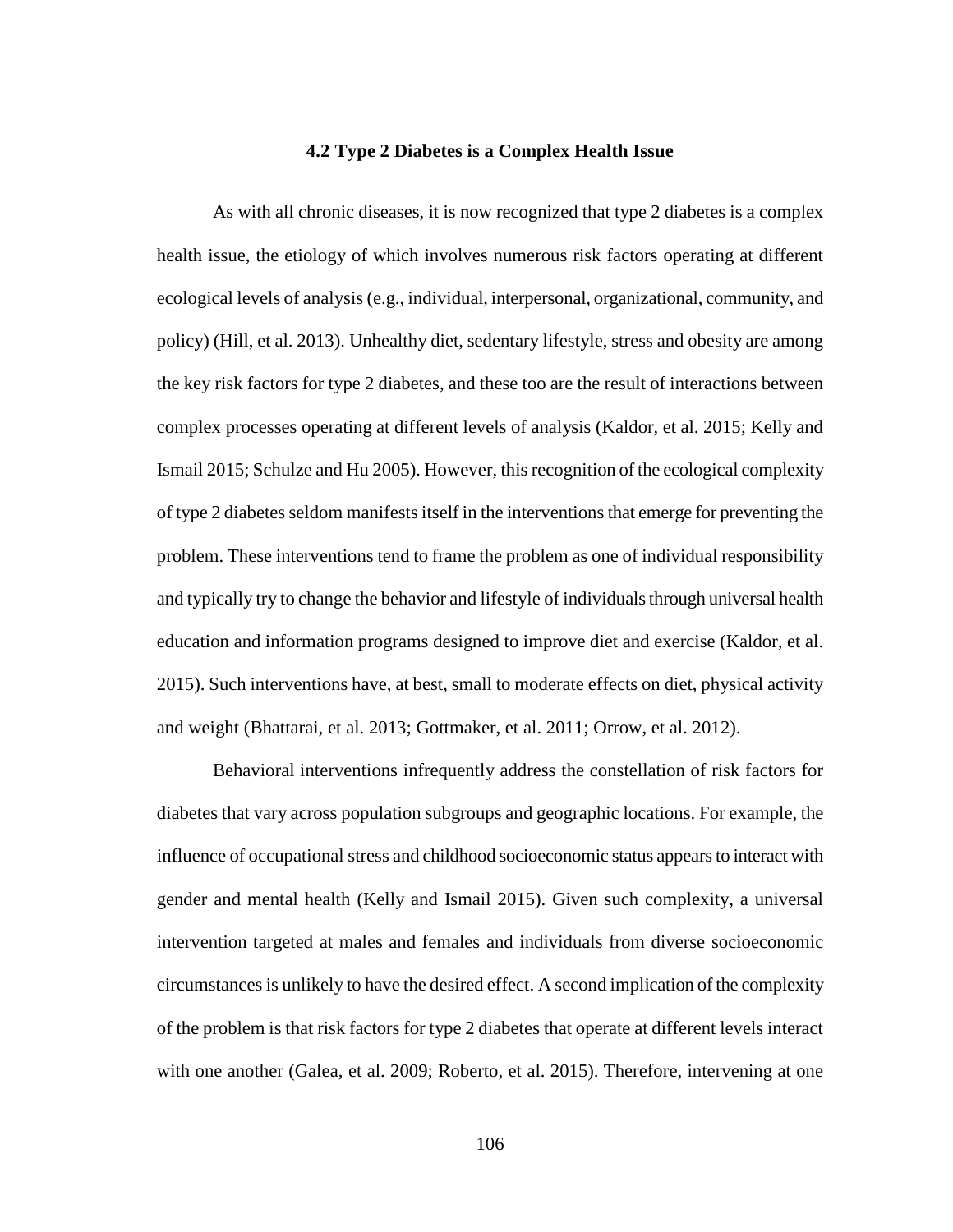level (e.g., educating people about healthy food choices) may be pointless if the food and social environments have already shaped individuals' preferences for cheap, processed, energy-dense foods and if the food environment provides few available options for an affordable healthy diet (Gortmaker, et al. 2011).

This section examines the limitations of this way of framing the problem of type 2 diabetes, particularly its failure to capture the way in which this problem emerges from dynamic interactions between individuals and their environments and how these interactions vary in fundamental ways depending upon the context within which they occur. Specifically, the section examines how framing of type 2 diabetes in the Health Service Region 11 (HSR11) affects which systems modeling method selects to understand the problem and to help guide prevention and intervention efforts to ameliorate it.

# *4.2.1 Etiology and Risk Factors*

According to the Texas Health Institute 2010, diabetes is a statewide epidemic. Diabetes was the third leading cause of death nationally, sixth leading cause of death in the State of Texas, and the third leading cause of death in some localities. Prevalence rates are especially high among those with low income, African Americans, Hispanics and those over 65 years of age (Office of Surveillance, Evaluation, and Research 2013, Figure 5). In terms of geographic location, prevalence rates are highest (between 12.5% and 15.3%) in the eastern and southern parts of the state (Office of Surveillance, Evaluation, and Research 2013, Figure 4). These data are even more troubling when considering that experts believe there exists considerable underreporting of the disease as a cause of death due to inconsistencies in reporting on death certificates. Estimates by the Texas Diabetes Council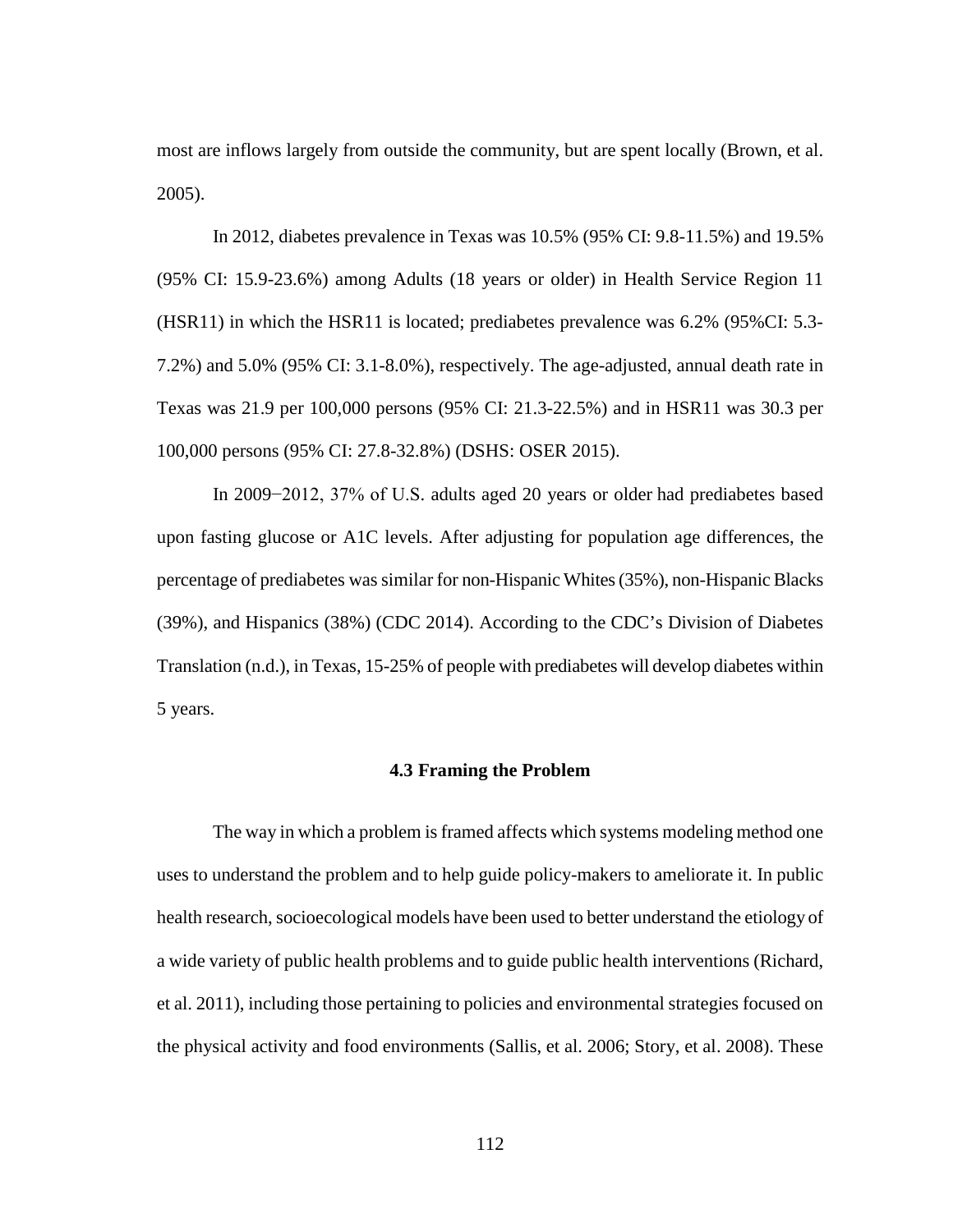models move away from the traditional understanding of health behavior in terms of individual knowledge, attitudes and behavior to an emphasis on the social, economic, normative, and environmental factors that shape and maintain unhealthy behaviors (Hill, et al. 2013).

In traditional prevention models, health problems typically are framed in terms of individual lifestyle, choice, and personal responsibility. The socioecological approach makes it clear that lifestyle and personal responsibility develop within different environmental contexts, and that some of these are more conducive to a healthy lifestyle and eating responsibly than others. It also makes it clear that one's choice as to what to eat and whether to exercise is determined largely by what is available in one's immediate environment and one's socioeconomic position. In short, individuals are born into and develop within food and activity environments that are shaped by the private sector, public policy and local, national and international economic forces (e.g., temporal changes in the sugar and fat content of the US food supply, food and beverage marketing, urbanization, changes in community transportation infrastructure, and developments in communication such as cell phones and the Internet). These are factors beyond the control of individuals, but factors fundamentally affecting individual norms, preferences, desires, habits and perceptions (Gortmaker, et al. 2011; Hill, et al. 2013). This is a fundamentally different way to frame the problem than the dominant approach that sees type 2 diabetes as mainly a problem that can be rectified by changing individuals through educational initiatives.

Given the intractability of diabetes to individual-level behavioral modification interventions, interest in the use of socioecological models has grown in type 2 diabetes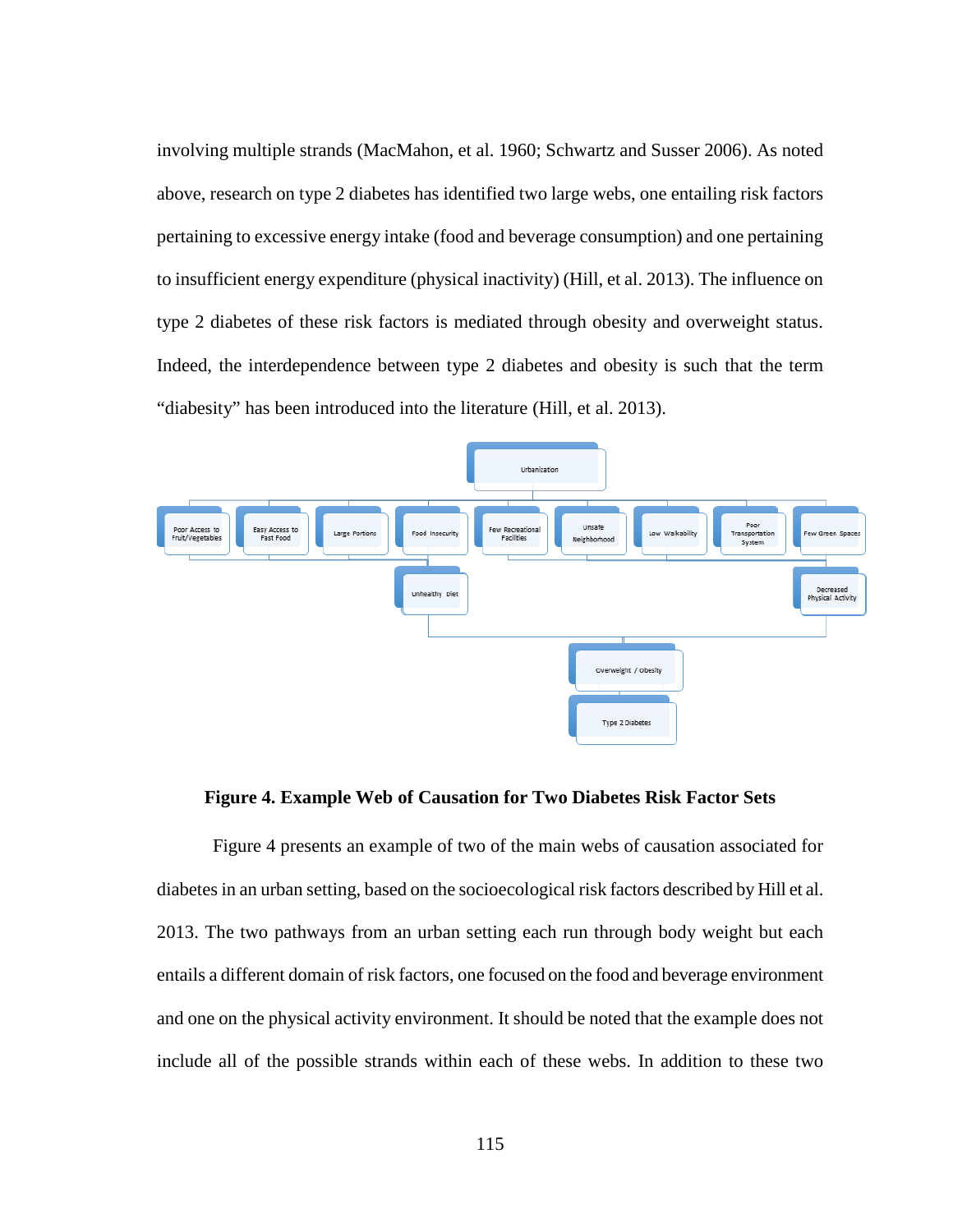relatively well-established webs pertaining to type 2 diabetes, there are likely others, such as the recent stress models described by Kelly and Ismail 2015. The strands within these will likely look different to those shown in Figure 4. The primary function of the figure is to offer a heuristic device that helps one understand the multiple causal pathways associated with a chronic disease such as type 2 diabetes. However, such a device can also be used to help guide the construction of systems models and to identify possible leverage points for interventions.

### **4.4 Overview of Chronic Disease Systems Models**

There is growing recognition that relationships between risk factors at multiple levels influencing health and disease often involve dynamic feedback and changes over time. Such nonlinear mechanisms challenge traditional statistical approaches to identifying causality (Galea, et al. 2009). In contrast, system science approaches offer holistic understanding of dynamically complex problems and provide tools for addressing such problems through use of various modelling methods, such as system dynamics models and agent-based models (Forrester 1971; Mahamoud, et al. 2013; Meadows 2008; Sterman 2006). These computational systems models take into account the causal influence at multiple levels and the interrelations among causal covariates that strain most widely used analytic methods (Elkins and Gorman 2014; Galea, et al. 2009; Luke and Stamatakis 2012).

System dynamics models (SDMs) and agent-based models (ABMs) have been used to study the effects of different social policies on chronic disease problems, as these models provide a means to test theories about reality where complex relations exist between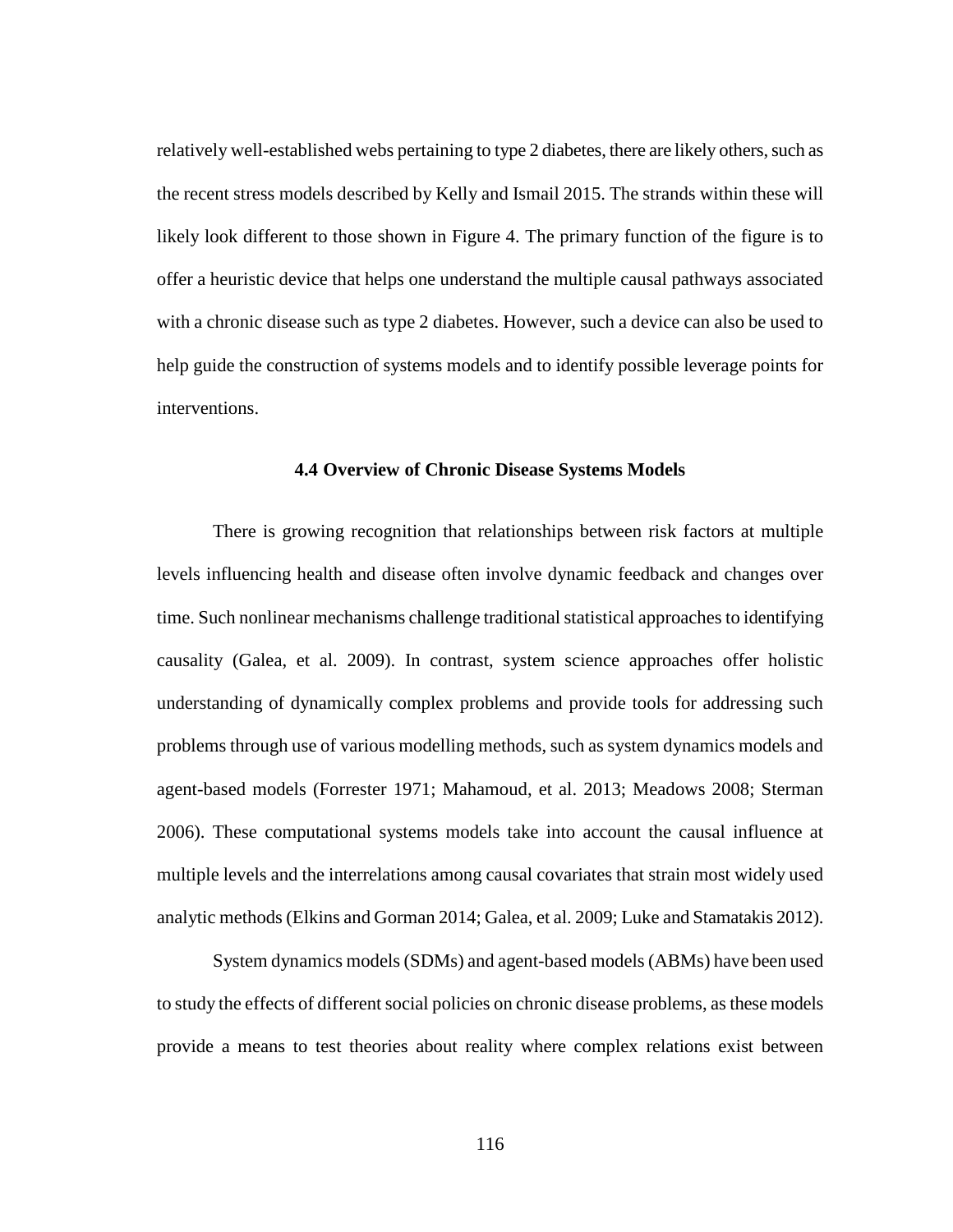multiple variables, feedbacks, and dependence between individuals, as well as inputs at varying levels of organization and across time. Such a method applied to chronic disease allows for the prediction of etiologic agents and effects of interventions, defining characteristics of at-risk individuals, and identifying key data missing from understanding of health and disease (Ness, et al. 2007). Each approach has strengths and weaknesses and therefore their application to understanding chronic disease, and diabetes in particular, have varied.

# *4.4.1 Agent-based Models of Type 2 Diabetes*

Agent-based modeling provides a potentially powerful tool for understanding and constructing the mechanisms that generate macro-level social forms (Cedermann 2005; Epstein 1999; Gilbert 2008). It involves "growing" social systems and structures in a computer from the interactions of individual entities (or "agents") that use local and simple behavioral rules to move about their simulated environment and to interact with one another (Epstein and Axtell 1996). As Epstein 1999 observes, ABMs provide a computational test as to whether a specific set of local interactions (that is, a specific micro-specification) is sufficient to generate or "grow" the macrostructure of interest.

With regard to type 2 diabetes, ABMs have used to examine a number of the risk factors associated with the disease – notably diet, exercise, and weight. Of most interest to the current attempt to model the effects of prevention efforts focused on type 2 diabetes in south Texas, are those simulation projects that have built agent-based models using data pertaining to specific geographic locations (e.g., Widener, et al. 2013; Yang, et al. 2011). Orr et al. 2014, for example, developed a simulation model that represented the economic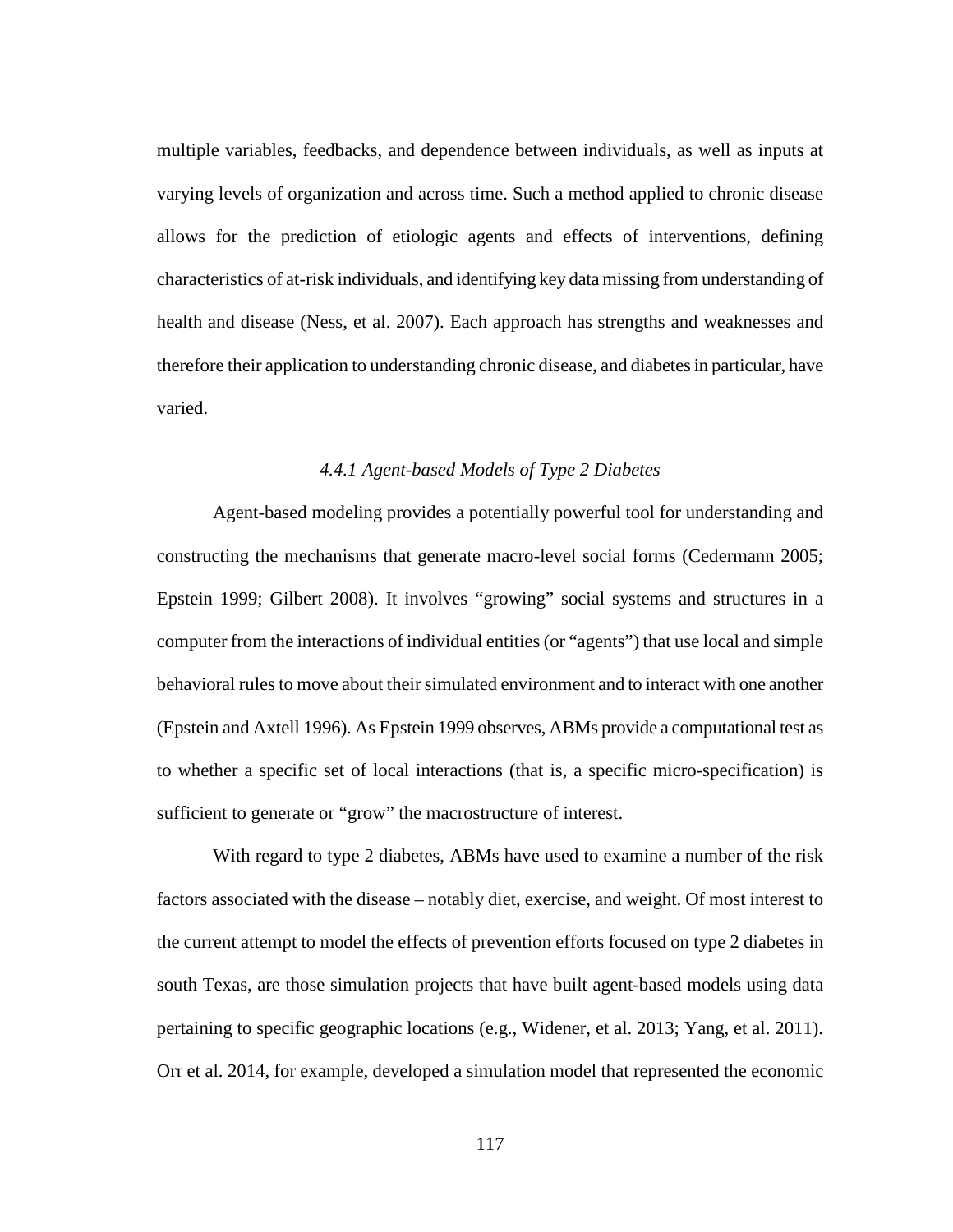and racial distribution (black and non-Hispanic whites only) of the 100 largest metropolitan statistical areas in the USA. They used the model to examine the effects on healthy diet of improving school quality by lowering the student-to-teacher ratio in neighborhoods in which this was high. They were especially interested in the policy's impact on black-white disparity in healthy eating. The effects of the policy were examined under different levels of social norms concerning a desirable level of healthy diet and in the presence and absence of social network influences on this social norm. The simulations showed that the policy had a positive effect on the population-level racial disparity in diet, but it did not entirely eliminate it. The effect of the policy also varied under different social norm and social network conditions (e.g., the reduction in disparity was smallest when the norm was healthy).

# *4.4.2 System Dynamics Models of Diabetes*

Unlike ABMs that emphasize the heterogeneity of actors and the importance of their interactions, the basic building blocks of system dynamics models are stocks that are accumulations of things within the system (e.g., diabetic patients) and flows that are the rates at which things transition between stocks (e.g., the rate at which prediabetics transition to diabetics). Using such models, the researcher can observe the consequences of manipulating the variables that influence flows (e.g., how does the prevalence of obesity in a population affect the prevalence of diabetes). The researcher can also manipulate these variables using data from the scientific literature pertaining to specific types of interventions (e.g., how much of a reduction in the prevalence of obesity can we anticipate from primary prevention programs and how this affects the prevalence of diabetes). This is the basis of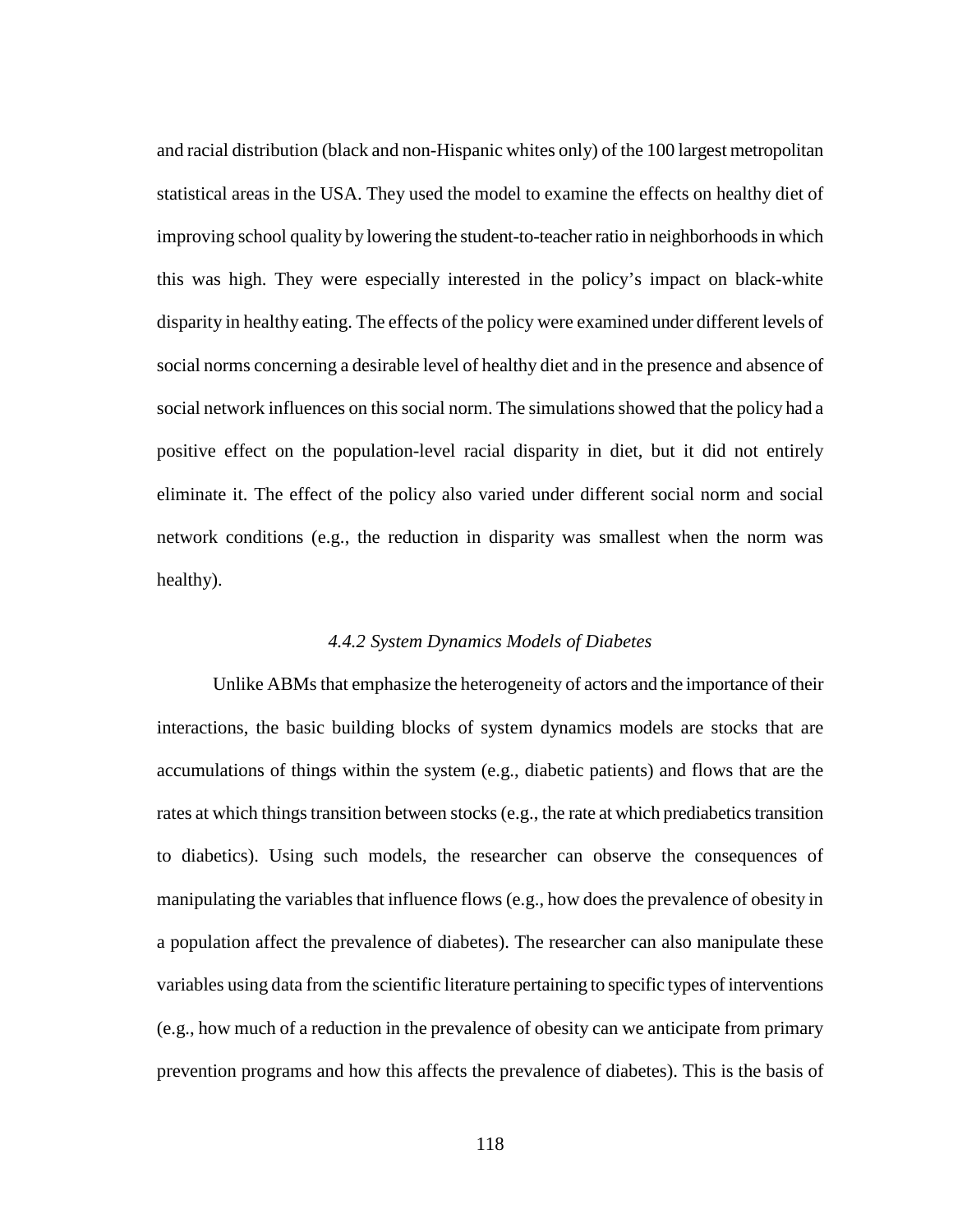using systems dynamic models to conduct virtual experiments. And such models have been employed by public health researchers to study a variety of chronic diseases (notably cardiovascular disease), especially the effects of population dynamics, social determinants, treatment modalities, and upstream and downstream interventions on incidence, prevalence and mortality (e.g., Hirsch, et al. 2010; Homer, et al. 2007; Homer, et al. 2010; Mahamoud, et al. 2012).

With regard to diabetes, Jones et al. 2006 developed a SDM to examine the growth of diabetes since 1980 and the future of diabetes morbidity, mortality, and costs to 2050. The model was calibrated using US Census data, health data pertaining to the US adult population and evidence from the scientific literature. The prevalence and morbidity output of three models, each employing a different policy intervention (enhancing clinical management of diabetes, increasing management of prediabetes, and reducing obesity prevalence), was compared to a baseline model that included no intervention. The analyses showed the importance of obesity in driving diabetes prevalence, the inability of management and control measures alone to control prevalence, and significant delays between primary prevention measures and improvements. Milstein et al. 2007 used the model developed by Jones et al. 2006 to examine the feasibility of the Healthy People 2010 diabetes prevalence objective, which sought a reduction from 39% in 1997 to 25% in 2010. The simulation output demonstrated that this objective was implausible and, hence, unattainable. It also showed that the achievement of other Healthy People 2010 diabetes objectives, such as increasing diagnosis and decreasing mortality, would serve to increase prevalence.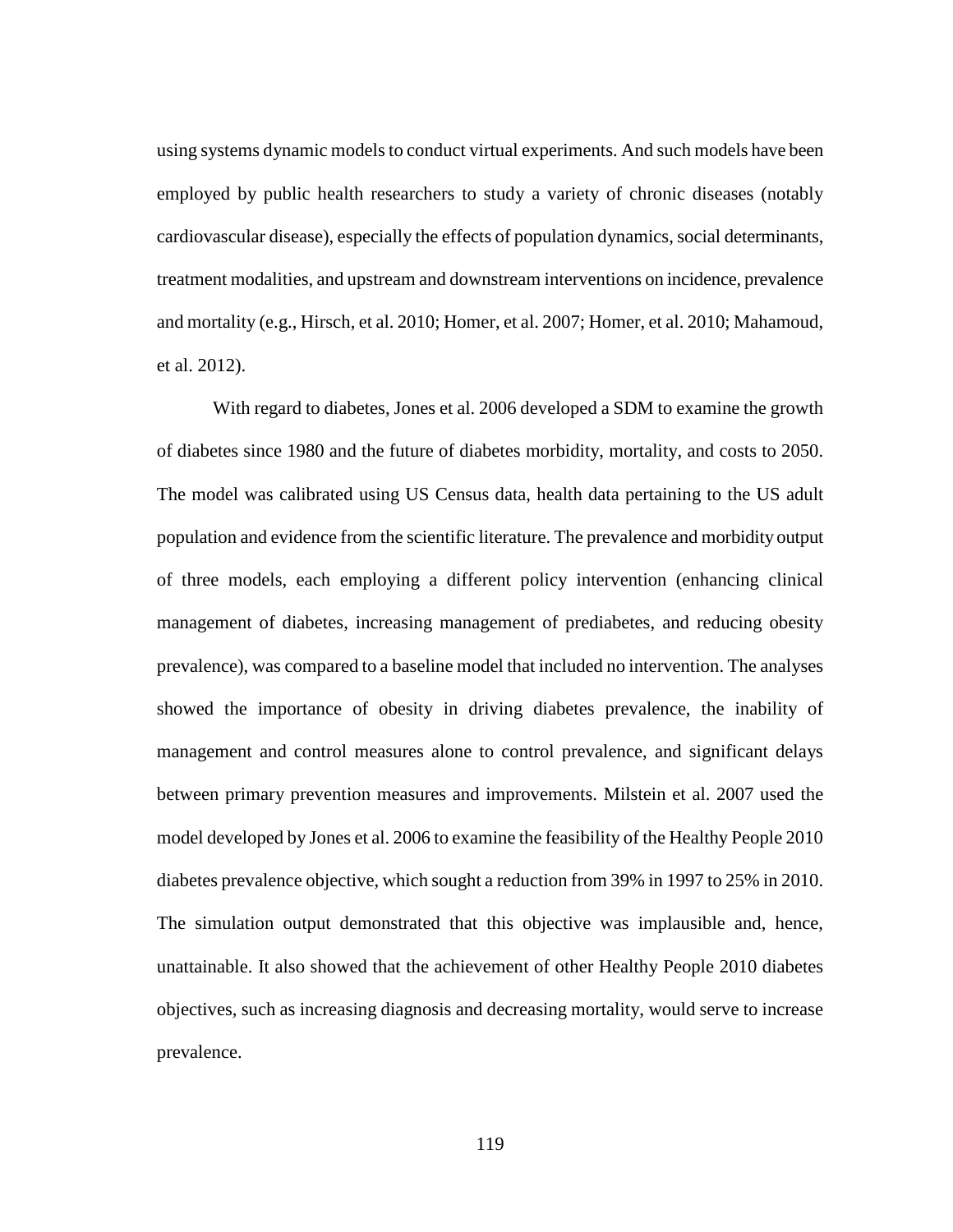#### **4.5 Selecting a Modeling Approach**

A model, whether mental or mathematical, empirical or systems, is only as good as the assumptions upon which it is based, the formulae producing it, and how effectively it captures the real system-of-interest. Within social system modeling, recognition is increasing for the need for systems methods that capture social complexity and dynamics in order to produce effective change for deficiencies, but there has been little attention given to theoretical assumptions regarding complexity and the purpose of the system. This is particularly true in systems modeling of health problems and potential interventions, where such assumptions influence model development and interpretation (Sterman 2006).

In developing public health interventions, program developers and policy analysts frequently rely on simple unidirectional models of cause-and-effect that ignore and disregard the complexity of the phenomenon they hope to change (Hirsch, et al. 2007). Interventions built upon such models are frequently ineffective (and at times iatrogenic), but results that are unrelated to or at odds with those expected are ignored, explained away, or put down to poor model fit (Hirsch, et al. 2007). Yet programs built upon such principles are in continued use as the mental models that inform these are rarely subjected to critical tests. There are fundamental reasons why people misjudge the behavior of systems, as there are orderly processes working in creating human judgment and intuition that often lead to wrong decisions when faced with complex and highly interacting systems. Interventions that are more effective are only likely to occur through a better understanding of the social system-of-interest that the program seeks to correct (Forrester 1971).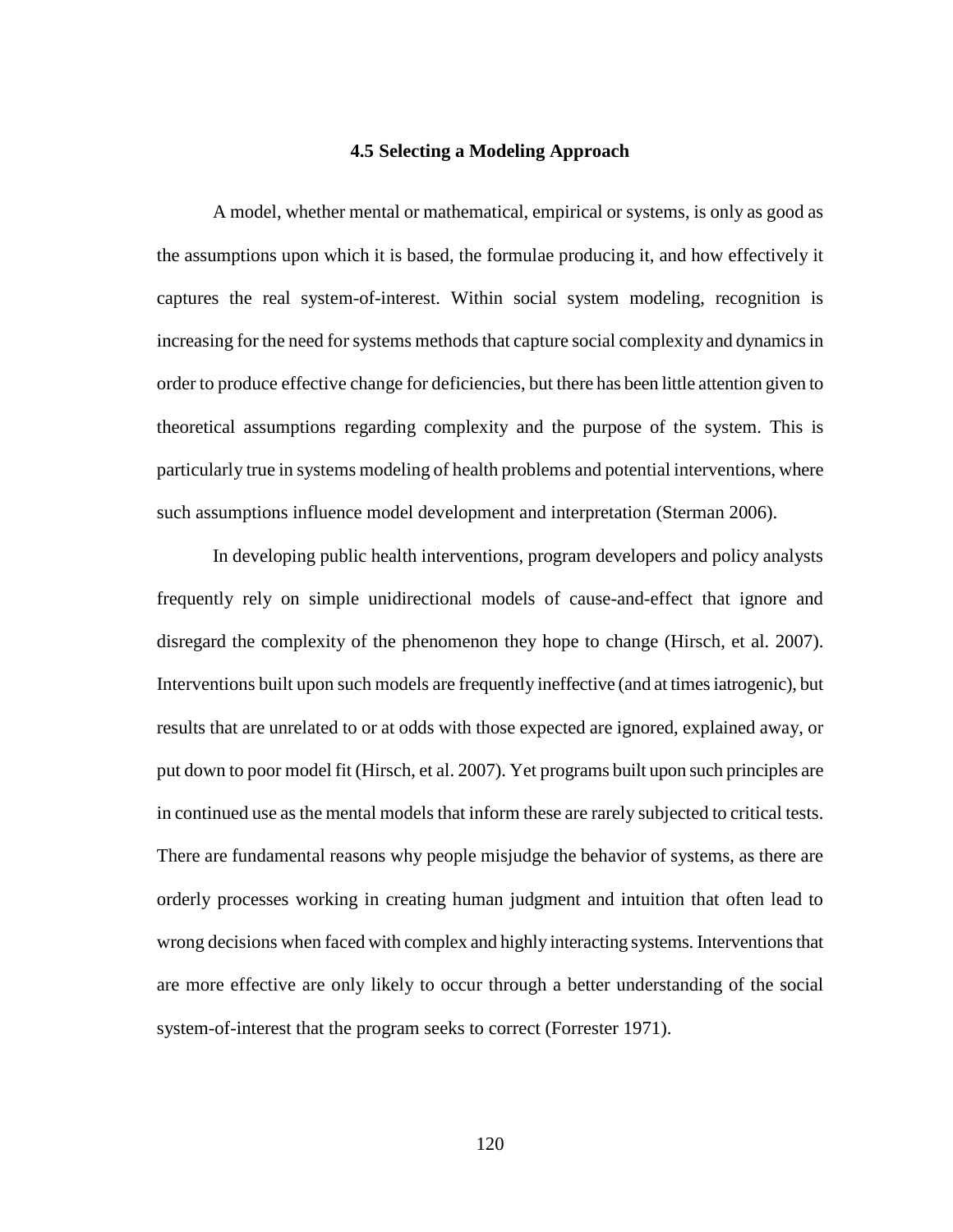Social and public health systems are complex and hard to understand and to change, but new laws and government programs rarely use formal simulation models to estimate the effects of these before implementation (Sterman 2006). It is possible to construct computer models of social systems that, while simplifying "real world" processes, are far more comprehensive and formal than the mental models otherwise used as the basis for governmental and programmatic action. Such computer models are used frequently in testing technology or equipment to identify weaknesses that can be corrected before they are fully implemented. However, such models and tests are used rarely in guiding programs or legislation to prevent failures in social and public health systems. While these models and tests do not guarantee against failure, but they do allow for identifying potential problems and intervention points in ways that the typical processes guiding interventions within these systems do not (Forrester 1971).

There is nothing novel about using models to represent social systems; they are used inherently in decision-making as people rely on mental images to understand the world around them where concepts and relationships might be of use in representing the real system. A mental image is a model that acts as a basis for decision-making whether by individuals or institutions. However, a mental model is fuzzy, incomplete, and dynamic as it changes with time and context of a situation; its underlying assumptions are typically not clear, and its goals may vary over time. A computer model that explicitly articulates the underlying assumptions and mechanisms of the system allows for more complexity, and avoids internal contradiction and faulty assumptions that frequently appear in mental models. Computer models are stated explicitly, wherein mathematical notation is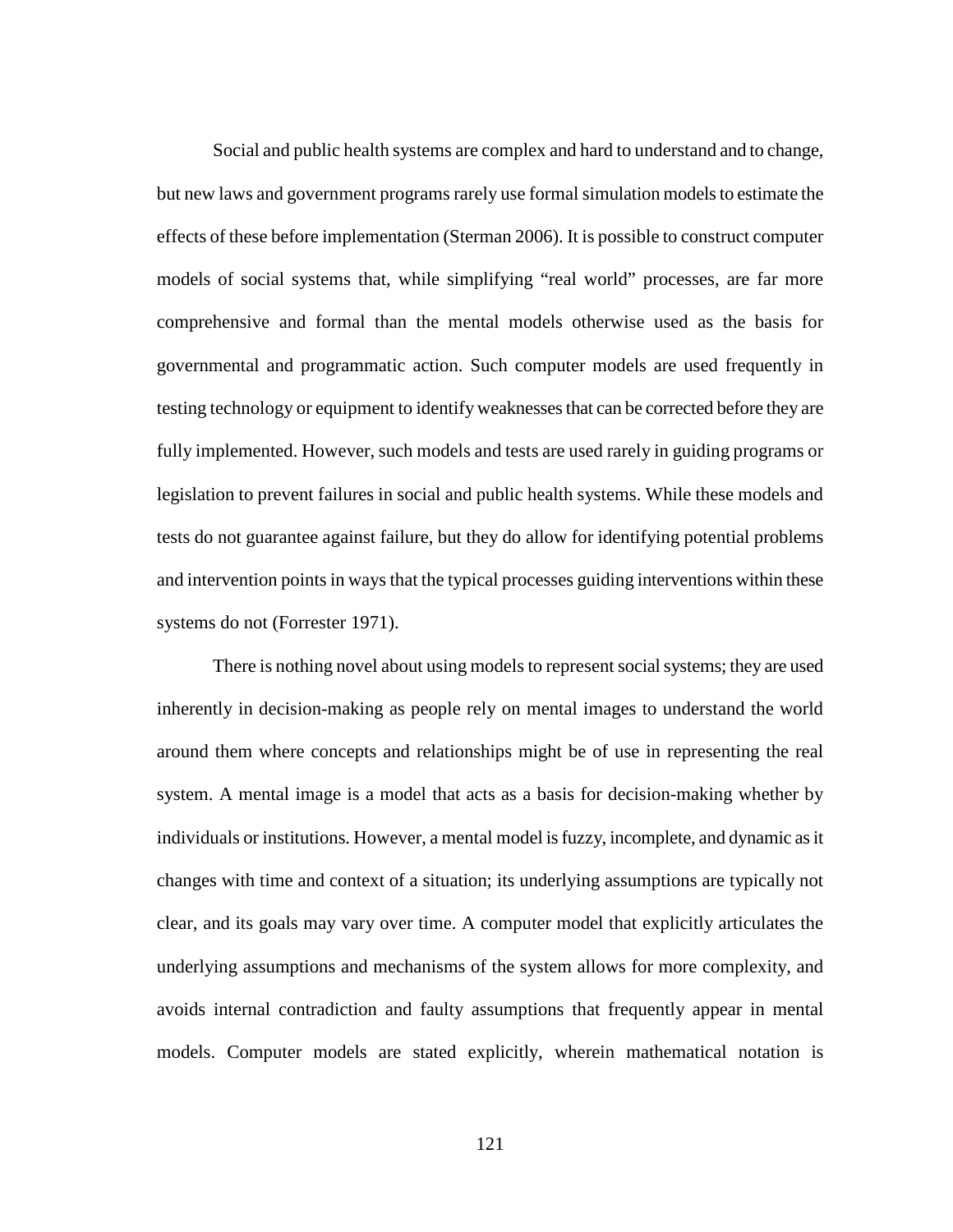unambiguous, language is clear, simple and precise, and concepts and relationships are clearly stated; mental models tend not to have these features (Forrester 1971).

However, it is important to recognize that a computer model is only as good as the expertise behind its formulation and how that captures the essence of the social system it presumes to represent. Building mathematical models on formulated techniques and/or according to a conceptual structure that does not capture the multiple-feedback-loops and nonlinear nature of real systems limits any model. Such models explain why there are so many failed efforts to improve social systems. As computer models can be constructed that are superior to mental models, such models should be used as the basis for social and public health programs. This would move us beyond the use of ineffective interventions based on ill-conceived mental models of social problems and facilitate the development of effective interventions and changes in system deficiencies (Forrester 1971; Sterman 2006).

In addition, simulation models provide researchers and policymakers with "low cost laboratories for learning" (Sterman 2006). One can manipulate features of these worlds in a manner that is not feasible or ethical in the real world. One can also accelerate the effects of changes in these features and observe how they affect the behavior of other parts of the system. In the real world, the effects of such changes may take years to unfold, and the mechanisms through which they affect behavior may be unobservable (Sterman 2006).

# *4.5.1 Choosing Between Models*

When attempting to use models to intervene within social systems and health, it is important to understand what the assumptions are and the value of the method chosen for modeling that system. It is important to use systems models appropriate to the system-of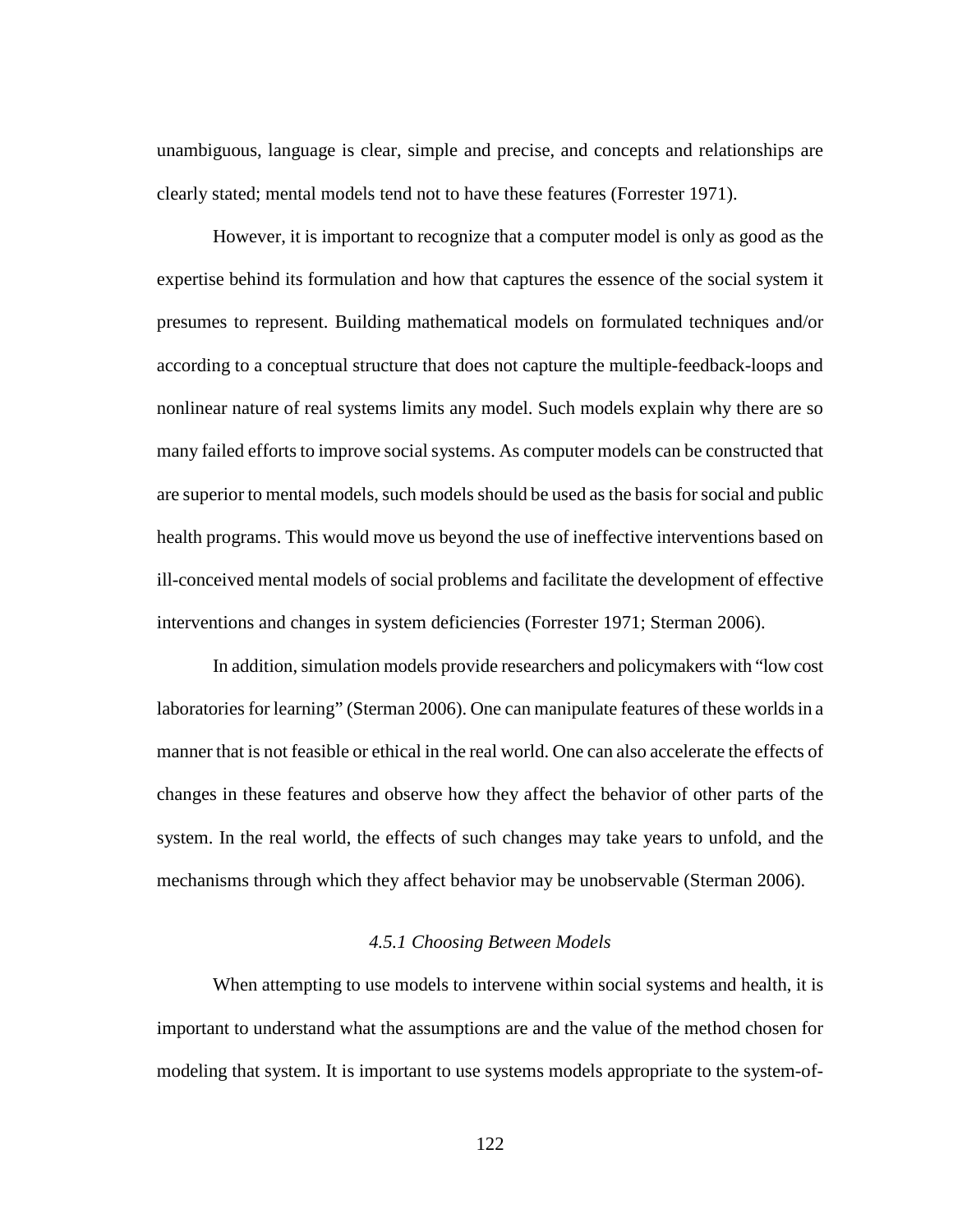interest that consider not only the contextual factors related to individuals, the environment, and their interactions, but also to consider how the value of the model sought for producing change in such a system is influenced by the method and its assumptions that allow for interpretation of social system behavior. Not only must the model formulation capture the essence of the real-world system, the modeling technique must use a conceptual structure appropriate to understanding and changing that system in order to be useful.

Each systems model has a paradigm characterizing it by a set of fundamental assumptions and underlying concepts wherein each method is itself based on a model of how the model should be done. By assuming the model should be done a certain way, the modeler (whether explicitly or implicitly) makes assumptions about the world (Lorenz and Jost 2006; Meadows and Robinson 1985). For example, when a modeler selects a system dynamics model, he/she selects a paradigm that asserts that the system-of-interest is comprised of stocks, rates, levels and feedback loops (Meadows 1989; Sterman 2006). In contrast, in selecting an agent-based model, the modeler is assuming that there is some emergent quality to the phenomenon-of-interest and that the underlying mechanisms explaining this are due to the micro-interactions between autonomous agents over time and between agents (that have the capacity to learn and adapt) and their environments (Cederman 2005; Macy and Willer 2002). Thus, questions about policy decisions and resources can be seen as most amenable to understanding through SDMs (e.g., Jones, et al. 2006; Homer, et al. 2010), whereas questions about the effects of social interactions and the built environment might require the micro-detail of agent-based models (e.g., Auchincloss and Diez Roux 2008; Orr, et al. 2014). However, it should be noted that some systems can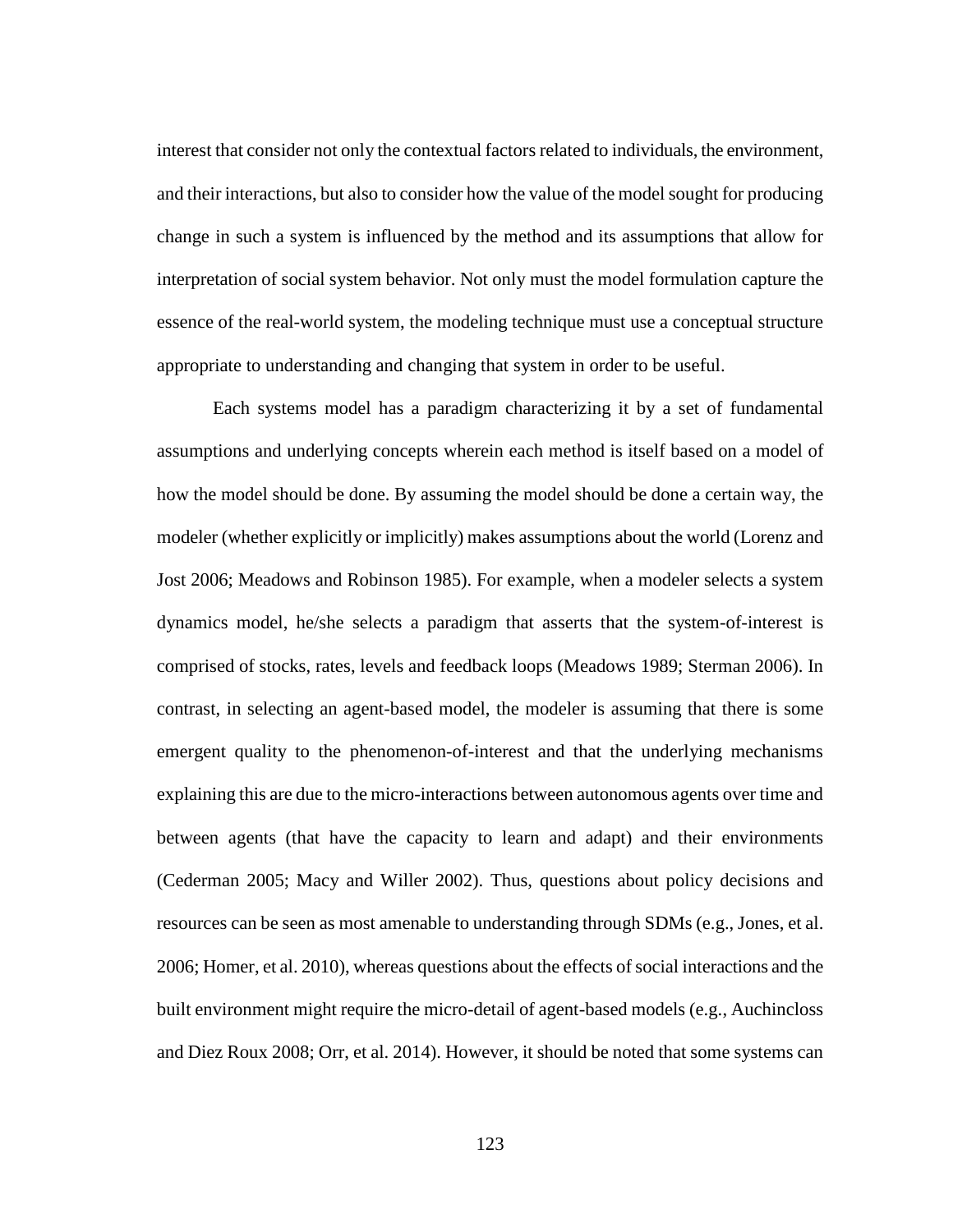be modeled using either approach and that hybrid simulations involving both approaches have also been developed in some areas of public health research, notably infectious disease epidemiology (Borshchev, et al. 2007; Macal 2010; Rahmandad and Sterman 2008).

# *4.5.2 Framing and Modeling Type 2 Diabetes*

Brown, et al. 2005 assert that, in communities with high diabetes-related unemployment, income reductions related to diabetes translate into decreased local spending, increased layoffs, and increased medical. Since these high-risk communities have a particularly high prevalence and incidence of the disease, a model capturing the extent of the health problem and the economic burden it imposes, while at the same time analyzing an array of possible intervention effects, could be crucial to reducing type 2 diabetes and informing policy decisions. Such issues might be best addressed through a system dynamics model.



**Figure 5. Conceptual SDM of Intervention Effectiveness on Diabetes Progression**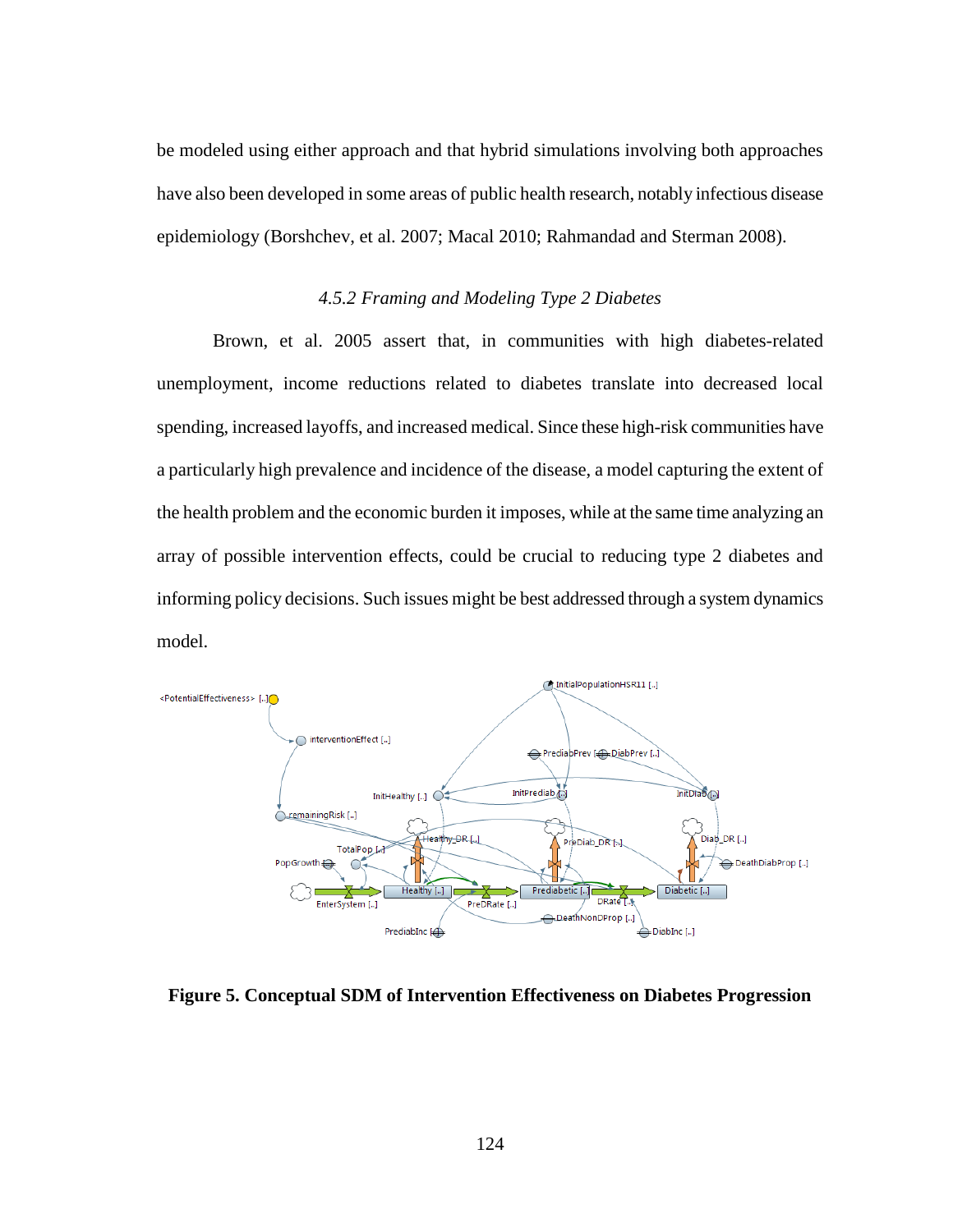As noted above, by framing type 2 diabetes as a population-level problem and selecting a system dynamics model, the modeler assumes the system-of-interest and problem within such is comprised of stocks, rates, levels, and feedback. Thus, modeling type 2 diabetes prevalence in HSR11 could assume the population is comprised of stocks of people within different vulnerability states that enter, leave, or progress through the system via mechanisms pertaining to disease progression, and death rates in the event. For example, if the purpose of the model is to test interventions on decreasing incidence to reduce overall prevalence related to prevention and treatment of type 2 diabetes both at a population level and among aggregate vulnerable subgroups (e.g., Figure 3) based on their effectiveness, then one could use a system dynamics model (e.g., Figure 5). Thus, a modeler seeking to find the most effective intervention to reduce type 2 diabetes within HSR11 could find value in a model that could test the effectiveness of different interventions to allocate resourcesto the intervention reflecting the most effective and appropriate to the timeframe of interest. Exploration of such a model is included later in the analysis.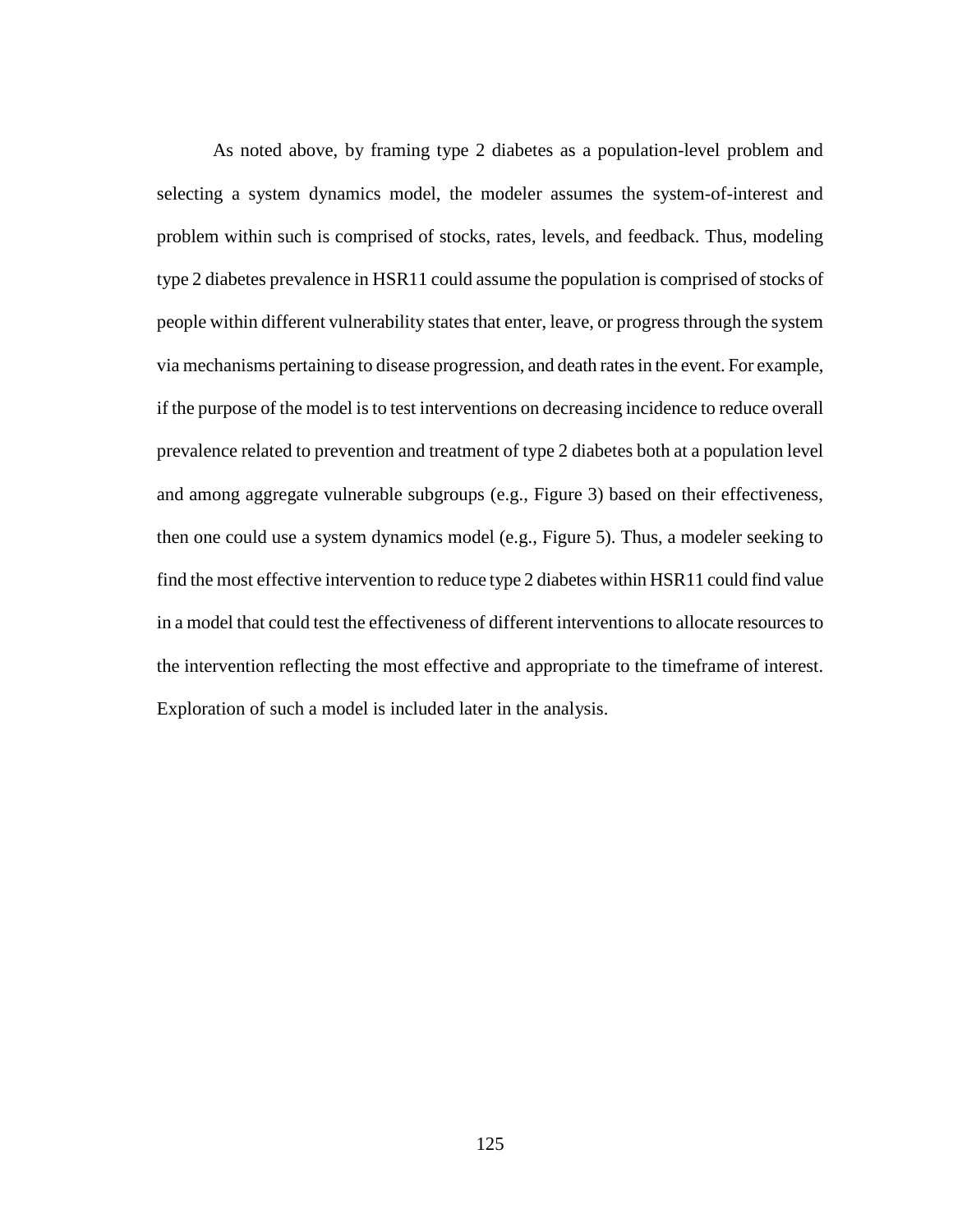

## **Figure 6. Conceptual ABM of Restaurant Proximity on Diabetes in the LRGV**

In contrast, by selecting an agent-based model, the modeler assumes type 2 diabetes is an emergent quality produced by interactions between autonomous agents as they interact with one another and with their environment. Prior modeling efforts have shown that the main risk factors for type 2 diabetes (obesity, diet, and lack of exercise) are influenced by social interactions within networks and by the built environment (e.g., Orr, et al. 2014; Yang, et al. 2011). These are the domains of risk factors shown in Figure 4. The value of such a modeling exercise lies in its ability to guide community-based interventions pertaining to issues such as the number of fast food restaurants, the safety of public places, and the availability of green spaces (Sallis and Glanz 2009). Figure 6 presents a preliminary ABM of access to restaurants in the Lower Rio Grande Valley of Texas.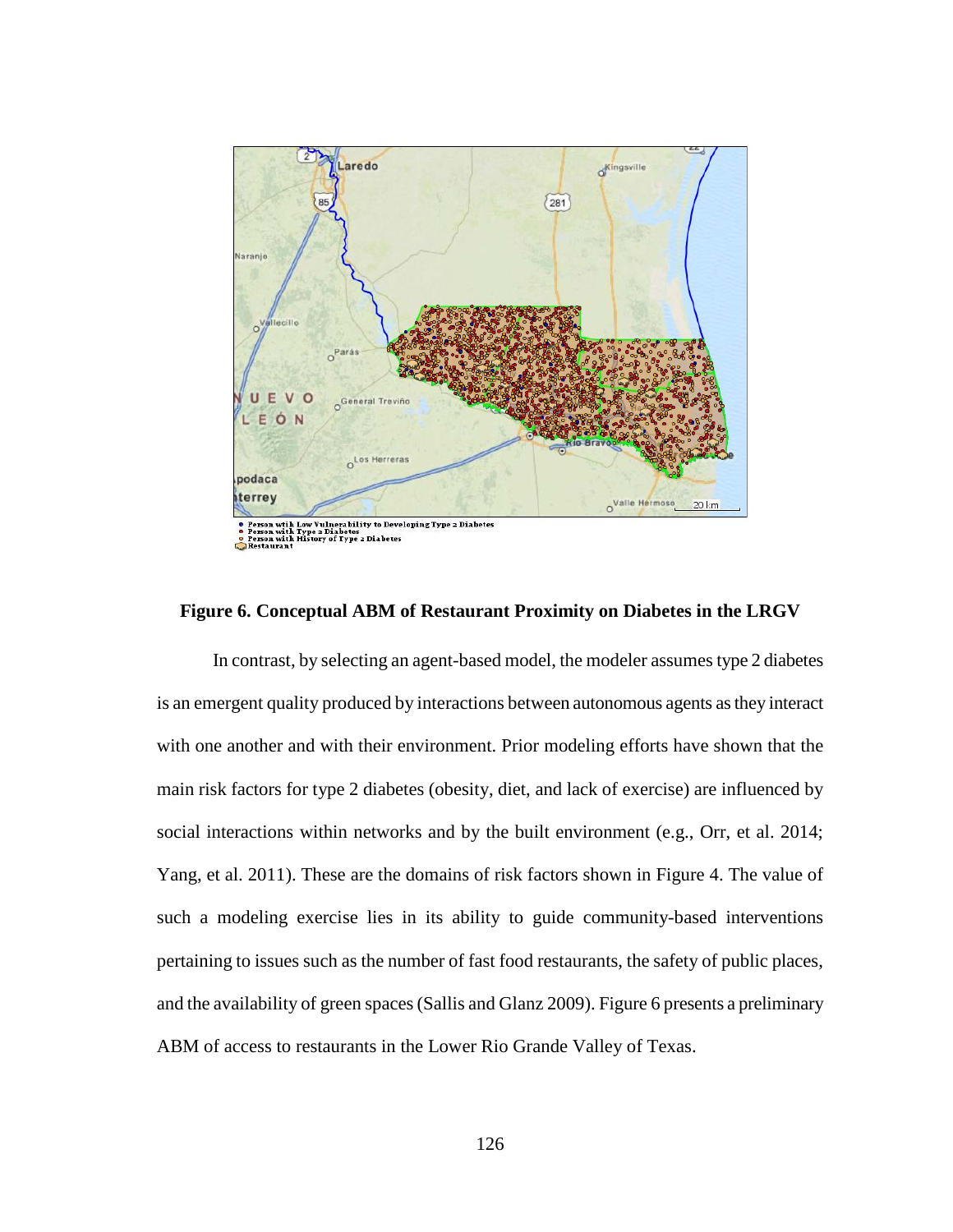# **5. A SYSTEM DYNAMICS MODEL EVALUATING INTERVENTION EFFECTIVENESS ON TYPE 2 DIABETES IN SOUTH TEXAS**

Diabetes is a growing health problem for which there are no quick or easy fixes and is a substantial cost burden to address; modeling such necessitates using a method capable of handling such non-linearity and one capable of capturing the multiple conflicting goals policy makers and others might have in addressing such a dynamic, complex issue. Solutions for such require focusing on the risk factors and interventions for treatment and prevention that address the issues as a system instead of just focusing on parts therein (Jones, et al. 2006).

The following model is a system dynamics model exploring the past and future burden of diabetes in terms of morbidity, mortality, and effectiveness of two common approaches to treating type 2 diabetes. Both interventions focused on reducing prevalence of type 2 diabetes through treating and preventing obesity through physical activity. The model tests the reported effectiveness of physical activity interventions for treating obesity in the specific region of South Texas known as Health Service Region 11. Major aims of this model were to:

- (1) Computationally assess Health Service Region 11 data sources for diabetes population management and prevention to understand the dynamic relationships contributing to yearly incidence, prevalence, and potential complications for populations in the community over the long-term.
- (2) Develop a modeling framework capturing type 2 diabetes as a public health threat in HSR11 that uses a method best suited to comparing and contrasting the

127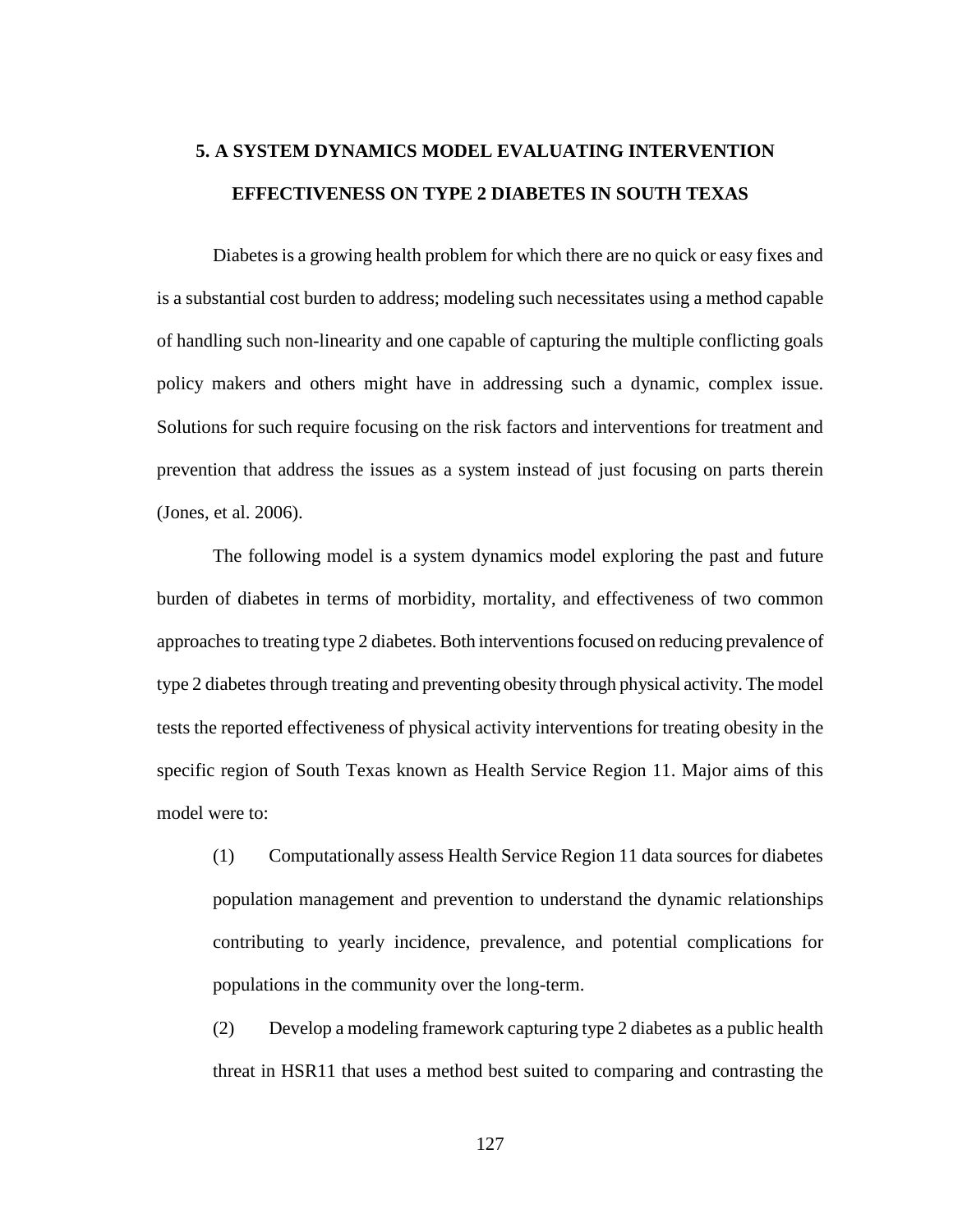health effectiveness of public health programs that afford more comprehensive allocation of resources.

(3) Build a model to learn valuable information about this health problem in this specific context as a capacity-planning tool capable of representing various leverage points and testing different interventions for reducing prevalence of type 2 diabetes that are both effective and realistic.

This model acts as an example of how and when systems methods are useful in guiding resource allocation decisions by applying the approach to the real-world system-ofinterest of type 2 diabetes in South Texas. The focus is on the effectiveness of physical activity interventions to guide decision-makers in future resource allocation and public health professionals to use appropriate methodologies for complex health problems that traditional linear approaches are unable to capture and thus unable to suggest informed routes for change.

Developing a comprehensive system-wide approach for a specific community that is considerate of intervention effectiveness in resource planning and allocation constitutes an important and novel contribution to the literature. This project is also significant due to its focus on a particularly vulnerable population in South Texas. As this community has a particularly high prevalence and incidence and is at increased risk, a model capturing the extent of the health problem and analyzing the potential effects of an array of possible intervention effects could be crucial to reducing type 2 diabetes.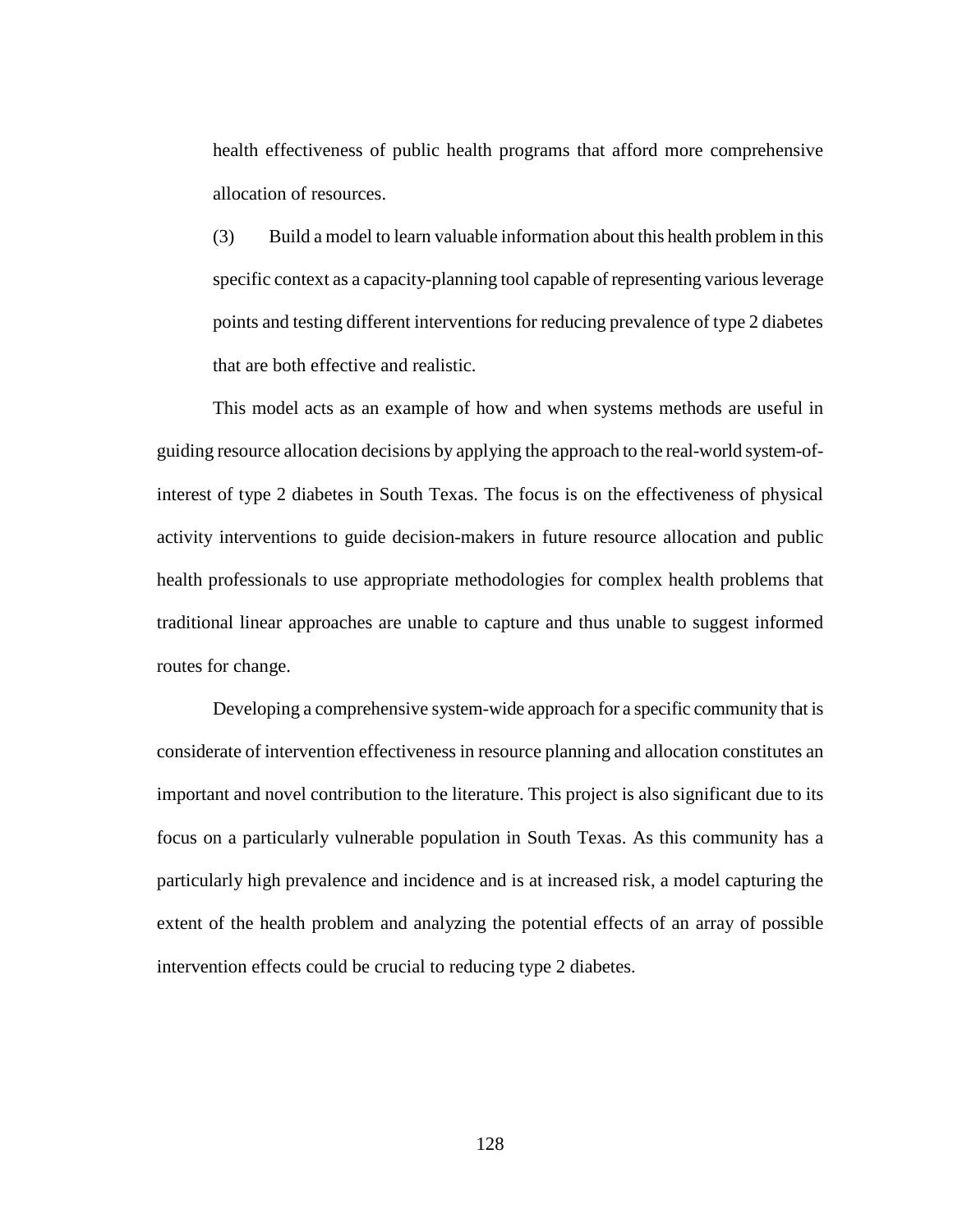#### **5.1 Model Design and Analysis**

As with all models, the model makes assumptions to simplify understanding and includes some levels of uncertainty. Parameterization of the model used data pertaining to the counties comprising this region or previously aggregated regional data, as well as data from other secondary sources when county-level or regional data was unavailable. Model parameter calibration relied upon historical data available in the specific counties comprising HSR11 aggregated to the region, but utilized state-level data when county-level data was unavailable. As much of the data ended in 2012, model initialization began in 2013 with a daily time step using Euler Differential Equation Methods, Modified Newton Algebraic Equation Methods, RK45+Newton Mixed Equation Methods, and linear interpolation with a daily time step.





Figure 7 presents the general causal structure of the system dynamics model of type 2 diabetes and its connections to obesity, while Figure 8 presents the general causal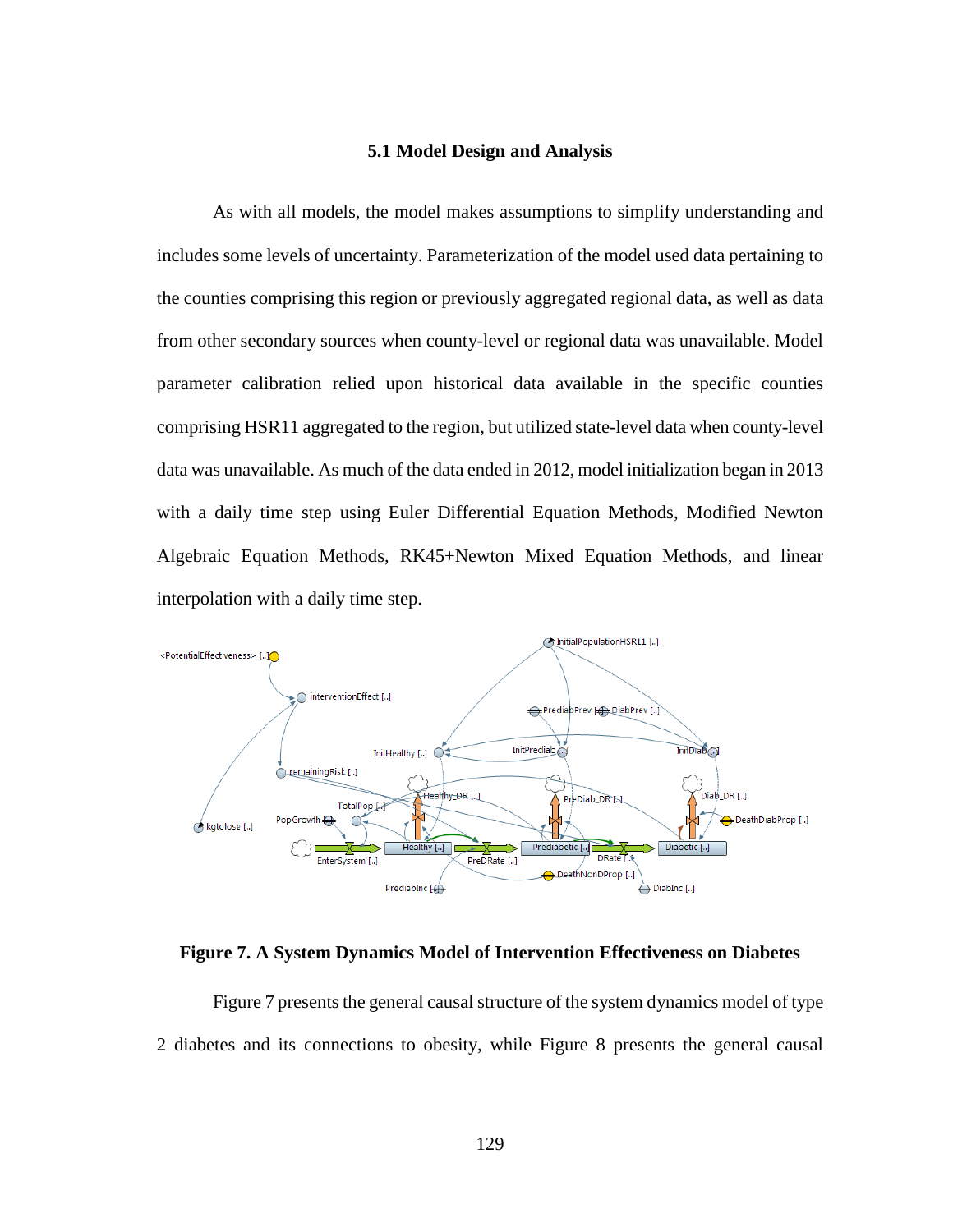structure or sub-model important to capturing how obesity relates to prevention and treatment ultimately of type 2 diabetes.

Both models utilized multi-dimensional HyperArrays with two dimensions for different categories of obesity (ultimately represented by *BMIstatus*) and different types of participation (*Participation*). Participation included three categories: (1) no intervention (*No*), (2) participation in the individual behavior change intervention (*Intervention1*), and (3) participation in the creation or enhanced access to places for physical activity intervention (*Intervention2*). Effectiveness of interventions based upon a meta-analysis of physical activity interventions for reducing obesity detailed later (Wu, et al. 2011).

# *5.1.1 Diabetes Progression Model*

Figure 7 categorizes people by health status through aggregation in one of three stocks: (1) the healthy population (*Healthy*), (2) the population with [diagnosed] prediabetes (*Prediabetic*), and (3) the population with [diagnosed] type 2 diabetes (*Diabetic*). Each stock represents the number of individuals (N) in that health status at that specific point in time in HSR11.

*Healthy* represents individuals that did not have diagnosed prediabetes or diabetes. This stock does not account for other health conditions, such as that the people in this stock may not actually be healthy, as some might be unhealthy for other reasons outside of prediabetes or diabetes. However, this model is specific to progression of type 2 diabetes so these other health factors are not accounted for in the present model. Initialization of *Healthy* (*Healthy*<sub>0</sub>) was the population not diagnosed with prediabetes or diabetes at model start (*InitHealthy*).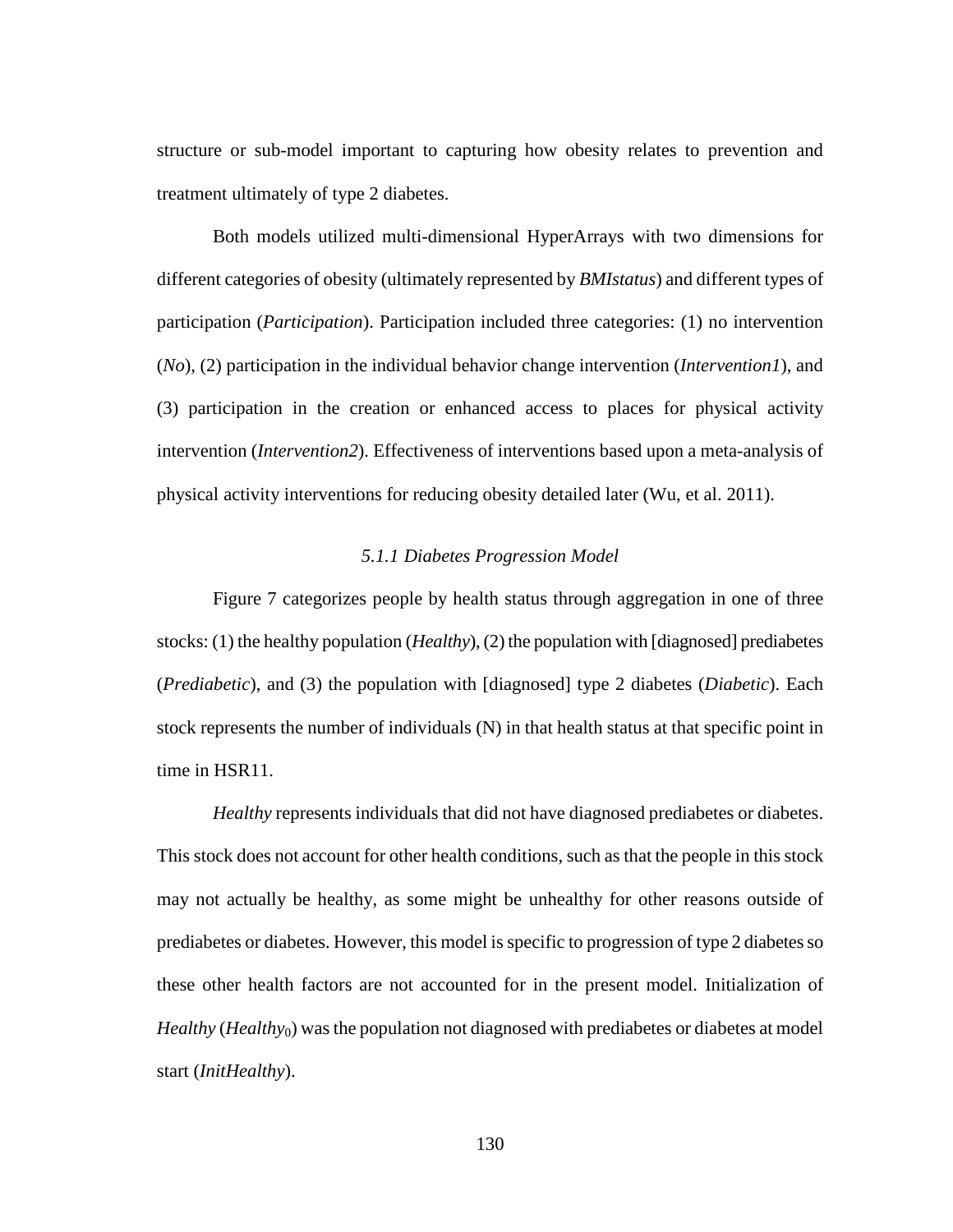*Prediabetic* represents individuals diagnosed with prediabetes. This stock does not account for other conditions the individuals might have and is specific only to individuals diagnosed with prediabetes. The initial value of the population with diagnosed prediabetes (*Prediabetic*0) was calculated using the total initial population size for all counties in HSR11 (*InitialPopulationHSR11)* by the county-level prevalence of diabetes (*PrediabPrev*) as the initial diabetic prevalence (*InitPrediab*).

*Diabetic* represents individuals diagnosed with diabetes. This stock does not account for other conditions the individuals might have and is specific only to individuals diagnosed with diabetes. The initial value of the population with diagnosed diabetes (*Diabetic*<sub>0</sub>) was equivalent to *InitDiab,* calculated through similar means but for the current prevalence of diabetes (*DiabPrev*).

Flows or movement into, throughout, and out of the system represented the movement of people per day (N/∆t) .People enter the system (*EnterSystem*) through a flow representing population growth and leave by death flows representing rates of death for that categorization. The model does not account for leaving the system in other ways than death or for people to enter the system (e.g., moving into the HSR11) in states other than *Healthy*, though it is likely people would enter the system in states.

*EnterSystem* represents the sum of total population multiplied by the population growth per day. People flow through the system from *Healthy* to *Prediabetic* through a flow (*PreDRate*) equivalent to the sum of the incidence rate of prediabetes (*PrediabInc*), the healthy population, and the potential effectiveness of the intervention (*PotentialEffectiveness*). People flow through the system from *Prediabetic* to *Diabetic*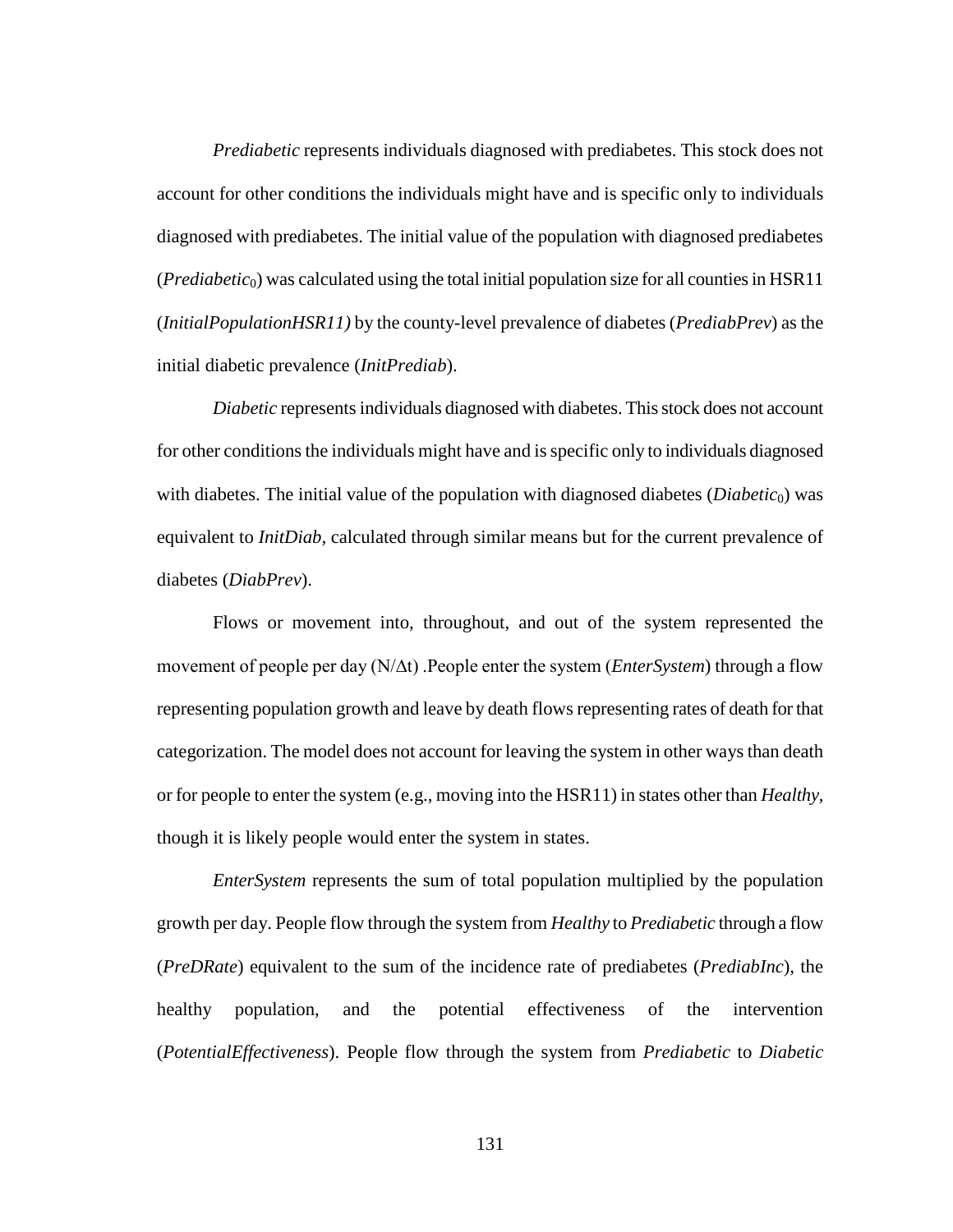through a flow (*DRate*) equivalent to the sum of the incidence rate of diabetes (*DiabInc*), the healthy population, and *PotentialEffectiveness*.

People could leave the system through death flows, represented by mortality rate or the number of deaths per day scaled to the population dependent upon health status. The *Healthy* Death Rate (*Healthy\_DR*) represented mortality rate data on the number of deaths not due to prediabetes or diabetes for those in the *Healthy* stock per day. The prediabetic death rate (*PreDiab \_DR*) represented mortality rate data on the number of deaths due to prediabetes for those in the *Prediabetic* stock per day. The diabetic death rate (*Diab\_DR*) represented the mortality rate or the number of deaths due to diabetes for those in the *Diabetic* stock per day.

Total Population (*TotalPop*) represented the population of people in HRS11 at the specified time (N) equal to the sum of the *Healthy*, *Prediabetic*, and *Diabetic* stocks at a specified point in time.*InitialPopulationHSR11* (N) was the total population within HRS11 region in the year 2012. It based on DSHS: CHS county-level frequency population data from the 2010 Series Estimates of population per year, then aggregated to the region by year (DSHS: CHS 2014a). The initial values of populations (N) for each health status based upon this number. The initially healthy population (*InitPrediab*) represented the number of people (N) in the region that had not been diagnosed with diabetes or prediabetes by initialization. The initially population with diagnosed prediabetes (*InitPrediab*) and initially diabetic population (*InitDiab*) represented the number of people in the region by initialization diagnosed with prediabetes and the number of people in the region diagnosed with diabetes, respectively.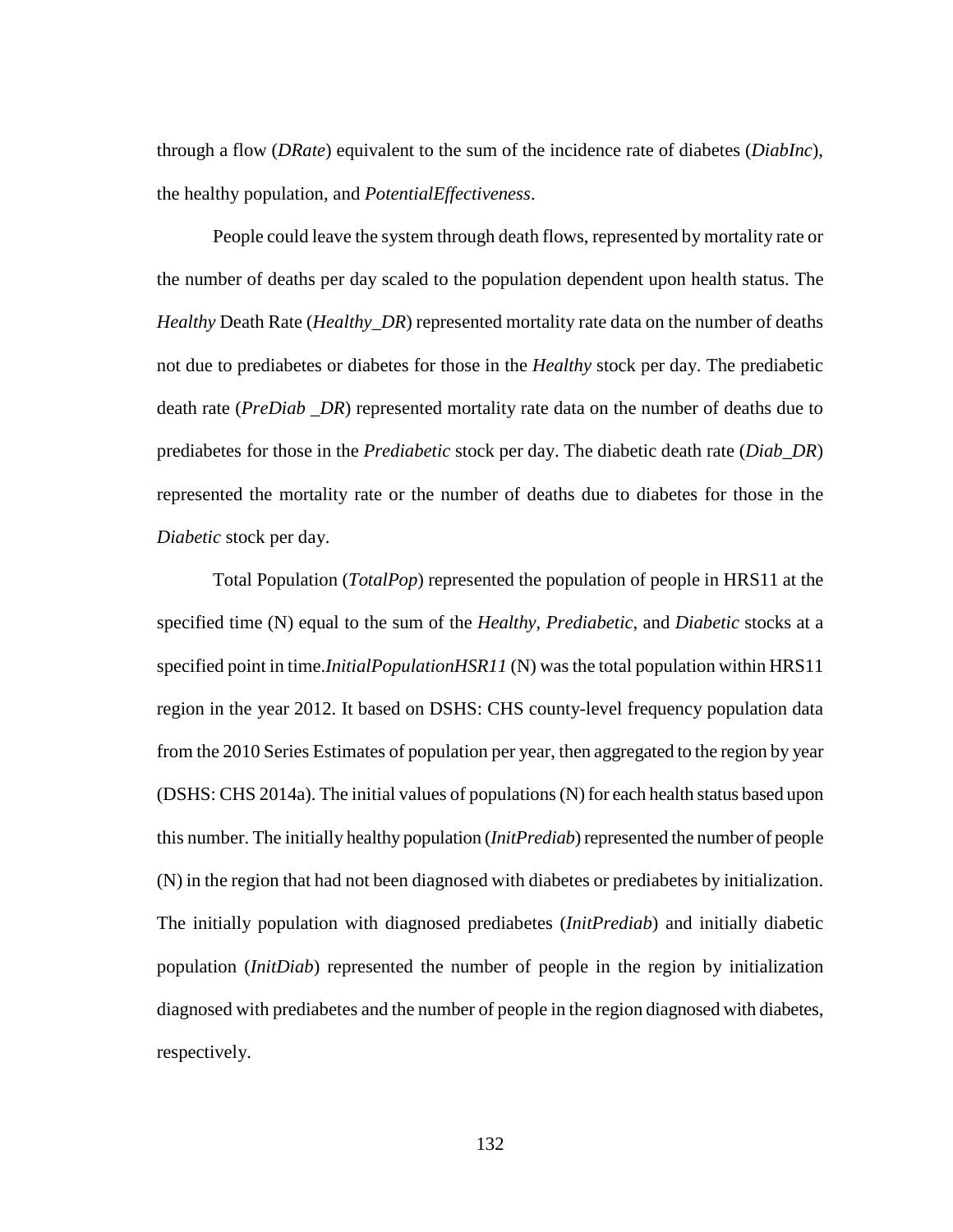According to the DSHS Office of Surveillance Evaluation, and Research (OSER), in 2012 in HSR11, the prevalence of diagnosed prediabetes (not during pregnancy) was 5.0% at a 95% CI[3.1-8.0] and the prevalence of diagnosed diabetes (not during pregnancy) was 19.5% at a 95% CI[15.9, 23.6] of the population aged 18 years and older (DSHS: OSER 2015). Prevalence of prediabetes for populations aged 20 years and older in the county could not be obtained or that did include pregnant women while some data in the model does not include adults 18 years to 20 years old. Since this specific data could not be obtained for prevalence for 2012, the proportion of the population in HSR11 in 2012 diagnosed with prediabetes (*PrediabPrev*) and the proportion diagnosed with diabetes (*DiabPrev*) were set to 0.05 and 0.195, respectively.

As county-level data for the prediabetes incidence rate could not be found, the incidence rate of prediabetes (*PrediabInc*) based upon National Center for Health Statistics annual data of the total number of people with prediabetes in Texas from 2008 to 2012 (CDC 2015c) to establish the percentage of growth per day of new cases of prediabetes among Texas residents. *PrediabInc* was set at a constant of 0.0031 new cases per day.

The incidence rate of diabetes (*DiabInc*) used 2004 to 2012 county-level diagnosed diabetes incidence data from the CDC's Behavioral Risk Factor Surveillance System (BRFSS) and from the US Census Bureau's Population Estimates Program (CDC 2015a), aggregating the number of newly diagnosed cases in the selected counties per year and determining the proportion of new cases per day (CDC, 2015b).

The population growth per day (*PopGrowth*) represented the daily proportion of people per day in the region based upon county-level population data from 2010 Series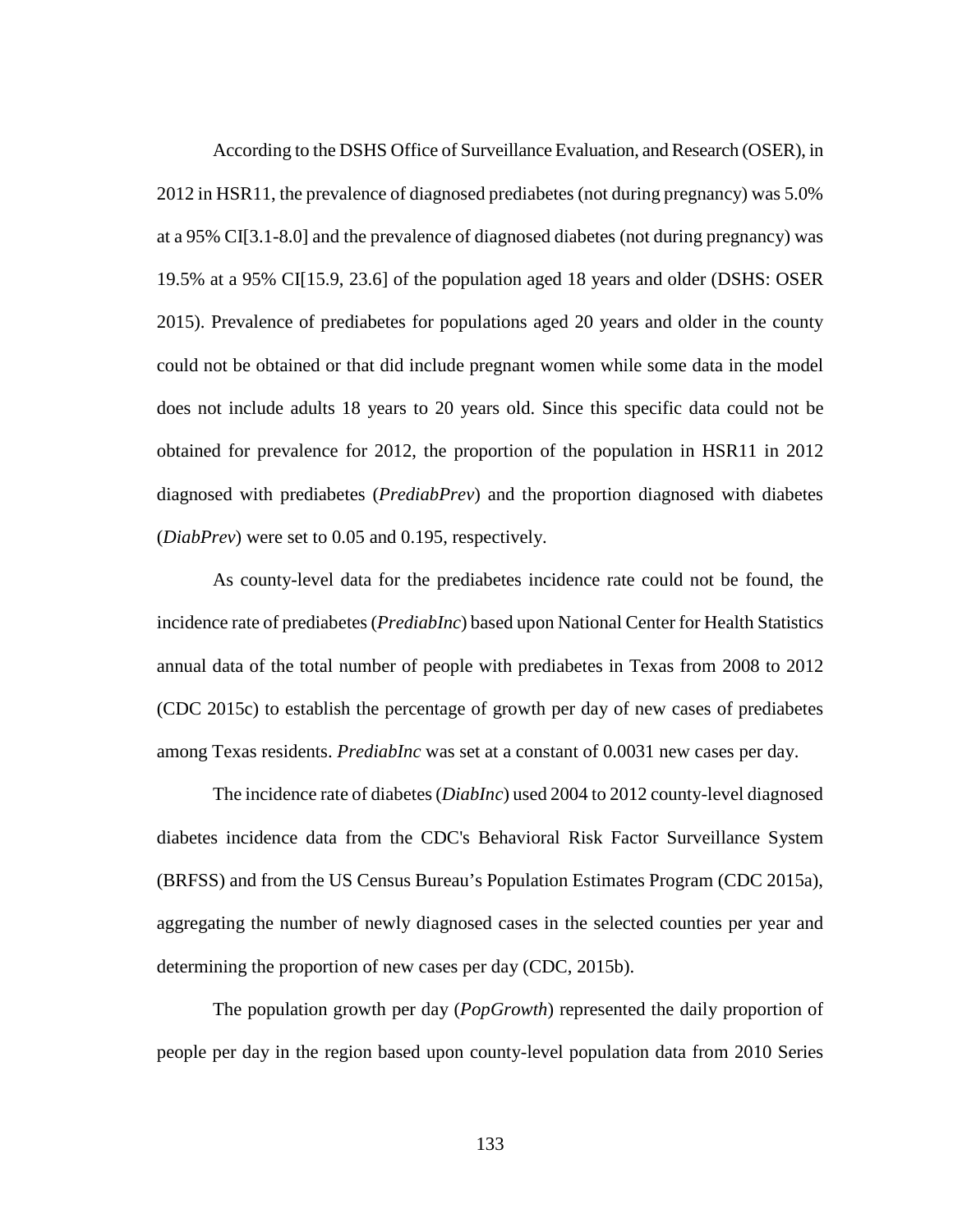Estimates from 2000 to 2012 (DSHS: CHS 2014a) aggregated to the region each year, then calculating the annual percent growth rate for the region and converting it to the daily growth for the region. *PopGrowth* was set at a constant of 0.0001 people per day.

The proportion of deaths for the total population based on Texas Department of State Health Services: Center for Health Statistics's (DSHS: CHS) Texas Health Data from 2000 to 2012 using Texas Resident Death mortality data of frequency of deaths by county per year for Texas residents who die in Texas and out-of-state (DSHS: CHS 2015). The frequency of deaths per county was aggregated by year per region to determine the proportion of deaths due to all causes for the total region population.

The proportion of deaths due to diabetes based on DSHS: CHS Texas Health Data from 2000 to 2012 using frequency of deaths by county per year for Texas residents who die in Texas and out-of-state due to Diabetes Mellitus (identified by the death certificate as the single underlying cause of death). This was aggregated to the region by year to calculate the proportion of deaths per day due to the selected cause (*DeathDiabProp).*

The proportion of deaths not due to diabetes (*DeathNonDProp*) based on DSHS: CHS Texas Health Data from 2000 to 2012 (DSHS: CHS 2015) using the difference between the frequency of deaths by county per year for Texas residents due to all causes and the frequency of deaths by county per year for Texas residents due to Diabetes Mellitus. Analysis aggregated this to the region by year to calculate the proportion of deaths per day not due to the selected cause.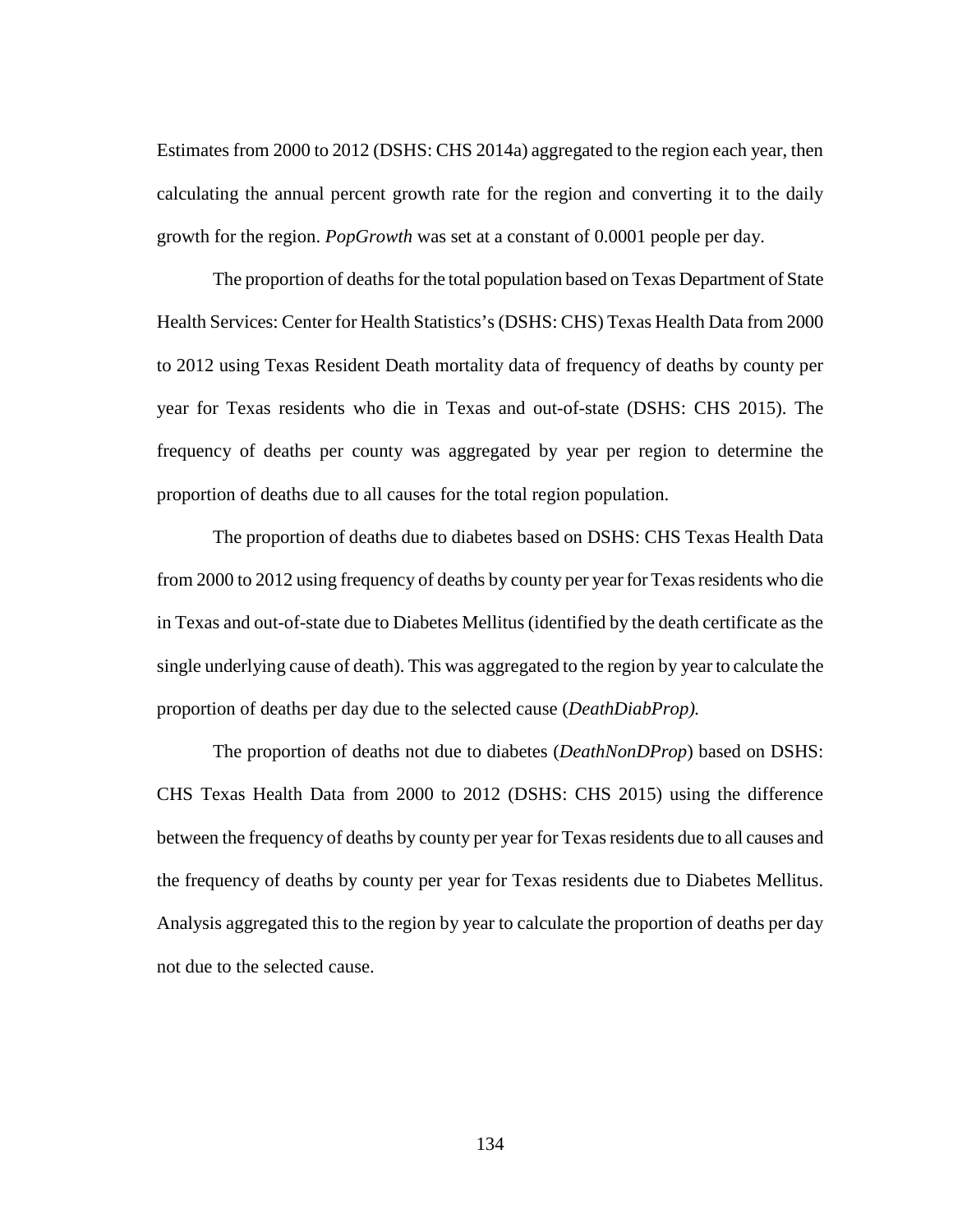# *5.1.2 Obesity Sub-Model of Energy Balance*

According to the CDC's National Center for Health Statistics 2003, the average man of 5'9" height and average woman of 5'4" height classify by weight using the weights in pounds (which was used to calculate weight in kilograms) reported in Table 1. The values for weight in pounds were converted to weight in kilograms and the minimum values for each category of man and women were used in the analysis as an average for the two sexes. Future analysis should consider separating these values due to the difference in risk and potential effect for different sexes based upon BMI status and caloric burn of the interventions and needed for a healthy weight status.

| <b>BMI</b> Category    | <b>Male</b> |            | <b>Female</b> |            |
|------------------------|-------------|------------|---------------|------------|
|                        | Min         | <b>Max</b> | Min           | <b>Max</b> |
| <b>Healthy</b> (lb)    | 121         | 163        | 108           | 144        |
| <b>Overweight (lb)</b> | 164         | 195        | 145           | 173        |
| Obese (lb)             | 196         |            | 174           |            |
| <b>Healthy (kg)</b>    | 54.88       | 73.94      | 48.99         | 65.32      |
| Overweight (kg)        | 74.39       | 88.45      | 65.77         | 78.47      |
| Obese $(kg)$           | 88.90       |            | 78.93         |            |

**Table 1. Weight Classification**

Figure 8 categorizes people by weight through aggregation in a stock representing weight by BMI classification or status (*BMIstate*). Each state represents the minimum weight or mass of individuals in that BMI status (kg/N) at that specific point in time in HSR11. Initialization of weight (*Weight<sub>0</sub>*) used the average weight in kilograms of both sexes per BMI category.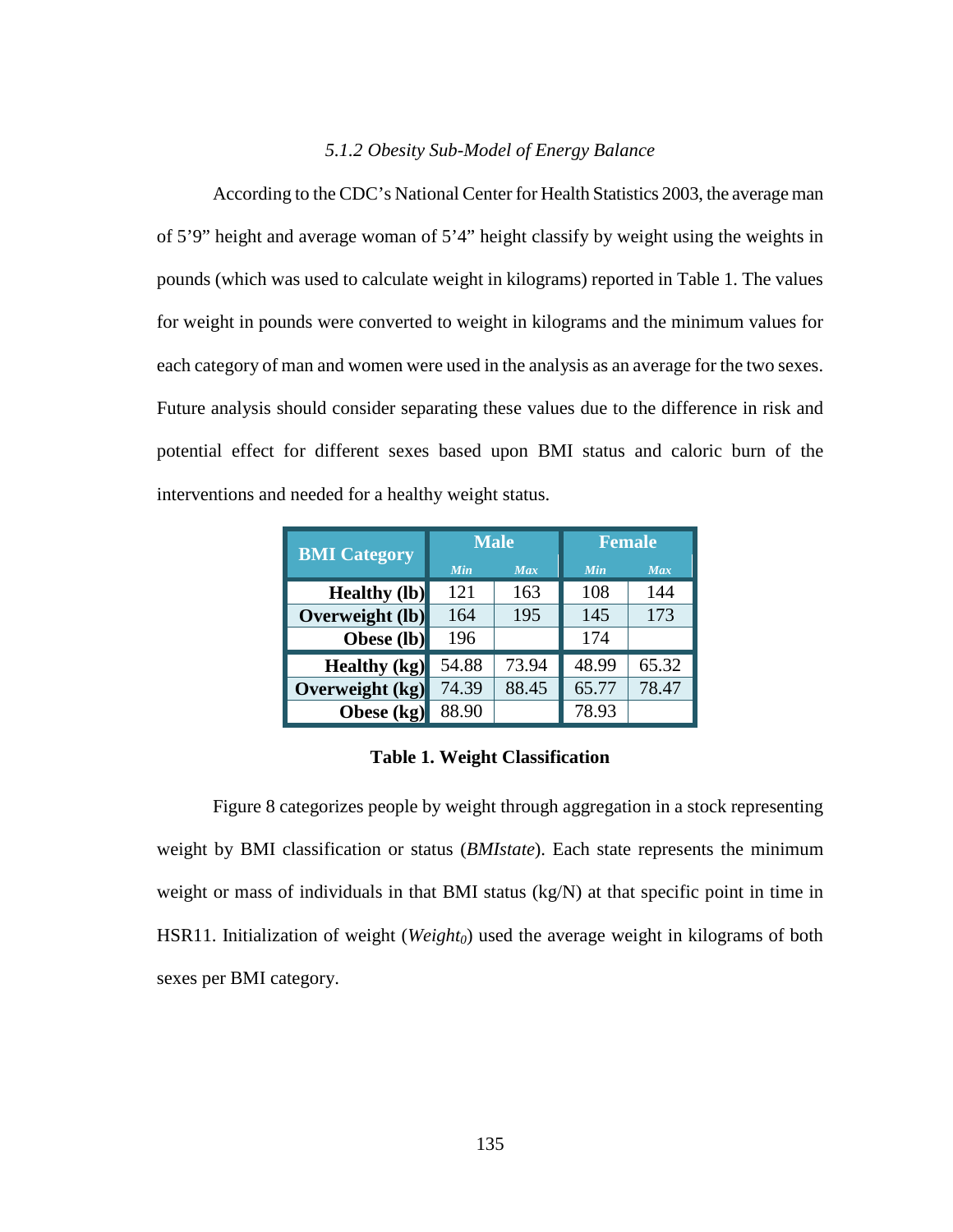

**Figure 8. Obesity Sub-model of Energy Balance**

Flows of energy per day into the system (*gain*) and out of the system (*loss*) represented the energy balance or difference in energy in and energy out per person per day (*EnergyBalance*) by participation status and *BMIstate*. *EnergyBalance* depended on the total energy balance or energy in and energy out needed to maintain weight (*energyMaintain*) given the BMI classification of the individuals (kg/∆t). Table 2 reports the values in kilocalories per day and in kilograms per day by sex and BMI category, as well as the average for both sexes per by BMI category.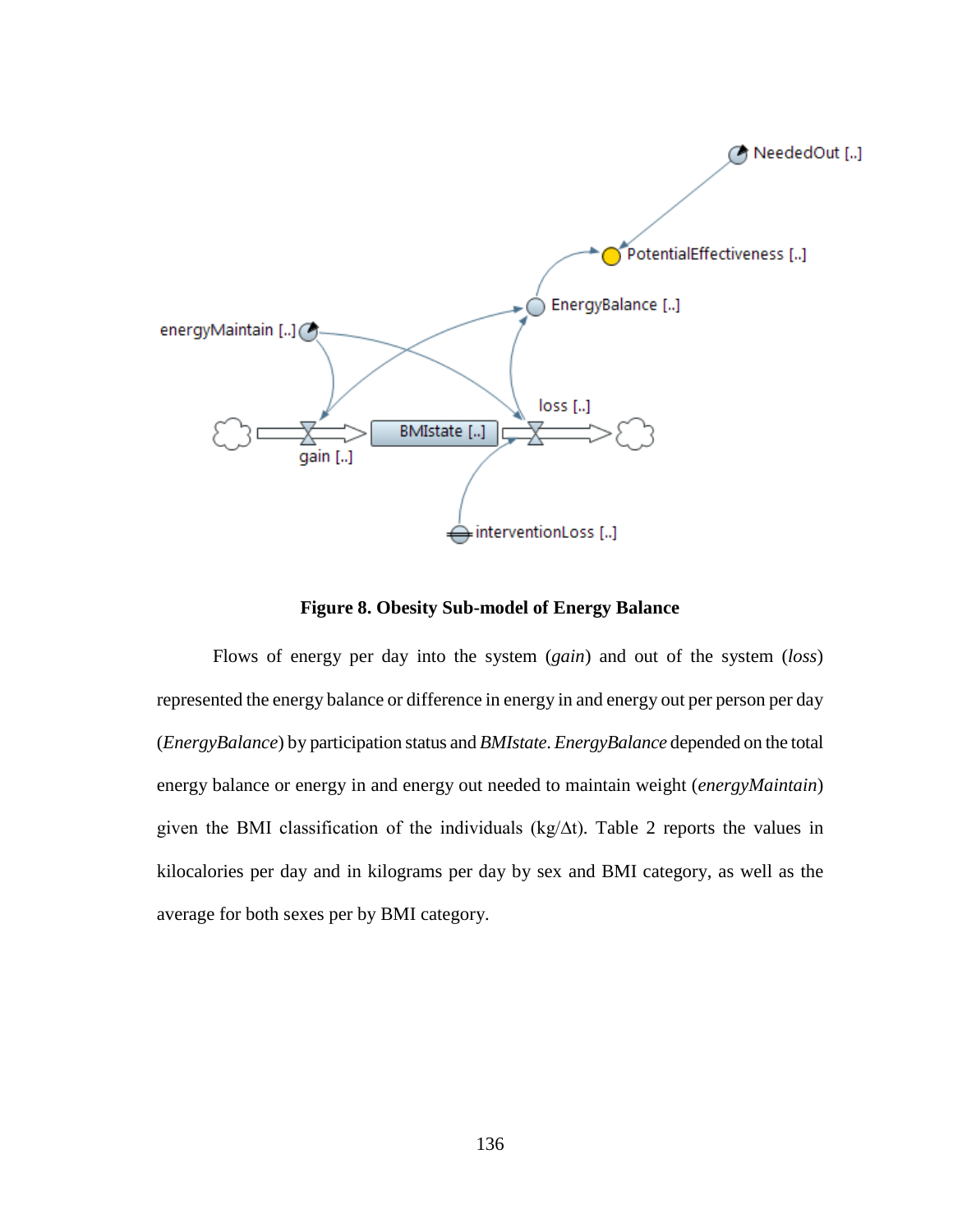| <b>BMI Category</b>       |                          | <b>Maintain Weight</b> |                                                                                                 |        |              |  |
|---------------------------|--------------------------|------------------------|-------------------------------------------------------------------------------------------------|--------|--------------|--|
|                           |                          |                        | $\text{kcal}_{\text{m}}/\text{day}$ kcal $\text{day}$ kg $\text{ky}$ $\text{ky}$ kg $\text{ky}$ |        | $\sqrt{day}$ |  |
|                           | Healthy                  | 1872.16                | 1872.16                                                                                         | 0.2426 | 0.2426       |  |
|                           | Male Overweight          | 2193.62                | 2193.62                                                                                         | 0.2843 | 0.2843       |  |
|                           | Obese                    | 2432.86                | 2432.86                                                                                         | 0.3153 | 0.3153       |  |
|                           | Healthy                  | 1597.92                | 1597.92                                                                                         | 0.2071 | 0.2071       |  |
|                           | <b>Female</b> Overweight | 1791.06                | 1791.06                                                                                         | 0.2321 | 0.2321       |  |
|                           | Obese                    | 1942.44                | 1942.44                                                                                         | 0.2517 | 0.2517       |  |
| <b>Average</b> Healthy    |                          | 1735.04                | 1735.04                                                                                         | 0.2249 | 0.2249       |  |
| <b>Average</b> Overweight |                          | 1992.34                | 1992.34                                                                                         | 0.2582 | 0.2582       |  |
| Average Obese             |                          | 2187.65                | 2187.65                                                                                         | 0.2835 | 0.2835       |  |

**Table 2. Baseline Energy Balance for Weight Maintenance**

# *5.1.3 Model Connectivity*

The effectiveness of the intervention for the region population (*PotentialEffectiveness*) applied to the weight in kilograms an individual would have to lose to reduce risk in addition to the energy intake and expenditure for weight maintenance based on their BMI category (*NeededOut)* to establish the intervention effect given the individual BMI level. The model assumes all participants are actively involved within the intervention, which is an unrealistic assumption, but assumes that, if such an approach were to be used and everyone participated, the model generate the maximum effect such an intervention could obtain even with such an unrealistic assumption. However, if participation or retention were included, this would be an appropriate place to do so. The intervention's purported efficacy (*interventionEffect*), and the population that would, due to the nature of the intervention design, not participate in the intervention so have no chance of it having influence on disease progression for such.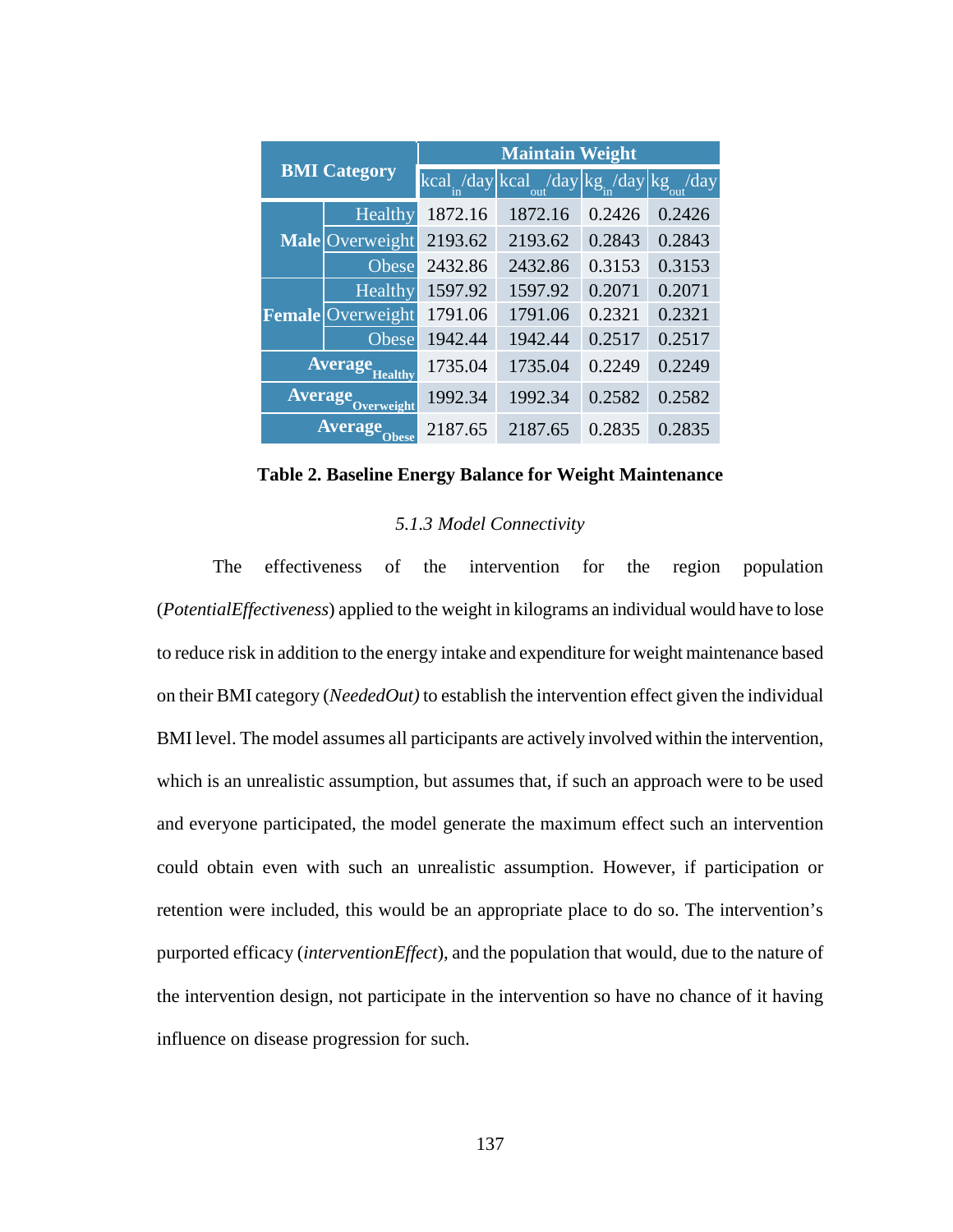The model tested two types of interventions of physical activity to reduce obesity and ultimately reduce the incidence and prevalence of type 2 diabetes. Wu, et al. 2011 performed a systematic review of physical activity interventions, wherein the authors reviews 5579 articles, identified 91 effective interventions for promoting physical activity, and calculated cost-effectiveness ratios as cost per MET-hour gained per day per individual reach and compared these to U.S. guideline-recommended levels. Intervention effectiveness was expressed as the percentage change of adequate physical activity per day or MET-hours gained per person per day divided by the 1.5 MET-hours for adults with a moderate physical activity of 3.0 METs, which the authors reported as MET-hours gained/day/person by type of intervention. Intervention types included (1) point-of-decision prompts, (2) community campaign, (3) individually adapted change (categorized for "all", as well as "low-intensity" and "high-intensity"), (4) social support (categorized for "all", as well as "low-intensity" and "high-intensity"), (5) school-based physical activity intervention, and (6) creation or enhanced access to places for physical activity (Wu, et al. 2011).

The model tested the reported effectiveness of MET-hours gained/day/person for the individually adapted change intervention type as a whole (*InterventionEffect<sub>1</sub>*) and for the creation or enhanced access to places for physical activity intervention type (*InterventionEffect2*) in achieving the guideline-recommended physical activity for adults (Wu, et al. 2011). These values were used in calculating the intervention effectiveness as a proportion of the guideline-recommended physical activity for adults and then applying it to the recommended values for weight-loss given the weight categorization. Baseline assumed no intervention, thus no intervention effect.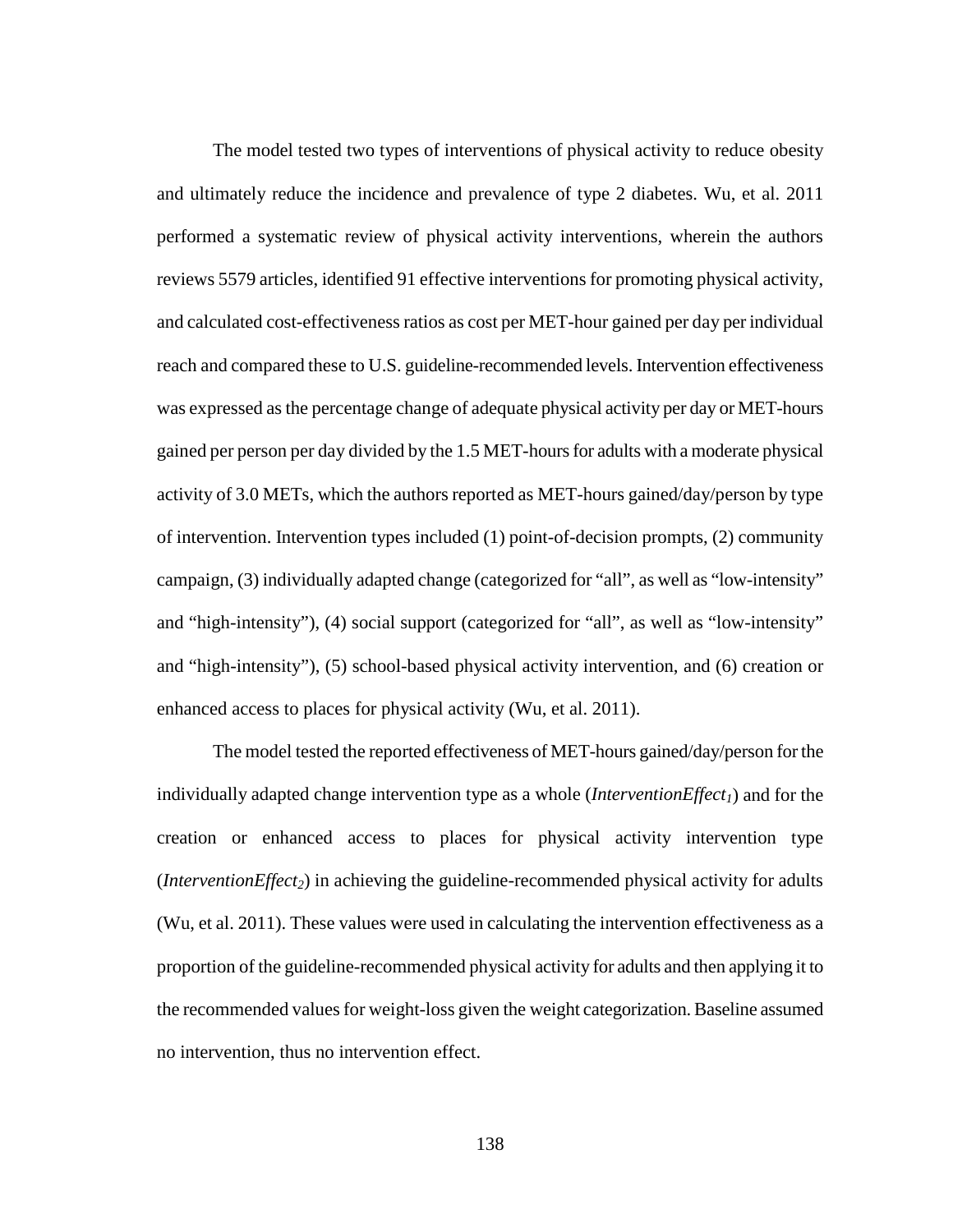According to the National Institutes of Health's National Heart, Lung, and Blood Institute (NHLBI), one can safely lose 1 to 2 pounds per week, requiring a reduction in caloric intake by 500-1000 calories per day and the initial goal of weight loss therapy should be a reduction of bodyweight by approximately 10 percent from baseline (NHLBI 2010; NHLBI 1998). Guidelines were standardized to 3.0 METs per half-hour used the minimal weight of the different weight categories for males and females. Calculation of the weight needed to lose 10% of bodyweight (*NeededOut*) depended upon kilocalories needed to lose 10% of bodyweight and kilocalories needed at suggested levels of weight reduction of 1-2 lbs. per week. The model assumed that people could safely lose the maximum amount of 2 pounds per week per person, which is unlikely but again such an assumption demonstrates how effective an intervention is likely to be under ideal conditions. Kilocalories burned per day safe to burn per day was set at 2204.57 kcal or 0.13 kg per day or 15432 kcal per week or 0.91 kg per week.

The model optimistically assumes that intervention participants could lose 1000 calories per day to remain within the safe range of weight reduction or 2 pounds per week per person. The equation to calculate calories based on an analysis from Ainsworth, et al. 2011, wherein:

## *kilocalories = MET weight in kilograms duration in hours*

Thus, to burn 1000 kcal at the recommended physical-activity guideline lines of 3.0 MET by the minimum weight of an overweight male of average height and of an overweight female of average height would require 4.48 hours and 5.07 hours respectively. To burn 1000 kcal at the recommended physical-activity guideline lines of 3.0 MET by the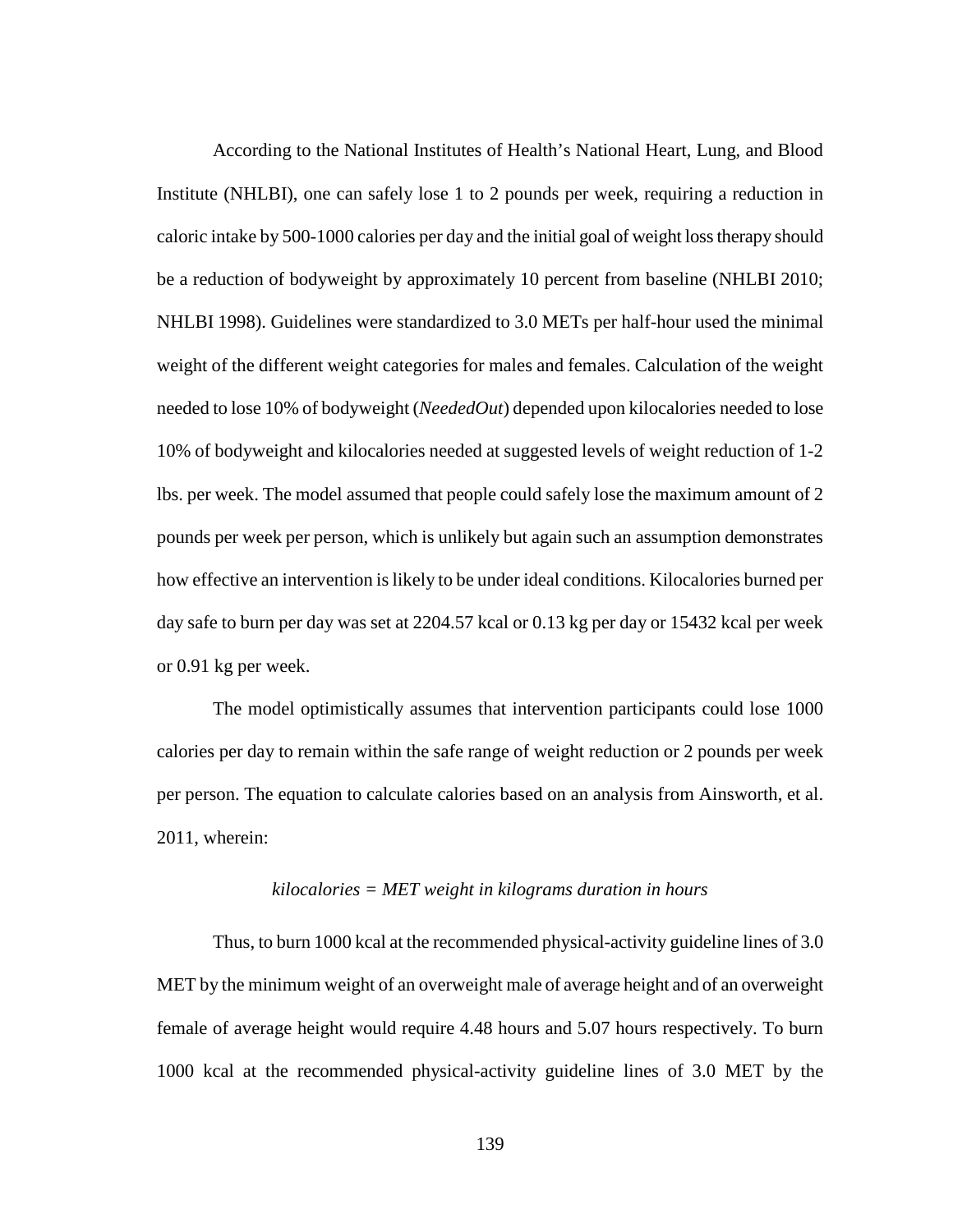minimum weight of an obese male of average height and of an obese female of average height would require 3.75 hours and 4.22 hours respectively. The model used the minimal weight for the sex-specific weight categorization to calculate the calorie reduction needed to reduce weight by 10% of the bodyweight.

Calories burned per day in a sedentary lifestyle was sex-dependent. Average values came from mean values for weight and height by sex and age category of 20-74 years from NHANES 1999-2002 data (Ogden, et al. 2004). Calculation of the calories burned per day in a sedentary lifestyle relied upon the following equations using the minimum weight required for each BMI categorization by respective sex (*Calories<sub>BurnedM</sub>* and *Calories<sub>BurnedF</sub>*, respectively) (Herron 2013).

*CaloriesBurnedM = 1.2[66 + (6.23 weight(lbs)) + (12.7 height(in)) – (6.8 age(years))]*

 $Calories_{BumedF} = 1.2[655 + (4.35 weight(lbs)) + (4.7 height(in)) - (4.7 age/years)]$ 

Standardized age for both sexes was set 20 years, as that was the start of the age category and this modeling approach requires aggregation and not individuality, whereas an ABM would better capture discrepancies related to age and should be considered in future analyses. Standardizing height was similar to age, but using the average value per sex. Weight standardized to the minimal weight in pounds per sex and BMI classification.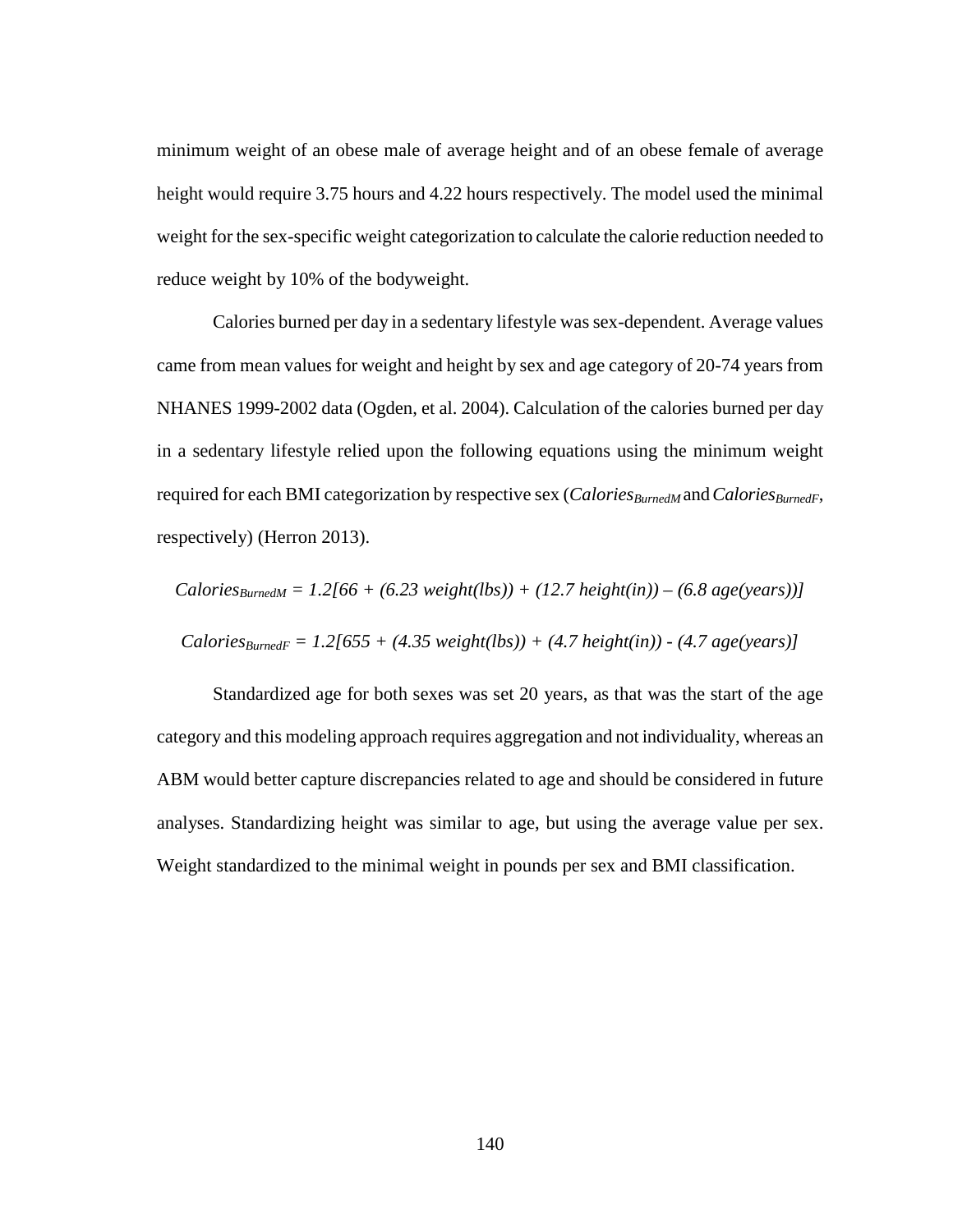| <b>BMI</b> |                          | Intervention <sub>1</sub> |        | Intervention <sub>2</sub>       |        |
|------------|--------------------------|---------------------------|--------|---------------------------------|--------|
|            |                          |                           |        | kcal/day kg/day kcal/day kg/day |        |
|            | <b>Healthy</b>           | 13.72                     | 0.0018 | 17.01                           | 0.0022 |
|            | <b>Male Overweight</b>   | 18.60                     | 0.0024 | 23.06                           | 0.0030 |
|            | <b>Obese</b>             | 22.23                     | 0.0029 | 27.56                           | 0.0036 |
|            | <b>Healthy</b>           | 12.25                     | 0.0016 | 15.19                           | 0.0020 |
|            | <b>Female Overweight</b> | 16.44                     | 0.0021 | 20.39                           | 0.0026 |
|            | <b>Obese</b>             | 19.73                     | 0.0026 | 24.47                           | 0.0032 |

**Table 3. Intervention Effects on Energy Expenditure per Day**

| <b>BMI</b>               | Intervention <sub>1</sub> |        | Intervention <sub>2</sub>       |        |
|--------------------------|---------------------------|--------|---------------------------------|--------|
|                          |                           |        | kcal/day kg/day kcal/day kg/day |        |
| <b>AverageHealthy</b>    | 12.98                     | 0.0017 | 16.10                           | 0.0021 |
| <b>AverageOverweight</b> | 17.52                     | 0.0023 | 21.72                           | 0.0028 |
| <b>AverageObese</b>      | 20.98                     | 0.0027 | 26.01                           | 0.0034 |

<span id="page-147-0"></span>**Table 4. Average Intervention Effects on Energy Expenditure per Day**

Table 3 details the values obtained from the calculations for total calories burned per day and kilograms burned per day in each intervention scenario by sex, and then as the average of both sexes weighted equally per *BMIstate* [\(Table 4\)](#page-147-0). Future studies should consider the importance of sex and other risk factors increasing risk for vulnerable populations. Figure 9 presents selected simulation output for the model using the values and calculations based upon the historical data and meta-analysis. The baseline simulation ran from the first day of January in 2013 and forecasting out five years with a daily time step,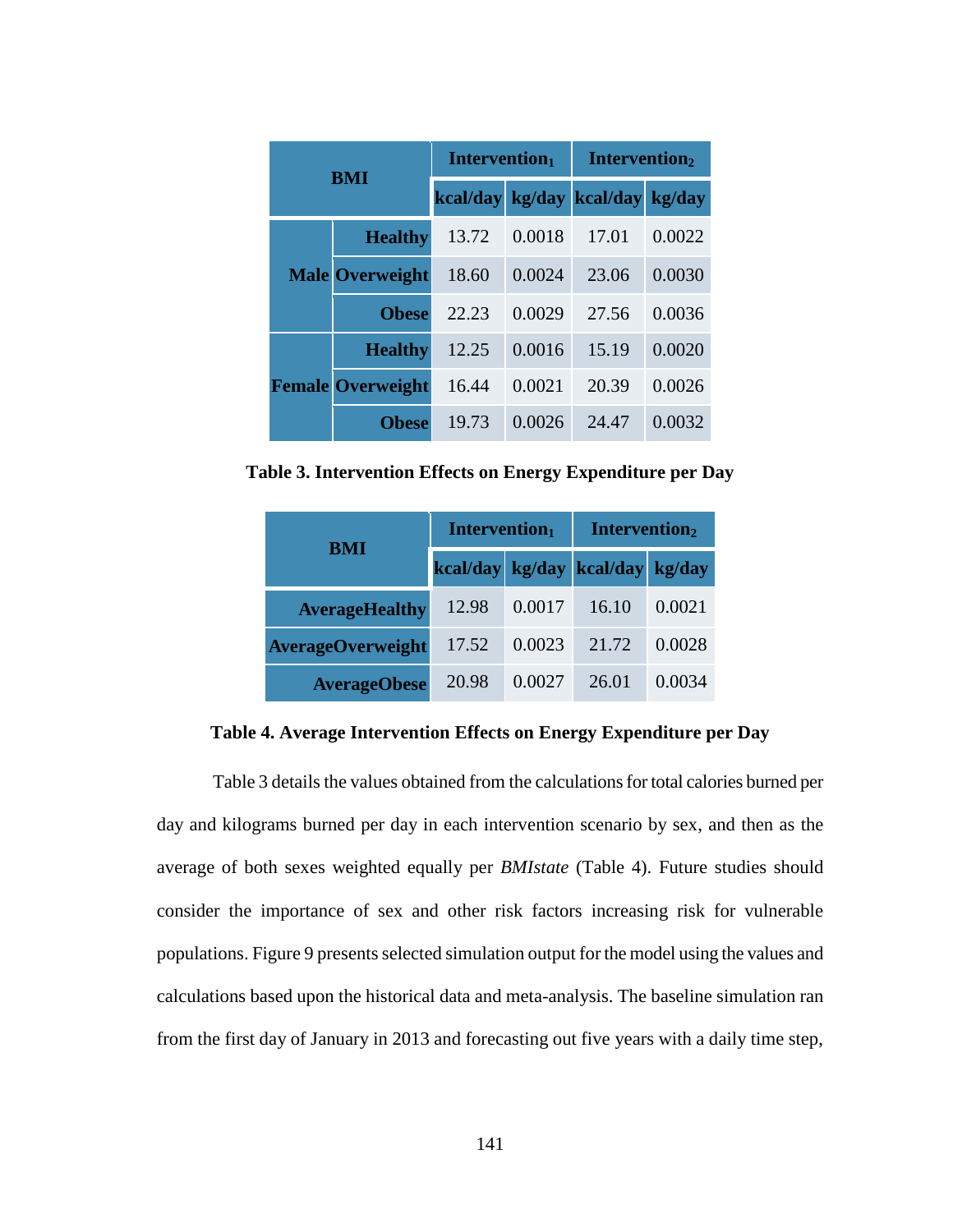relying upon the trend analysis in projecting future rates for population growth and mortality, as well as obesity and diabetes incidence rates and prevalence. The model was able to reproduced historical data on prediabetes prevalence, as well as diagnosed diabetes, population obesity rates, and reported death rates.

# **5.2 Simulation Results**

Figure 9 graphically demonstrates the effect of the different interventions on diabetes using stacked charts above sorted by state of diabetes progression and then categorized by participation status. Time-plot graphs illustrated states of diabetes progression and intervention effects through sorting by participation status, then by population BMI categorization.



**Figure 9. Simulation Results**

[Table 5](#page-149-0) illustrates that, compared to the baseline scenario for obesity state, the individualized intervention had a reported effect on obesity state of 0.000% for the healthy weight population, a decrease of 0.0139% for the overweight populations, and a decrease of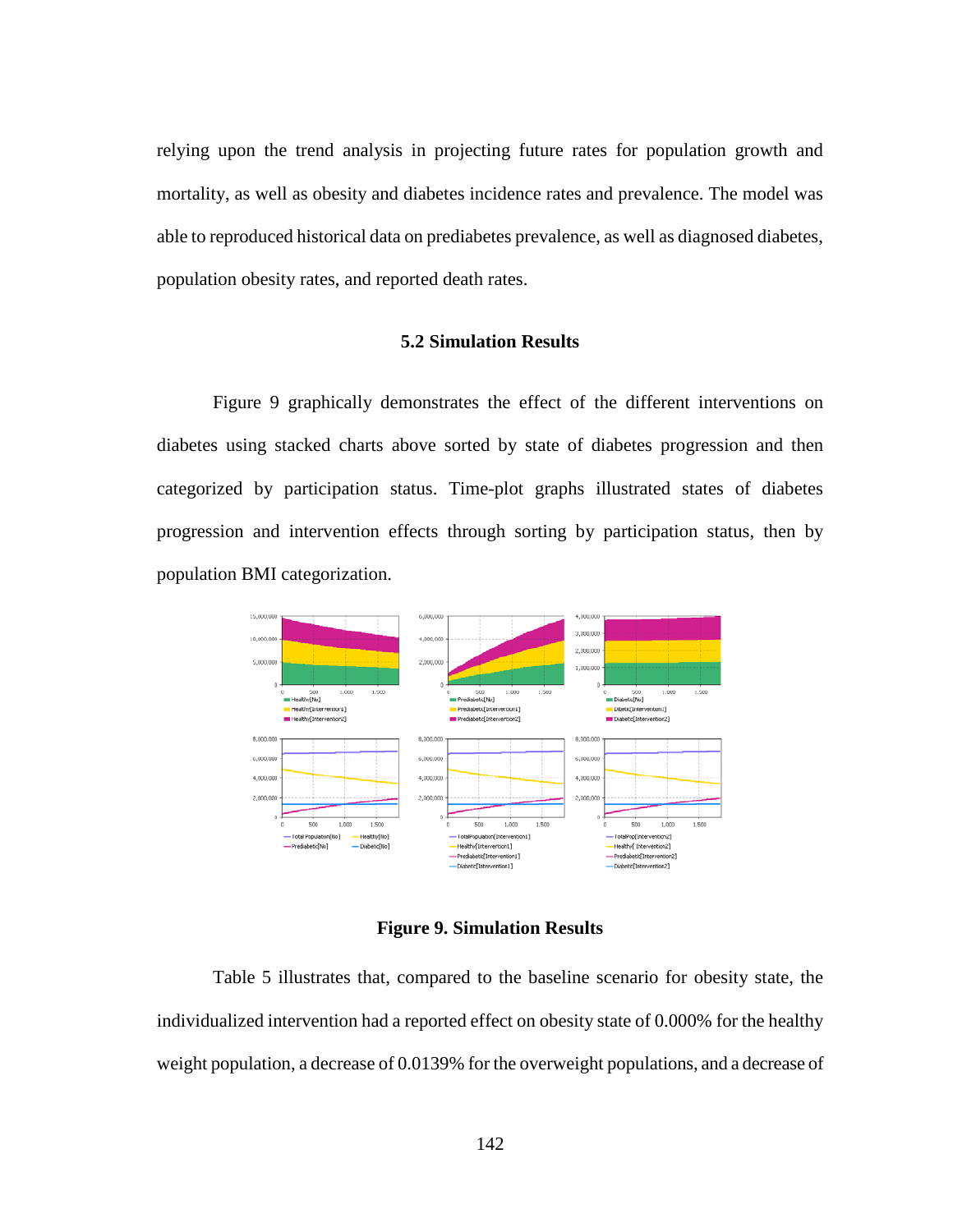0.0196% on the obese populations. The environmental adaptation intervention had a reported effect on obesity state of 0.0000% for the healthy weight population, a decrease of 0.0169% for the overweight populations, and a decrease of 0.0248% on the obese populations. Neither intervention had statistically significantly effects on obesity status within the populations.

|                | <b>Healthy</b> | Overweight   Obese |           |
|----------------|----------------|--------------------|-----------|
| N <sub>0</sub> |                |                    |           |
| Intervention   | 0.0000         | $-0.0139$          | $-0.0196$ |
| Intervention   | 0.0000         | $-0.0169$          | $-0.0248$ |

<span id="page-149-0"></span>**Table 5. Percent (%) Growth by Obesity State Compared to Baseline**

[Table 5](#page-149-0) illustrates that, compared to the baseline scenario for obesity state, the individualized intervention had a reported effect on obesity state of 0.000% for the healthy weight population, a decrease of 0.0139% for the overweight populations, and a decrease of 0.0196% on the obese populations. The environmental adaptation intervention had a reported effect on obesity state of 0.0000% for the healthy weight population, a decrease of 0.0169% for the overweight populations, and a decrease of 0.0248% on the obese populations. Neither intervention had statistically significantly effects on obesity status within the populations.

|                     | <b>Healthy</b> | <b>Prediabetic</b> | <b>Diabetic</b> |
|---------------------|----------------|--------------------|-----------------|
| No.                 |                |                    |                 |
| Intervention        | 0.91           | $-1.51$            | $-0.14$         |
| <b>Intervention</b> | 1.13           | $-1.86$            | -0.17           |

<span id="page-149-1"></span>**Table 6. Percent (%) Growth by Diabetes State Compared to Baseline**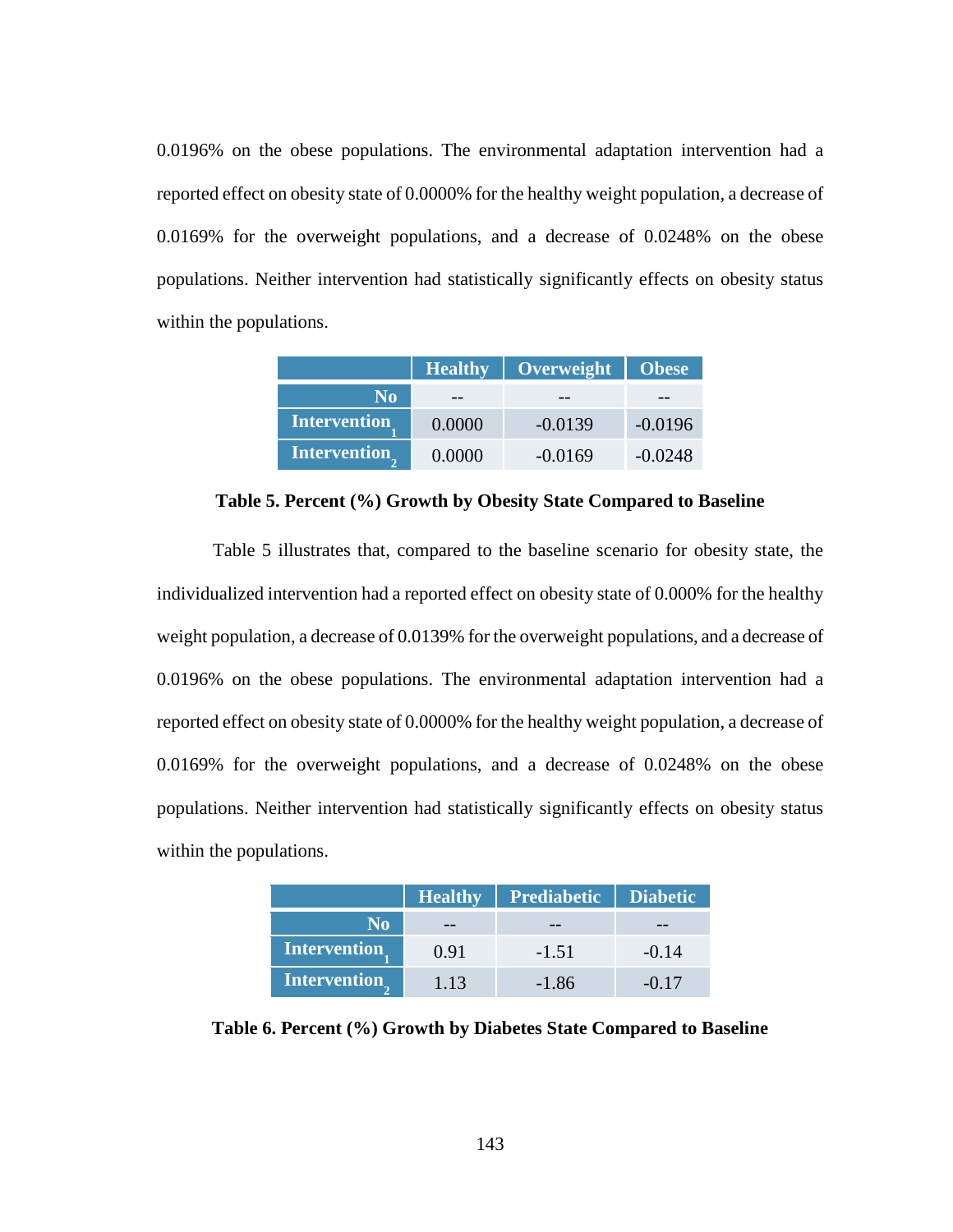[Table 6](#page-149-1) illustrates that, compared to the baseline scenario for disease progression, the individualized intervention found an increase in healthy populations of 0.91%, decrease in pre-diabetes individuals of 1.51%, and decrease in diabetic individuals of 0.14%. Compared to the baseline scenario for disease progression, the environmental-adaptation intervention scenario found an increase in healthy populations of 1.13 %, a decrease in prediabetes individuals of 1.86%, and a decrease in diabetic individuals of 0.17%. Neither intervention had statistically significantly effects on diabetes status within the populations.

## **5.3 Conclusions**

The model aggregated populations through different rates of disease progression, as well as other relevant risk factors and demographic attributes to allow for population-level analysis of potential intervention effects. By understanding the forces contributing to disease progression, the model tested the effects of different interventions for prevention and treatment of type 2 diabetes based on the effectiveness of such reported in a metaanalysis of the relevant literature. By selecting to implement the analysis through use of the system dynamics modeling framework, the model grouped actors into categories or stocks concerned with the flow between conditions and factors influencing the rate at which these flows occur. The model presented considered feedback loops and unintended consequences that may arise from well-intentioned attempts for changing a system, as well as leverage points for interventions and potential effectiveness of such.

More specifically, the model tested physical activity interventions framing the problem first through different ecological levels of affect incidence and prevalence of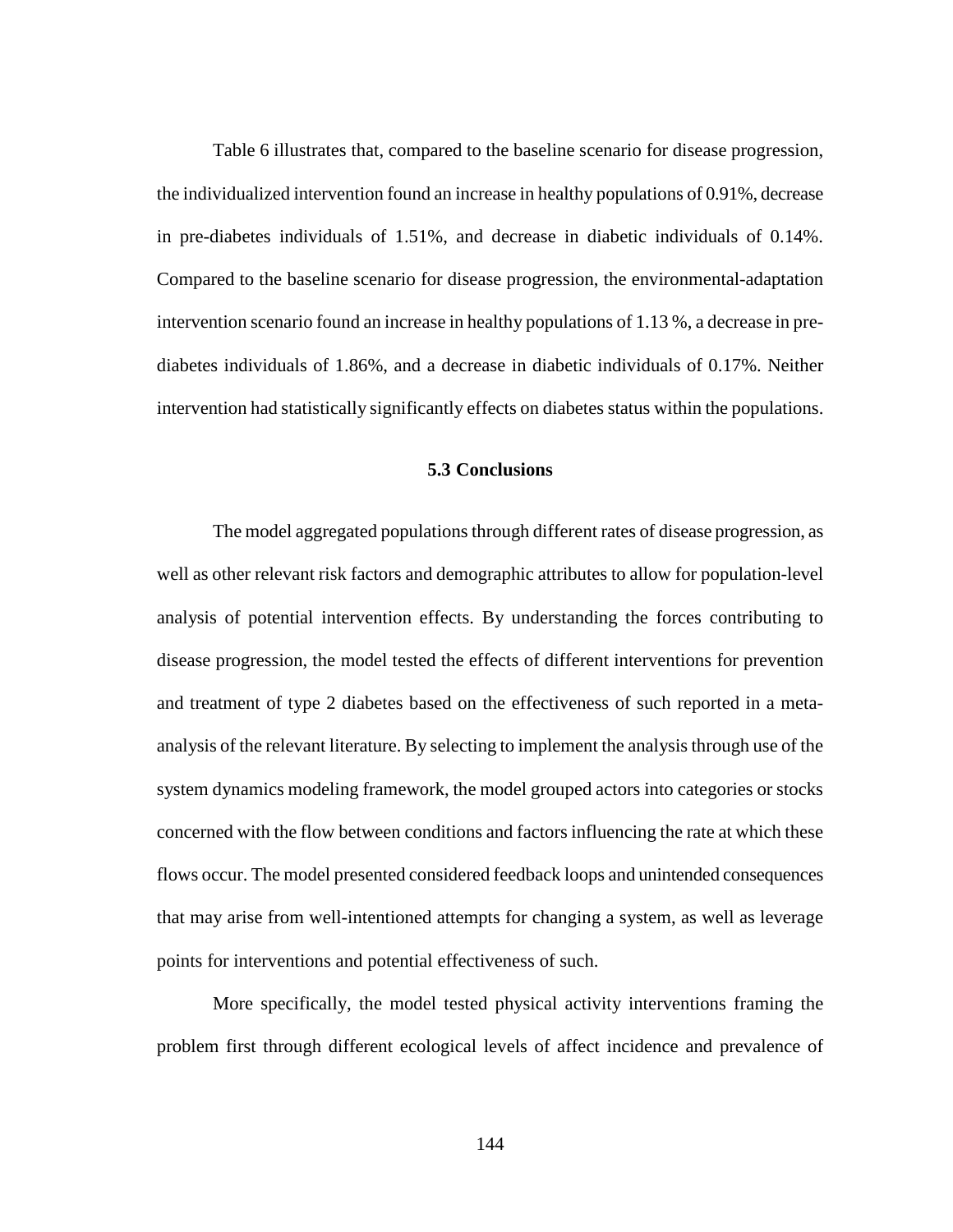diabetes under optimal conditions to affect populations within the community and primary, secondary, and tertiary levels of prevention, and then applying a framework of system dynamics modelling to test such scenarios. The focus was on the effectiveness of physical activity interventions to guide decision-makers in future resource allocation and public health professionals to use appropriate methodologies for complex health problems that traditional linear approaches are unable to capture and thus unable to suggest informed routes for change. To this end, the model assessed and evaluated different "what if" scenarios of prevention and intervention strategies for reducing prevalence of (and ultimately incidence of) type 2 diabetes.

The model acts as an example of how and when systems methods are useful in guiding resource allocation decisions by applying the approach to the real-world system-ofinterest of type 2 diabetes in Texas's Health Service Region 11. More importantly, the model acts as an example of how selection of a modeling approach requires the modeler to make assumptions about the world and the mechanisms that produce the phenomenon-ofinterest, and that there must be a purpose to modeling the system-of-interest for the model to be of value (Lorenz and Jost 2006; Meadows and Robinson 1985).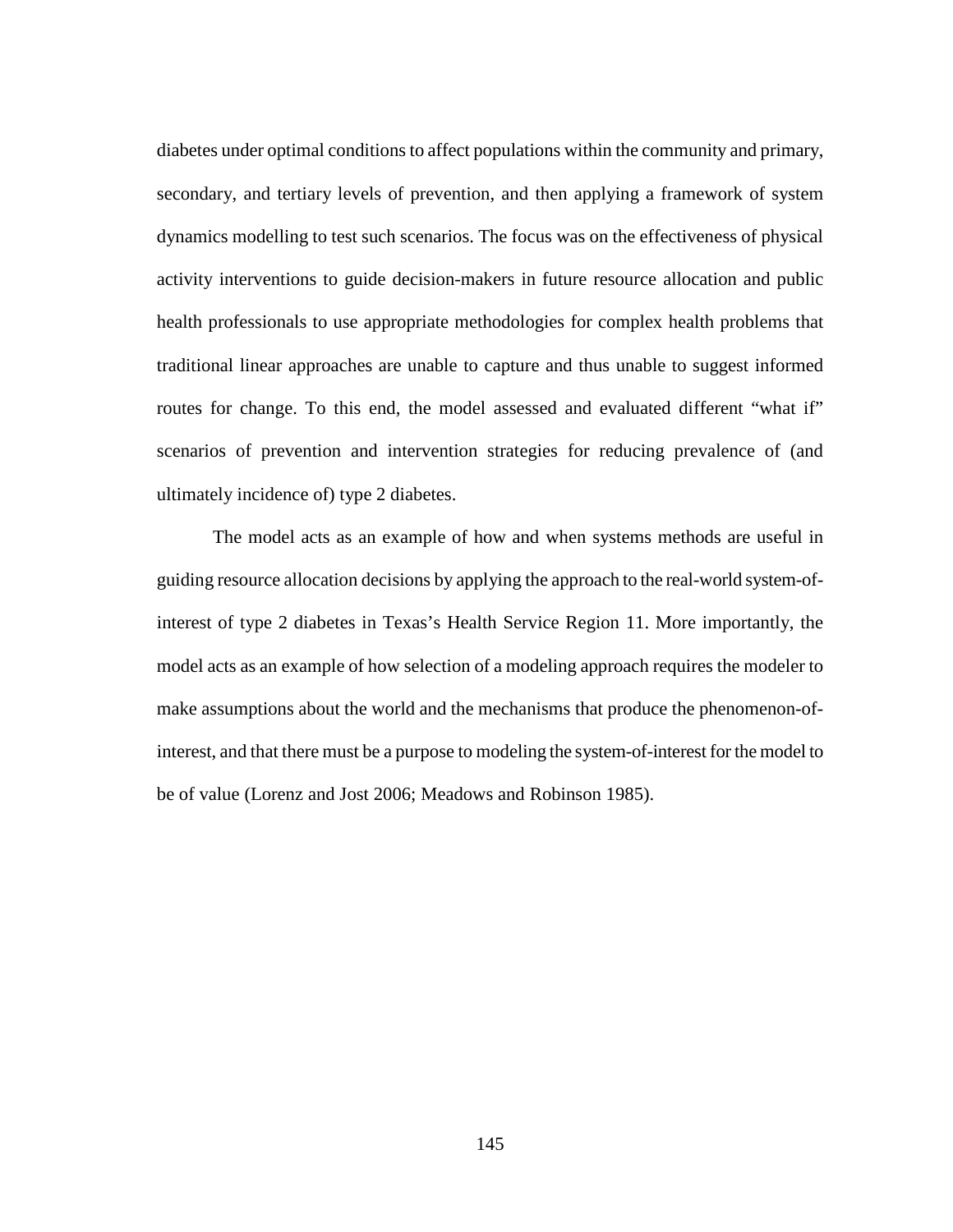#### **6. SUMMARY**

Development of the model compared different ways of framing the problem of type 2 diabetes in HSR11 and compared conceptual differences between modeling approaches to demonstrate how different modeling frameworks affect causality and understanding of this complex health problem. Then, the analysis assessed the ways in which theoretical frameworks of modeling and of the problem affect understanding of causality of the health problem and of ways of affecting such. Such causal assumptions affect what one can learn from modeling efforts and ultimately of how to affect change in the health status of the population. Following this, a discussion built around understanding the theoretical and practical implications of different frameworks on modelling complex public health problems to develop two conceptual models (a system dynamics model and an agent-based model) to illustrate these important differences. Finally, development and analysis of a system dynamics model demonstrated such an approaches ability to assess the different dynamic forces contributing to development and persistence of type 2 diabetes in the specific geographic area, as well as the effectiveness of interventions framing the problem in different ways to hinder such.

While a system dynamics model or an agent-based model might each capture important aspects of a real-world system, which model is of value will depend upon the selection of an approach, since the latter reflects the modeler's (1) framing of the problem and (2) purpose in modeling the system-of-interest. In modeling type 2 diabetes in HSR11, a system dynamics model could be more valuable than an agent-based model if the purpose of the model is to make decisions about allocating resources to reduce prevalence in the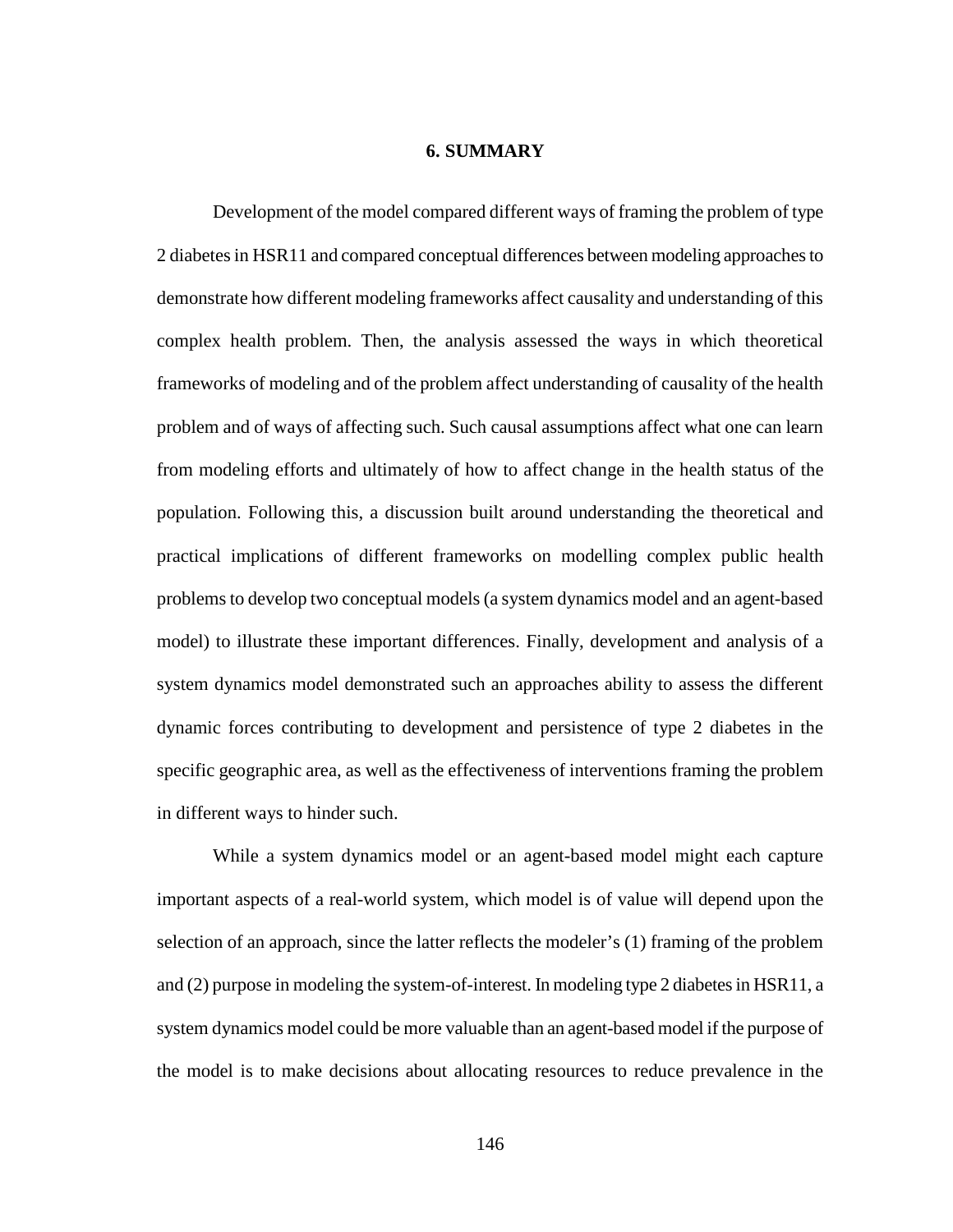population reflective of the value the modeler holds in the effectiveness and/or costs of different interventions. On the other hand, an agent-based model would be more valuable if the purpose of the model is to understand the effects of social interactions among autonomous agents and the environment on the prevalence of type 2 diabetes and to identify community-based interventions focused on social networks and the local built environment.

From a socioecological viewpoint both modeling approaches have value as they each entail framing the problem of type 2 diabetes as something other than a problem resulting from deficiencies in the knowledge, attitudes and behavior of individuals. Accordingly, each moves the discussion of solutions to the problem of type 2 diabetes away from behavioral and education-based interventions designed to "fix" individuals one-by-one. As noted above, such interventions have proven to be of limited efficacy, and it is now increasingly recognized that other approaches to prevention need to be considered (Hill, et al. 2013; Kaldor, et al. 2015). Both system dynamics and agent-based models redirect prevention efforts from an emphasis on individuals and programs to an emphasis on policies and communities. Potential policy or environmental-level interventions introduced at both a state level and a local level, and evidence suggests that they are more effective in reducing the major risk factor for diabetes, such as poor nutrition, physical inactivity obesity, than are individual-level programs (Graff, et al. 2012; McKinley and Marceau 1999; Sallis and Glantz 2009). Moreover, such approaches are especially relevant to a high-risk population such as that of HSR11, as they avoid framing the problem in a manner that "blames the victim." The individual-level framing of diabetes that informs the dominant educational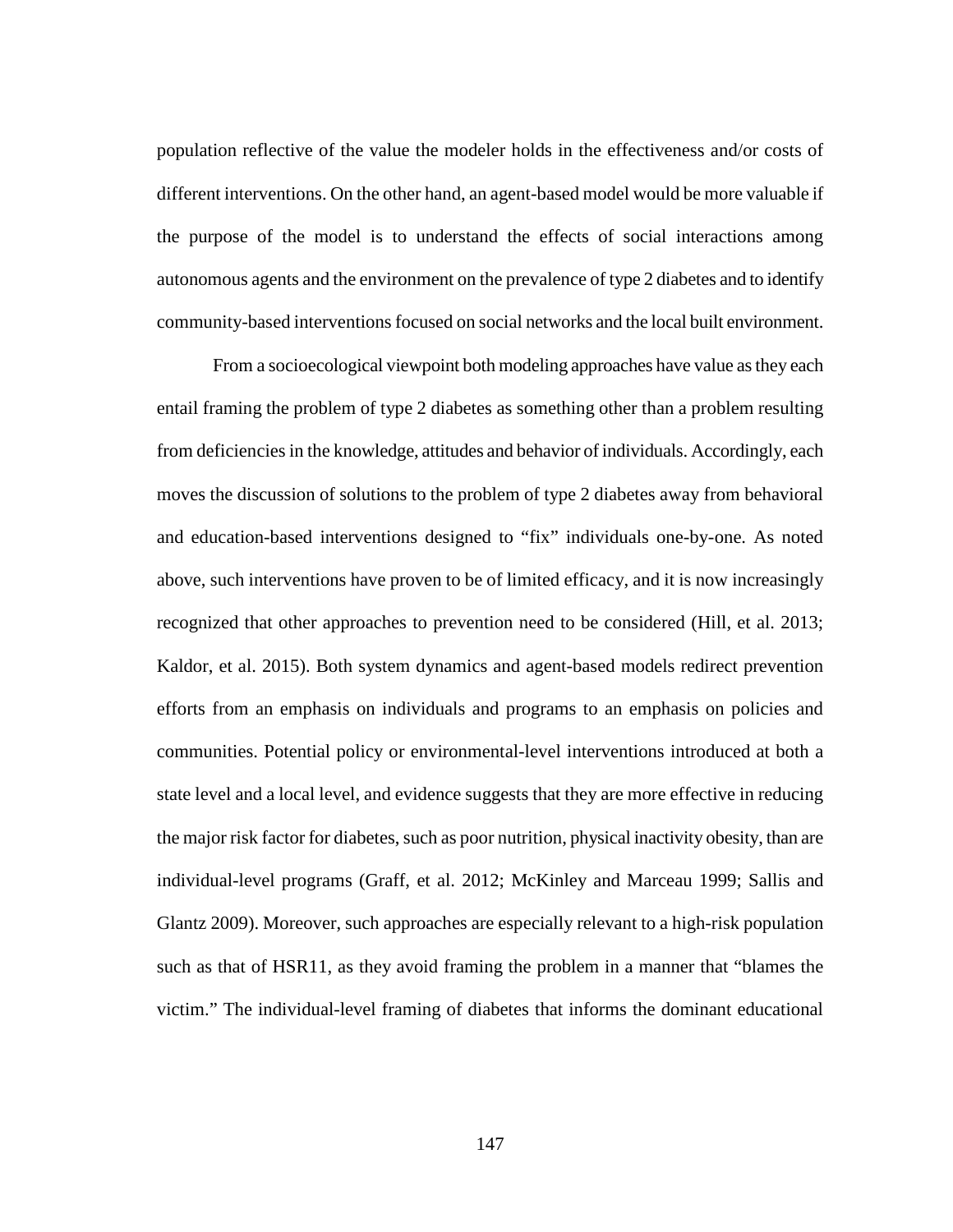approaches to type 2 diabetes prevention essentially holds those at-risk responsible for engaging in health-promoting behaviors (Adler and Stewart 2009).

The final model aggregated populations through different rates of disease progression, as well as other relevant risk factors and demographic attributes to allow for population-level analysis of potential physical-activity intervention effects. Major aims of the model were to:

(1) Computationally assess Health Service Region 11 data sources for diabetes population management and prevention to understand the dynamic relationships contributing to yearly incidence, prevalence, and potential complications for populations in the community over the long-term.

(2) Develop a modeling framework capturing type 2 diabetes as a public health threat in HSR11 that uses a method best suited to comparing and contrasting the health effectiveness of public health programs that afford more comprehensive allocation of resources.

(3) Build a model to learn valuable information about this health problem in this specific context as a capacity-planning tool capable of representing various leverage points and testing different interventions for reducing prevalence of type 2 diabetes that are both effective and realistic.

By understanding the forces contributing to disease progression, the model tested the effects of different interventions for prevention and treatment of type 2 diabetes based on the effectiveness of such reported in a meta-analysis of the relevant literature. By selecting to implement the analysis through use of the system dynamics modeling framework, the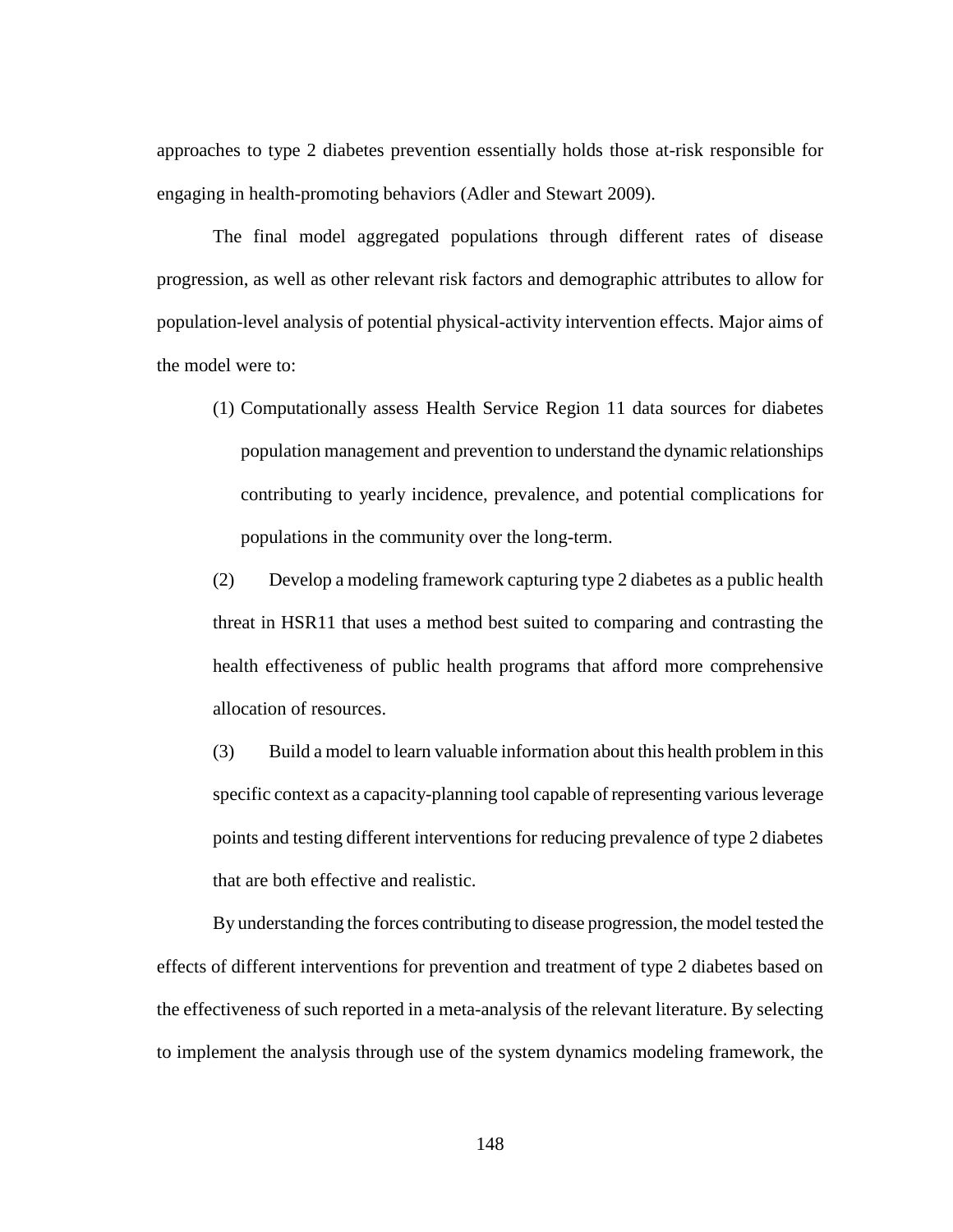model grouped actors into categories or stocks concerned with the flow between conditions and factors influencing the rate at which these flows occur. The model presented considered feedback loops and unintended consequences that may arise from well-intentioned attempts for changing a system, as well as leverage points for interventions and potential effectiveness of such.

The model acts as an example of how and when systems methods are useful in guiding resource allocation decisions by applying the approach to the real-world system-ofinterest of type 2 diabetes in Texas's Health Service Region 11. More importantly, the model acts as an example of how selection of a modeling approach requires the modeler to make assumptions about the world and the mechanisms that produce the phenomenon-ofinterest, and that there must be a purpose to modeling the system-of-interest for the model to be of value (Lorenz and Jost 2006; Meadows and Robinson 1985).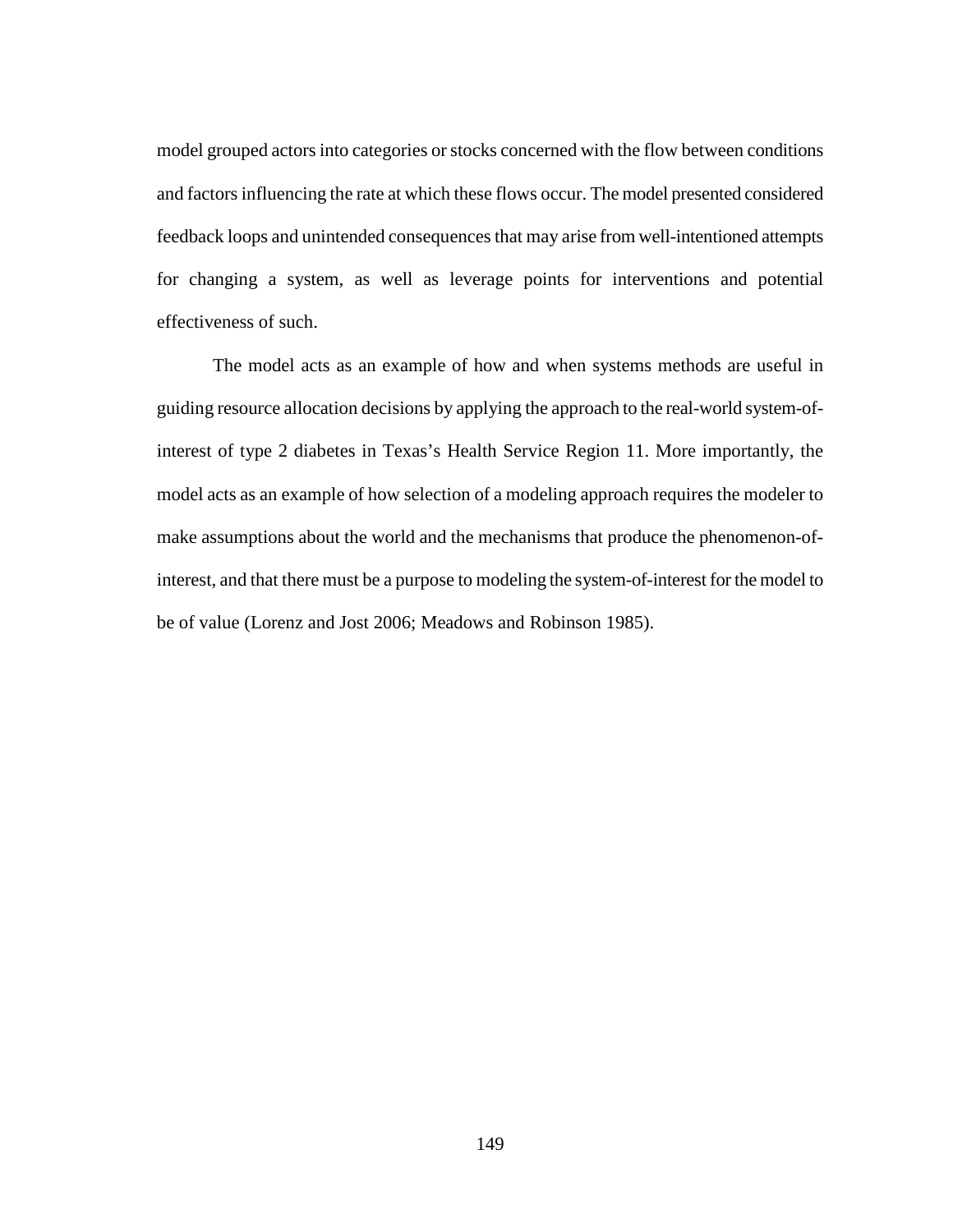#### **REFERENCES**

- Adam, T., and D. de Savigny, eds. 2012. Special issue: Systems thinking for health systems strengthening in LM ICs: Seizing the opportunity. *Health Policy and Planning* 27.4.
- Ackleh, A. S., B. G. Fitzpatrick, R. Scribner, N. Simonsen, and J. J. Thibodeaux. 2009. Ecosystem modeling of college drinking: Parameter estimation and comparing models to data. *Mathematical and Computer Modelling* 50: 481-497.
- Adler, N. E., and J. Stewart. 2009. Reducing obesity: Motivating action while not blaming the victim. *The Milbank Quarterly* 87.1: 49-70.
- Auchincloss, A. H., and A. V. Diez Roux. 2008. A new tool for epidemiology: The usefulness of dynamic-agent models in understanding place effects on health. *American Journal of Epidemiology* 168.1: 1–8.
- Auchincloss, A. H., R. L. Riolo, D. G. Brown, J. Cook, and A. V. Diez Roux. 2011. An agent-based model of income inequalities in diet in the context of residential segregation. *American Journal of Preventive Medicine* 40.3: 303–311.
- Babbie, E. 1995. *The practice of social research.*7th ed. Belmont, CA: Wadsworth.
- Berk, R. 2008. How you can tell if the simulations in computational criminology are any good. *Journal of Experimental Criminology* 4: 289–308.
- Bhattarai, N., A. T. Prevost, A. J. Wright, J. Charlton, C. Rudisill, and M. Gulliford. 2013. Effectiveness of interventions to promote healthy diet in primary care: Systematic review and meta-analysis of randomized controlled trials. *BMC Public Health* 13: 1203.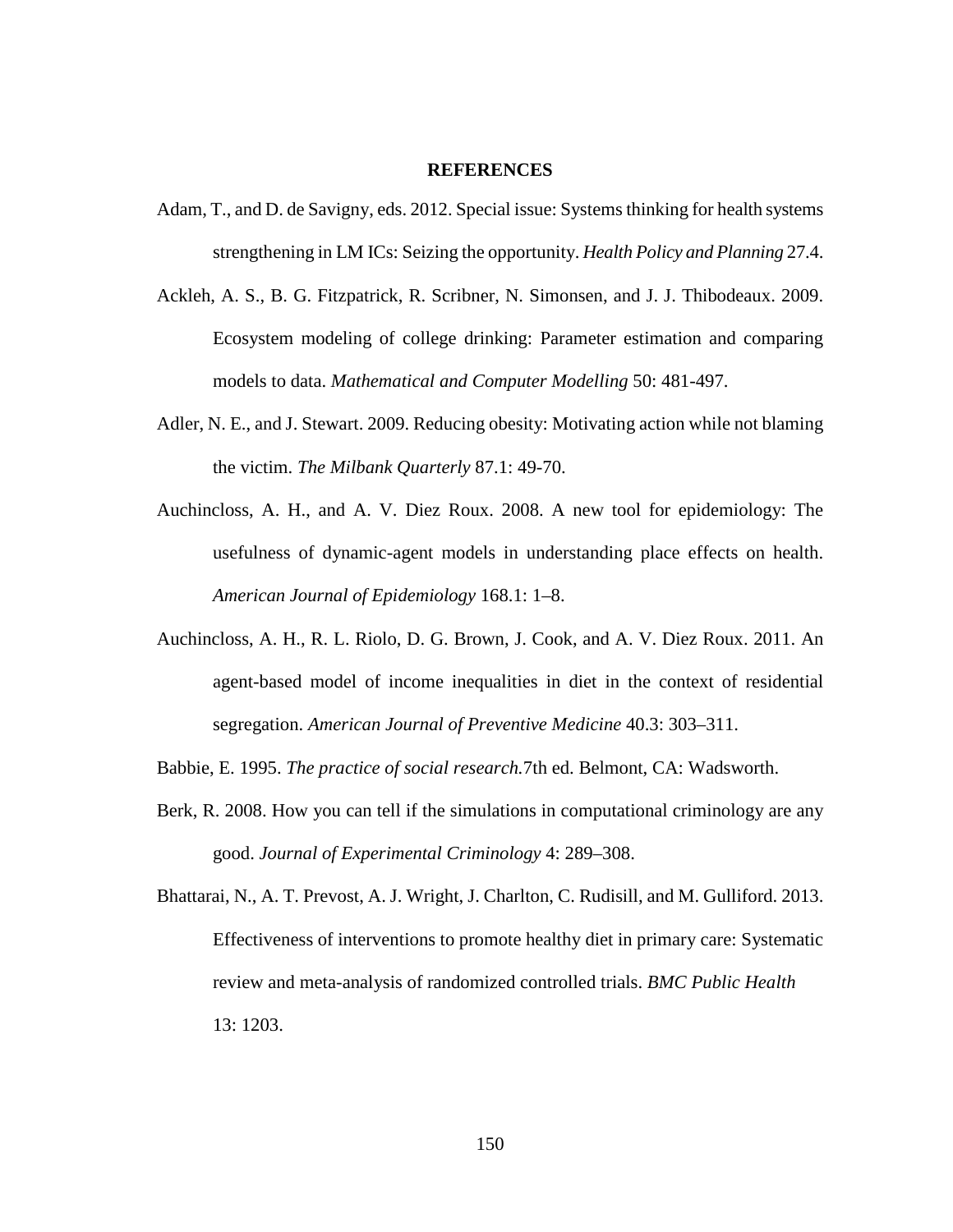- Bobashev, G. V., J. M. Epstein, D. M. Goedecke, and F. Yu. 2007. A hybrid epidemic model: Combining the advantages of agent- based and equation-based approaches. In *Proceedings of the Winter Simulation Conference, 9–12 December 2007, Washington, DC.* Edited by S. G. Henderson, N. Niller, M.H. Hsieh, J. Shortle, J. D. Tew, and R. R. Barton, 1532–1537. New York: Association for Computing Machinery.
- Borshchev, A., and A. Filippov. 2004. \*From system dynamics and discrete event to practical agent based modeling: Reasons, techniques, tools[http://www.informssim.org/wsc07papers/186.pdf]\*. In *Proceedings of the 22nd International Conference of the System Dynamics Society, 25–29 July 2004, Oxford, England*. Edited by M. Kennedy, G. W. Winch, R. S. Langer, J. I. Rowe, and J. M. Yanni. Albany, NY: Systems Dynamics Society.
- Borgatti, S. P., A. Mehra, D. J. Brass, and G. Labianca. 2009. Network analysis in the social sciences. *Science Magazine* 323: 892–895.
- Brailsford, S. C., V. A. Lattimer, P. Tarnaras, and J. C. Turnbull. 2004. Emergency and ondemand health care: Modelling a large complex system. *Journal of the Operational Research Society* 55: 34–42.
- Braun, R. J., R. A. Wilson, J. A. Pelesko, and J. R. Buchanan. 2006. Application of smallworld network theory in alcohol epidemiology. *Journal of Studies on Alcohol* 67: 591–599.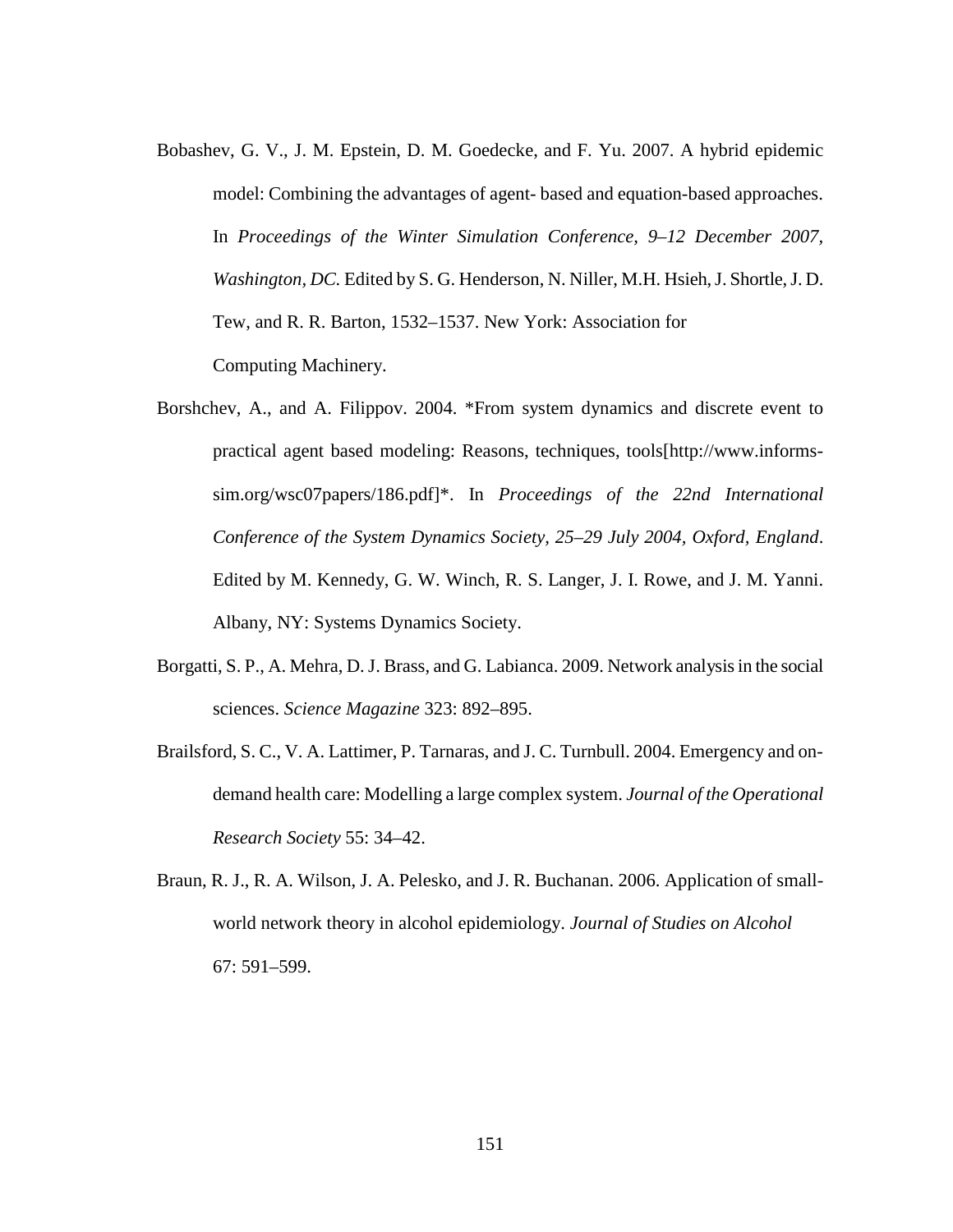- Bridgewater, K., S. Peterson, J. McDevitt, et al. 2011. A community-based systems learning approach to understanding youth violence in Boston. *Progress in Community Health Partnerships* 5.1: 67–75.
- Brown, S. A., A. A. Garcia, K. Kouzekanani, and C. L. Hanis. 2002. Culturally competent diabetes self-management education for Mexican Americans: The Starr County Border Health Initiative. *Diabetes Care* 25.2: 259-268.
- Brown, H. S., III, J. K. Estrada, G. Hazarika, and E. Bastida. 2005. Diabetes and the labor market: The community-wide economic cost in the Lower Rio Grande Valley. *Diabetes Care* 28.12: 2945-2947
- Caulkins, J. P., P. Dietze, and A. Ritter. 2007. Dynamic compartmental model of trends in Australian drug use. *Healthcare Management Science* 10: 151–162.
- Cederman, L. E. 2005. Computational models of social forms: Advancing generative process theory. *American Journal of Sociology* 110.4: 864-893.
- Centers for Disease Control and Prevention. 2015a. \**Methods and references for countylevel estimates and ranks*

[\[http://www.cdc.gov/diabetes/pdfs/data/calculating-methods-references-county](http://www.cdc.gov/diabetes/pdfs/data/calculating-methods-references-county-level-estimates-ranks.pdf)[level-estimates-ranks.pdf\]](http://www.cdc.gov/diabetes/pdfs/data/calculating-methods-references-county-level-estimates-ranks.pdf)\*. Atlanta, GA: US Department of Health and Human Services.

Centers for Disease Control and Prevention. 2015b. \**County data indicators: Diagnosed diabetes incidence, Texas* [\[http://www.cdc.gov/diabetes/atlas/countydata/County\\_ListofIndicators.html\]](http://www.cdc.gov/diabetes/atlas/countydata/County_ListofIndicators.html)\*. Atlanta, GA: US Department of Health and Human Services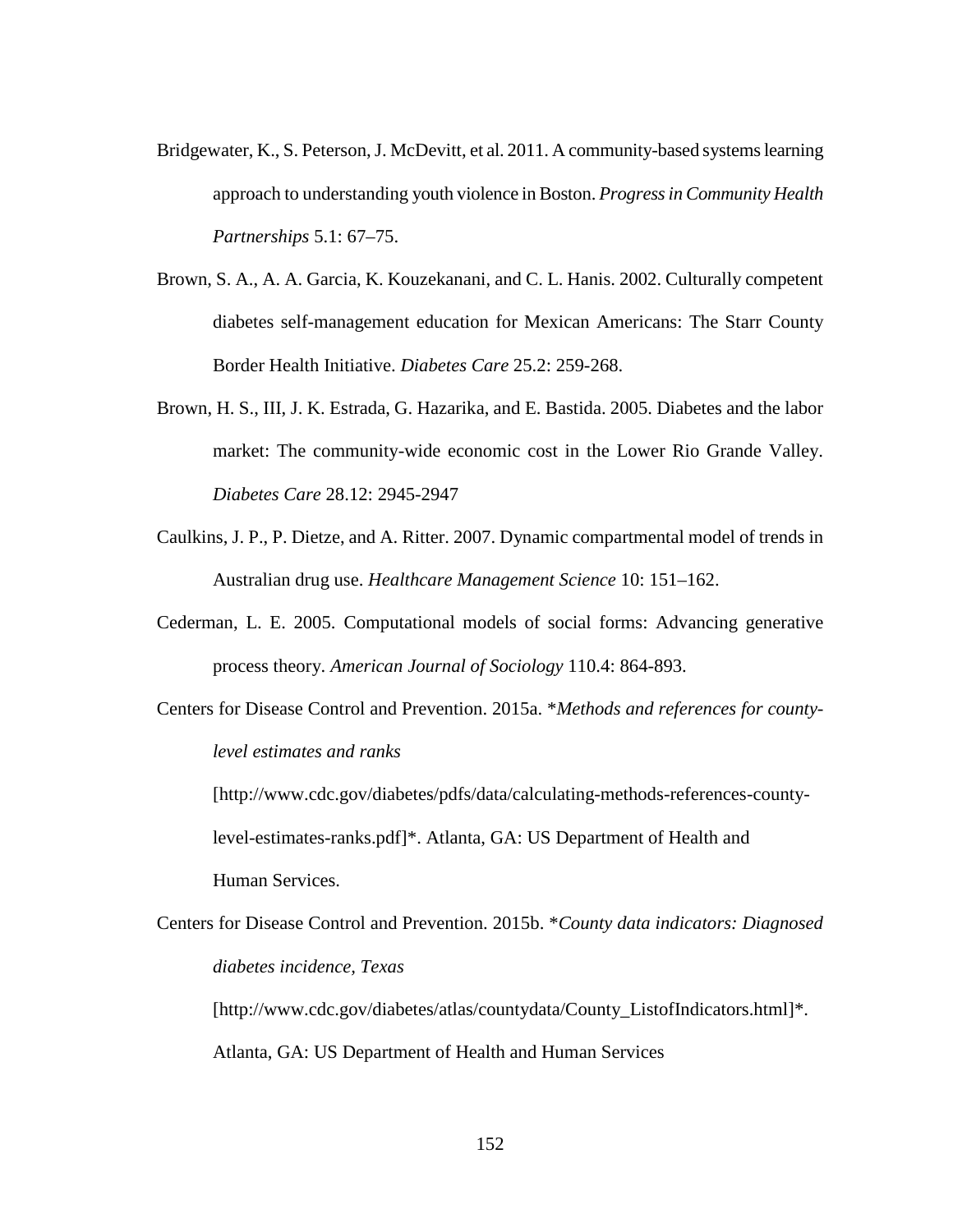Centers for Disease Control and Prevention. 2015c. \**National diabetes surveillance system data: Diabetes atlas*

[http://gis.cdc.gov/grasp/diabetes/DiabetesAtlas.html]\*/ (accessed 16 December 2015). Atlanta, GA: US Department of Health and Human Services.

Centers for Disease Control and Prevention. 2014. \**National diabetes statistics report:* 

*Estimates of diabetes and its burden in the United States, 2014* [http://www.cdc.gov/diabetes/pdfs/data/2014-report-estimates-of-diabetes-and-itsburden-in-the-united-states.pdf]\*. Atlanta, GA: US Department of Health and Human Services.

Centers for Disease Control and Prevention: Division of Diabetes Translation. 2015. *\*Prediabetes: Could it be you?* [Infographic]

[http://www.cdc.gov/diabetes/pubs/statsreport14/prediabetes-infographic.pdf]\*.

Atlanta, GA: US Department of Health and Human Services.

\*Centers for Disease Control and Prevention: National Center for Health Statistics. 2003. *National Health and Nutrition Examination Survey: Healthy weight, overweight, and obesity among U.S. adults*

[http://www.cdc.gov/nchs/data/nhanes/databriefs/adultweight.pdf]\**.* Atlanta, GA: US Department of Health and Human Services. NHANES Report 03-0260.

- Centola, D., and M. Macy. 2007. Complex contagions and the weakness of long ties. *American Journal of Sociology* 113.3: 702–734.
- Christakis, N. A., and J. H. Fowler. 2007. The spread of obesity in a large social network over 32 years. *New England Journal of Medicine* 357.4: 370–379.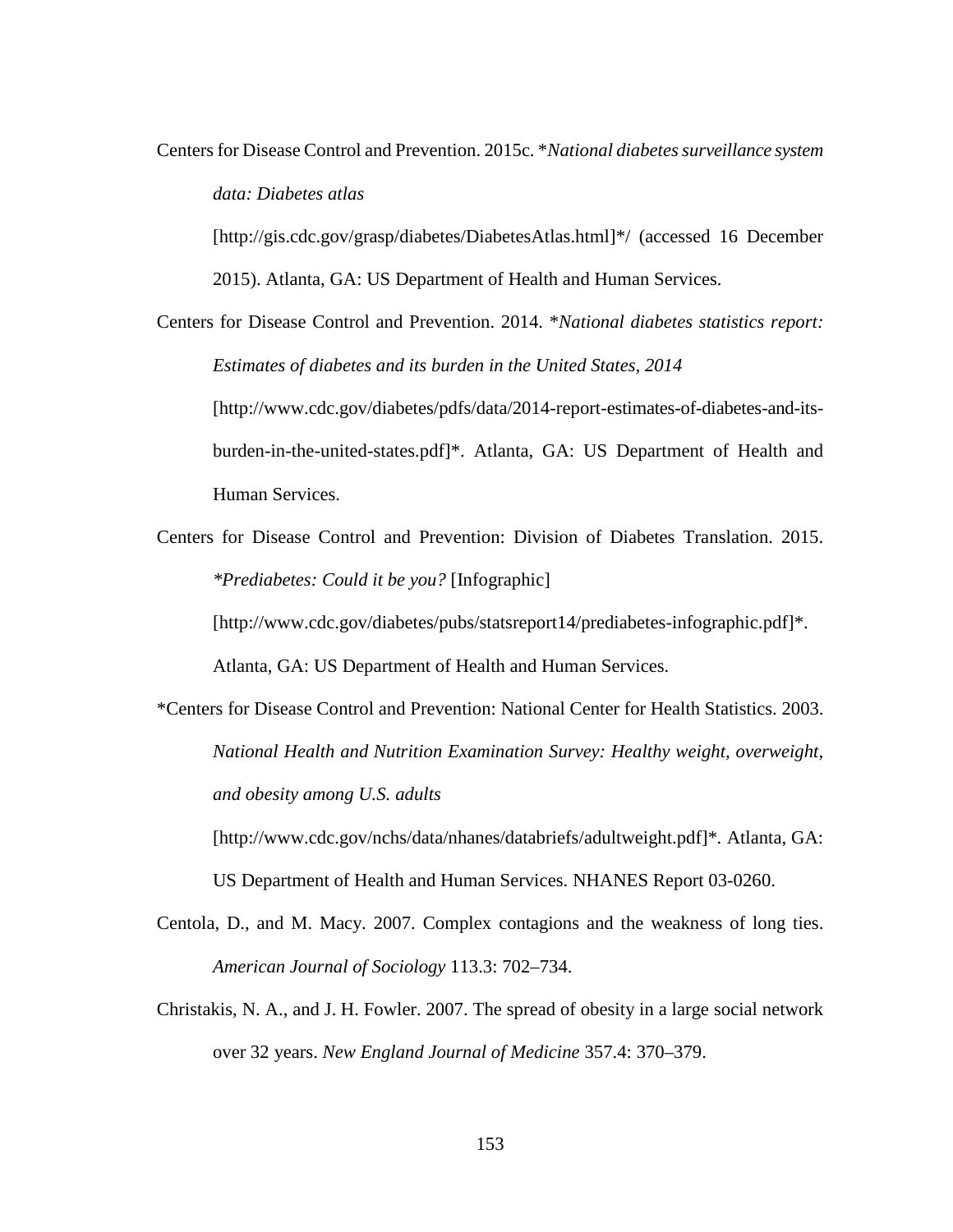- Christakis, N. A., and J. H. Fowler. 2008. The collective dynamics of smoking in a large social network over 32 years. *New England Journal of Medicine* 358.21: 2249–2258.
- Christakis, N. A., and J. H. Fowler. 2009. Social network visualization in epidemiology. *Norsk Epidemiology* 19.1: 5–16.
- Cohen-Cole, E., and J. M. Fletcher. 2008a. Is obesity contagious? Social networks vs. environmental factors in the obesity epidemic. *Journal of Health Economics* 27: 1382–1387.
- Cohen-Cole, E., and J. M. Fletcher. 2008b. Detecting implausible social network effects in acne, height, and headaches: Longitudinal analysis. *British Medical Journal* 337: a2533.
- *\*Computational and Mathematical Organizational Theory*

[http://www.springer.com/business%2B%26%2Bmanagement/business%2Bfor%2B professionals/journal/10588]\*.

- Cooper, K., S. C. Brailsford, and R. Davies. 2007. Choice of modelling technique for evaluating health care interventions. *Journal of the Operational Research Society* 58.2: 168–176.
- Cunningham, F. C., G. Ranmuthugula, J. Plum, A. Georgiou, J. I. Westbrook, and J. Braithwaite. 2012. Health professional networks as a vector for improving healthcare quality and safety: A systematic review. *BMJ Quality and Safety* 21.3: 239–249.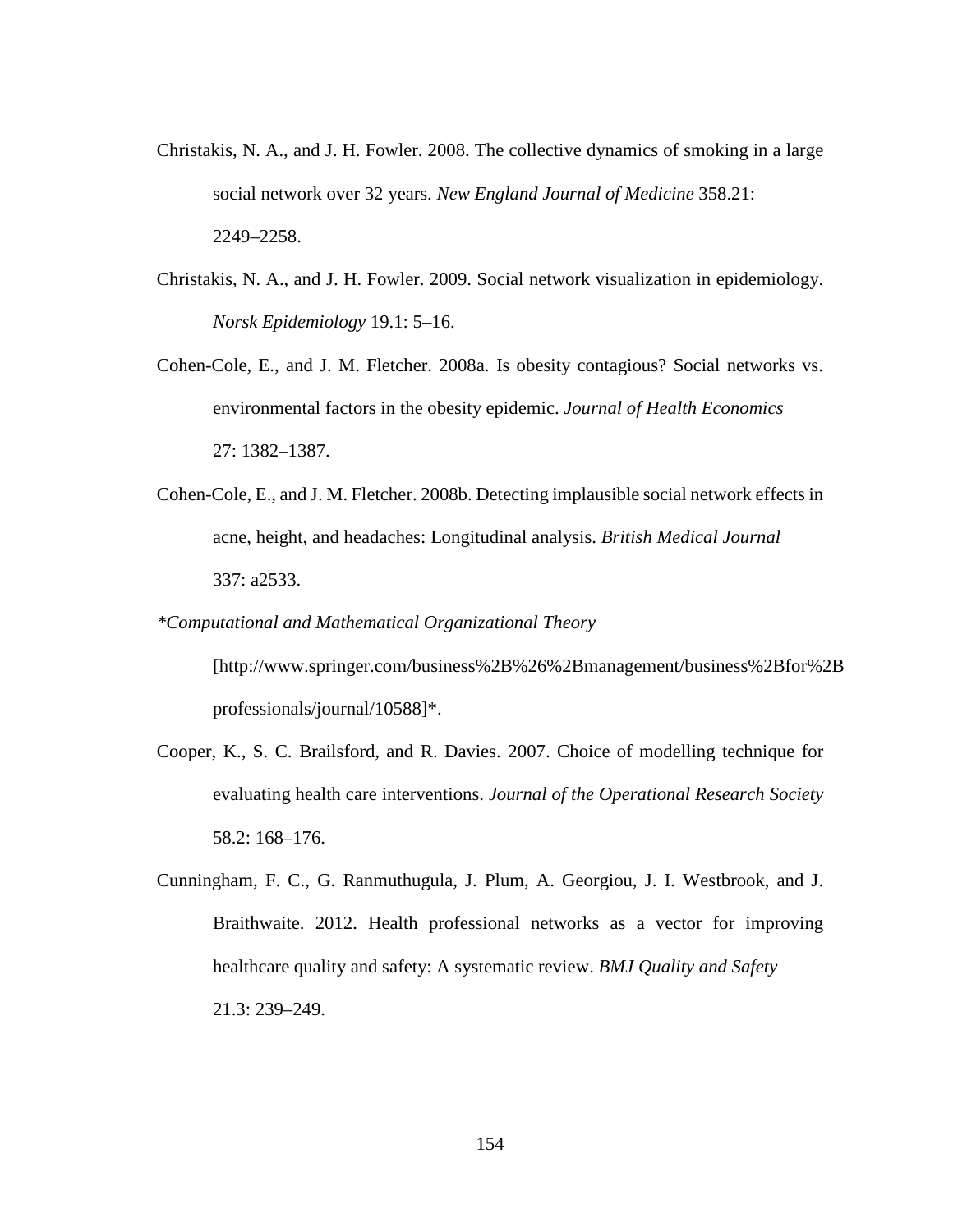- Cunningham, S. A., E. Vaquera, C. C. Maturo, and K. M. Venkat Narayan. 2012. Is there evidence that friends influence body weight? A systematic review of empirical research. *Social Science and Medicine* 75: 1175–1183.
- de Savigny, D., and T. Adam, eds. 2009. *Systems thinking for health systems strengthening*. Geneva, Switzerland: World Health Organization.
- Diez Roux, A. V. 2011. Complex systems thinking and current impasses in health disparities research. *American Journal of Public Health* 101: 1627–1634.
- DeJong, W., S. K. Schneider, L. G. Towvim, M. J. Murphy, E. E. Doerr, N. R. Simonsen, K. Mason, and R. A. Scribner. 2006. A multisite randomized trial of social norms marketing campaigns to reduce college student drinking. *Journal of Studies on Alcohol* 67: 868-879.
- Dray, A., L. Mazerolle, P. Perez, and A. Ritter. 2008. Policing Australia's "heroin drought": Using an agent-based model to simulate alternative outcomes. *Journal of Experimental Criminology* 4: 267–287.
- Dray, A., P. Perez, D. Moore, et al. 2011. Are drug detection dogs and mass media campaigns likely to be effective policy responses to psychostimulant use and related harm? Results from an agent-based simulation model. *International Journal of Drug Policy* 23.2: 148–153. [doi: 10.1016/j.drugpo.2011.05.018]
- Eck, J. E., and L. Lui. 2008. Contrasting simulated and empirical experiments in crime prevention. *Journal of Experimental Criminology* 4: 195-213.
- Elf, M., M. Poutilova, and K. Öhrn. 2007. A dynamic conceptual model of care planning. *Scandinavian Journal of Caring Sciences* 21: 530–538.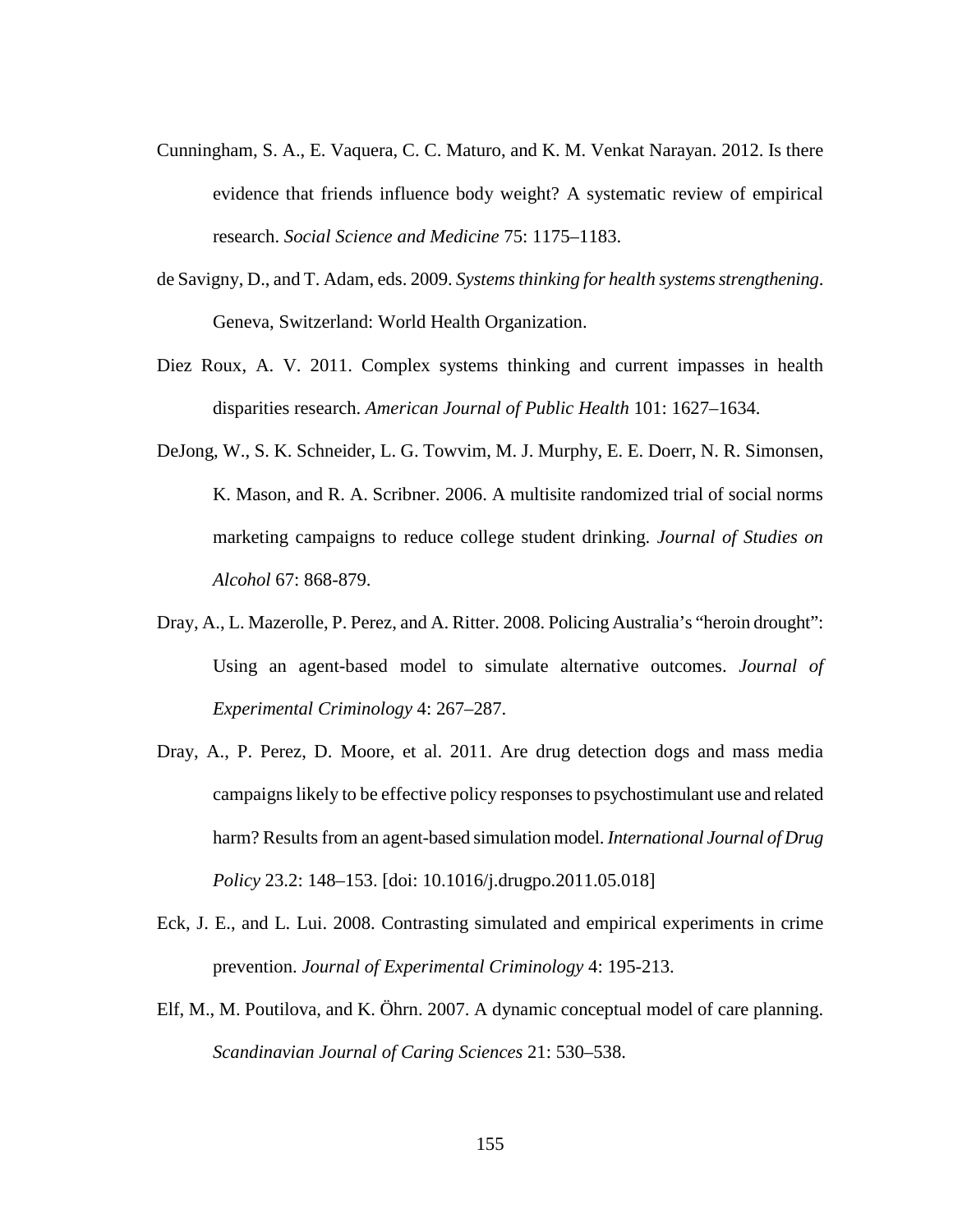- Elkins, A. D., and Gorman, D. M. 2014a. Systems theory in public health. *Oxford Bibliographies: Public Health*. Edited by D. McQueen. New York: Oxford Univ. Press. [doi: 10.1093/OBO/9780199756797-0072]
- Elkins, A. D., and D. M. Gorman. 2014b. Validating models in public health research. In *Proceedings of the 58th Annual Meeting of the International Society for Systems Sciences, 27-1 July-August 2014, Washington, DC*. Pocklington, UK: Journal of the International Society for the Systems Sciences.
- Elkins, A. D., D. M. Gorman, J. E. Maddock, M. A. Lawley, and H. C. Kum. 2015. The value of the frame: Painting complexity using two chronic disease models. In *Proceedings of the 59th Annual Meeting of the International Society for Systems Sciences, 2-7 August 2015, Berlin, DE*. Pocklington, UK: Journal of the International Society for the Systems Sciences.
- El-Sayed, A., P. Scarborough, L. Seemann, and S. Galea. 2012. \*Social network analysis and agent-based modeling in social epidemiology[http://www.epiperspectives.com/content/9/1/1]\*. *Epidemiologic Perspectives and Innovations* 9: 1.

[\\*Enthought Python Distribution\[](http://www.enthought.com/products/epd.php)http://www.enthought.com/products/epd.php]\*.

- Epstein, J. M. 1999. Agent-based computational models and generative social science. *Complexity* 4.5: 41-60.
- Epstein, J. M. 2002. Modeling civil violence: An agent-based computational approach. *Proceedings of the National Academy of Science* 99 (Suppl. 3): 7243–7250.
- Epstein, J. M. 2006. *Generative social science: Studies in agent-based computational modeling*. Princeton, NJ: Princeton Univ. Press.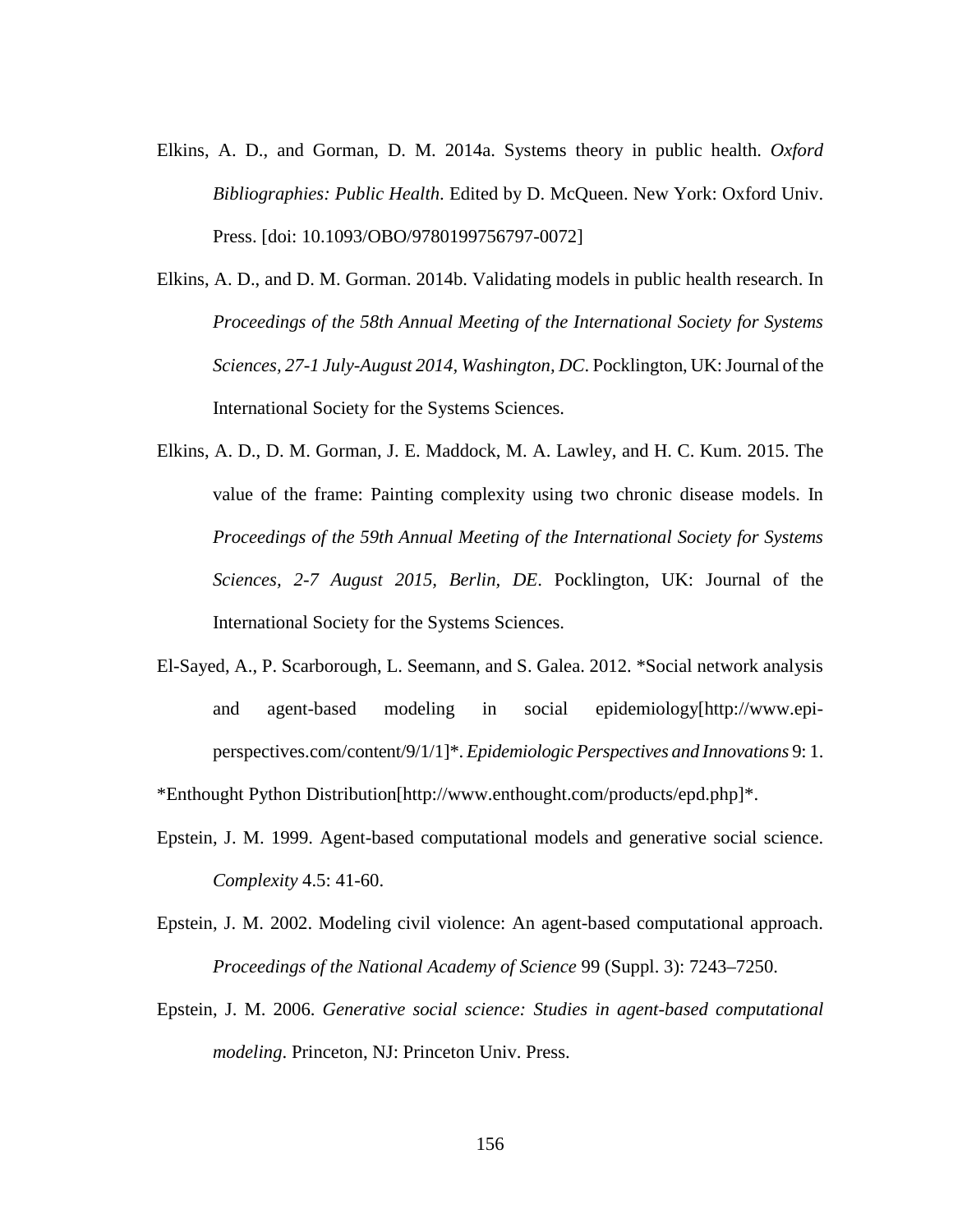Epstein, J. M., and R. Axtell. 1996. *Growing artificial societies: Social science from the bottom up*. Cambridge, MA: MIT Press.

Epstein, J. M., J. Parker, D. Cummings, and R. A. Hammond. 2008. \*Coupled dynamics of fear and disease: Mathematical and computational explorations [http://www.plosone.org/article/info%3Adoi%2F10.1371%2Fjournal.pone.0003955] \*. *PLoS ONE* 3.12: e3955.

Finegood, D. T., L. Johnston, P. Giabbanelli, et al. 2012. *Complexity and systems theory.* Oxford Bibliographies: Public Health. New York: Oxford Univ. Press. [obo-9780199756797-0049]

Fitzpatrick, B. G., and J. Martinez. 2012. [\\*Agent-based modeling of ecological niche theory](http://jasss.soc.surrey.ac.uk/15/2/4.html)  [and assortative drinking\[](http://jasss.soc.surrey.ac.uk/15/2/4.html)http://jasss.soc.surrey.ac.uk/15/2/4.html]\*. *Journal of Artificial Societies and Social Simulation* 15.2: 4.

- Fitzpatrick, B. G., R. Scribner, A. S. Ackleh, et al. 2012. Forecasting the effect of the Amethyst Initiative on college drinking. *Alcoholism: Clinical and Experimental Research* 36.9: 1608–1613.
- Fredericks, K. A., M. Deegan, and J. G. Carman. 2008. Using system dynamics as an evaluation tool: Experience from a demonstration program. *American Journal of Evaluation* 29.3: 251–267.

[\\*Forrester Consulting: System Dynamics Resources](http://www.forresterconsulting.com/Resources.html)

[http://www.forresterconsulting.com/Resources.html]\*.

Forrester, J. W. 1971. Counterintuitive behavior of social systems. *Simulation* 16.2: 61-76.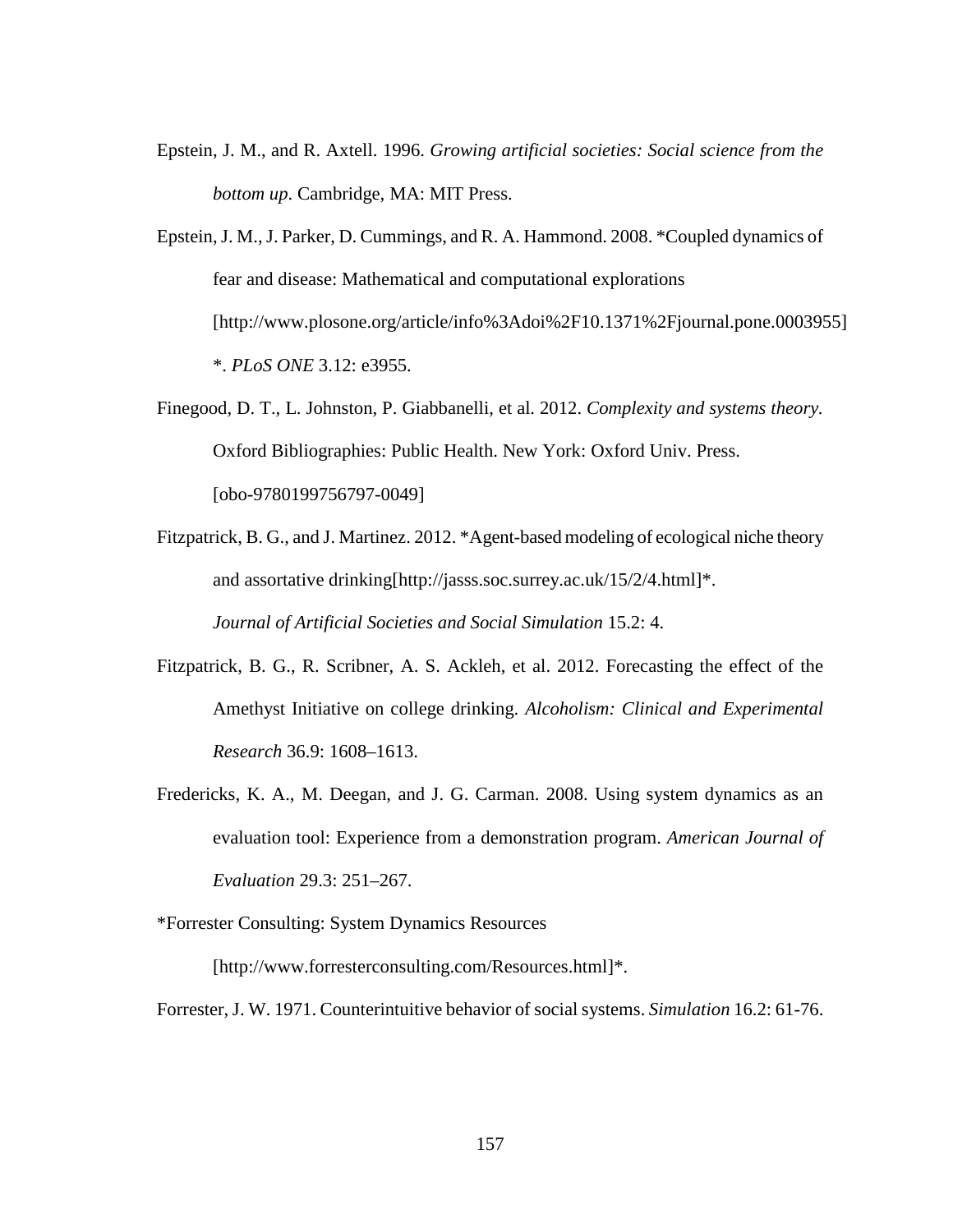- Forrester, J. W. 2007. System dynamics—a personal view of the first fifty years. *System Dynamics Review* 23.2–3: 345–358.
- Fossett, M. 2006. Ethnic preferences, social distance dynamics, and residential segregation: Theoretical explorations using simulation analysis. *Journal of Mathematical Sociology* 30: 185–274.
- Fowler, J. H., and N. A. Christakis. 2008a. Dynamic spread of happiness in a large social network: Longitudinal analysis over 20 years in the Framingham Heart Study. *British Medical Journal* 337: a2338.
- Fowler, J. H., and N. A. Christakis. 2008b. Estimating peer effects on health in social networks: A response to Cohen-Cole and Fletcher; Trogdon, Nonnemaker, Pais. *Journal of Health Economics* 27: 1400–1405.
- Galea, S., C. Hall, and G. A. Kaplan. 2008. Social epidemiology and complex system dynamic modeling as applied to health behavior and drug use research. *International Journal of Drug Policy* 20.3: 209–216.
- Galea, S., M. Riddle, and G. A. Kaplan. 2010. Causal thinking and complex system approaches in epidemiology. *International Journal of Epidemiology* 39:97–106.
- Garson, G. D. 2009. Computerized simulation in the social sciences: A survey and evaluation. *Simulation & Gaming* 40.2: 267–279.
- Gesell, S. B., K. D. Bess, and S. L. Barkin. 2012. \*Understanding the social networks that form within the context of an obesity prevention intervention [http://www.hindawi.com/journals/jobes/2012/749832/cta/]\*. *Journal of Obesity* Article ID 749832, 10 pages.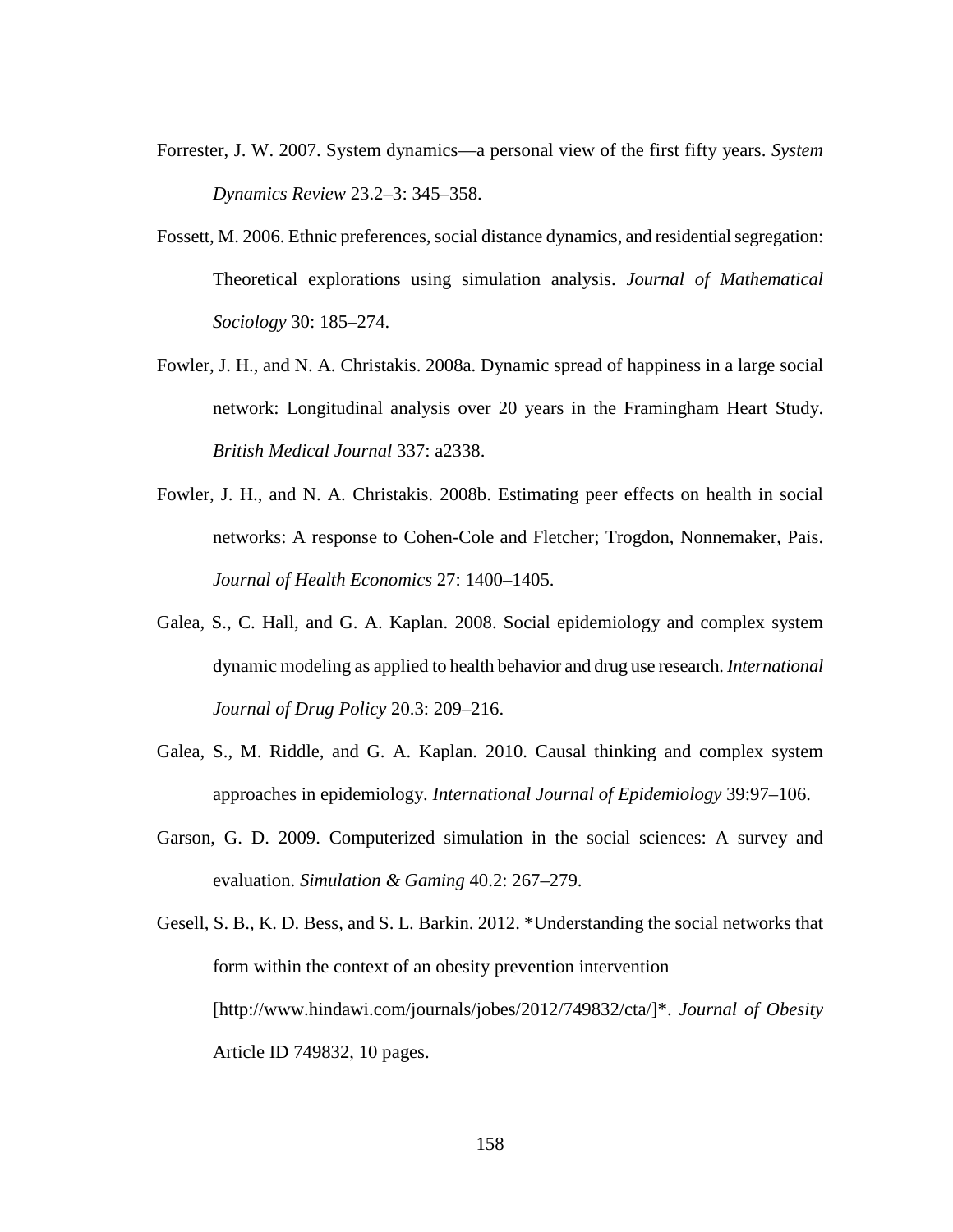Gilbert, N. 2008. *Agent-based models.* Thousand Oaks, CA: SAGE.

- Gilbert, N., and K. G. Troitzsch. 1999. *Simulation for the social scientist*. Philadelphia: Open Univ. Press.
- Gonzalez, B., E. Huerta-Sánchez, A. Ortiz-Nieves, T. Vásquez-Alvarez, and C. Kribs-Zaleta. 2003. Am I too fat? Bulimia as an epidemic. *Journal of Mathematical Psychology* 47: 515–526.
- Gorman, D. M., J. Mezic, I. Mezic, and P. G. Gruenewald. 2006. Agent-based modeling of drinking behavior: A preliminary model and potential applications to theory and practice. *American Journal of Public Health* 96: 2055–2060.
- Gortmaker, S. L., B. A. Swinburn, D. Levy, R. [Carter, P. L. M](http://www.ncbi.nlm.nih.gov/pubmed/?term=Carter%20R%5BAuthor%5D&cauthor=true&cauthor_uid=21872752)abry, D. T. Finegood, T. Huang, T. Marsh, and M. L. Moodie. 2011. Changing the future of obesity: Science, policy, and action. *Lancet* 378.9793: 838-847.
- Graff, S. K., M. Kappagoda, H. M. Woten, A. K. McGowen, and M. Ashe. 2012. Policies for healthy communities: Historical, legal, and practical elements of the obesity prevention movement. *Annual Review of Public Health* 33: 307-324.
- Granovetter, M. S. 1973. The strength of weak ties. *American Journal of Sociology* 78.6: 1360–1380.
- Grimm, V., U. Berger, F. Bastiansen, et al. 2006. A standard protocol for describing individual-based and agent-based models. *Ecological Modeling* 198: 115–126.
- Groesser, S. N., and M. Schaffernicht. 2012. Mental models of dynamic systems: Taking stock and looking ahead. *System Dynamics Review* 28.1: 46–68.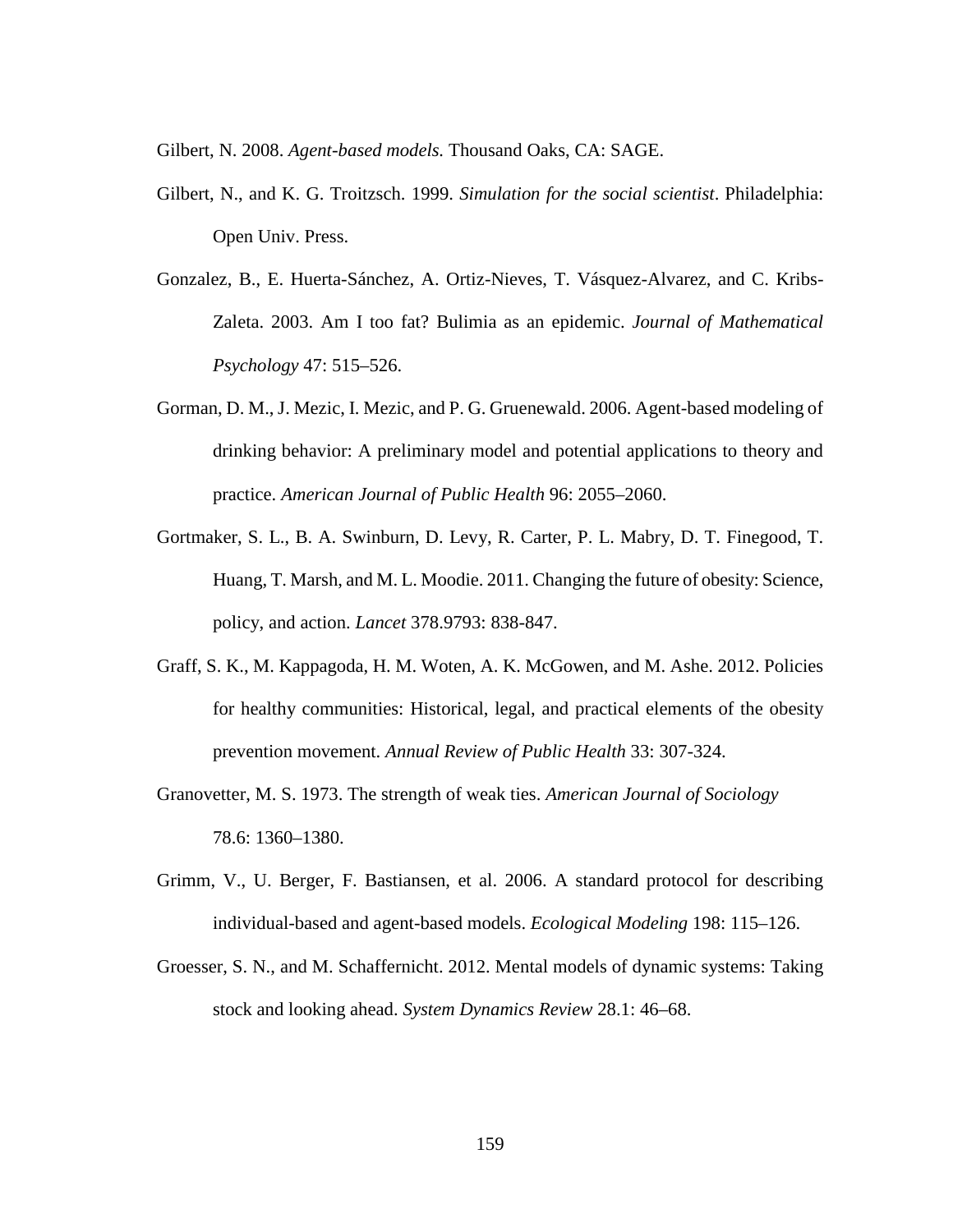- Groesser, S. N., and M. Schwaninger. 2012. Contributions to model validation: Hierarchy, process, and cessation. *System Dynamics Review* 28.2: 157–181.
- Groff, E. R. 2007. Simulation for theory testing and experimentation: An example using routine activity theory and street robbery. *Journal of Quantitative Criminology* 23: 75–103.
- Hammond, R. A. 2009. [\\*Complex systems modeling for obesity research](http://www.cdc.gov/pcd/issues/2009/jul/pdf/09_0017.pdf) [http://www.cdc.gov/pcd/issues/2009/jul/09\_0017.htm]\*. *Preventing Chronic Disease* 6.3.
- Hawe, P., A. Shiell, and T. Riley. 2009. Theorising interventions as events in systems. *American Journal of Community Psychology* 43: 267-276.
- Hawe, P., C. Webster, and A. Shiell. 2004. A glossary of terms for navigating the field of social network analysis. *Journal of Epidemiological and Community Health* 58: 971–975.
- Harris, J. K., D. A. Luke, R. C. Burke, and N. B. Mueller. 2008. Seeing the forest and the trees: Using network analysis to develop an organizational blueprint of state tobacco control systems. *Social Science and Medicine* 6: 1669–1678.
- Hedstrom, P., and P. Ylikoski. 2010. Causal mechanisms in the social sciences. *Annual Review of Sociology* 36:49–67.
- Herron, A. 2013. \**How many calories does a sedentary person burn each day* [http://www.livestrong.com/article/309663-how-many-calories-does-a-sedentaryperson-burn-each-day/]\*?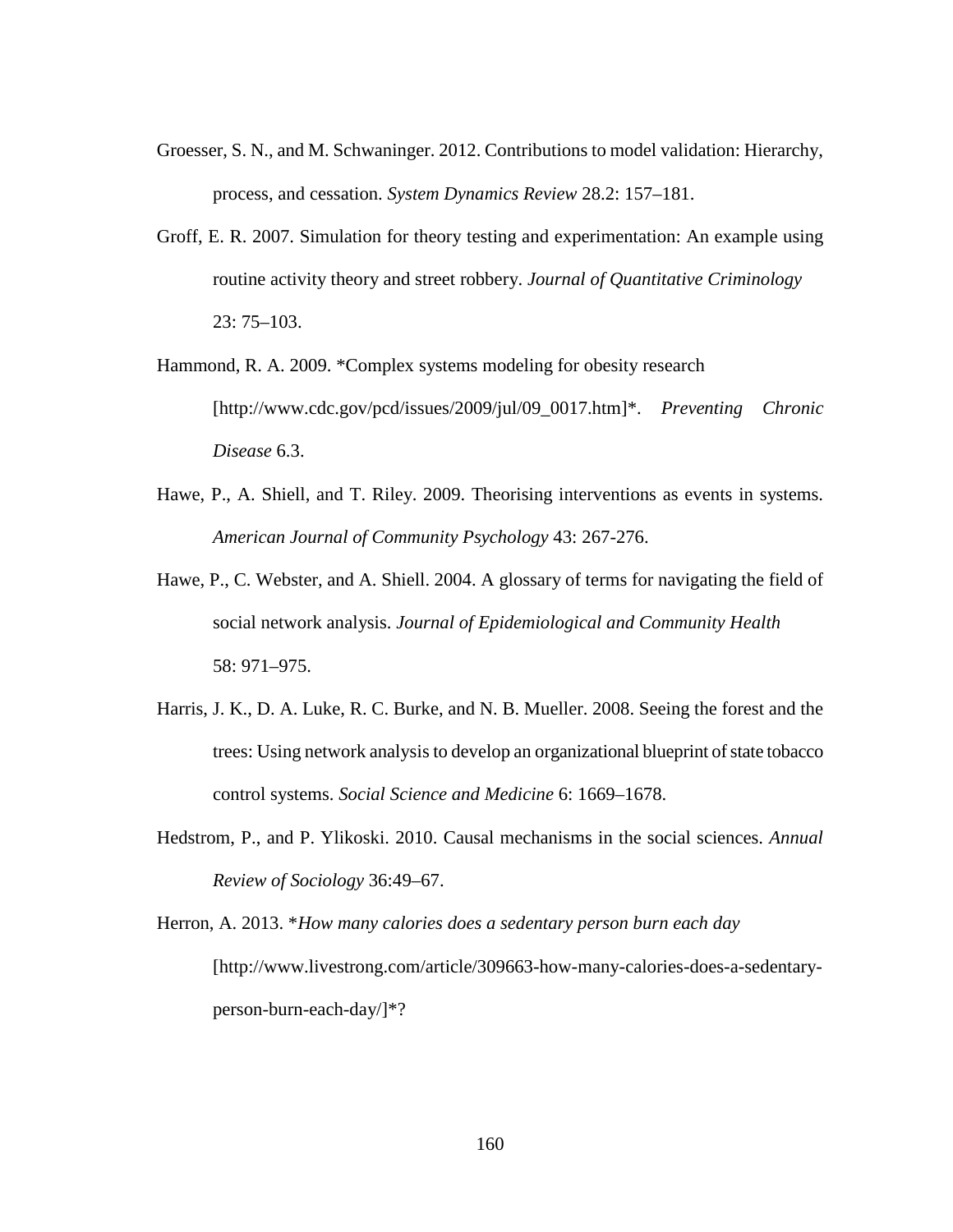- Hill, J. O., J. M. Galloway, A. Goley, D. G. Marrero, R. Minners, B. Montgomery, G. E. Peterson, R. E. Ratner, E. Sanchez, and V. R. Aroda. 2013. Scientific statement: Socioecological determinants of prediabetes and type 2 diabetes. *Diabetic Care* 36.8: 2430-2439.
- Hirsch, G., J. B. Homer, E. Evans, and A. Zielinski. 2010. A system dynamics model for planning cardiovascular disease interventions. *American Journal of Public Health* 100.4: 616–622.
- Hirsch, G. B., R. Levine, and R. L. Miller. 2007. Using system dynamics modeling to understand the impact of social change initiatives. *American Journal of Community Psychology* 39.3-4: 239-253.
- Hoffer, L. D., G. Bobashev, and R. J. Morris. 2009. Researching a local heroin market as a complex adaptive system. *American Journal of Community Psychology* 44: 273–286.
- Homer, J. B. 1996. Why we iterate: Scientific modeling in theory and practice. *System Dynamics Review* 12: 1-19.
- Homer, J. B., and G. B. Hirsch. 2006. System dynamics modeling for public health: Background and opportunities. *American Journal of Public Health* 3: 452–458.
- Homer, J., G. Hirsch, and B. Milstein. 2007. Chronic illness in a complex health economy: The perils and promises of downstream and upstream reforms. *System Dynamics Review* 23.2–3: 313–343.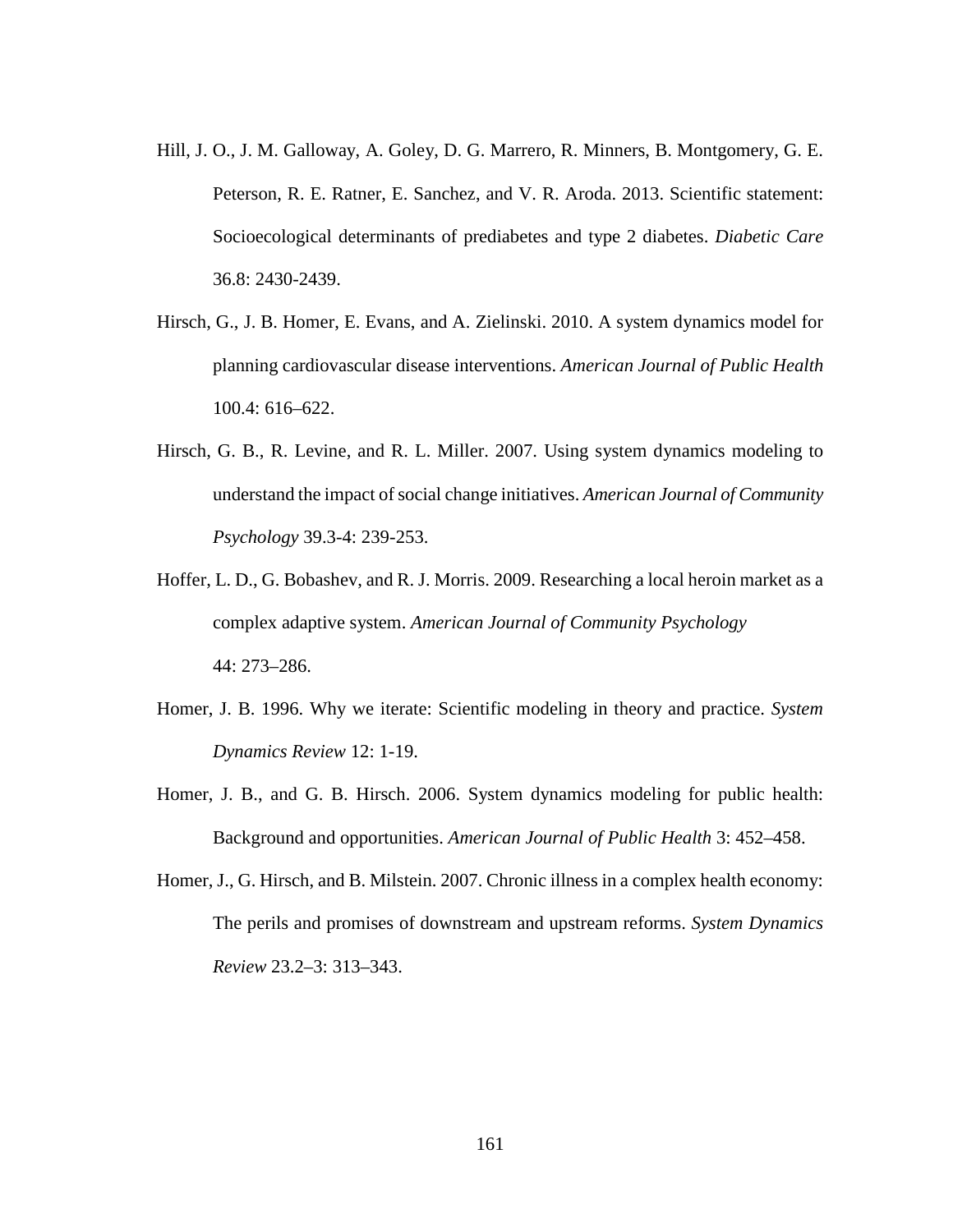Homer, J., G. Hirsch, M. Minniti, and M. Pierson. 2004. Models for collaboration: How system dynamics helped a community organize cost-effective care for chronic illness. *System Dynamics Review* 20.3: 199–222.

Homer, J., B. Milstein, K. Wile, et al. 2010. [\\*Simulating and evaluating local interventions](http://www.cdc.gov/pcd/issues/2010/jan/pdf/08_0231.pdf)  [to improve cardiovascular health](http://www.cdc.gov/pcd/issues/2010/jan/pdf/08_0231.pdf) [http://www.cdc.gov/pcd/issues/2010/jan/08\_0231.htm]\*. *Preventing Chronic Disease* 7.1: A18.

- Huisman, M., and M. A. J. van Duijn. 2005. Software for social network analysis. In *Models and methods in social network analysis*. Edited by P. J. Carrington, J. Scott, and S. Wasserman, 270–316. Cambridge, UK: Cambridge Univ. Press.
- Institute of Medicine. 2012. *Accelerating progress in obesity prevention: Solving the weight of the nation*. Washington, DC: The National Academies Press.
- Israel, N., and M. Wolf-Branigin. 2011. Nonlinearity in social service evaluation: A primer on agent-based modeling. *Social Work Research* 35.1: 20–24.
- Jones, A. P., J. B. Homer, D. L. Murphy, J. D. K. Essien, B. Milstein, and D. A. Seville. 2006. \*Understanding diabetes population dynamics through simulation modeling and experimentation[http://www.cdc.gov/pcd/issues/2007/jul/06\_0070.htm]\*. *American Journal of Public Health* 96.3: 488–494.

*\*Journal of Artificial Societies and Social Simulation*

[http://jasss.soc.surrey.ac.uk/JASSS.html]\*.

*\*Journal of Social Structure*[http://www.cmu.edu/joss/content/articles/volindex.html]\*.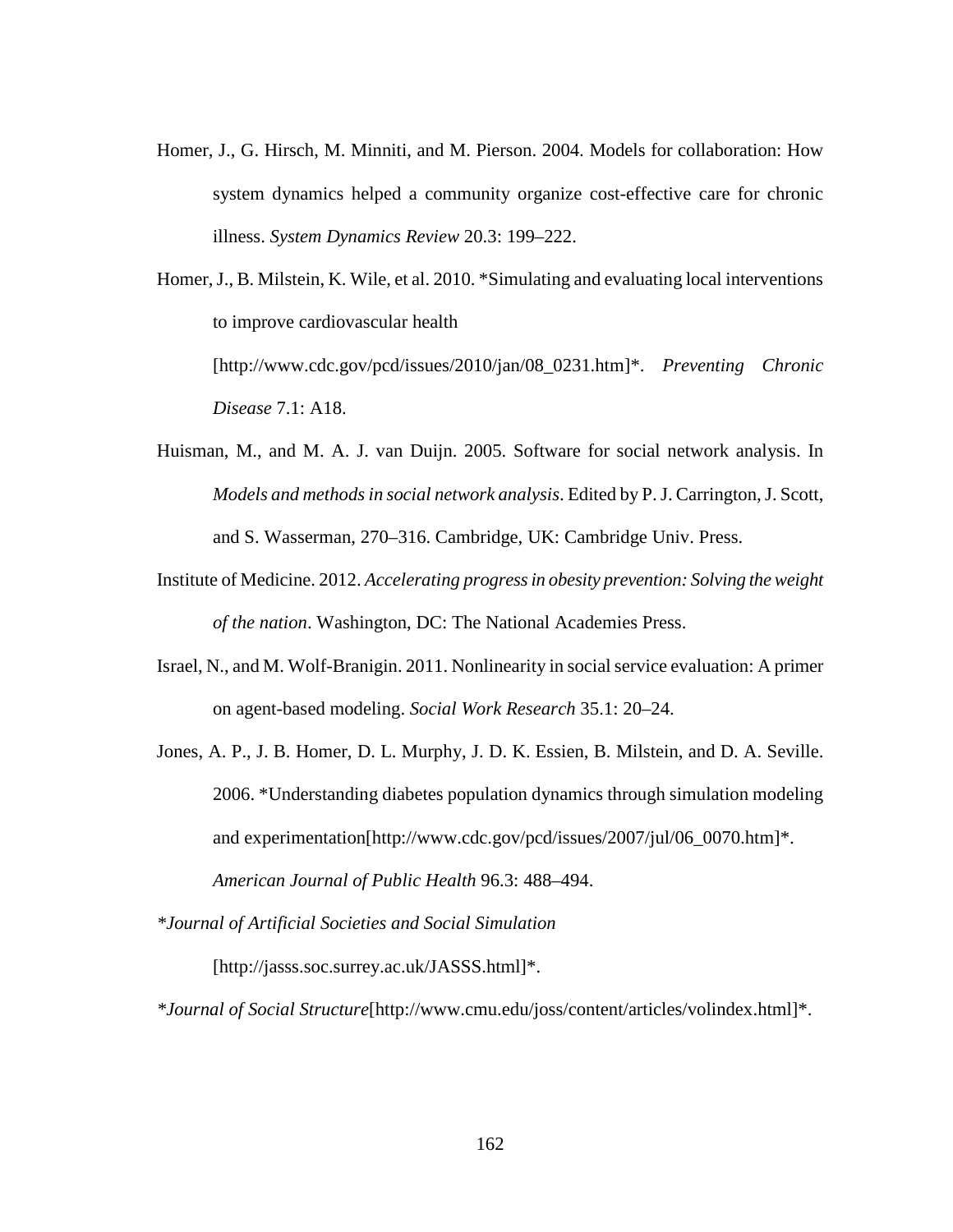- Kaldor, J. C., R. S. Magnusson, and S. Colagiuri. 2015. Government action on diabetes prevention: Time to try something new. *Medical Journal of Australia* 202.11: 578-580.
- Kaplan, G. A. 2013. Einstein vs Occam aka: Why we (might) need complex systems models to improve population health and eliminate health inequalities. Paper presented at the *13th Annual Scientific Meeting of the American Academy of Health Behavior, 17-20 March, Santa Fe, NM.*
- Kelly, S. J., and M. Ismail. 2015. Stress and type 2 diabetes: A review of how stress contributes to the development of type 2 diabetes. *Annual Review of Public Health* 36: 30.1-30.22 (Epub 12 January 2015).
- Kleindorfer, G. B., L. O'Neill, and R. Ganeshan. 1998. Validation in simulation: Various positions in the philosophy of science. *Management Science* 44.8: 1087-1099.
- Knoke, D., and S. Yang. 2008. *Social network analysis.* 2nd ed. Thousand Oaks, CA: SAGE.
- Korzybski, A. 1933. *Science and sanity: An introduction to non-Aristotelian system and general semantics.* Englewood, NJ: Institute of General Semantics.
- Lane, D. C., and E. Husemann. 2008. System dynamics mapping of acute patient flows. *Journal of the Operational Research Society* 59: 213–224.
- Larme, A. C., and J. A. Pugh. 2001. Evidence-based guidelines meet the real world: The case of diabetes care. *Diabetes Care* 24.10: 1728-1733.
- Lansing, J. S. 2003. Complex adaptive systems. *Annual Review of Anthropology* 32: 183–204.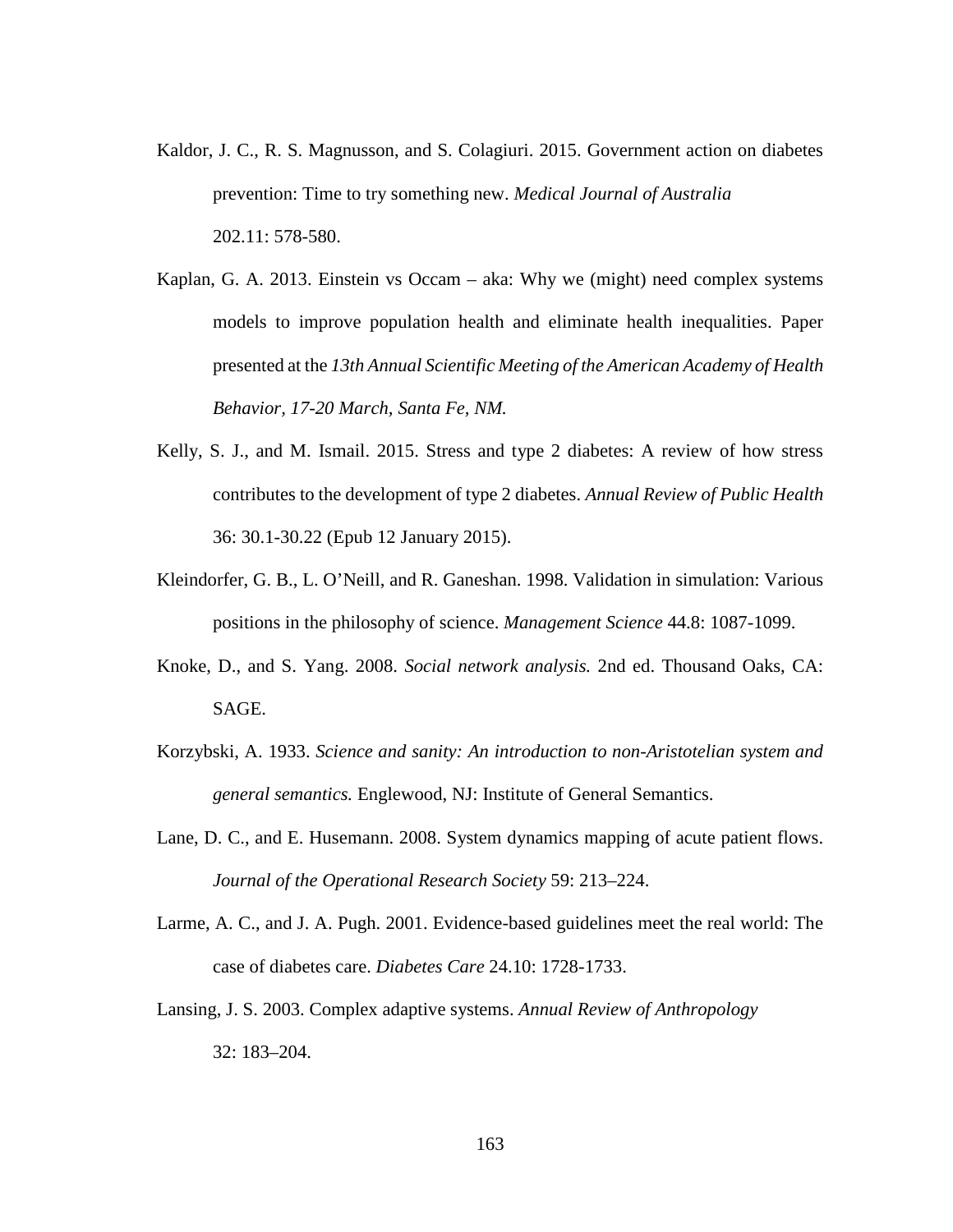- Leischow, S. J., A. Best, W. M. Trochim, et al. 2008. Systems thinking to improve the public's health. *American Journal of Preventive Medicine* 35.2: S196–S203.
- Leischow, S. J., K. Provan, J. Beagles, et al. 2012. Mapping tobacco quitlines in North America: Signaling pathways to improve treatment. *American Journal of Public Health* 102.11: 2123–2128.
- Levy, D. T., M. Cummings, and A. Hyland. 2000. A simulation of the effects of youth initiation policies on overall cigarette use. *American Journal of Public Health* 90.8: 1311–1313.
- Lorenz, T., and A. Jost. 2006. Towards an orientation framework in multi-paradigm modeling. In *Proceedings of the 24th International Conference of the System Dynamics Society, 23-27 July 2006, Nijmegen, UK*. Albany, NY: Systems Dynamics Society.
- Luke, D. A., and J. K. Harris. 2007. Social network analysis in public health: History, methods, and applications. *Annual Review of Public Health* 28: 69–93.
- Luke, D. A., J. K. Harris, S. Shelton, P. Allen, B. J. Carothers, and N. B. Mueller. 2010. Systems analysis of collaboration in 5 national tobacco control networks. *American Journal of Public Health* 100.7: 1290–1297.
- Luke, D. A., and K. A. Stamatakis. 2012. Systems science methods in public health: Dynamics, networks and agents. *Annual Review of Public Health* 33: 357–376.
- Lyons, R. 2011. The spread of evidence-poor medicine via flawed social network analysis. *Statistics, Politics, and Policy* 2.1, Article 2.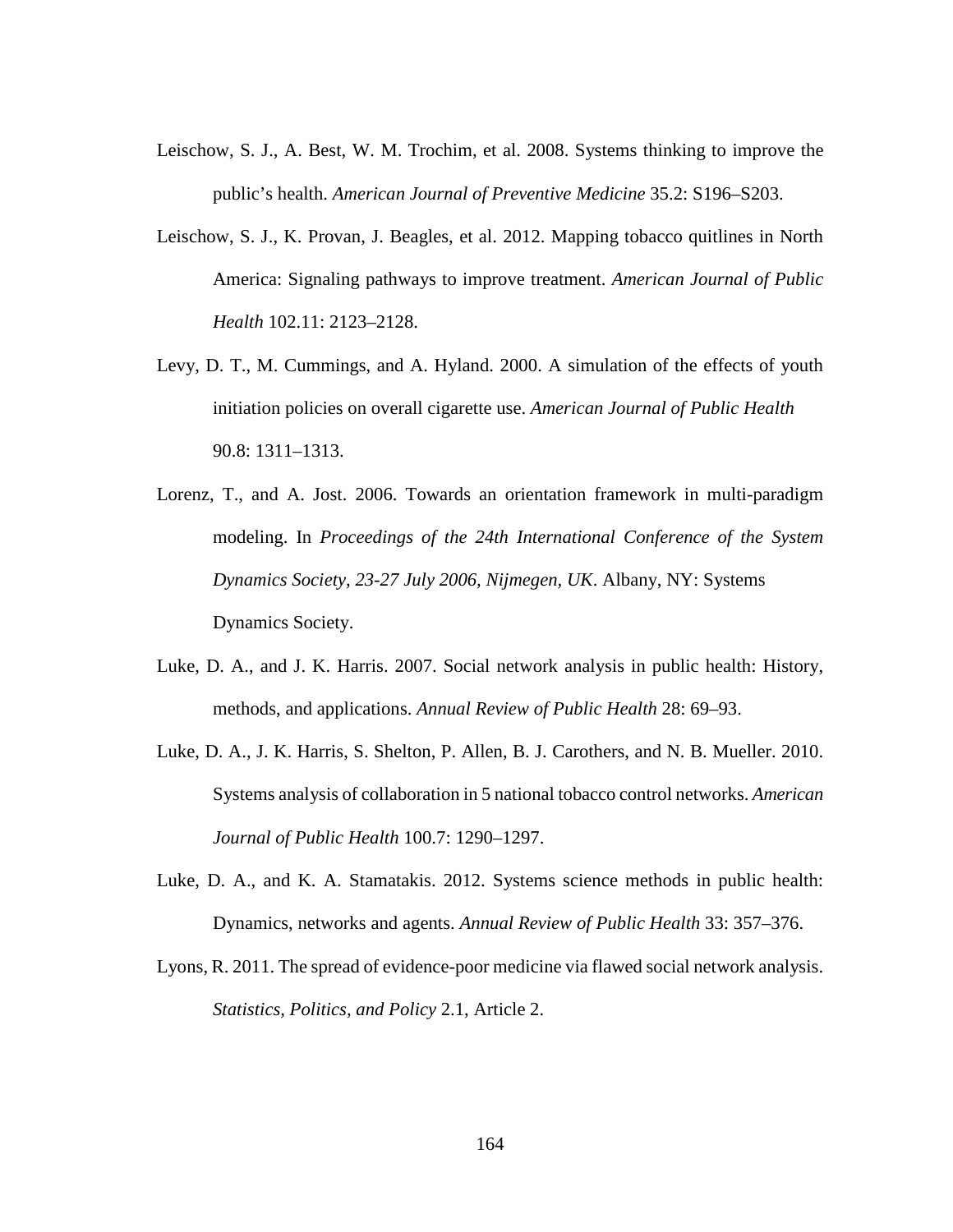- Macal, C. M. 2010. To agent-based simulation from system dynamics. In *Proceedings of the 2010 Winter Simulation Conference, 5–8 December 2010, Baltimore, M D*. Edited by B. Johansson, S. Jain, J. Montoya-Torres, J. Hugan, and E. Yücesan, 371– 382. Piscataway, NJ: IEEE.
- MacNahon, B., T. Pugh, and J. Ipsen. 1960. *Epidemiologic methods.* Boston: Little Brown.
- Macy, M. W., and R. Willer. 2002. From factors to actors: Computational sociology and agent-based modeling. *Annual Review of Sociology* 28: 143-166.
- Mahamoud, A., B. Roche, and J. Homer. 2013. \*Modelling the social determinants of health and simulating short-term and long-term intervention impacts for the city of Toronto, Canada. *Social Science and Medicine* 93: 247–255. [doi: 10.1016/j.socscimed.2012.06.036]
- McLeroy, K., S. J. Leischow, and B. Milstein, eds. 2006. Special issue: Thinking of systems. *American Journal of Public Health* 96.3.
- McKinley, J. B., and L. D. Marceau. 1999. Editorial: A tale of 3 tales. *American Journal of Public Health* 89.3: 295-298.
- Meadows, D. H. 2008. *Thinking in systems: A primer.* White River Junction, VT: Chelsea Green Publishing.
- Meadows, D.H., and J. Robinson. 1985. *The electronic oracle: Computer models and social decisions.* New York: John Wiley and Sons.
- Meisel, M. K., A. D. Clifton, J. MacKillop, J. D. Miller, W. K. Campbell, and A. S. Goodie. 2013. Egocentric social network analysis of pathological gambling. *Addiction* 108.3: 584–591.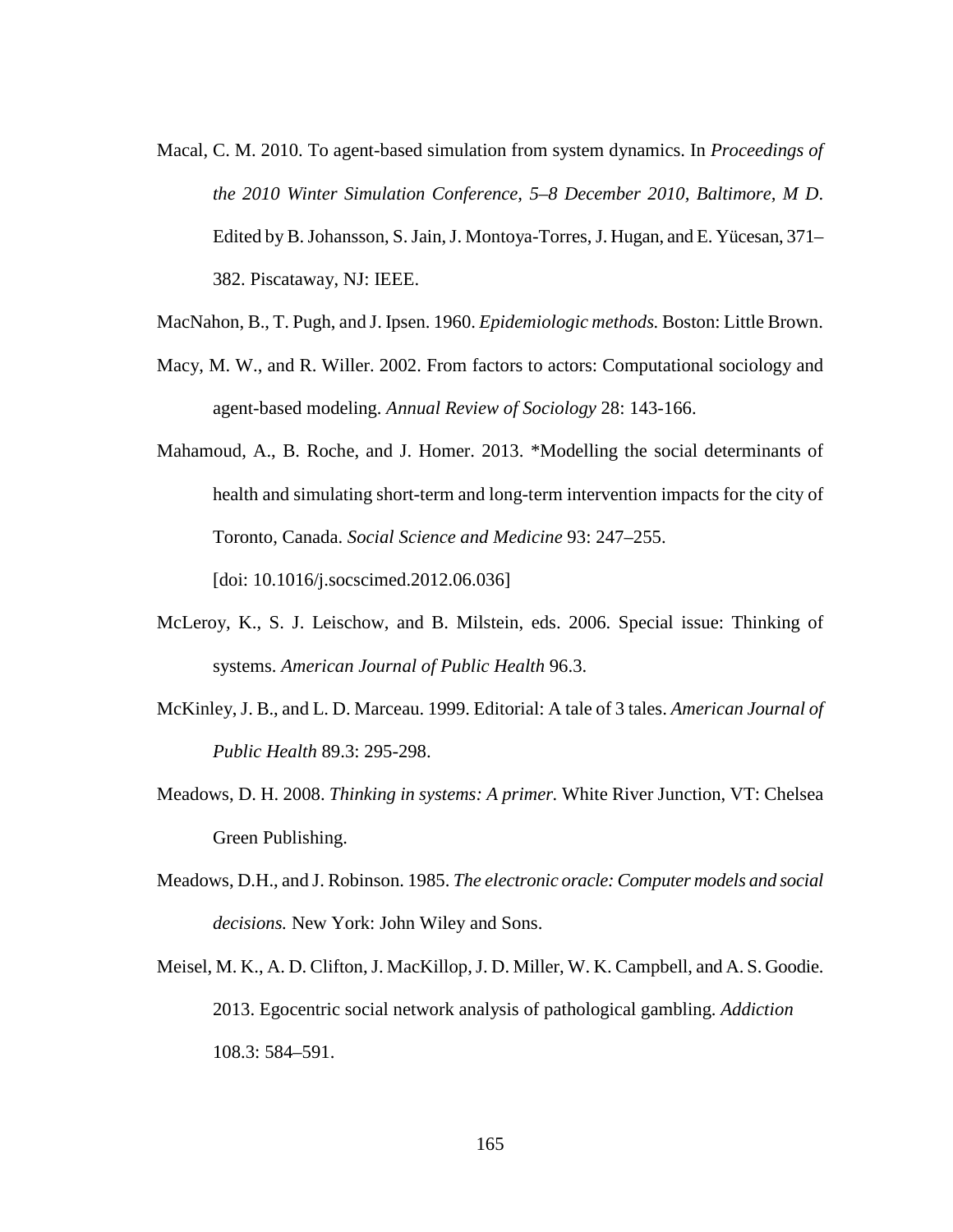- Mendez, D., ed. 2010. Special issue: A systems approach to a complex problem. *American Journal of Public Health* 100.7.
- Mendez, D., and K. E. Warner. 2000. Smoking prevalence in 2010: Why the Healthy People goal is unattainable. *American Journal of Public Health* 90.3: 401–403.
- Metcalf, S. S., and J. J. Widener. 2011. Growing Buffalo's capacity for local food: A systems framework for sustainable agriculture. *Applied Geography* 31:1241–1251.
- Miller, J. H., and S. E. Page. 2007. *Complex adaptive systems: An introduction to computational models of social life.* Princeton, NJ: Princeton Univ. Press.
- Milstein, B., J. Homer, and G. Hirsch. 2010. Analyzing national health reform strategies with a dynamic simulation model. *American Journal of Public Health* 100.5: 811–819.
- Milstein, B., A. Jones, J. B. Homer, D. Murphy, J. Essien, and D. Seville. 2007. \*Charting plausible futures for diabetes prevalence in the United States: A role for system dynamics simulation modeling

[http://www.cdc.gov/pcd/issues/2007/jul/06\_0070.htm]\*. Preventing Chronic Disease 4.3.

- Missouri Department of Health and Senior Services. 2014a. \**Diabetes in different populations*[http://health.mo.gov/data/interventionmica/Diabetes/index.html]\*. Jefferson City, MO: Missouri Department of Health and Senior Services.
- Missouri Department of Health and Senior Services. 2014b. \**Intervention strategies*[http://health.mo.gov/data/interventionmica/Diabetes/index\_4.html]\**.* Jefferson City, MO: Missouri Department of Health and Senior Services.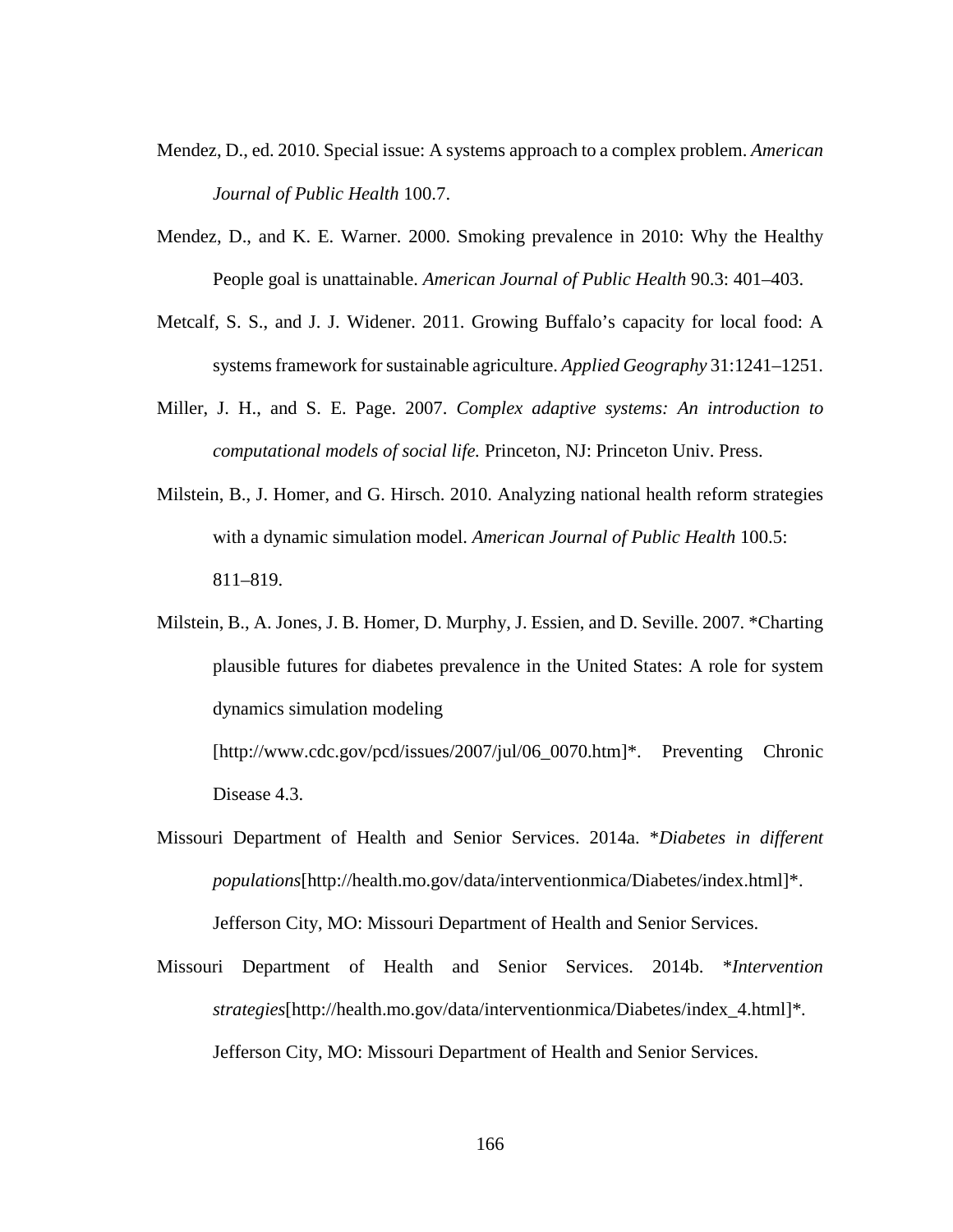Mitchell, M. 2011. *Complexity: A guided tour.* New York: Oxford Univ. Press.

- Moore, D., A. Dray, R. Green, et al. 2009. Extending drug ethno-epidemiology using agent-based modeling. *Addiction* 104: 1991–1997.
- Mubayi, A., P. Greenwood, X. Wang, et al. 2010. Types of drinkers and drinking settings: An application of a mathematical model. *Addiction* 106: 749–758.
- National Cancer Institute. 2007. *Greater than the sum: Systems thinking in tobacco control.* Tobacco Control Monograph No. 18. Bethesda, MD: U.S. Department of Health and Human Services, National Institutes of Health, National Cancer Institute. NIH Pub. No. 06-6085.
- National Heart, Lung, and Blood Institute. 2010. *AIM for a healthy weight.* Bethesda, MD: U.S. Department of Health and Human Services, National Institutes of Health. NIH Pub. No. 10-7415.
- National Heart, Lung, and Blood Institute. 1998. *Clinical guidelines on the identification, evaluation, and treatment of overweight and obesity in adults*. Bethesda, MD: U.S. Department of Health and Human Services, National Institutes of Health. NIH Pub. No. 98-4083.
- Ness, R. B., J. S. Koopman, and M. S. Roberts. 2007. Causal system modeling in chronic disease epidemiology: A proposal. *Annals of Epidemiology* 17.7: 564–568.

\*NetLogo[http://ccl.northwestern.edu/netlogo/]\*.

Nikolai, C., and G. Madey. 2009. \*Tools of the trade: A survey of various agent based modeling platforms[http://jasss.soc.surrey.ac.uk/12/2/2.html]\*. *Journal of Artificial Societies and Social Simulation* 12.2.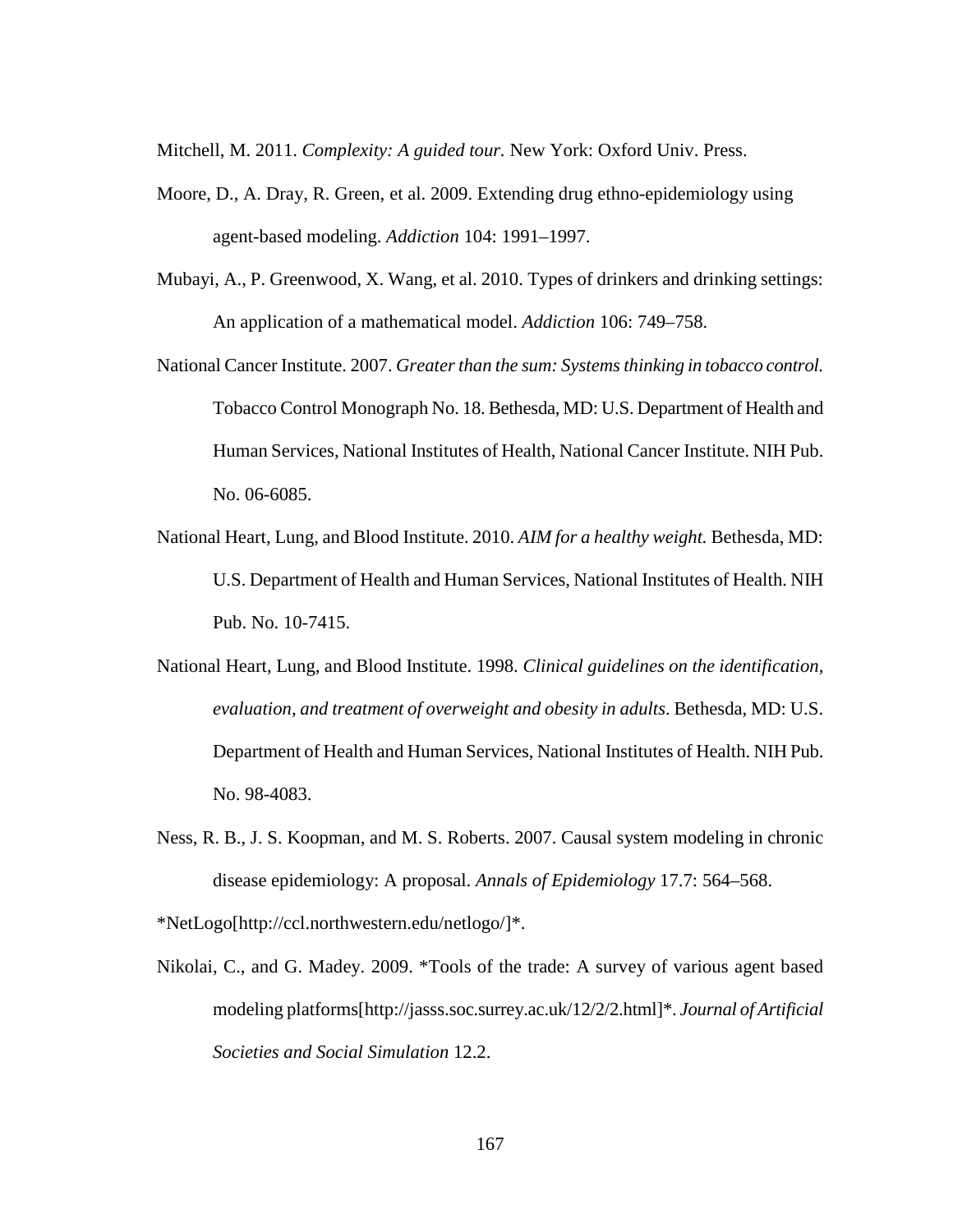- Norman, C. D. 2009. Health promotion as a systems science and practice. *Journal of Evaluation in Clinical Practice* 15.5: 868–872.
- Office of Surveillance, Evaluation, and Research. 2013. \**The burden of diabetes in Texas* [http://www.dshs.state.tx.us/diabetes/PDF/data/diabetesburdenreport2013.pdf]\**.* Austin, TX: Texas Department of State Health Services.
- Ogden, C. L., C. D. Fryar, M. D. Carroll, and K. M. Flegal. 2004. *Mean body weight, height, and body mass index, 1960-2002, United States*. Advance Data from Vital and Health Statistic, 347. Atlanta, GA: US Department of Health and Human Services.
- Oreskes, N. 1998. Evaluation (not validation) of quantitative models. *Environmental Health Perspectives* 106 (Suppl. 6): 1453-1460.
- Oreskes, N. 2003. The role of quantitative models in science. In *Models in ecosystem science*. Edited by C. Draper, W. Canham, J. Cole, and W. K. Lauenroth. Princeton, NJ: Princeton Univ. Press.
- Oreskes, N., K. Shrader-Frechette, and K. Belitz. 1994. Verification, validation, and confirmation of numerical models in the earth sciences. *Science* 263: 641-646.
- Orr, M. G., S. Galea, M. Riddle, and G. A. Kaplan. 2014. Reducing racial disparities in obesity: Simulating the effects of improved education and social network influence on diet behavior. *Annals of Epidemiology 24*.8: 563-569.
- Orrow, G., A. L. Kinmonth, S. Sanderson, and S. Sutton. 2012. Effectiveness of physical activity promotion based in primary care: Systematic review and met-analysis of randomized controlled trials. *British Medical Journal* 344: e1389.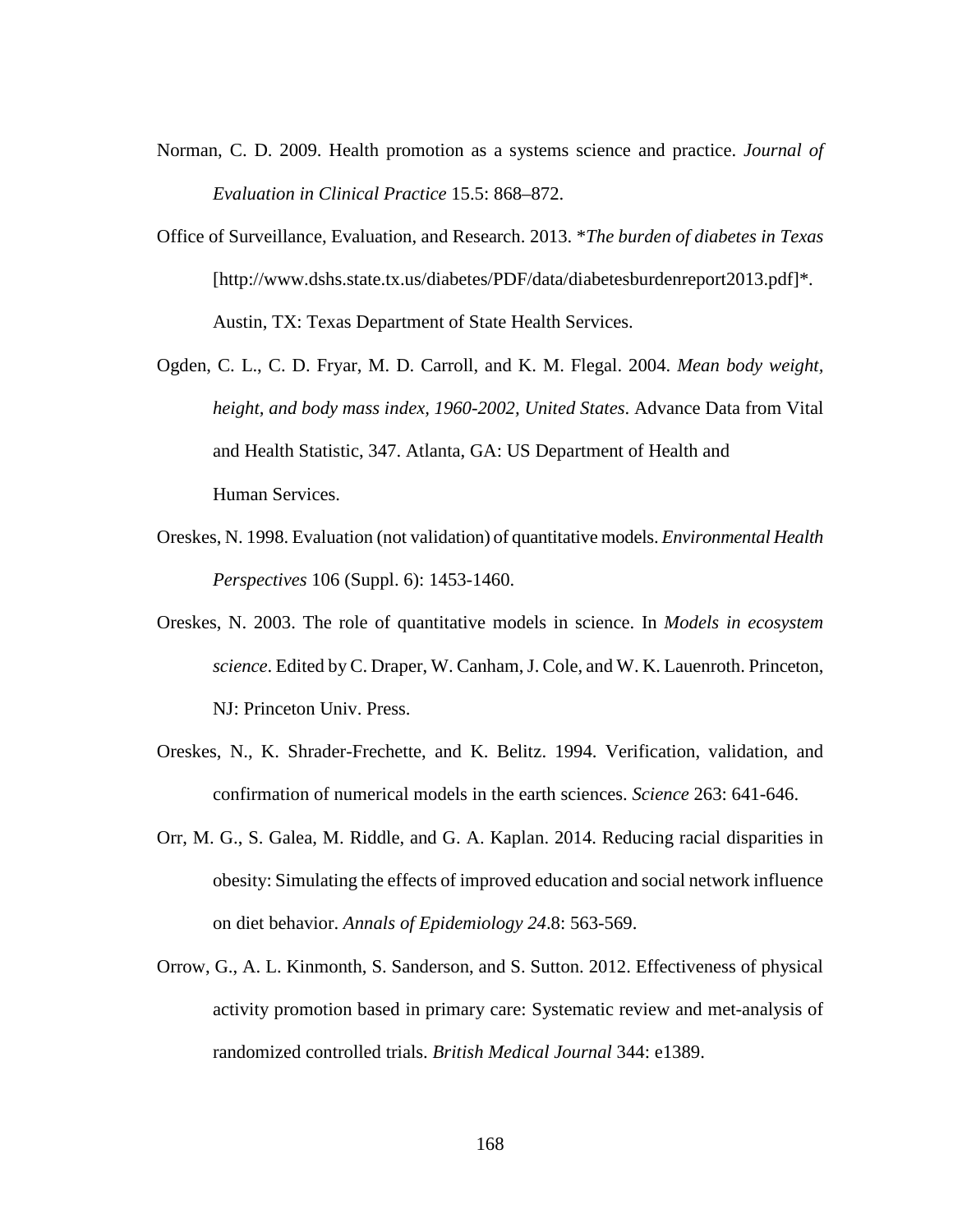\*Page, S. E. 2013. [Model Thinking](https://class.coursera.org/modelthinking/lecture/index)

[https://class.coursera.org/modelthinking/lecture/index]\*.

- Palmius, J., and T. Persson-Slumpi. 2010. A comparison of three approaches to model human behavior. In *AIP conference proceedings: Ninth International Conference on Computing Anticipatory Systems, 3–8 August 2009, Liege, Belgium*. Vol. 1303. Edited by D. M. Dubois, 354–362. Melville, NY: American Institute of Physics.
- Papachristos, A. V., A. A. Braga, and D. M. Hureau. 2012. Social networks and risk of gunshot injury. *Journal of Urban Health: Bulletin of the New York Academy of Medicine* 89.6: 992–1003.

[\\*Payjek\[](http://vlado.fmf.uni-lj.si/pub/networks/pajek/)http://vlado.fmf.uni-lj.si/pub/networks/pajek/]\*.

- Perez, P., A. Dray, D. Moore, et al. 2012. SimAmph: An agent-based simulation model for exploring the use of psychostimulants and related harm amongst young Australians. *International Journal of Drug Policy* 23.1: 62–71.
- Plsek, P. E., and T. Greenhalgh. 2001. The challenge of complexity in health care. *British Medical Journal* 323: 625–628.
- Rahmandad, H., and J. Sterman. 2008. Heterogeneity and network structure in the dynamics of diffusion: Comparing agent-based and differential equation models. *Management Science* 54.5: 998–1014.
- Rahmandad, H., and J. D. Sterman. 2012. Reporting guidelines for simulation-based research in social sciences. *System Dynamics Review* 28.4: 396–411.
- Railsback, S. F., and V. Grimm. 2012. *Agent-based and individual-based modeling: A practical introduction.* Princeton, NJ: Princeton Univ. Press.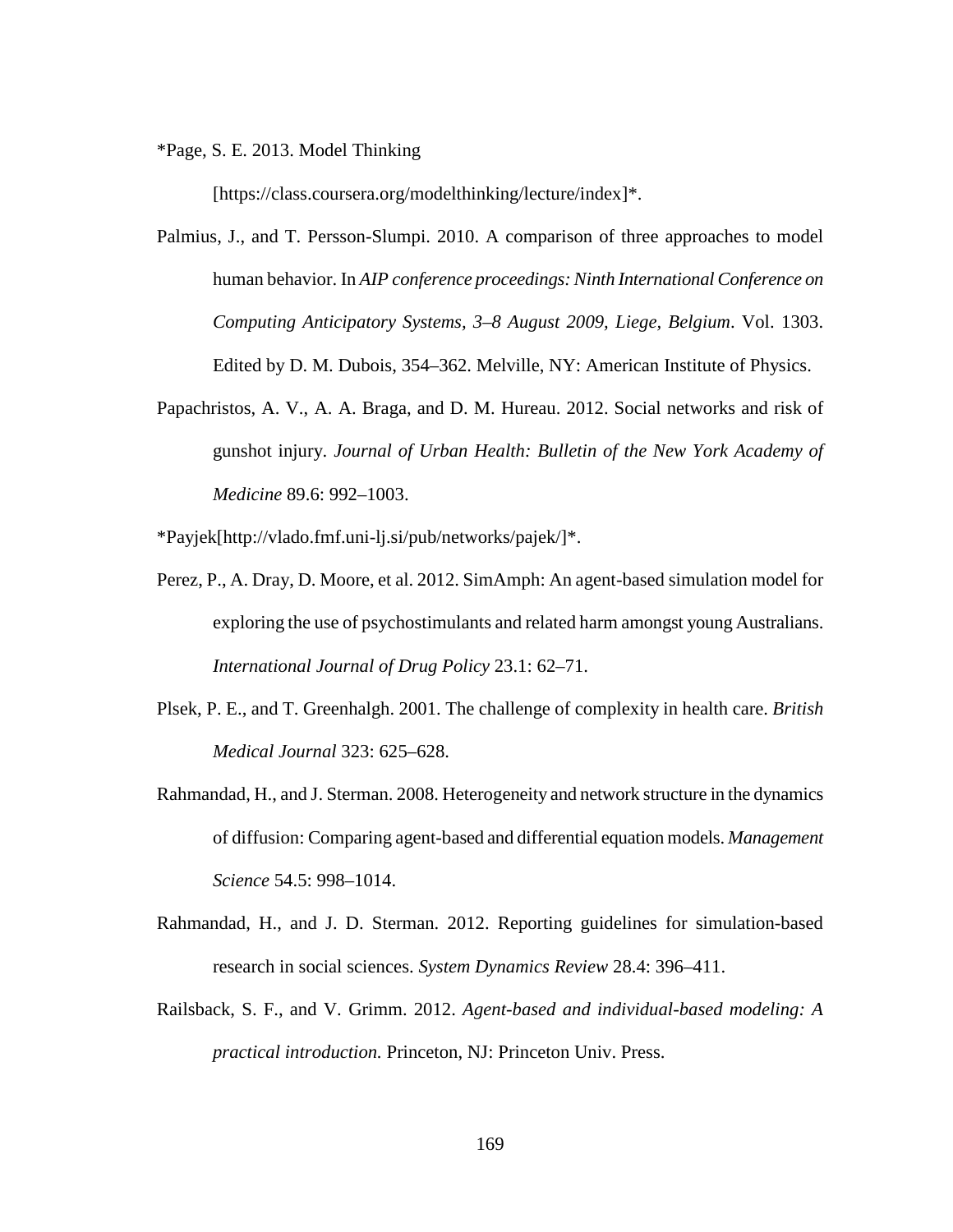- Railsback, S. F., S. L. Lytinen, and S. K. Jackson. 2006. Agent-based simulation platforms: Review and development recommendations. *Simulation* 82:609–623.
- Rao, M., A. Afshin, G. Singh, and D. Mozaffarian. 2013. Do healthier foods and diet patterns cost more than less healthy options? A systematic review and metaanalysis. *BMJ Open* 2013.3: e004277. [doi:10.1136/bmjopen-2013- 004277]
- Rasul, J. W., R. G. Rommel, G. M. Jacquez, et al. 2011. Heavy episodic drinking on college campuses: Does changing the legal drinking age make a difference? *Journal of Studies on Alcohol and Drugs* 72: 15–23.

[\\*RePast](http://repast.sourceforge.net/)[http://repast.sourceforge.net/]\*.

- Richard, L., L. Gauvin, and K. Raine. 2011. Ecological models revisited: Their use and evaluation in health promotion over two decades. *Annual Review of Public Health* 32: 307-326.
- Richardson, G. P. 1991. *Feedback thought in social science and systems theory.* Waltham, MA: Pegasus.
- Richardson, G. P. 2011. Reflections on the foundations of system dynamics. *System Dynamics Review* 27.3: 219–243.
- Richardson, J. M., Jr. 1987. Violence and repression: Neglected factors in development planning. *Futures* 19.6: 651–658.
- Roberto, C. A., B. Swinburn, C. Hawkes, T. T. Huang, S. A. Costa, M. Ashe, L. Zwicker, J. H. Cawley, and K. D. Brownell. 2015. Patchy progress on obesity prevention: Emerging examples, entrenched barriers, and new thinking. *Lancet* 385.9985: 2400-2409.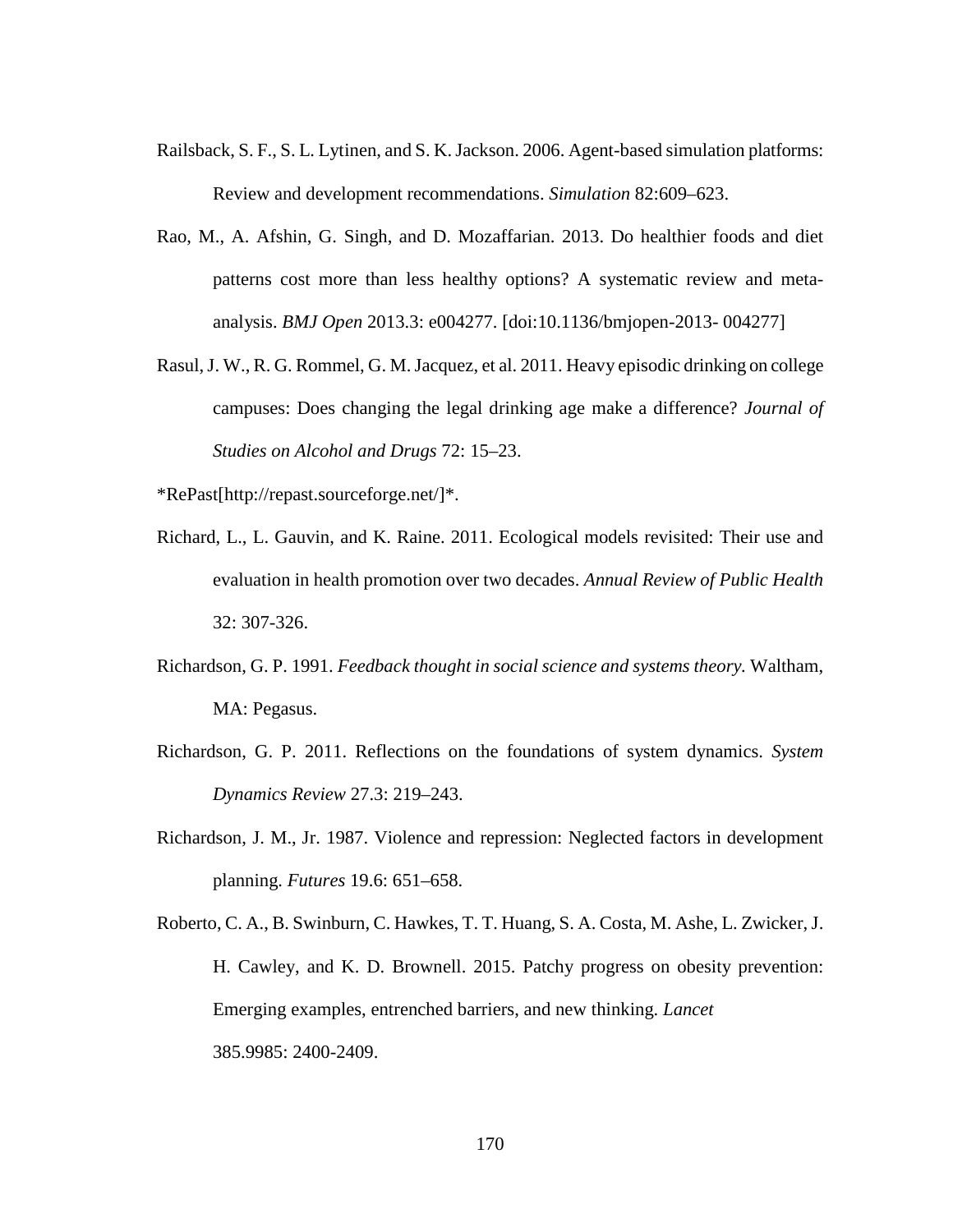- Rosenquist, J. N., J. H. Fowler, and N. A. Christakis. 2011. Social network determinants of depression. *Molecular Psychiatry* 16: 273–281.
- Rosenquist, J. N., J. Murabito, J. H. Fowler, and N. A. Christakis. 2010. The spread of alcohol consumption behavior in a large social network. *Annals of Internal Medicine*  152: 426–433.
- Rykiel, Jr., E. J. 1996. Testing ecological models: The meaning of validation. *Ecological Modelling* 90: 229-244.
- Sallis, J. F., R. B. Cewrvero, W. Ascher, K. A. Henderson, M. K. Kraft, and J. Kerr. 2006. An ecological approach to creating active living communities. *Annual Review of Public Health* 27: 297-322.
- Sallis, J.F., and K. Glantz. 2009. Physical activity and food environments: Solutions to the obesity epidemic. *The Milbank Quarterly* 87.1: 123-154.
- Schulze, M.B., and F. B. Hu. 2005. Primary prevention of diabetes: What can be done and how much can be prevented? *Annual Review of Public Health* 26: 445-467.
- Schwartz, S., and E. Susser. 2006. What is a cause? In *Psychiatric epidemiology: Searching for the causes of mental disorder.* Edited by Susser, E., Schwartz, S., Morabia, A., and Bromet, E.J. New York: Oxford Univ. Press.
- Scribner, R., A. S. Ackleh, B. G. Fitzpatrick, et al. 2009. A systems approach to college drinking: Development of a deterministic model for testing alcohol control policies. *Journal of Studies on Alcohol and Drugs* 70: 805–821.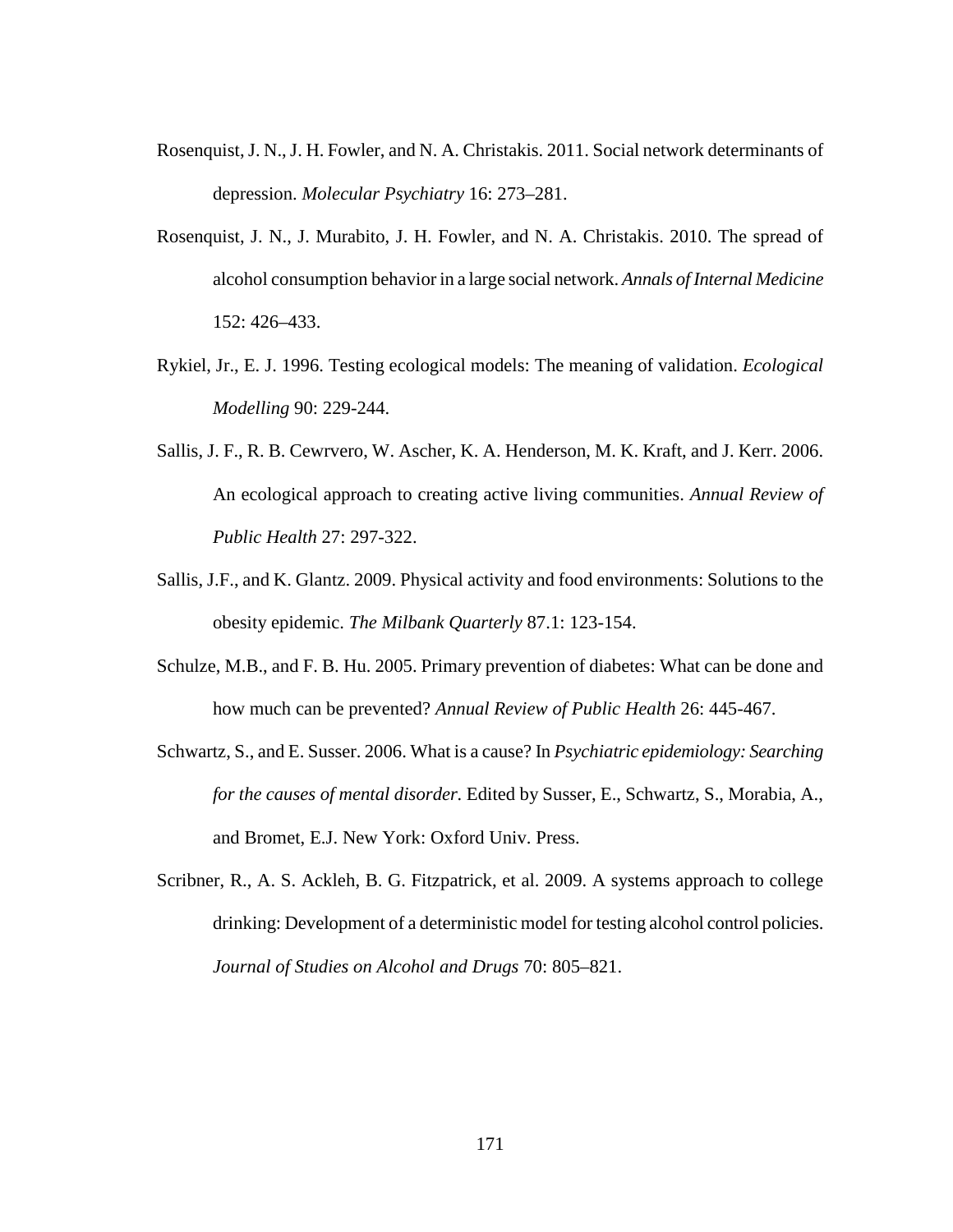Scribner, R. K. Mason, K. Theall, N. Simonson, et al. 2008. The contextual role of alcohol outlet density in college drinking. *Journal of Studies on Alcohol and Drugs* 69.1: 112-120.

[\\*SD Mega Link List](http://wwwu.uni-klu.ac.at/gossimit/linklist.php?uk=3)[http://wwwu.uni-klu.ac.at/gossimit/linklist.php?uk=3]\*.

- Shalizi, C. R. 2006. Methods and techniques of complex systems science: An overview. In *Complex systems science in biomedicine*. Edited by T. S. Deisboeck and J. Yasha Kresh, 33–114. New York: Springer.
- *[\\*Simulation in Healthcare](http://journals.lww.com/simulationinhealthcare/pages/default.aspx)*

[http://journals.lww.com/simulationinhealthcare/pages/default.aspx]\*.

Smith, K. P., and N. A. Christakis. 2008. Social networks and health. *Annual Review of Sociology* 34: 405–429.

\**Social Networks*[http://www.journals.elsevier.com/social-networks/]\*.

[\\*Stella\[](http://www.iseesystems.com/softwares/Education/StellaSoftware.aspx)http://www.iseesystems.com/softwares/Education/StellaSoftware.aspx]\*.

- Sterman, J. D. 2000. *Business dynamics: Systems thinking and modeling for a complex world.* Boston: McGraw Hill.
- Sterman, J. D. 2006. Learning from evidence in a complex world. *American Journal of Public Health* 96.3: 505–514.
- Story, M., K. M. Kaphingst, R. Robinson-O'Brien, and K. Glanz. 2008. Creating a healthy food and eating environment: Policy and environmental approaches. *Annual Review of Public Health* 29: 253-272.
- Susser, M. 1995. Editorial: The tribulation of trials intervention in communities. *American Journal of Public Health* 85: 156-158.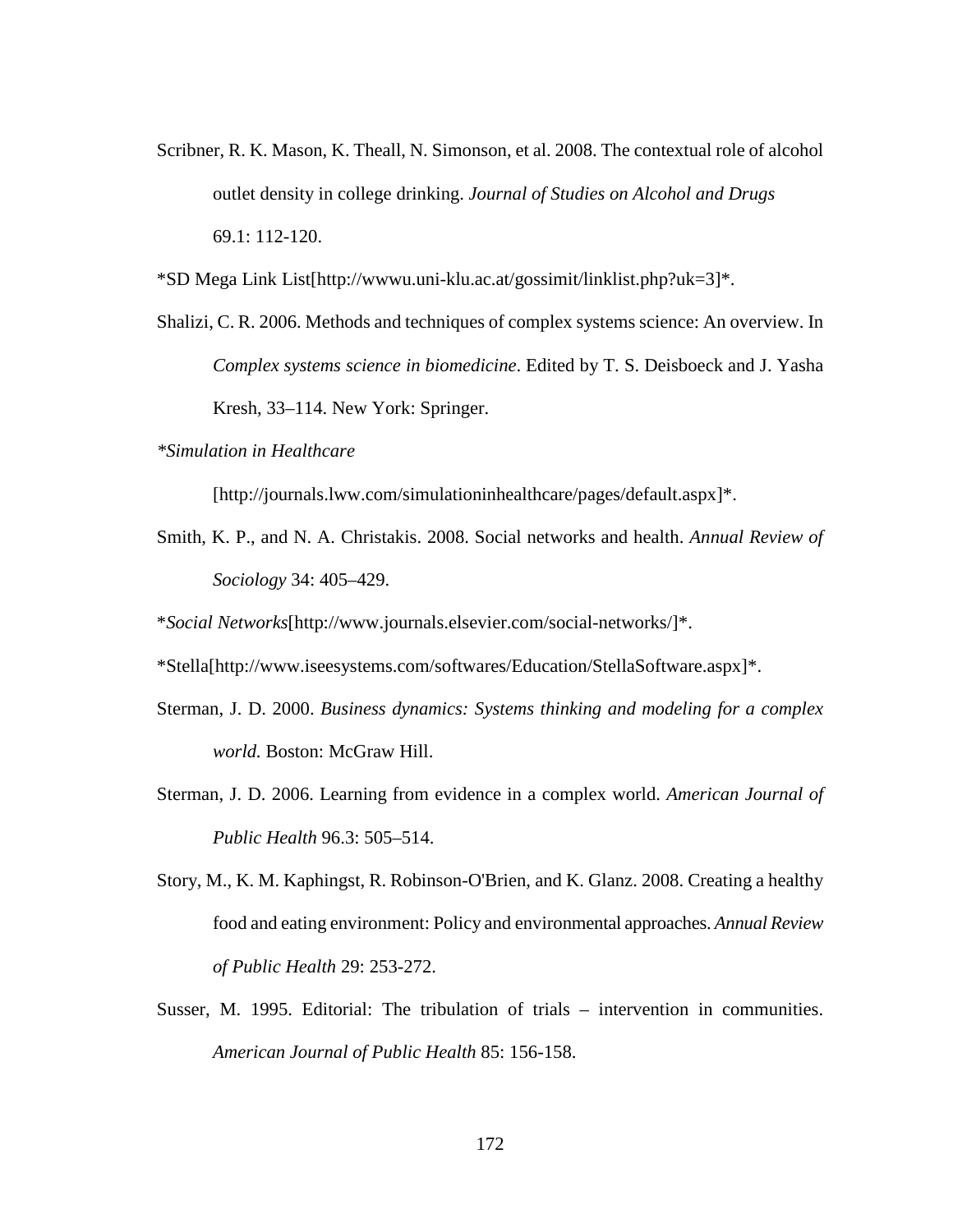[\\*Swarm\[](http://savannah.nongnu.org/projects/swarm)http://savannah.nongnu.org/projects/swarm]\*.

- Swinerd, C., and K. R. McNaught. 2012. Design classes for hybrid simulations involving agent-based and system dynamics models. *Simulation Modeling Practice and Theory* 25: 118–133.
- \**[System Dynamics Review](http://onlinelibrary.wiley.com/journal/10.1002/(ISSN)1099-1727)*

[http://onlinelibrary.wiley.com/journal/10.1002/(ISSN)1099-1727]\*.

\**Systems Research and Behavioral Science*

[http://www.wiley.com/WileyCDA/WileyTitle/productCd-SRBS.html]\*.

Texas Department of State Health Services: Center for Health Statistics. 2015. \**Texas health data: Deaths of Texas residents, 2010-2012* [\[http://soupfin.tdh.state.tx.us/death10.htm\]](http://soupfin.tdh.state.tx.us/death10.htm)\*. Austin, TX: Texas Diabetes Program Council.

Texas Department of State Health Services: Center for Health Statistic. 2014a. \**Texas health data: Population 2010 series estimates, 2000-2012* [https://www.dshs.state.tx.us/chs/info/info\_txco.shtm]\*. Austin, TX: Texas Diabetes Program Council.

Texas Department of State Health Services: Center for Health Statistics. 2014b. \**Center for Health Statistics: Texas county numbers and public health regions* [\[http://soupfin.tdh.state.tx.us/pop2000a.htm\]](http://soupfin.tdh.state.tx.us/pop2000a.htm)\**.* Austin, TX: Texas Diabetes Program Council.

Texas Department of State Health Services: Office of Surveillance, Evaluation, and Research. 2015. \**2012 diabetes fact sheet—Texas health service region 11*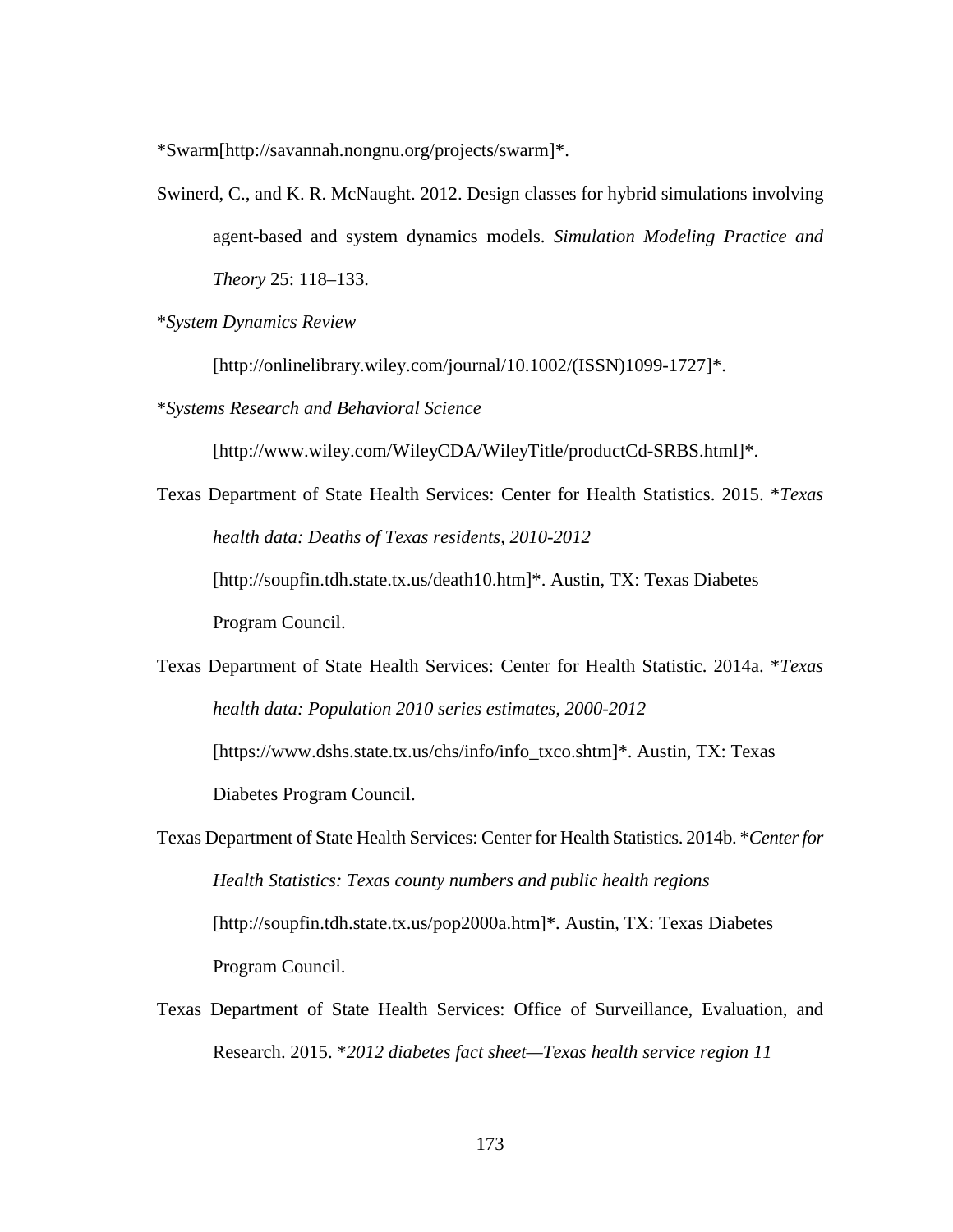[https://www.dshs.state.tx.us/WorkArea/linkit.aspx?LinkIdentifier=id&ItemID=859 0000070]\**.* Austin, TX: Texas Diabetes Program Council.

Texas Health Institute. 2010. \*Responding to the epidemic: Strategies for improving diabetes care in Texas [http://www.texashealthinstitute.org/uploads/1/3/5/3/13535548/diabetes\_brochure\_english.pdf]\*.

Austin, TX: Texas Health Institute.

- Thompson, J. P., C. M. Riley, R. L. Eberlein, and D. B. Matchar. 2012. Future living arrangements of Singaporeans with age-related dementia. *International Psychogeriatrics* 24.10: 1592–1599.
- Tobias, M., R. Y. Cavana, and A. Bloomfield. 2010. Application of a system dynamics model to inform investment in smoking cessation services in New Zealand. *American Journal of Public Health* 100.7: 1274–1281.
- Trickett, E. J., S. Beehler, C. Deutsch, L. Green, P. Hawe, K. McLeroy, R. Miller, B. Rapkin, J. Schensul, A. Schulz, and J. Trimble. 2011. Advancing the science of community-level interventions. *American Journal of Public Health* 101: 1410-1419.

\*UCINET[https://sites.google.com/site/ucinetsoftware/home]\*.

- United Nations International Drug Control Programme. 2001. Special issue: Dynamic drug policy: Understanding and controlling drug epidemics. *Bulletin on Narcotics* 53.1–2.
- Valente, T. W. 2010. *Social networks and health: Models, methods, and applications.* New York: Oxford Univ. Press.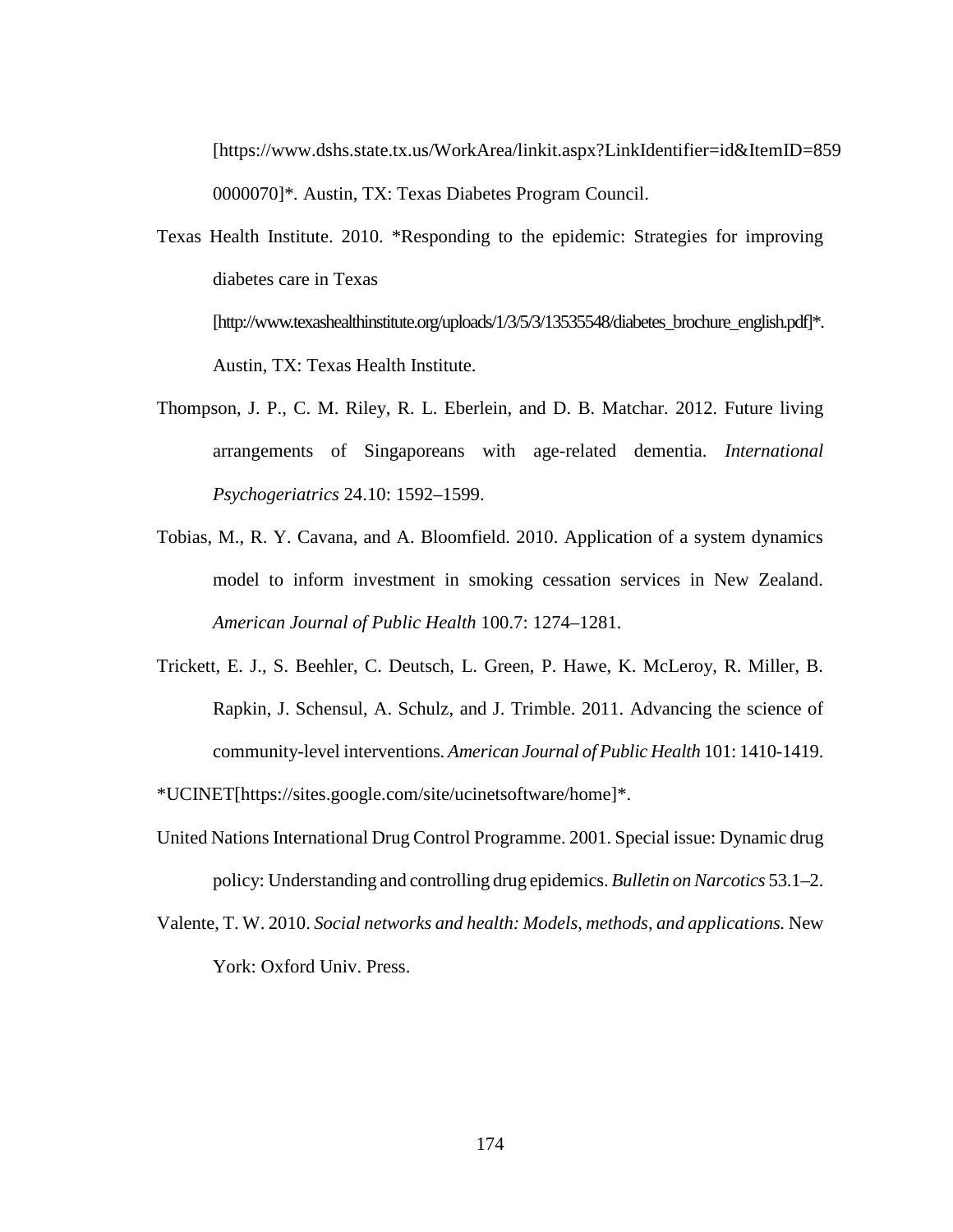- Valente, T. W., C. P. Chou, and M. A. Pentz. 2007. Community coalitions as a system: Effects of network change on adoption of evidence-based substance abuse prevention. *American Journal of Public Health* 97.5: 880–886.
- Valente, T. W., K. Fujimoto, P. Palmer, and T. Tanjasiri. 2010. A network assessment of community-based participatory research: Linking communities and universities to reduce cancer disparities. *American Journal of Public Health* 100.7: 1319–1325.
- Vanderby, S., and M. W. Carter. 2010. An evaluation of the applicability of system dynamics to patient flow modelling. *Journal of the Operational Research Society* 61: 1572–1581.

[\\*Vensim\[](http://vensim.com/)http://vensim.com/]\*.

- Wang, M., and X. Hu. 2012. Agent-based modeling and simulation of community collective efficacy. *Computational and Mathematical Organizational Theory* 18: 463–487.
- Watts, D. J. 2004. The "new" science of networks. *Annual Review of Sociology* 30: 243–270.
- Wasserman, S., and K. Faust. 1994. *Social network analysis: Methods and applications.* New York: Cambridge Univ. Press.
- Widener, M. J., S. S. Metcalf, and Y. Bar-Yam. 2013. Agent-based modeling of policies to improve urban food access for low- income populations. *Applied Geography*  $40: 1-10.$
- Willis, C. D., C. Mitton, J. Gordon, and A. Best. 2012. Systems tools for systems change. *BMJ Quality and Safety* 21.3: 250–262.